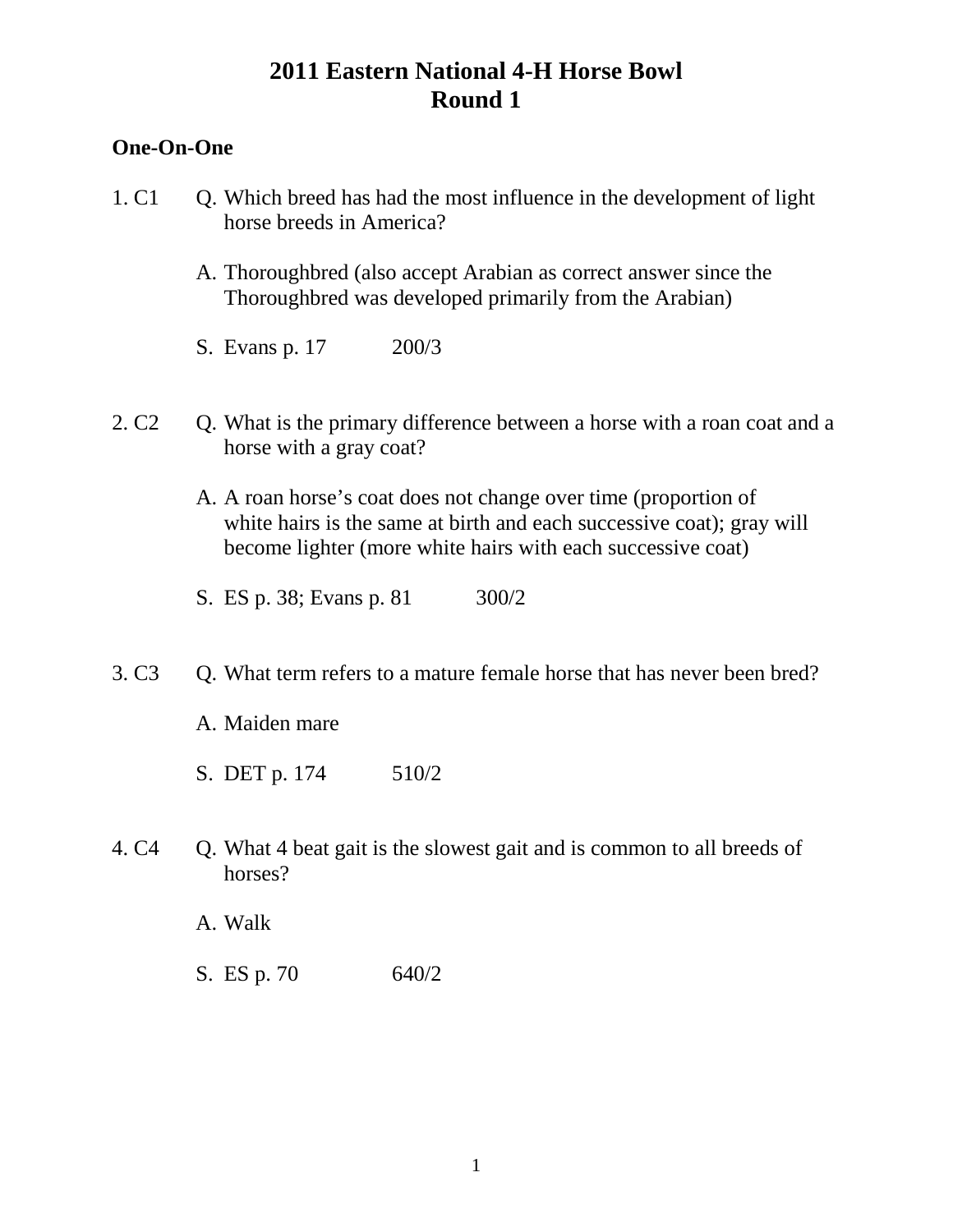| 5. C <sub>1</sub> | Q. What is the common term for Equine Periodic Opthalmia? |                                                                           |
|-------------------|-----------------------------------------------------------|---------------------------------------------------------------------------|
|                   | A. Moon Blindness                                         |                                                                           |
|                   | S. Evans p. 521                                           | 825/3                                                                     |
| 6. C <sub>2</sub> | Q. Sun-cured hay is a good source of what vitamin?        |                                                                           |
|                   | A. Vitamin D                                              |                                                                           |
|                   | S. Evans p. 260                                           | 740/2                                                                     |
| 7. C <sub>3</sub> |                                                           | Q. What type of bit is considered to be the most severe western curb bit? |
|                   | A. Spade bit                                              |                                                                           |
|                   | S. HIH 1100-10                                            | 1000/3                                                                    |
| 8. C <sub>4</sub> |                                                           | Q. What is the slang term for the medication phenylbutazone?              |
|                   | A. Bute                                                   |                                                                           |
|                   |                                                           |                                                                           |

S. DET p. 43 805/2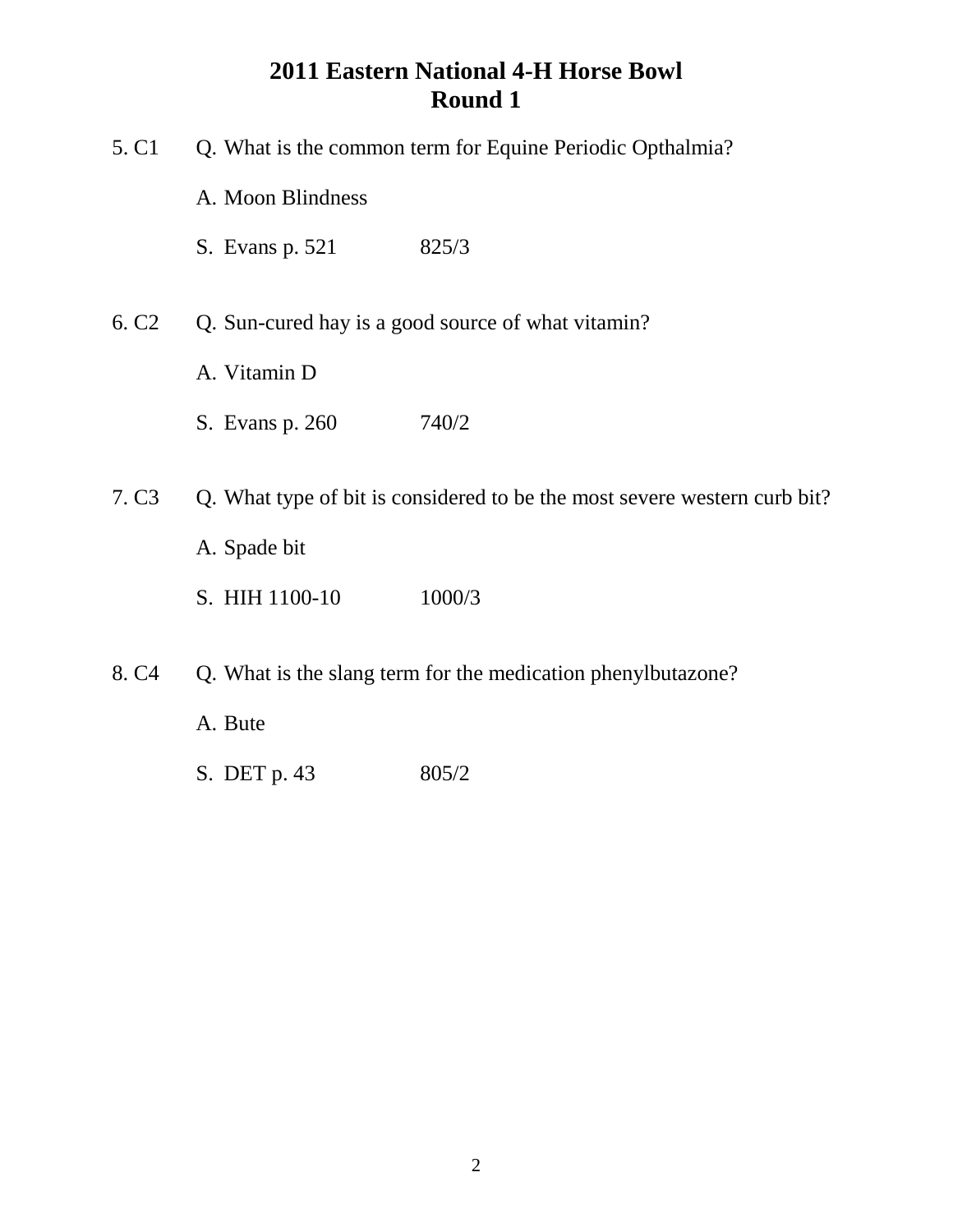- 9. C1 Q. What is the purpose of adding stickers or "mud calks" to the heel of a racing plate?
	- A. To increase traction on a muddy race track (accept to increase traction)
	- S. Evans p. 735 900/2
- 10. C2 Q. What is the common term for the ossification of the lateral cartilages of the distal phalanx?
	- A. Sidebones
	- S. Kainer plate 12 620/2
- 11. C3 Q. In a ranch operation, what is the purpose of a boundary rider?

A. To ride the fences of the property and repair any problems

- S. DET p. 36 920/3
- 12. C4 Q. What is the name for the winged horse of Greek mythology?
	- A. Pegasus
	- S. DET p. 207 100/2

#### **End One-On-One**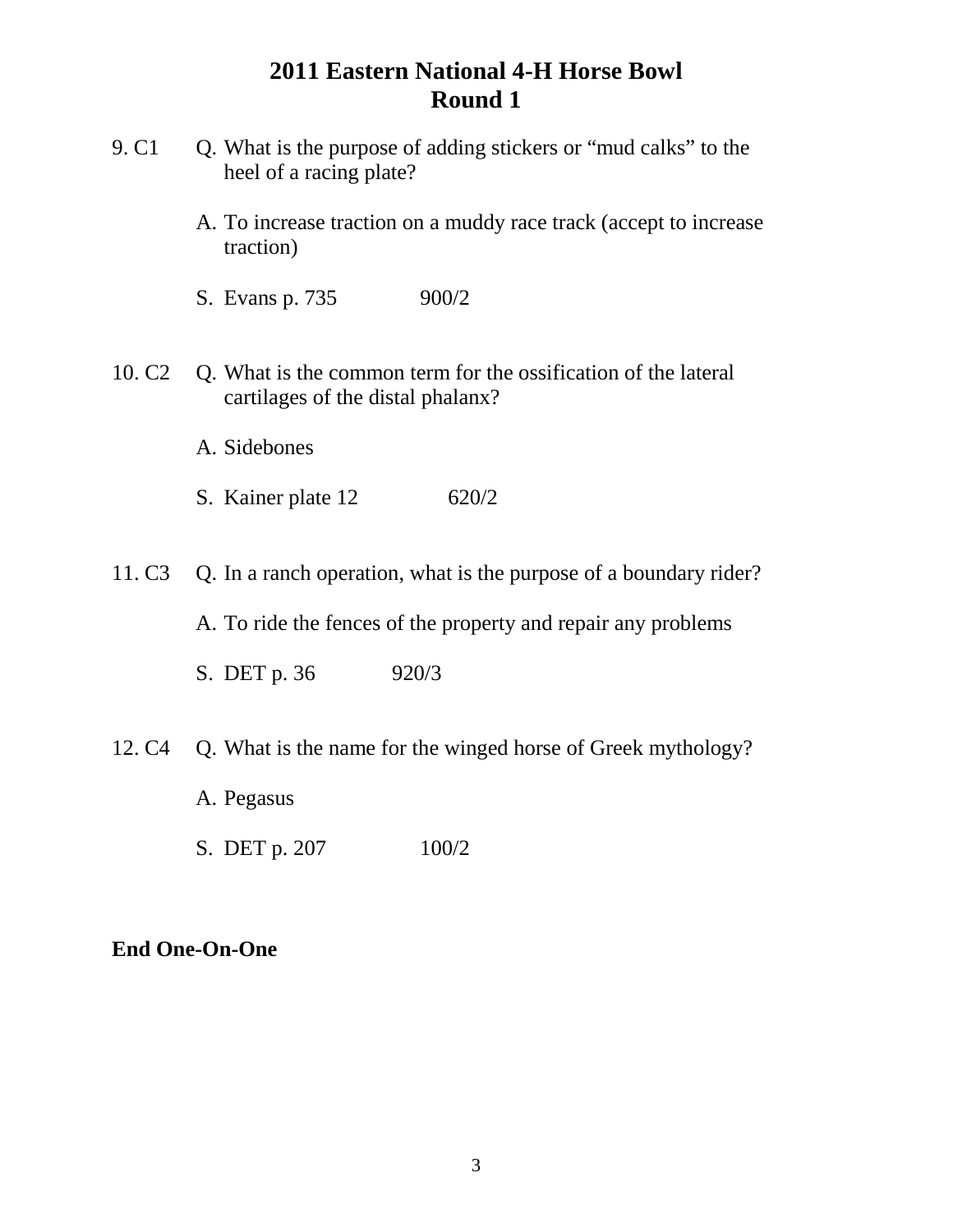### **Begin Open Questions**

- 13. Q. Giving the horse more selenium, vitamin E and reducing grain intake on days the horse is idle are nutritional preventatives for what metabolic disorder in horses?
	- A. Tying up (also accept Recurrent Exertional rhabdomyolysis, Monday morning sickness, Azoturia)
	- S. Evans p. 306 700/3
- 14. Q. What is the common term for the  $1<sup>st</sup>$  premolar teeth?

A. Wolf teeth

S. Kainer plate 49 435/2

### **Toss Up – Bonus Attached**

- 15. Q. (Two Part) What is the recommendation for the **minimum** height for a perimeter fence and the **minimum** height for a fence used to divide pastures?
	- A. 5 feet (60 inches) (perimeter); 4 ½ feet (54 inches) (divider)
	- S. Evans p. 760; HIH 350-1 920/3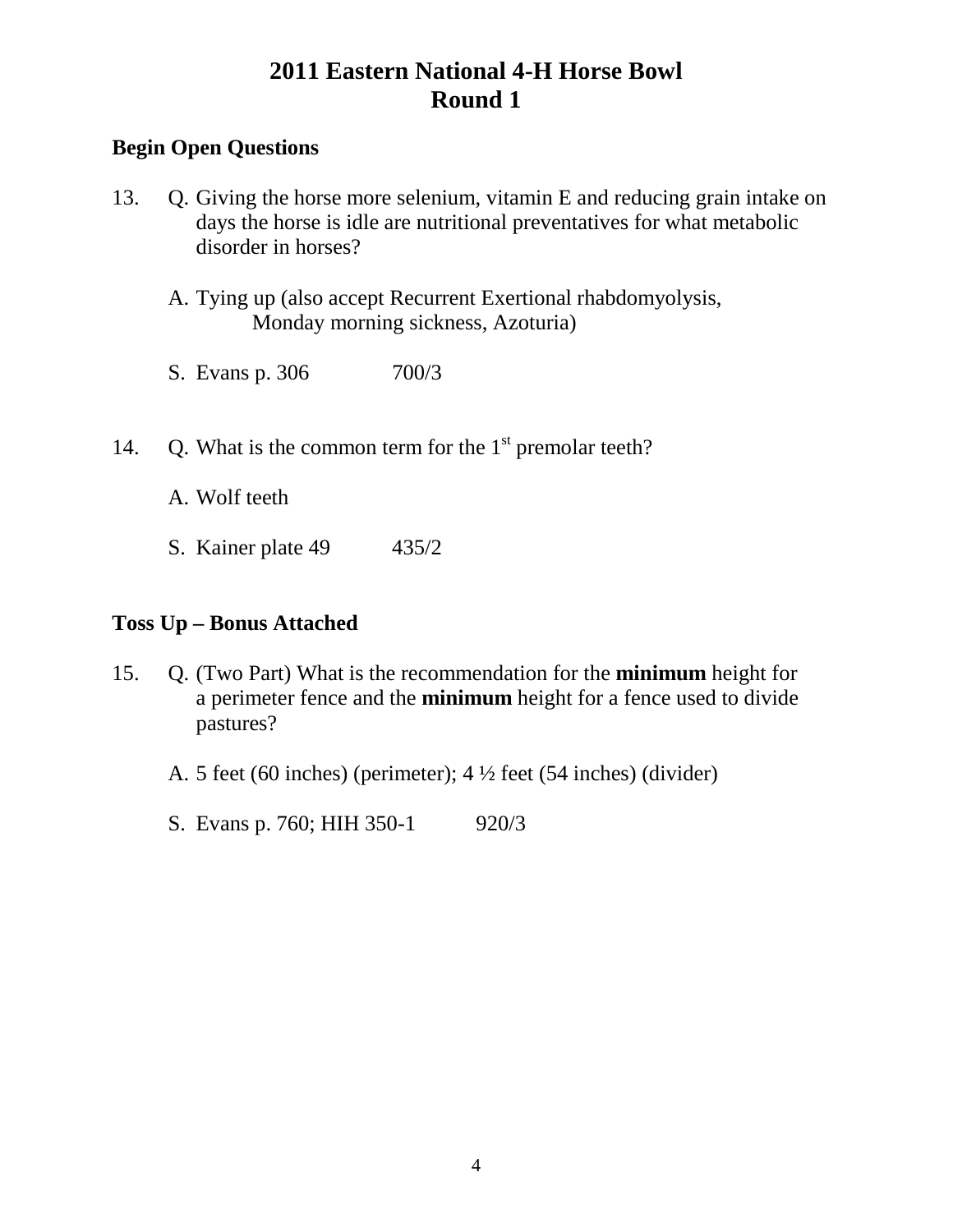### **Bonus Question**

- 16. Q. (Bonus) Identify **four** advantages of having a "Dutch" or open top exterior door for each horse stall.
	- A. Improves stable ventilation (better air quality) More light Permits horse to put head out into fresh air Decreases respiratory diseases Helps alleviate boredom/stable vices Provides a fire exit
	- S. Lewis p. 181 920/3

#### **Resume Open Questions**

- 17. Q. You are the veterinarian treating a horse with West Nile Encephalitis. The horse's owner is concerned and wants to know why you are not treating the horse with an antibiotic. Explain why.
	- A. West Nile is caused by a virus and antibiotics are used to treat bacterial diseases
	- S. HIH 665-2; DET p. 12 805/3
- 18. O. What type of internal parasite causes "summer sores"?
	- A. Stomach worm (also accept Habronema)

S. Lewis p. 158 835/2

- 19. Q. What term refers to a wild Australian horse?
	- A. Brumby
	- S. DET p. 41 200/3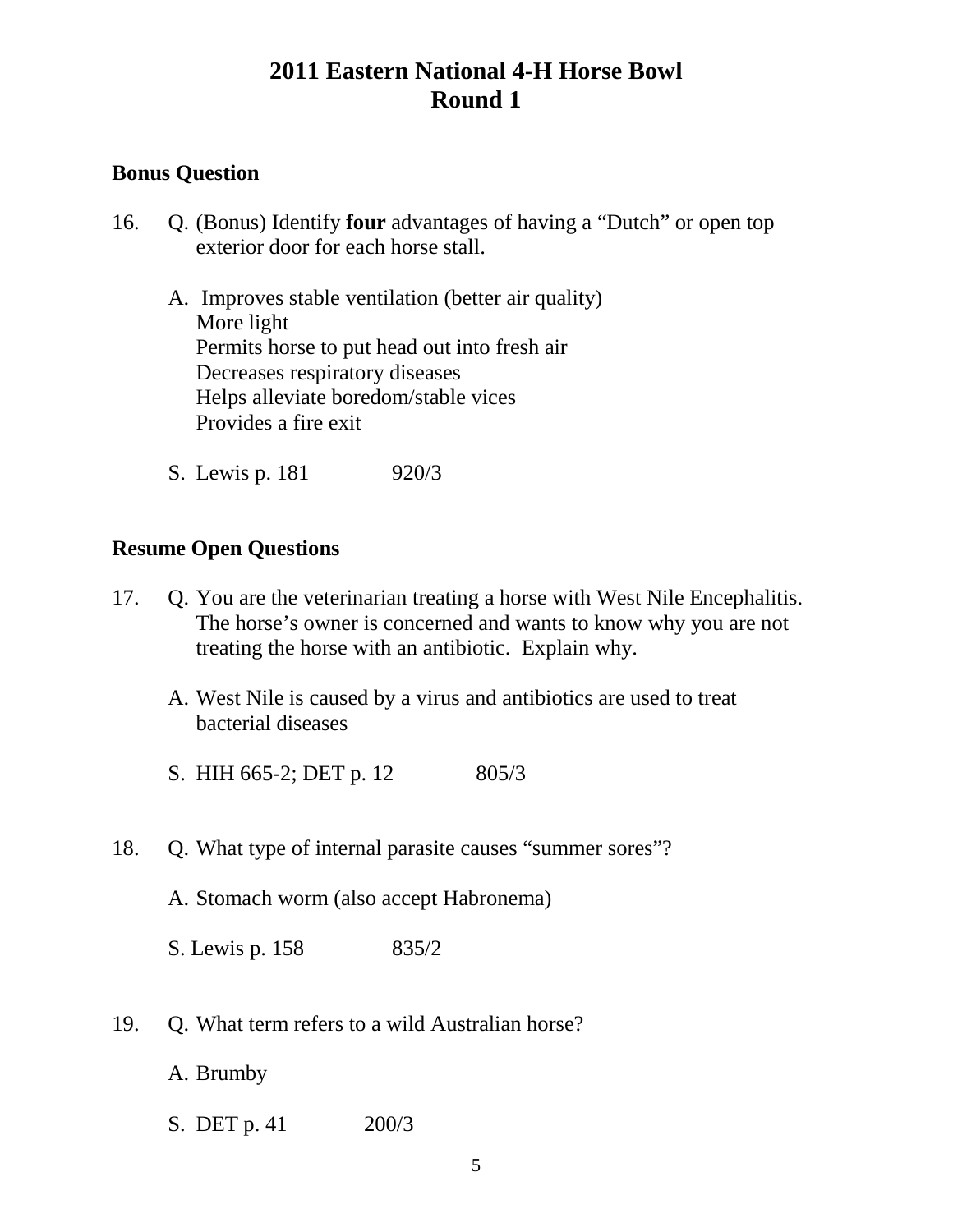#### **Toss Up – Bonus Attached**

- 20. Q. What are the two **most** common sources of calcium and phosphorus in horse feeds?
	- A. Dicalcium phosphate and steamed bone meal
	- S. YLM ADV 202-2L 750/3

#### **Bonus Question**

- 21. Q. (Bonus) In addition to a hoof pick, what are the **three** basic tools used by a farrier when trimming the feet?
	- A. Hoof knife (farrier's knife), rasp and hoof nippers (nippers)
	- S. Evans p. 722, 725 900/3

- 22. Q. What is another name for a dorsal stripe?
	- A. Back stripe, line back or eel stripe
	- S. ES p. 38 310/2
- 23. Q. You are judging a cutting horse competition. It is important to remember when calculating the final scores that each entry begins with what score?
	- A. 70 points
	- S. HIH 180D-1 1010/2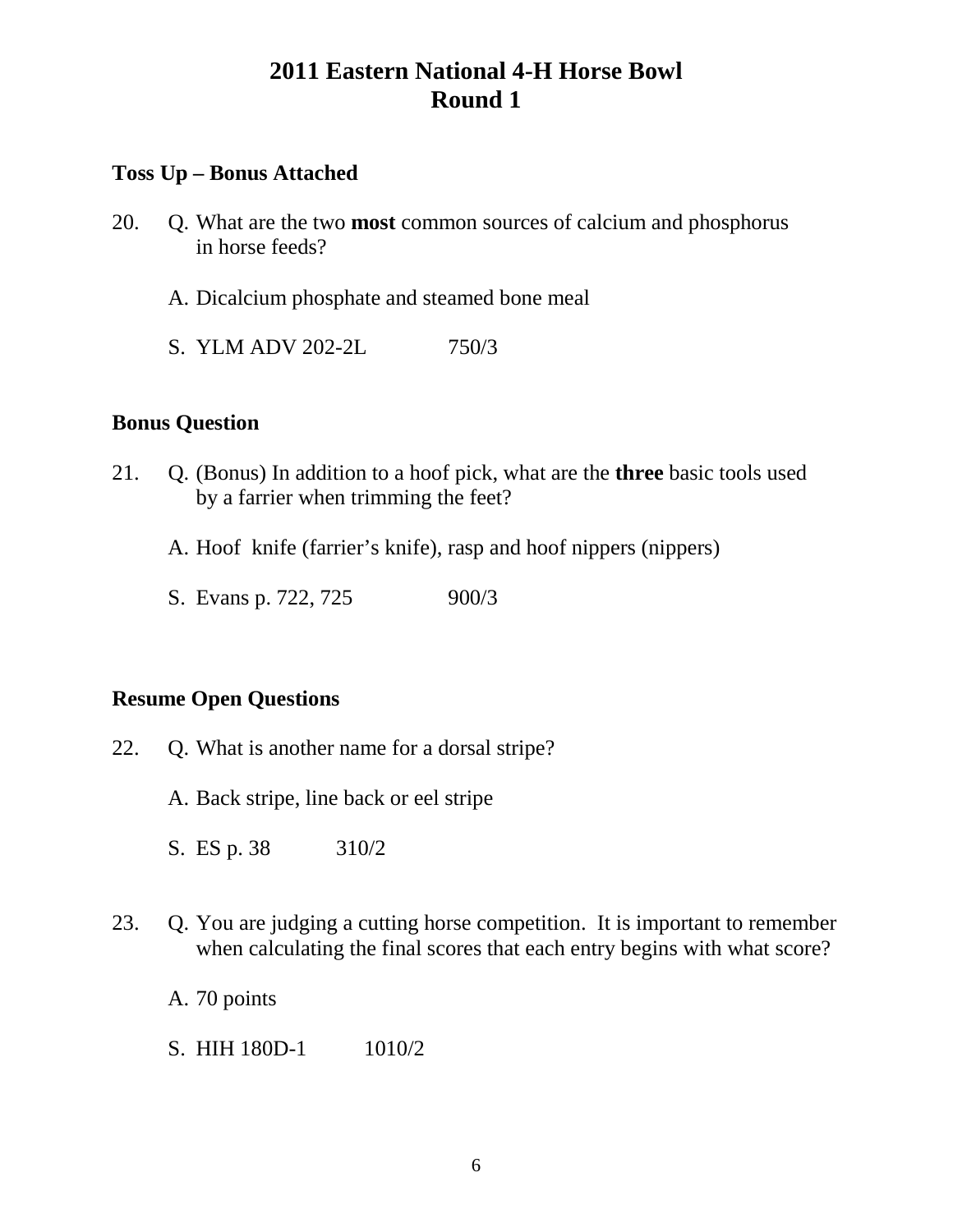- 24. Q. There are three parts of the small intestine. Which of these parts is the most distal portion?
	- A. Ileum
	- S. Kainer plate 51 430/3
- 25. Q. Which current horse breed was originally known as the Kentucky Saddler?
	- A. American Saddlebred
	- S. Evans p. 38 200/3

#### **Toss Up – Bonus Attached**

- 26. Q. A back cinch is optional with some types of western saddles. Which **two** types of western saddles **always** have a back cinch?
	- A. Roping and cutting
	- S. HIH 1100-5 1000/3

#### **Bonus Question**

- 27. Q. (Bonus) Identify **four** reasons for using a saddle blanket or pad.
	- A. To protect the horse's back To absorb sweat and moisture To protect the saddle To help the saddle fit better
	- S. HIH 1100-5 1000/3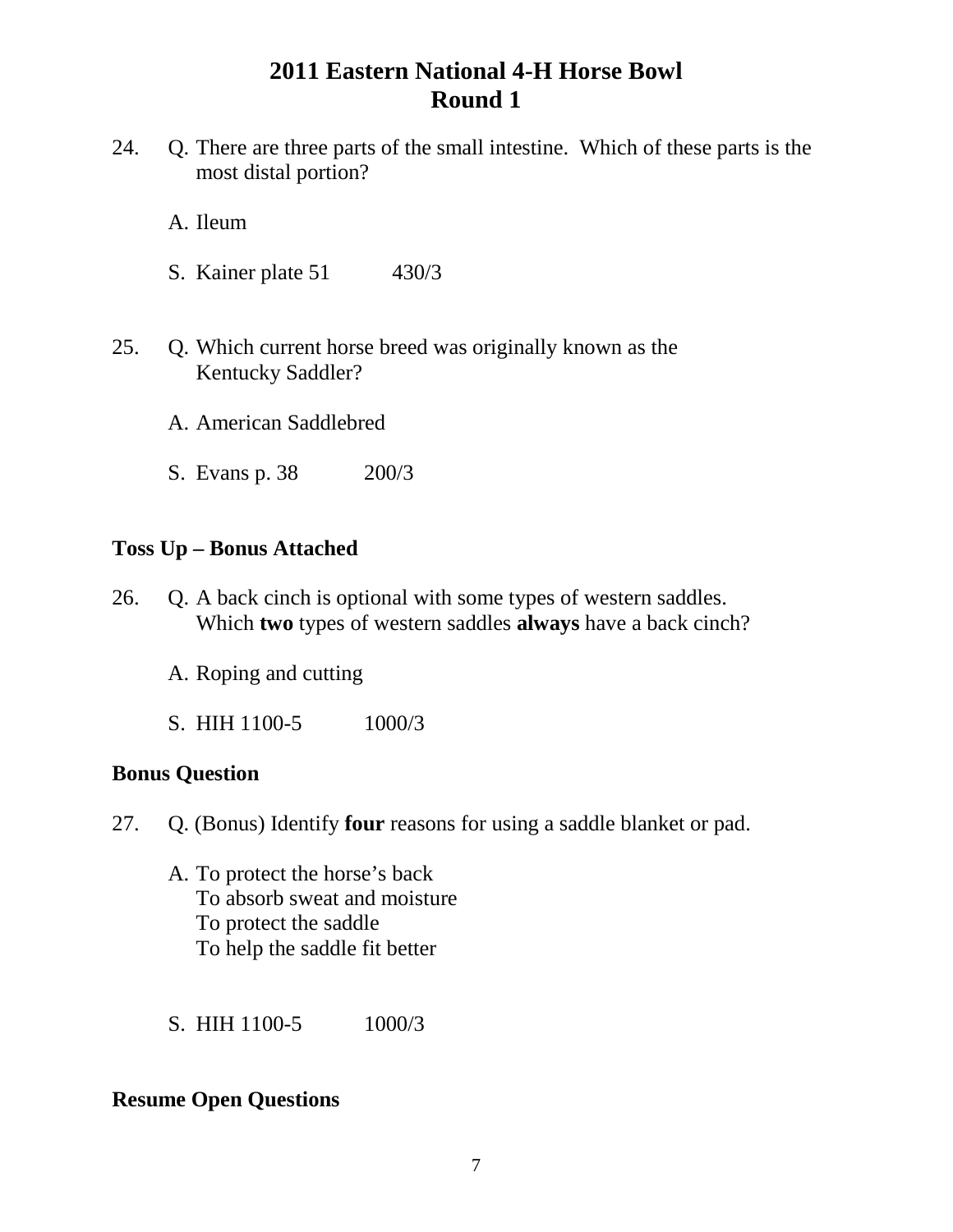| 28. | Q. What does the term Indian broke indicate?                                                                                 |  |
|-----|------------------------------------------------------------------------------------------------------------------------------|--|
|     | A. The horse is trained to allow mounting from the off side (also<br>accept trained to allow mounting from both sides)       |  |
|     | S. DET p. 151<br>980/2                                                                                                       |  |
| 29. | Q. You do the mathA horse that is 66 inches tall would be<br>considered to be how many hands tall?                           |  |
|     | A. 16.2 hands tall                                                                                                           |  |
|     | 400/2<br>S. Evans p. 139                                                                                                     |  |
| 30. | Q. Describe a unicorn hitch.                                                                                                 |  |
|     | A. Two horses hitched as a pair with a third in front of them<br>(also accept pair of wheel horses with a single lead horse) |  |
|     | S. DET p. 279<br>1050/2                                                                                                      |  |
| 31. | Q. What is the total number of bones in the skeleton of the horse?                                                           |  |
|     | A. 205                                                                                                                       |  |
|     | S. Evans p. 90 410/2                                                                                                         |  |
|     | <b>Last Question of the Round</b>                                                                                            |  |
| 32. | Q. What gait defect is seen in pigeon-toed horses?                                                                           |  |

- A. Paddling or winging out
- S. Evans p. 181; DET p. 201 640/2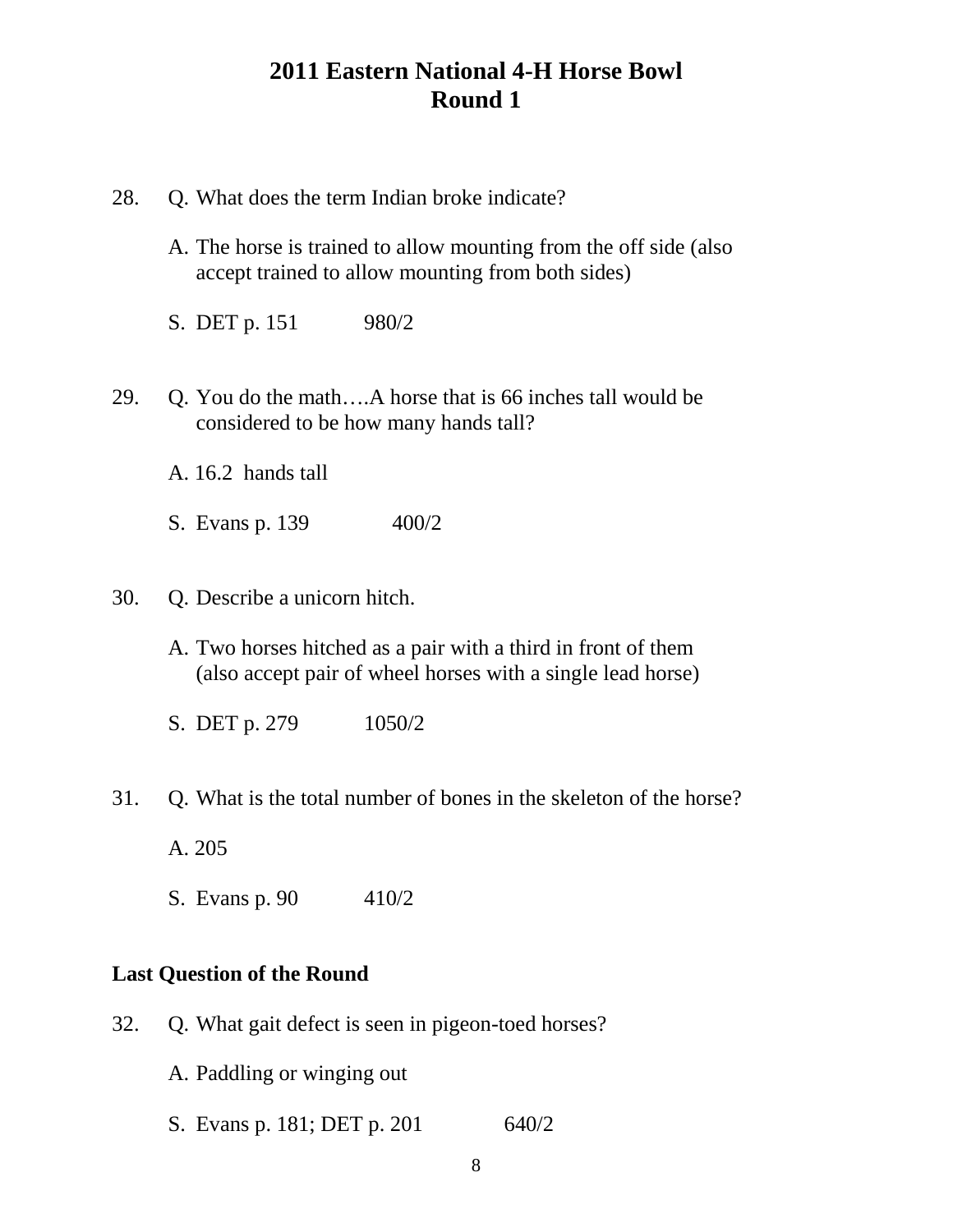### **One-On-One**

- 1. C1 Q. What common term refers to the secretion produced by the lacrimal glands?
	- A. Tears
	- S. Kainer plate 45 425/2
- 2. C2 Q. What term describes a gray horse with a basic body color of black?
	- A. Blue or steel gray
	- S. Evans p. 81 300/2
- 3. C3 Q. What term refers to paired alleles of a gene that are **not** identical?
	- A. Heterozygous
	- S. Evans p. 451 550/2
- 4. C4 Q. How does a horse reposition their head to better visualize objects that are far away?
	- A. The horse lowers their head
	- S. HIH 1220-1 425/3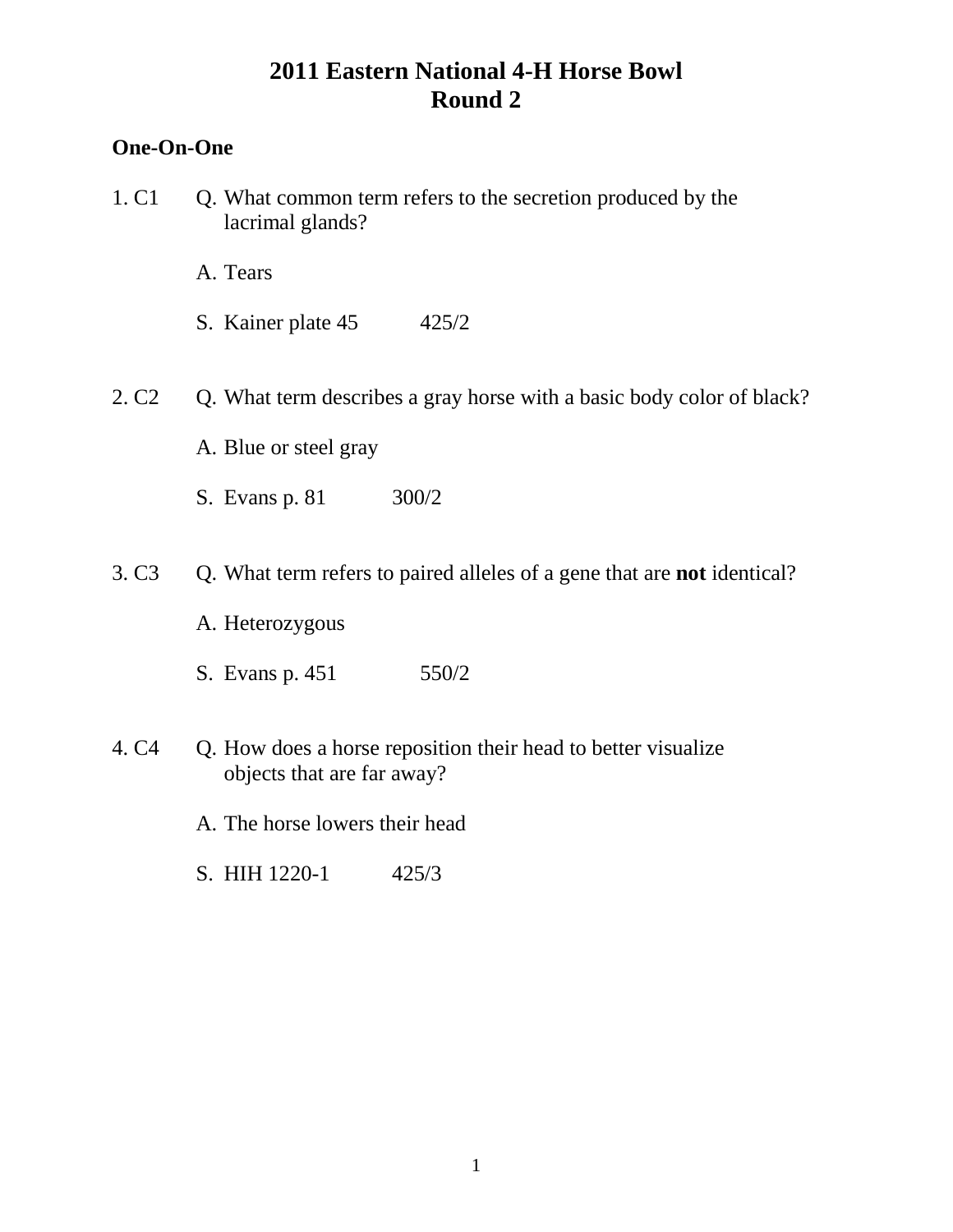- 5. C1 Q. Perlino is the result of a double dilution of what color?
	- A. Bay
	- S. Evans p. 474 300/3
- 6. C2 Q. You just found out that a young foal in your barn has white muscle disease. What vitamin deficiency is the most likely nutritional cause?
	- A. Vitamin E deficiency
	- S. ES p. 124 740/3
- 7. C3 Q. What is the best and simplest way to control blood loss or hemorrhage from a wound?
	- A. Apply a pressure bandage (also accept apply direct pressure)
	- S. Evans p. 609 400/2
- 8. C4 Q. The chestnut horse you recently purchased at an auction has a brand that is white in color. Would the brand most likely be a hot brand or a freeze brand?
	- A. Freeze brand
	- S. Evans p. 809 310/3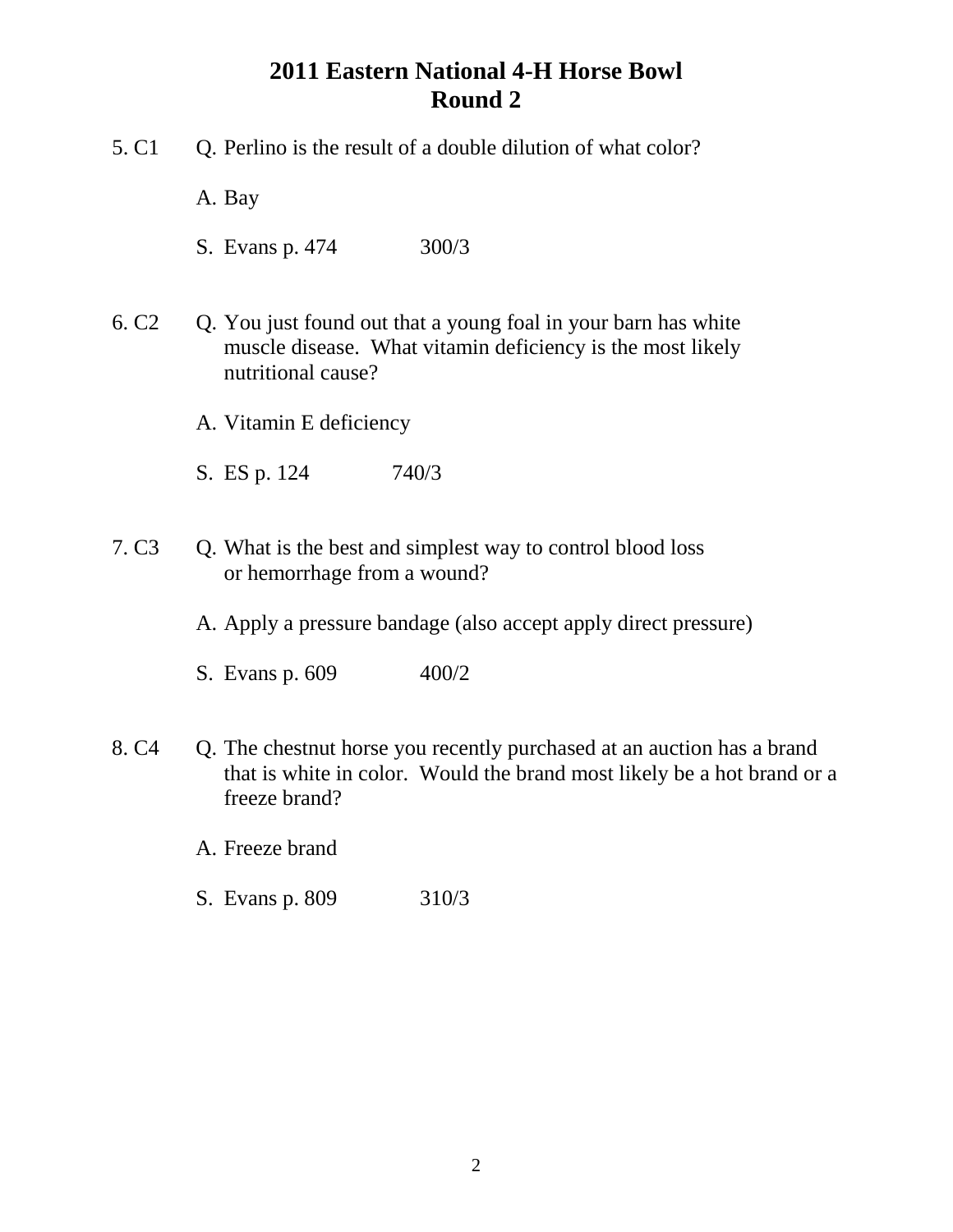- 9. C1 Q. The genetic disorder Equine Night Blindness primarily affects which horse breed?
	- A. Appaloosa

S. ES p. 100 550/2

- 10. C2 Q. What mammal is considered to be the **primary** source of rabies in horses?
	- A. Skunks
	- S. HIH 680-1 820/3
- 11. C3 Q. "Ridgeling" is a slang term for what condition in the stallion?
	- A. Cryptorchid (one or both testes are retained within the abdominal cavity or inguinal canal, not descended into the scrotum)
	- S. Kainer plate 76 500/3
- 12. C4 Q. What is the **minimum** width for a gate that will be used to move equipment such as a tractor in and out of a pasture?
	- A. Minimum of 12 feet wide
	- S. Evans p. 771 920/3

#### **End One-On-One**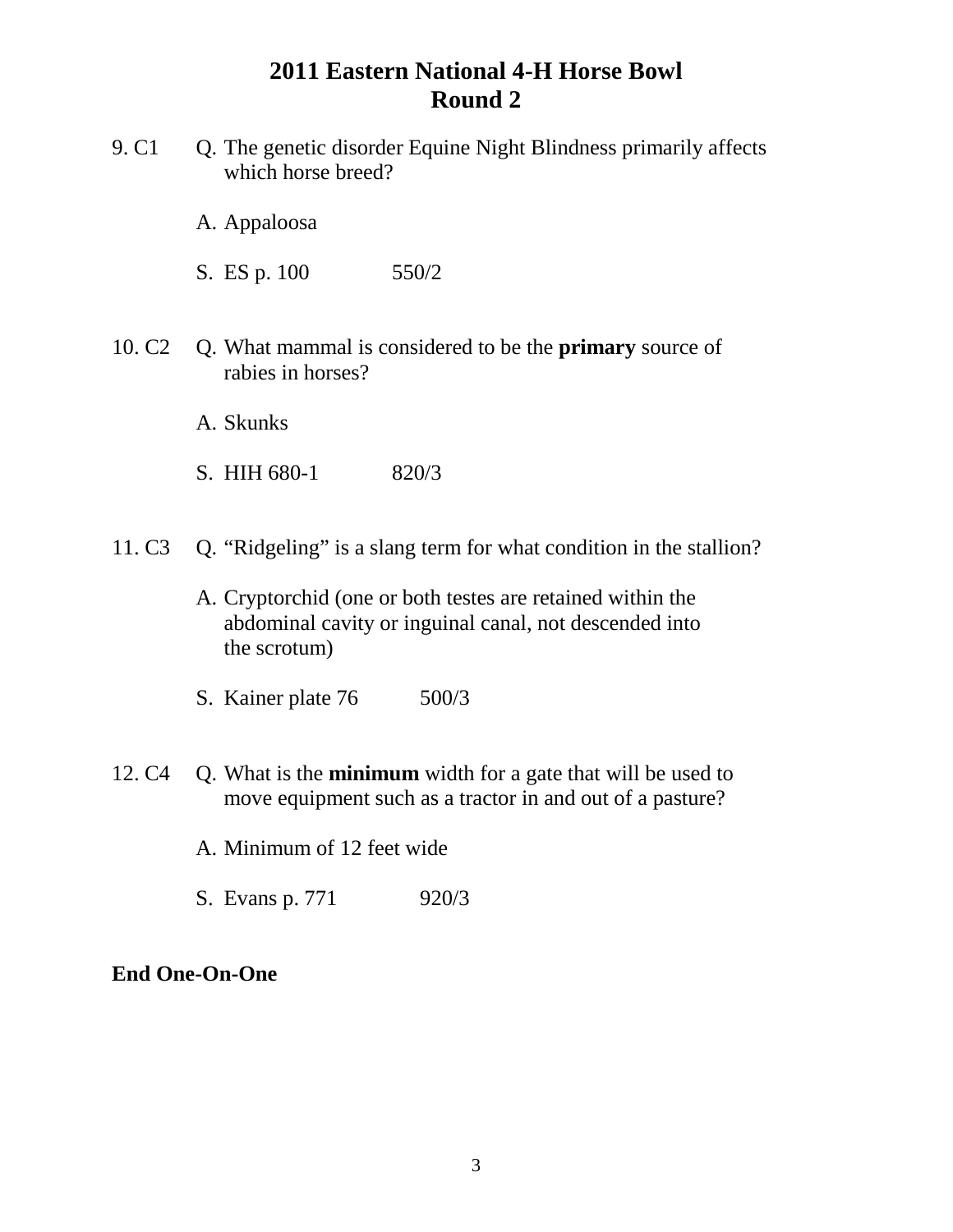### **Begin Open Questions**

- 13. Q. Toxicity of what mineral results in "Big head disease" or hyperparathyroidism?
	- A. Phosphorus
	- S. ES p. 135 750/3
- 14. Q. Black Allan is the foundation sire for which horse breed?
	- A. Tennessee Walking Horse
	- S. Evans p. 40 200/2

#### **Toss Up – Bonus Attached**

- 15. Q. (Two Part) What are the **three** roan colors and the base coat color associated with **each** of the colors?
	- A. Blue roan (black); Red roan (Bay); Strawberry roan (chestnut)
	- S. ES p. 47 300/2

#### **Bonus Question**

- 16. Q. (Bonus) Identify **four** areas of the horse that would be visually appraised and palpated when determining a body condition score.
	- A. Along the top side of the neck Over the rib cage In the crease down the back (topline) Along the withers In the area adjacent to the tail head Over the hip and pin bones Behind the shoulder/over the point of the shoulder
	- S. HIH 720-3, 720-4 800/3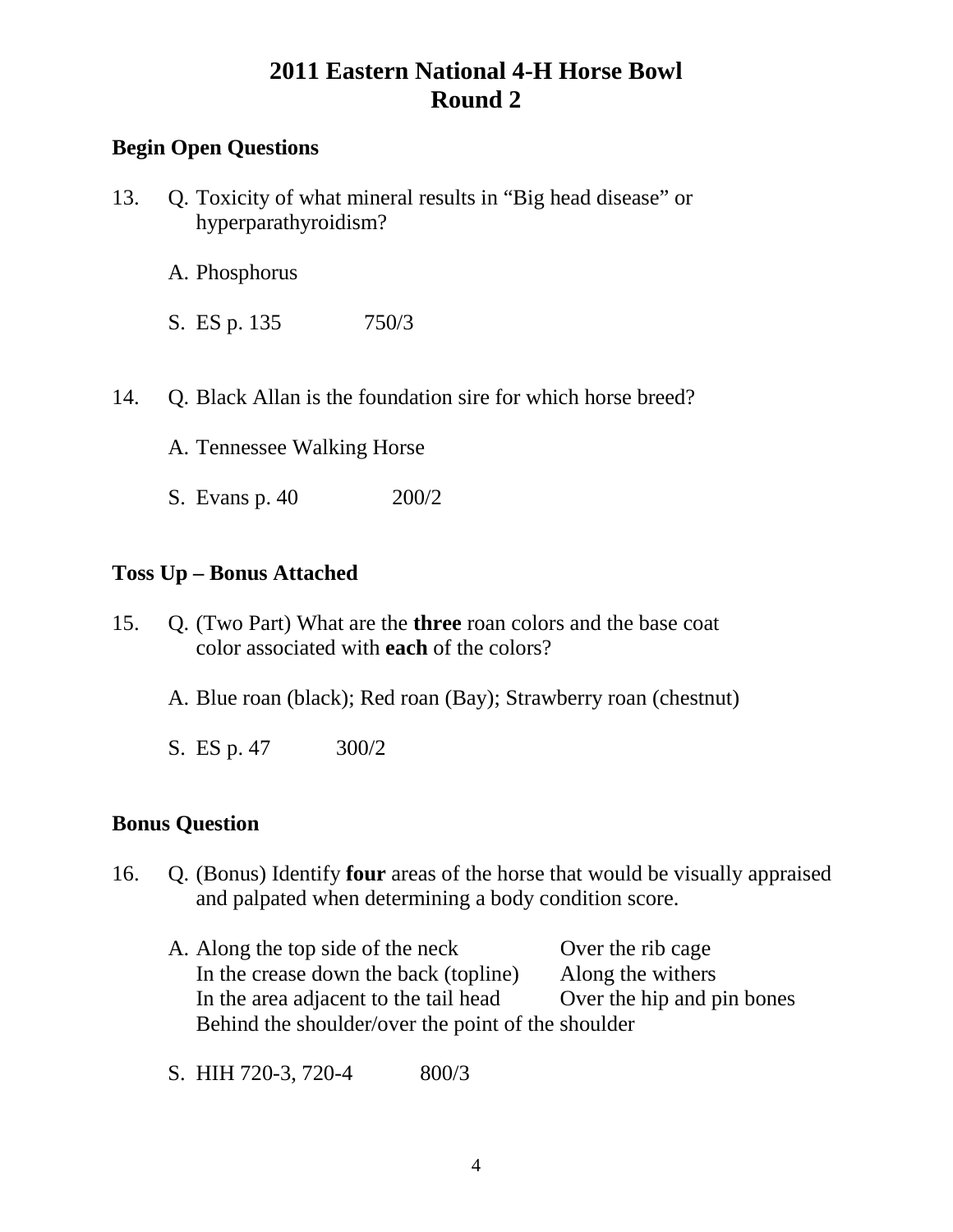### **Resume Open Questions**

| 17. | Q. You are the barn manager at a Quarter Horse breeding farm and note<br>that one of the pregnant broodmares has wax-like secretions on the<br>end of the teats. How soon would you expect this mare to foal? |
|-----|---------------------------------------------------------------------------------------------------------------------------------------------------------------------------------------------------------------|
|     | A. Accept anything within range of 1 to 6 days                                                                                                                                                                |
|     | S. Lewis p. 244; Evans p. 417; HIH 940-3<br>510/3                                                                                                                                                             |
| 18. | Q. What type of bedding is preferred for foaling stalls?                                                                                                                                                      |
|     | A Straw                                                                                                                                                                                                       |

S. HIH 940-3 500/2

- 19. Q. Mosquitoes are considered to be the vector for transmission of West Nile Virus encephalitis. What is considered to be the **primary** reservoir host that infects mosquitoes with this disease?
	- A. Birds (especially crows, blue jays and raptors such as owls and hawks)
	- S. HIH 665-1 820/3

### **Toss Up – Bonus Attached**

- 20. Q. What are the **two** main causes of barn fires in the summer?
	- A. Spontaneous combustion of improperly cured hay and electrical storms
	- S. HIH 340-1 920/2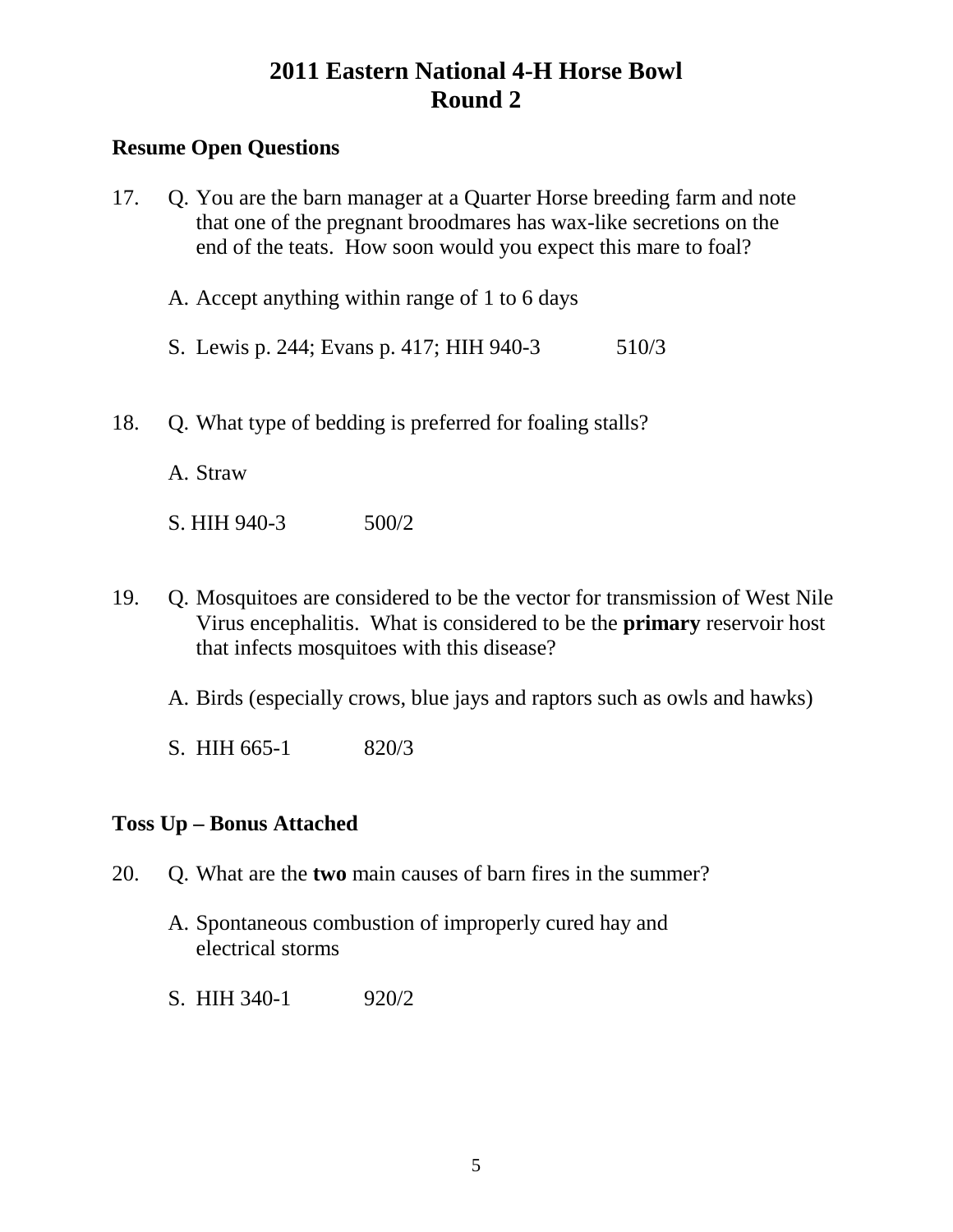### **Bonus Question**

- 21. Q. (Bonus) Identify **three** coat colors that are the result of the interactions of dilution genes.
	- A. Palomino, Buckskin, Dun, Cream, Perlino, Champagne, Cremello, Silver dapple, Smokey, Smokey cream, Grulla
	- S. ES p. 95; Evans p. 472; HIH 1040-2 300/3

- 22. Q. What is the common term for the apocrine tubular glands?
	- A. Sweat glands
	- S. Kainer plate 5 460/3
- 23. Q. What part of the bridle keeps the crown piece from slipping forward over the ears and off the head?
	- A. Throatlatch
	- S. HIH 1100-6 1000/2
- 24. Q. What are you doing if you are "bulldogging"?
	- A. Steer wrestling
	- S. DET p. 43 1060/3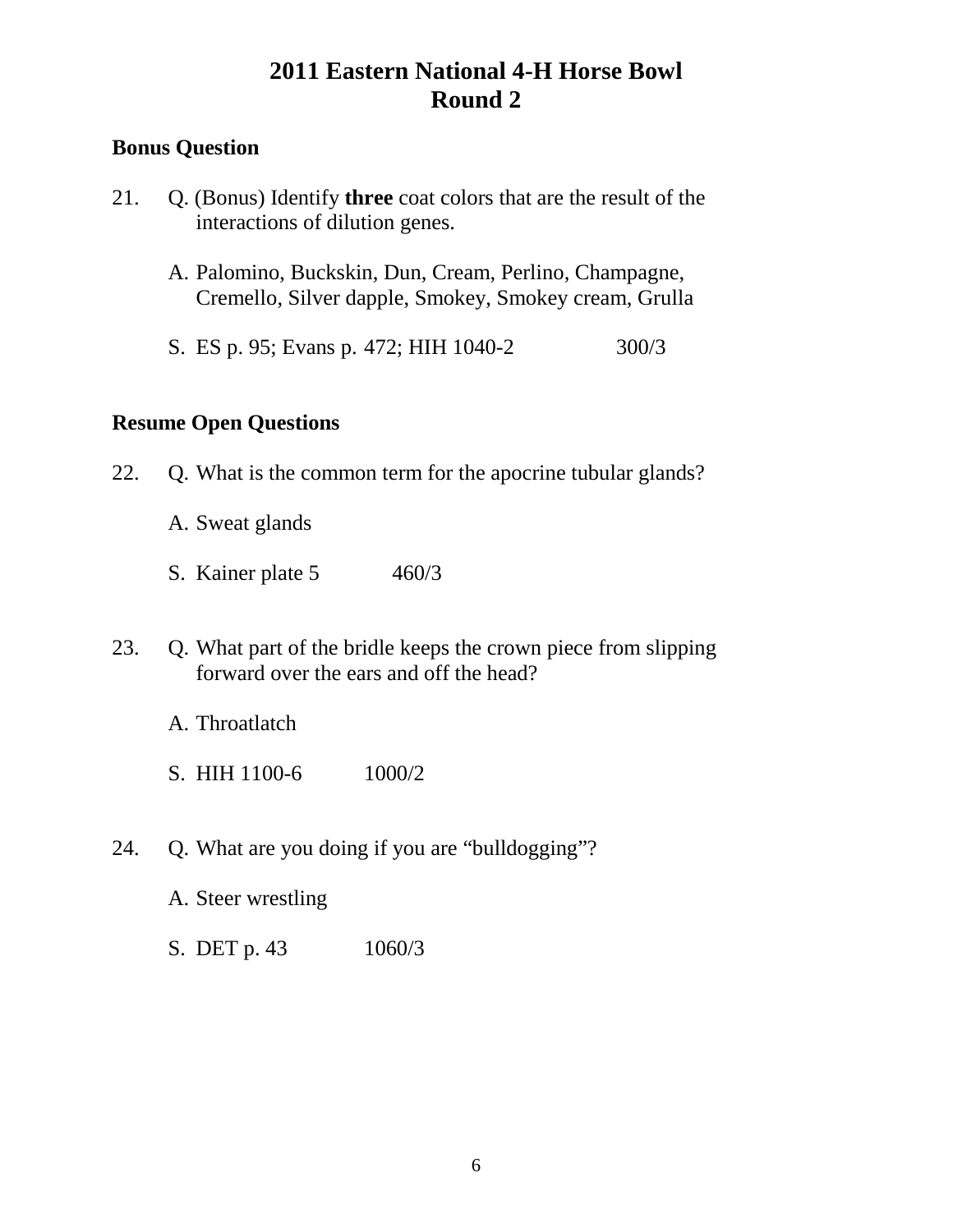- 25. Q. Your horse has bones that are softened, bent and bowed out and has been diagnosed with rickets. This problem could be prevented in the future by feeding more of which vitamin?
	- A. Vitamin D
	- S. ES p. 124 740/2

#### **Toss Up – Bonus Attached**

- 26 . Q. Give **two** advantages of the elevated inside rim on a polo shoe.
	- A. Increases traction, prevents sliding, enables foot to roll over faster, allows horse to pivot on the shoe while maintaining toe grip regardless of where the foot breaks over
	- S. Evans p. 737 900/3

#### **Bonus Question**

- 27. Q. (Bonus) **Other than dental changes**, identify **three** normal signs of aging that would be observed in the physical appearance of horses.
	- A. Drooping lower lip Deep hollows above the eyes Sway back Graying hair
	- S. HIH 450-1, 450-6 400/3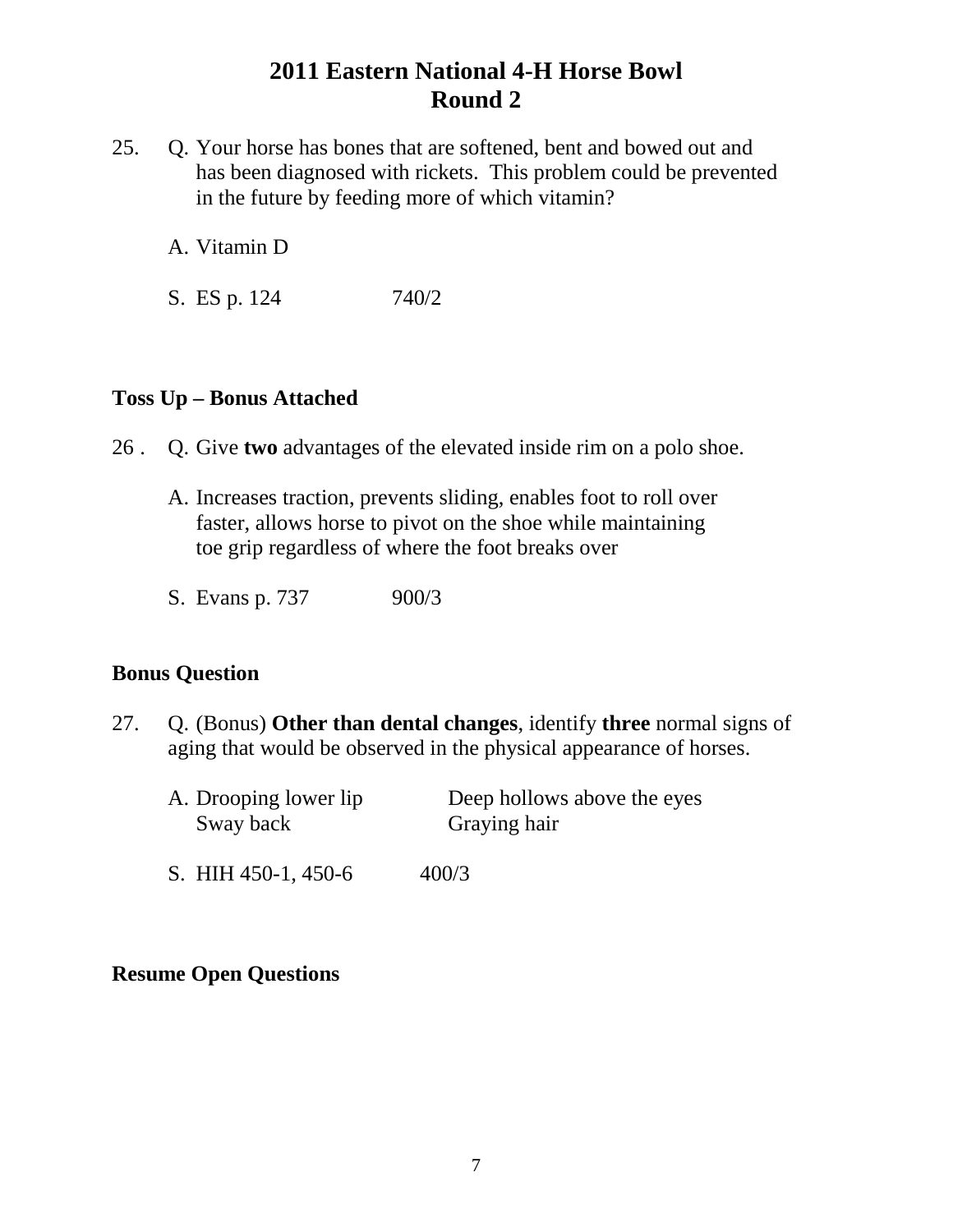- 28. Q. What is the most common topical medication used to control bleeding wounds?
	- A. Silver nitrate
	- S. HIH 440-2 805/3
- 29. Q. Aniridia is a genetic disorder in which the iris of the eye is absent. This occurs primarily in which horse breed?
	- A. Belgian
	- S. ES p. 100 550/3
- 30. Q. What conformation defect is described by the term "wasp-waisted"?
	- A. Weak coupling or shallow in the flank
	- S. Evans p. 152 600/3
- 31. Q. What is the common name for the dominance hierarchy exhibited by a group of horses?
	- A. Pecking order
	- S. DET p. 207 910/2

#### **Last Question of the Round**

- 32. Q. What is the name of the horse that was assigned the first permanent registration number in the AQHA?
	- A. Wimpy P-1 (also accept Wimpy)
	- S. Evans p. 27 100/3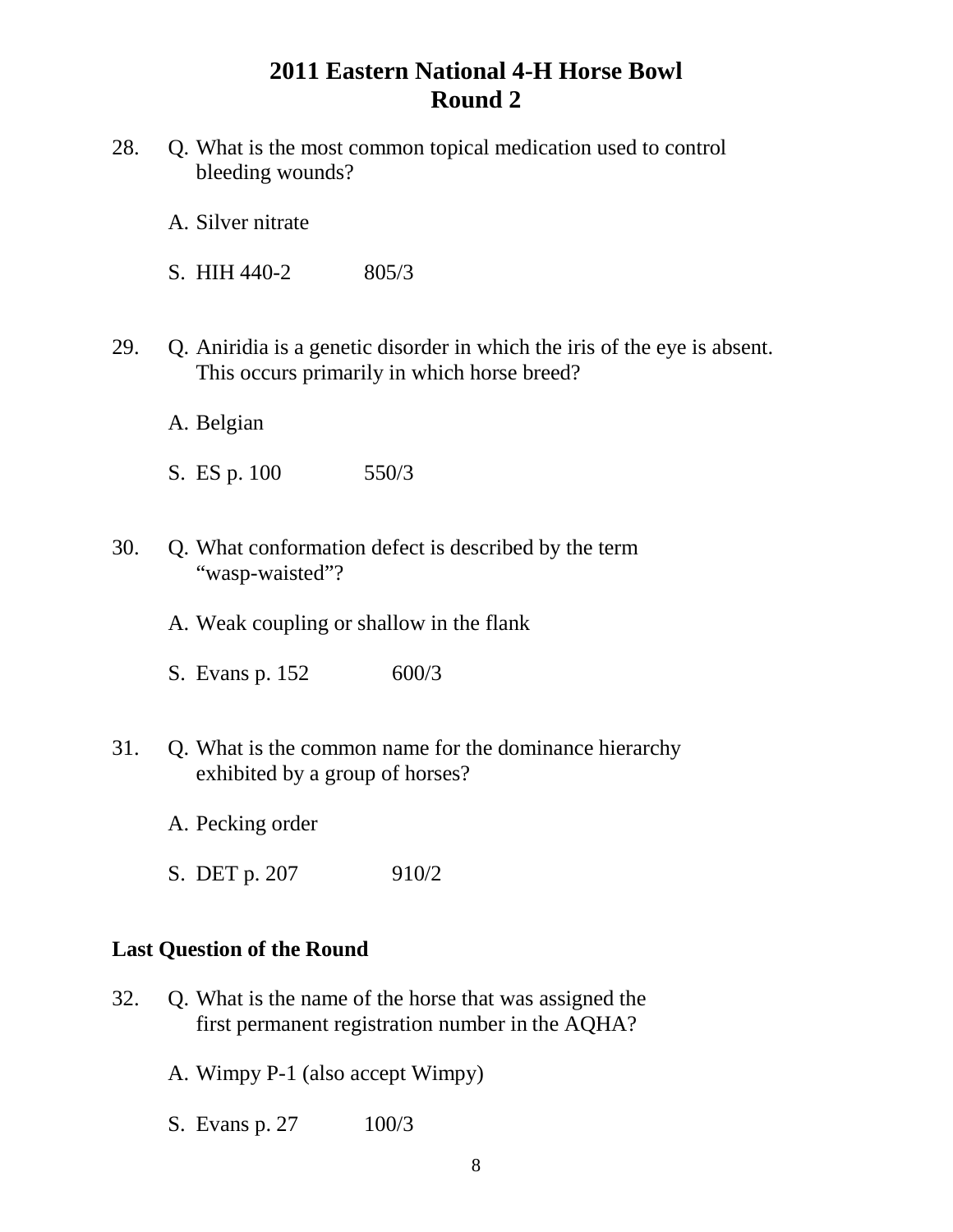### **One-On-One**

| 1. C1             |                                           | Q. Plant poisoning from consumption of Johnson grass would<br>be treated as what type of sudden death poisoning? |
|-------------------|-------------------------------------------|------------------------------------------------------------------------------------------------------------------|
|                   | A. Cyanide-induced sudden death poisoning |                                                                                                                  |
|                   | S. Lewis p. 334                           | 770/3                                                                                                            |
| 2. C <sub>2</sub> |                                           | Q. What does the term trappy describe in regards to way of going?                                                |
|                   |                                           | A. Short, quick, high and choppy stride (accept choppy stride)                                                   |
|                   | S. Evans p. 181                           | 640/2                                                                                                            |
| 3. C <sub>3</sub> | be categorized as what type of behavior?  | Q. A foal that is being weaned will call for its dam. This would                                                 |
|                   | A. Et-epimeletic behavior                 |                                                                                                                  |
|                   | S. Evans p. 676                           | 910/3                                                                                                            |
| 4. C <sub>4</sub> | because they produce more milk?           | Q. In general, what type of horse is often used as a nurse mare                                                  |
|                   | A. Draft or draft-cross mares             |                                                                                                                  |
|                   | S. Lewis p. 273                           | 510/3                                                                                                            |
|                   |                                           |                                                                                                                  |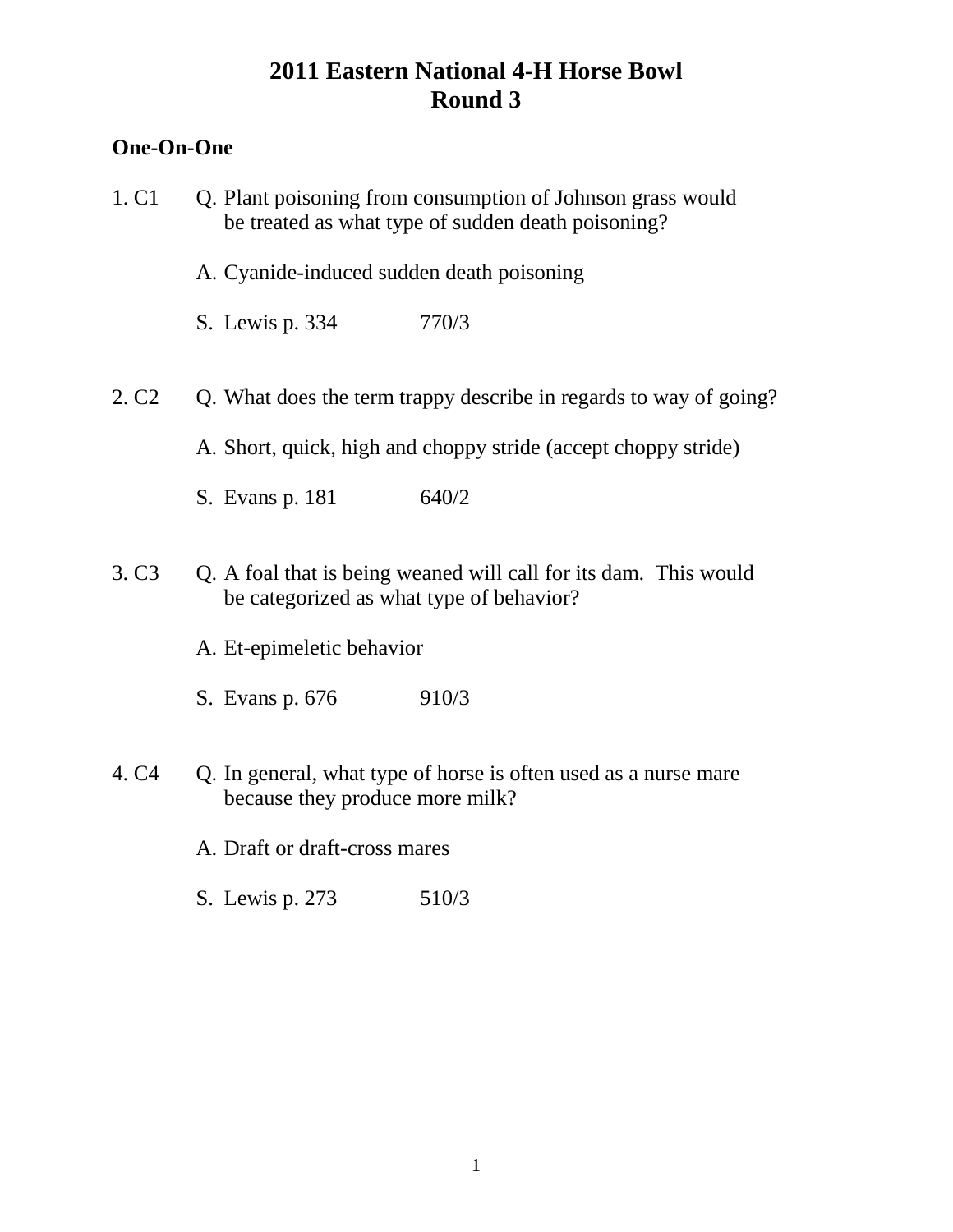- 5. C1 Q. What is the pangaré effect? A. Gene that results in light areas on the muzzle, over the eyes, on the flanks and on the inside of the legs S. Evans p. 481 300/3 6. C2 Q. All Standardbreds trace their ancestry to what horse? A. Hambletonian 10 (Hambletonian) S. HIH 171B-1 200/3 7. C3 Q. What is the common name for Oxyuris equi? A. Pinworms S. Lewis p. 400 835/3 8. C4 Q. What is the name of the famous endurance trail ride that takes place in California and is ridden over the former route of the Pony Express? A. Tevis Cup
	- S. DET p. 266 1070/3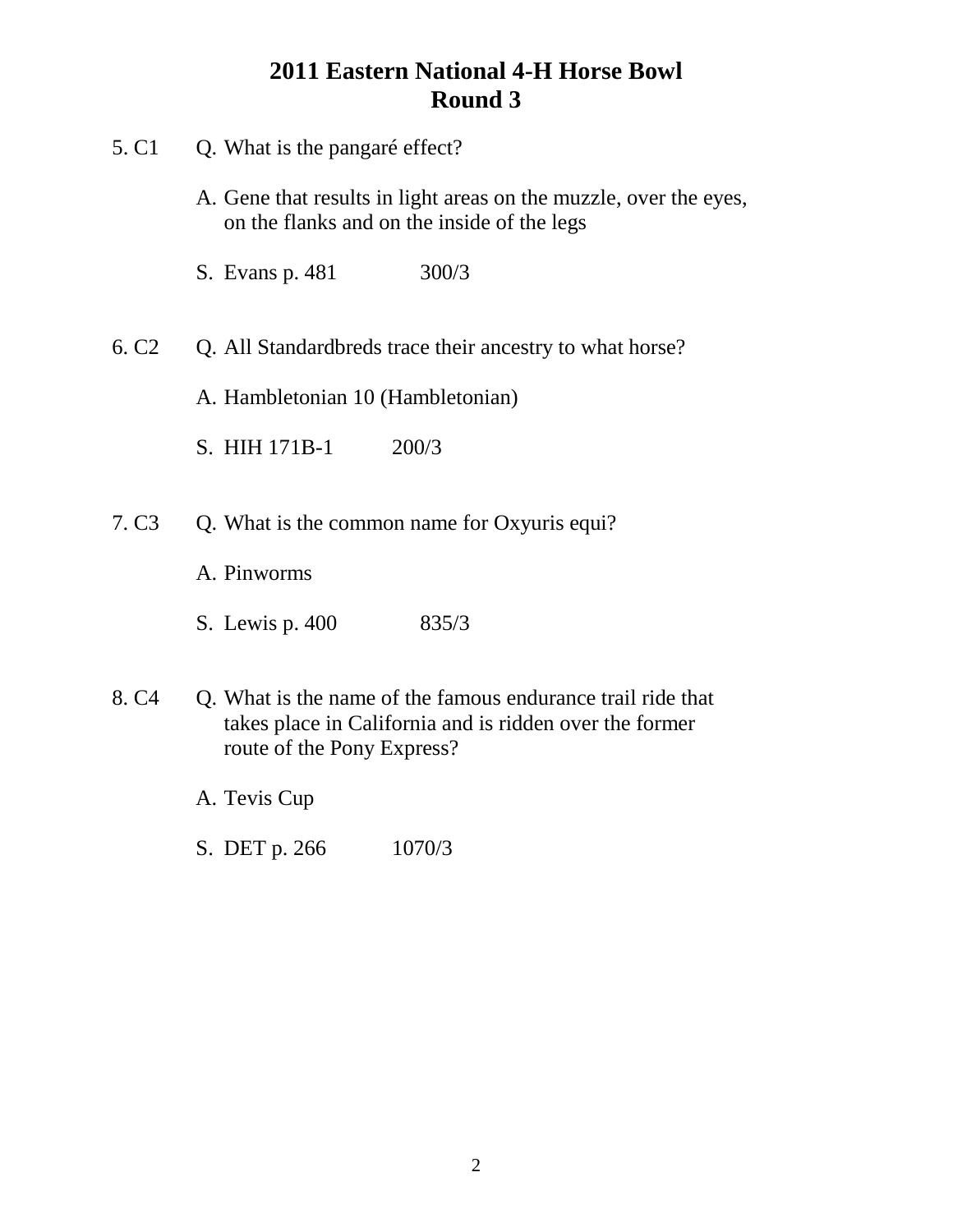- 9. C1 Q. What general type of medication is used to reduce a fever?
	- A. Antipyretic
	- S. DET p. 13 805/3
- 10. C2 Q. What organ receives oxygenated blood from the renal artery?
	- A. Kidney
	- S. Kainer plate 60 470/3
- 11. C3 Q. What would be added to the shoes of pack horses and mules to extend the life of the shoes?
	- A. Borium
	- S. Evans p. 738 900/2
- 12. C4 Q. What is the term used to describe an allele of a gene that has the ability when expressed to mask any observed phenotype from expression of either a different allele for the same gene or another gene regulating the same trait?
	- A. Dominant
	- S. ES p. 90 550/2

#### **End One-On-One**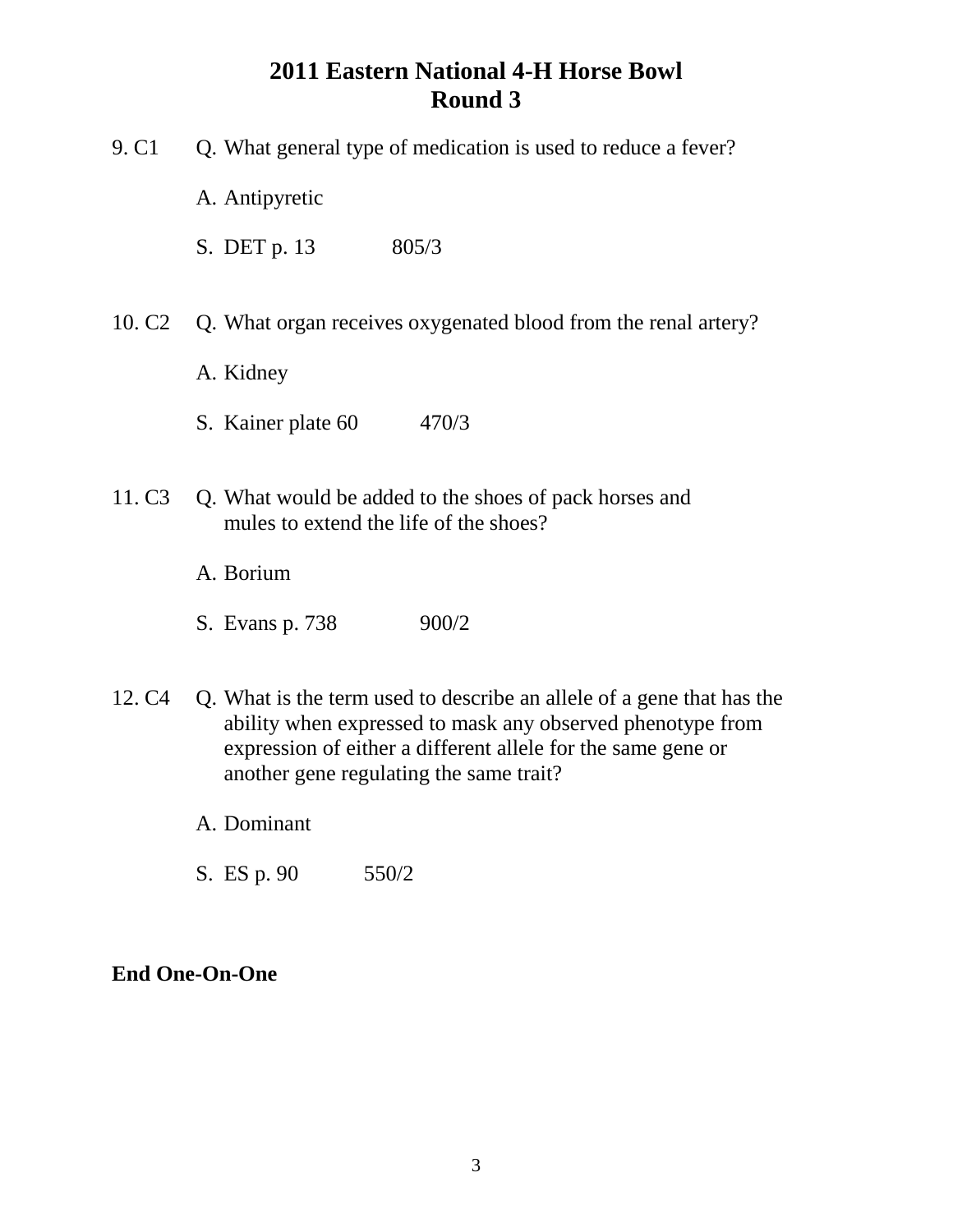### **Begin Open Questions**

- 13. Q. You do the math… A 25 year old horse would be equivalent to a human of what age?
	- A. 75 years old (1 horse year = 3 human years)
	- S. HIH  $450-1$   $400/2$
- 14. Q. A horse that has pediculosis is infested with what type of external parasite?

A. Lice

S. Lewis p. 399 835/3

#### **Toss Up – Bonus Attached**

- 15. Q. Which **two** anatomic structures aid the horse in collecting loose feed such as kernels of grain from a feed bucket or manger?
	- A. Upper lips (also accept lips) and tongue
	- S. Evans p. 93 430/3

### **Bonus Question**

- 16. Q. (Bonus) Identify the **three** stallions that are **traditionally** considered to be the foundation sires for the Thoroughbred.
	- A. Byerly Turk, Godolphin Arabian and Darley Arabian
	- S. Evans p. 21 200/4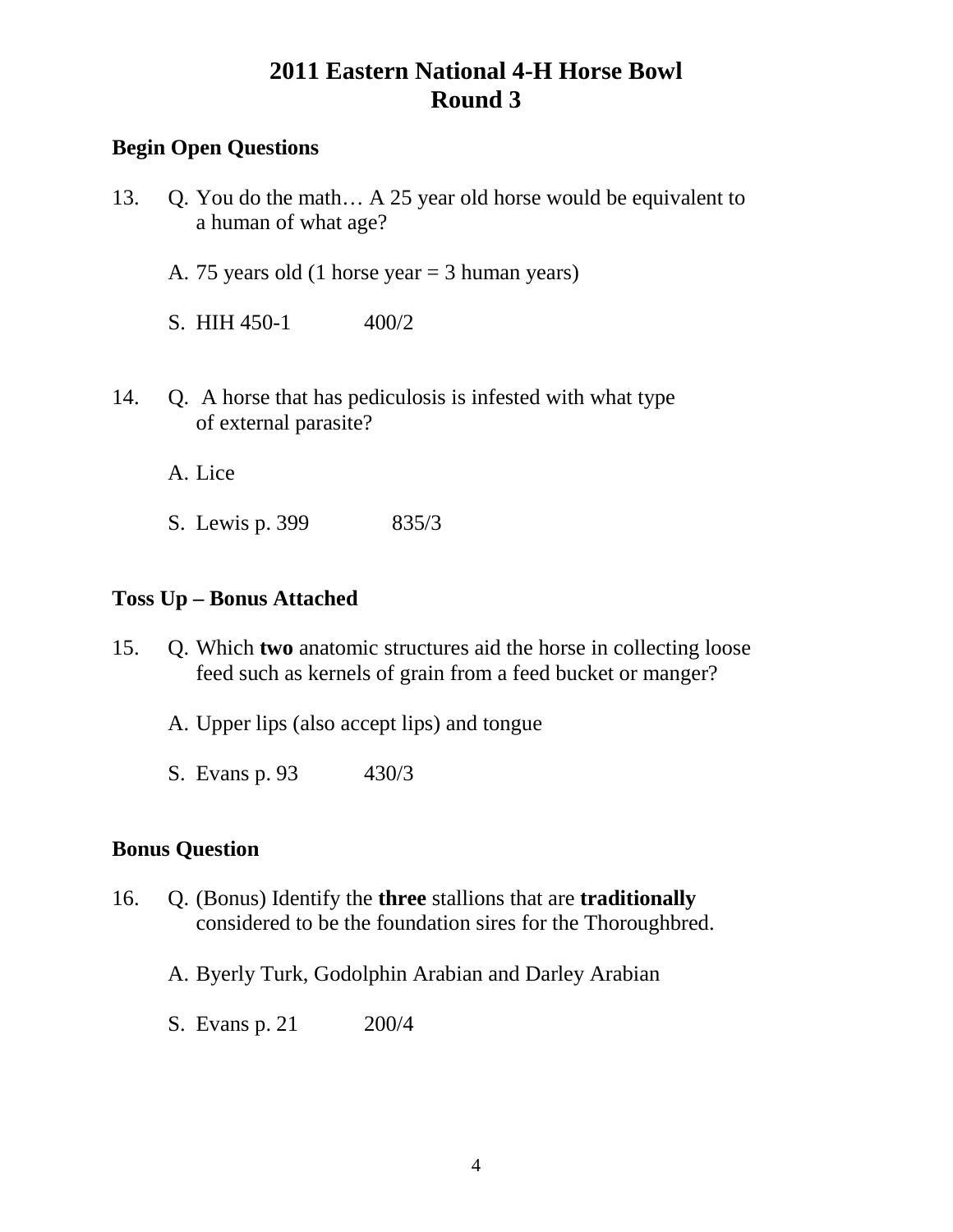### **Resume Open Questions**

- 17. Q. An artificial lighting program for the manipulation of the estrous cycle of mares usually results in ovulation after how many days?
	- A. 60 to 90 days (accept anything within this range)
	- S. YLM ADV 336-2L 510/3
- 18. Q. What is the poisonous chemical secreted by blister beetles?
	- A. Cantharidin
	- S. YLM ADV 300-3L 835/2
- 19. Q. How does a straight shoulder affect the length of the back?
	- A. The straighter the shoulder the longer the back
	- S. YLM INT 223-3L 600/3

#### **Toss Up – Bonus Attached**

- 20. Q. When comparing a cowboy shoe and a mule shoe… What are the **two** main differences in the **shape** of the mule shoe?
	- A. Mule shoes are longer, narrower, closer (narrower) at the heels (only need to give 2 answers)
	- S. Evans p. 732, 734 900/3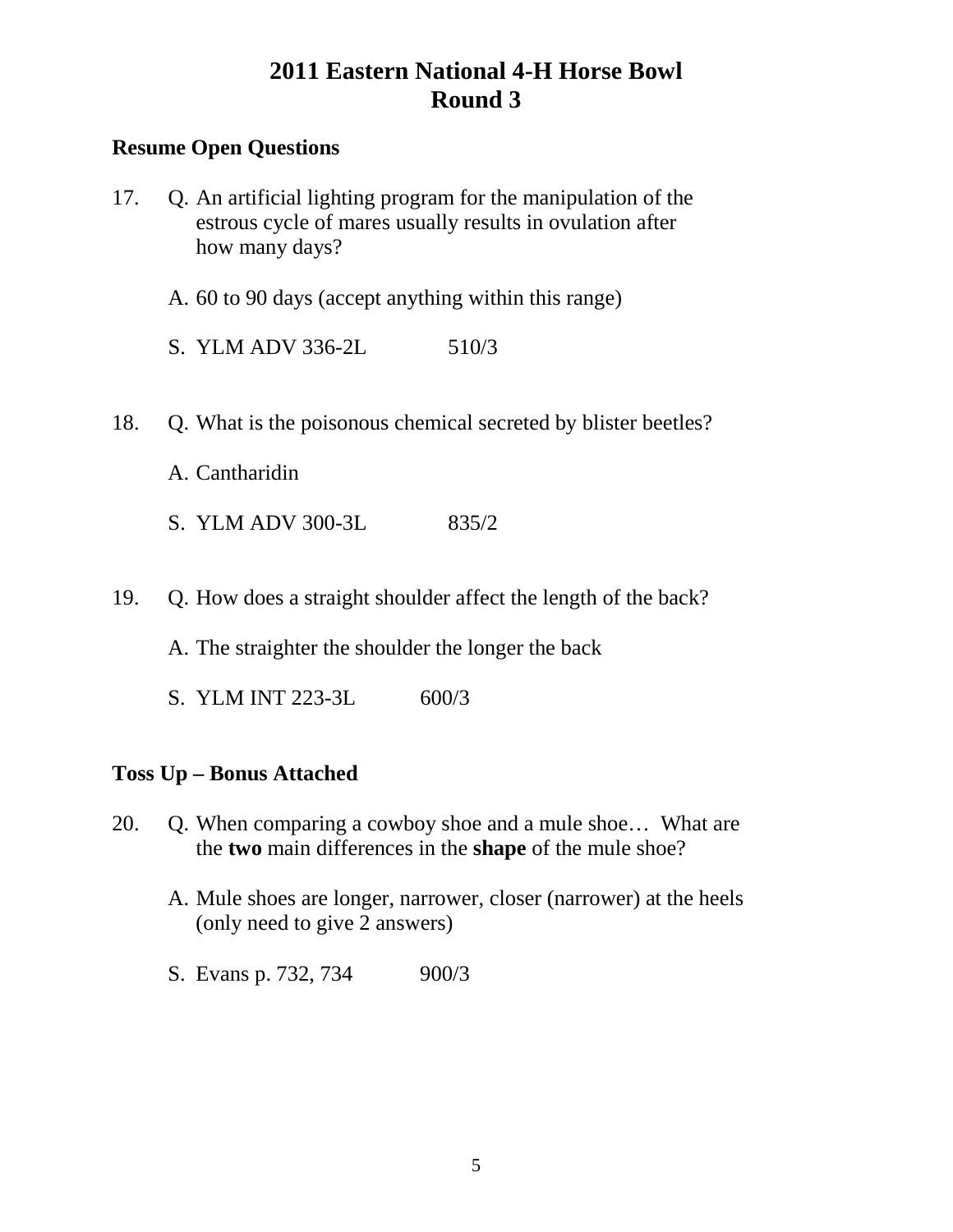### **Bonus Question**

- 21. Q. (Bonus) Identify the **three** accessory sex glands in the stallion.
	- A. Prostate gland, seminal vesicles, Bulbourethral glands (Cowper's gland) (also accept coagulating glands, ampullary glands)
	- S. Kainer plate 74; DET p. 42 480/4

- 22. Q. A mare that has hyperkalemia has an abnormally high level of what electrolyte in her blood?
	- A. Potassium
	- S. DET p. 146 800/3
- 23. Q. What is the purpose for the fleshy upper and lower eyelids known as "hooded eyes" which are characteristics of Exmoor ponies?
	- A. To protect their eyes from the harsh wind and rain
	- S. HIH 157B-2 200/3
- 24. Q. What is the **primary** cause of runoff and soil erosion on horse farms?
	- A. Overgrazing
	- S. HIH 360-4 970/3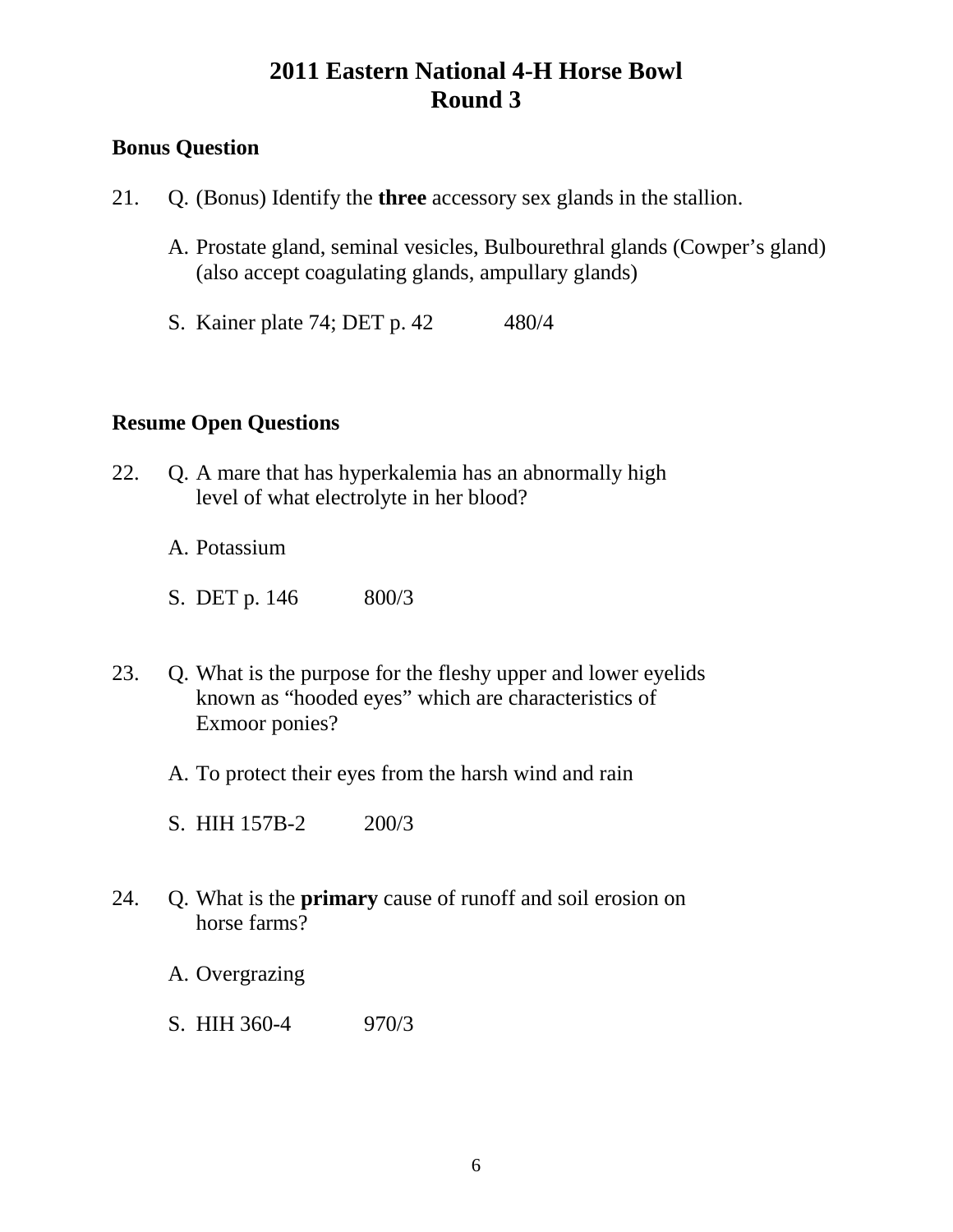- 25. Q. You are the conditioning veterinarian judge for an endurance trail ride. What condition would these vital signs indicate? Temperature 102 degrees Fahrenheit, heart rate 100 beats/minute, respirations 100 breaths/minute and movement of the horse's flank is exaggerated with a slight audible thumping sound
	- A. Thumps (Synchronous diaphragmatic flutter)
	- S. Evans p. 110; Lewis p. 213 800/3

#### **Toss Up – Bonus Attached**

- 26. Q. Identify **three** types of teeth that are **only** present as permanent teeth.
	- A. Wolf teeth, molars and canines
	- S. HIH 405-1; Evans p. 92 435/3

#### **Bonus Question**

- 27. Q. (Bonus) Name **four** of the approved coat patterns for a pony to be registered with the Pony of America Club.
	- A. Snowflake, frost, blanket, leopard, few spot leopard, marbleized roan, white with dark spots over hindquarters
	- S. HIH 167B-2 300/3

- 28. Q. What is the **minimum** height for an indoor arena that will be used for hunter/jumper horses?
	- A. Minimum of 16 foot ceiling
	- S. HIH 320-7 920/3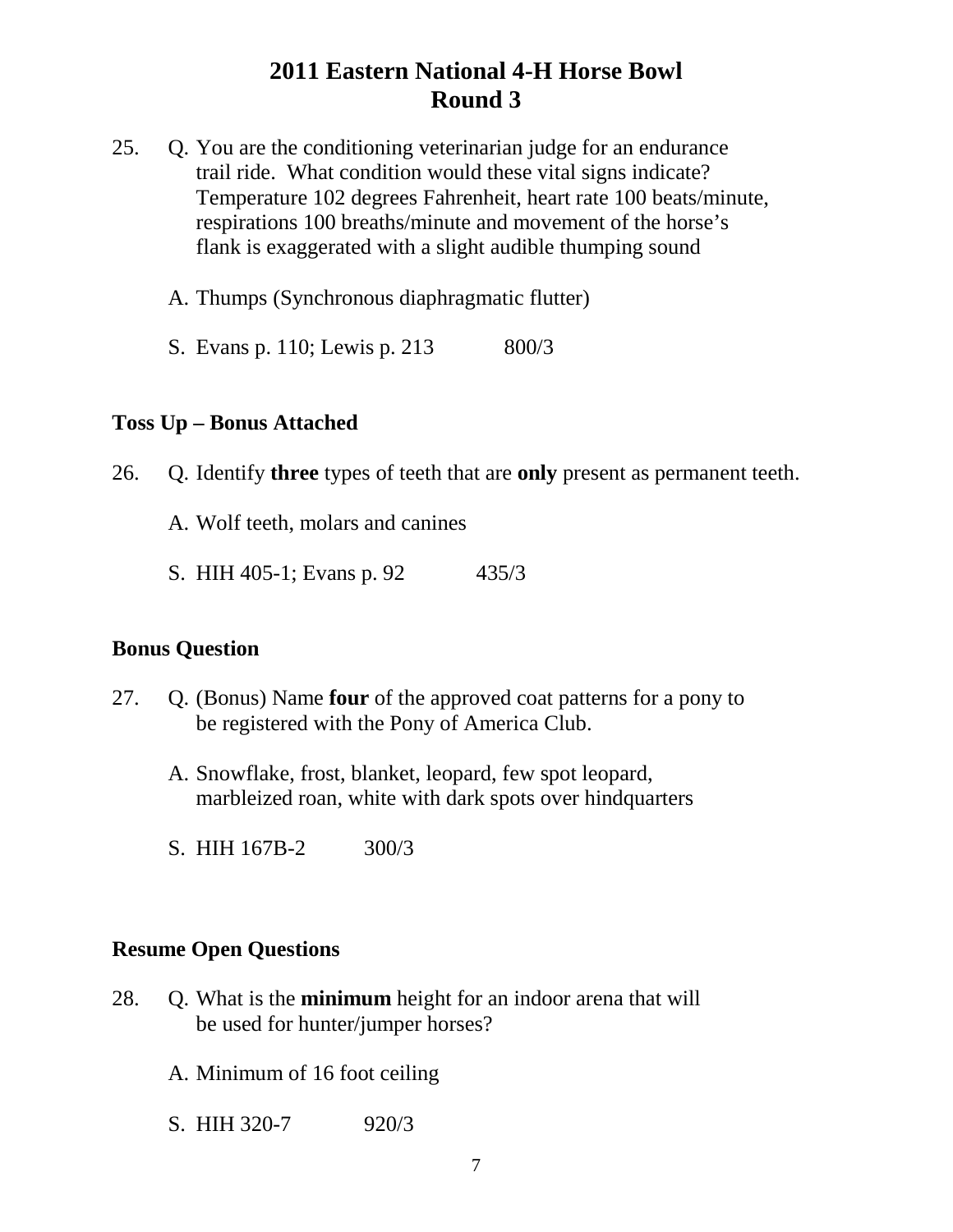- 29. Q. What piece of equipment can be used with young maiden mares to prevent lacerations, tears or bruises of the vagina or cervix during live cover breeding?
	- A. Breeding roll
	- S. Evans p. 413 500/3
- 30. Q. What is the term for the chronic dermatitis that occurs from inflammation of the back of the pastern?
	- A. Grease-heel, Scratches, Grease or Mud fever (also accept cracked heels)
	- S. Evans p. 167; DET p. 183 620/3
- 31. Q. What is the common term for the middle phalanx?
	- A. Short pastern
	- S. Kainer plate 12 410/3

#### **Last Question of the Round**

- 32. Q. Charging refers to the behavior of a horse that suddenly attacks or savages a person or other horse. What does charging refer to in jumping events?
	- A. Rushing into the fence
	- S. DET p. 54 1075/3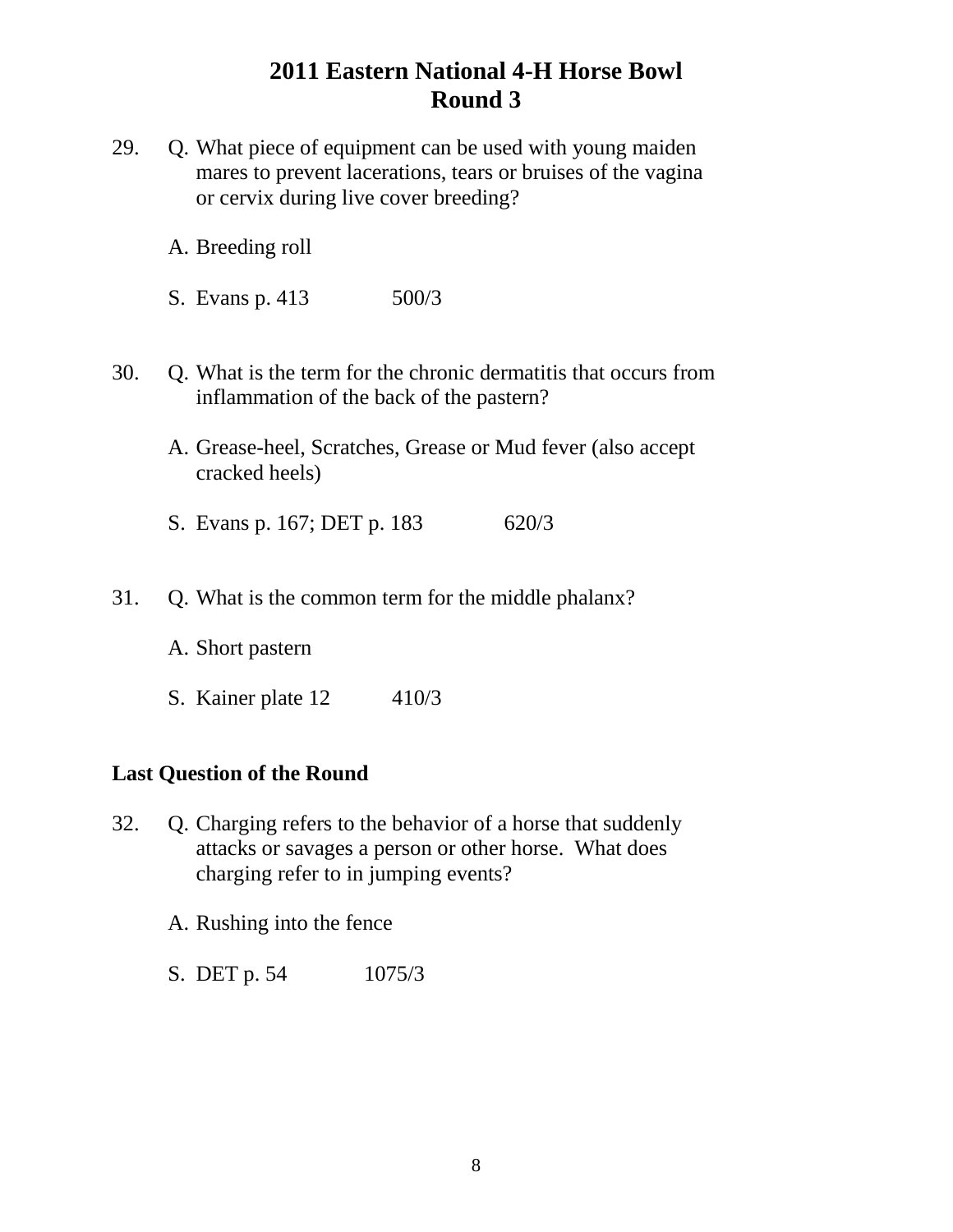#### **One-On-One**

1. C1 Q. The American Walking pony is a result of breeding the Tennessee Walking Horse and what pony breed? A. Welsh Pony S. Evans p. 66 200/3 2. C2 Q. What are the **two** artificial gaits performed by the 5-gaited American Saddlebred ? A. Slow gait (stepping pace) and rack (single-foot) S. Evans p. 40, 178 640/3 3. C3 Q. There is a red maple tree on your neighbor's property next to your fence line. You discovered your horse eating green leaves off the branches that are within the horses reach. What effect would you expect from the horse eating the red maple leaves? A. None – Red maple leaves are not toxic when fresh (leaves are toxic when wilted or dried) S. Lewis p. 331 770/3 4. C4 Q. Rapid growth is an important factor contributing to DOD. What do the initials DOD represent? A. Developmental Orthopedic Diseases S. Lewis p. 283 810/3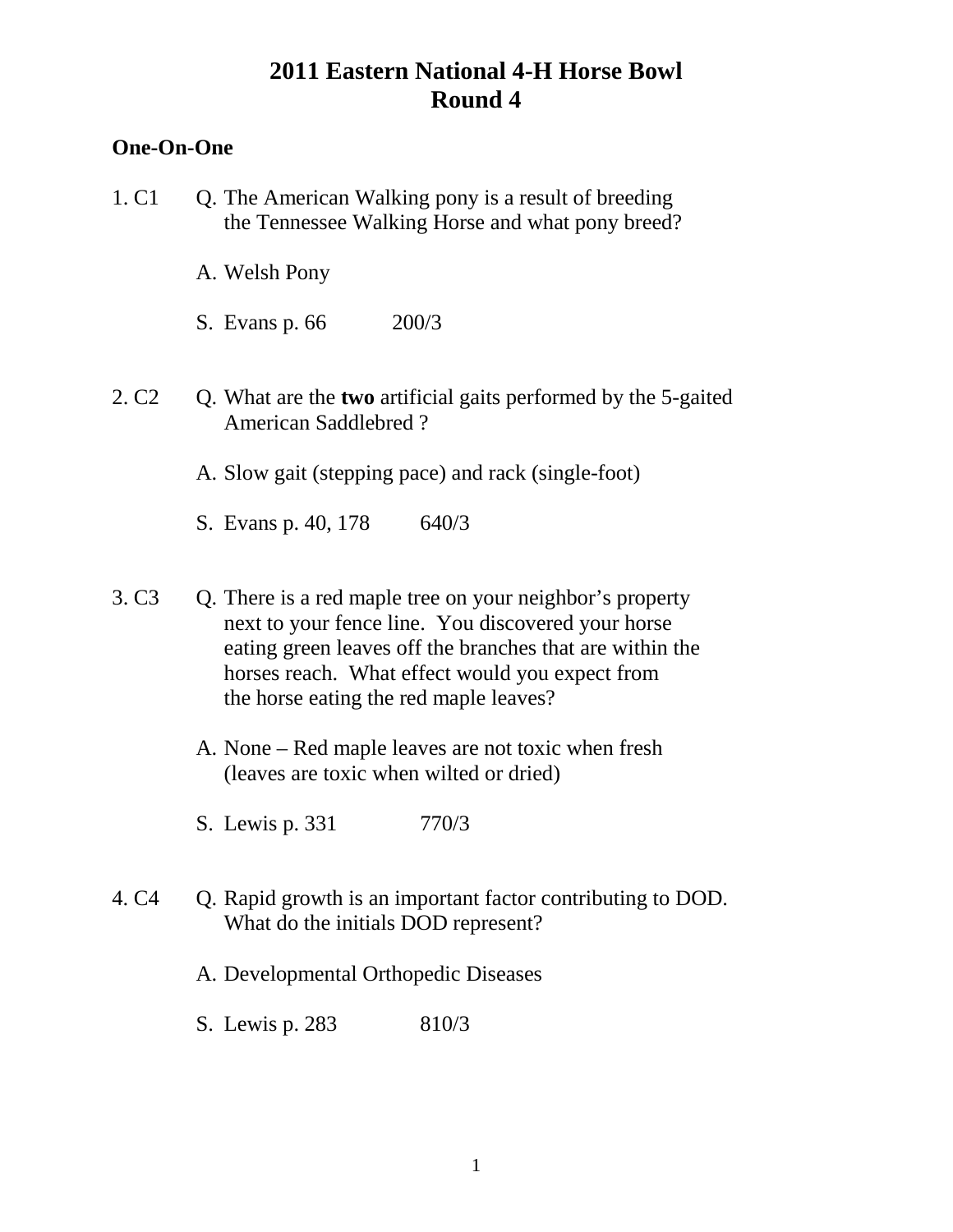- 5. C1 Q. What gland produces the hormone epinephrine? A. Adrenal gland S. Evans p. 127 490/4 6. C2 Q. What is the common term for the proximal interphalangeal joint? A. Pastern joint S. Evans p. 689 410/3 7. C3 Q. What activity is judged on how well the human and equestrian athletes work together, includes free style routines and is defined as "gymnastics on horseback"? A. Vaulting
	- S. HIH 185D-1 1010/3
- 8. C4 Q. Palomino horses do not "breed true". What does this mean?
	- A. When breeding a palomino to a palomino only 50 percent will produce a palomino (also accept breeding a palomino to a palomino will not always result in a palomino)
	- S. Evans p. 51 550/3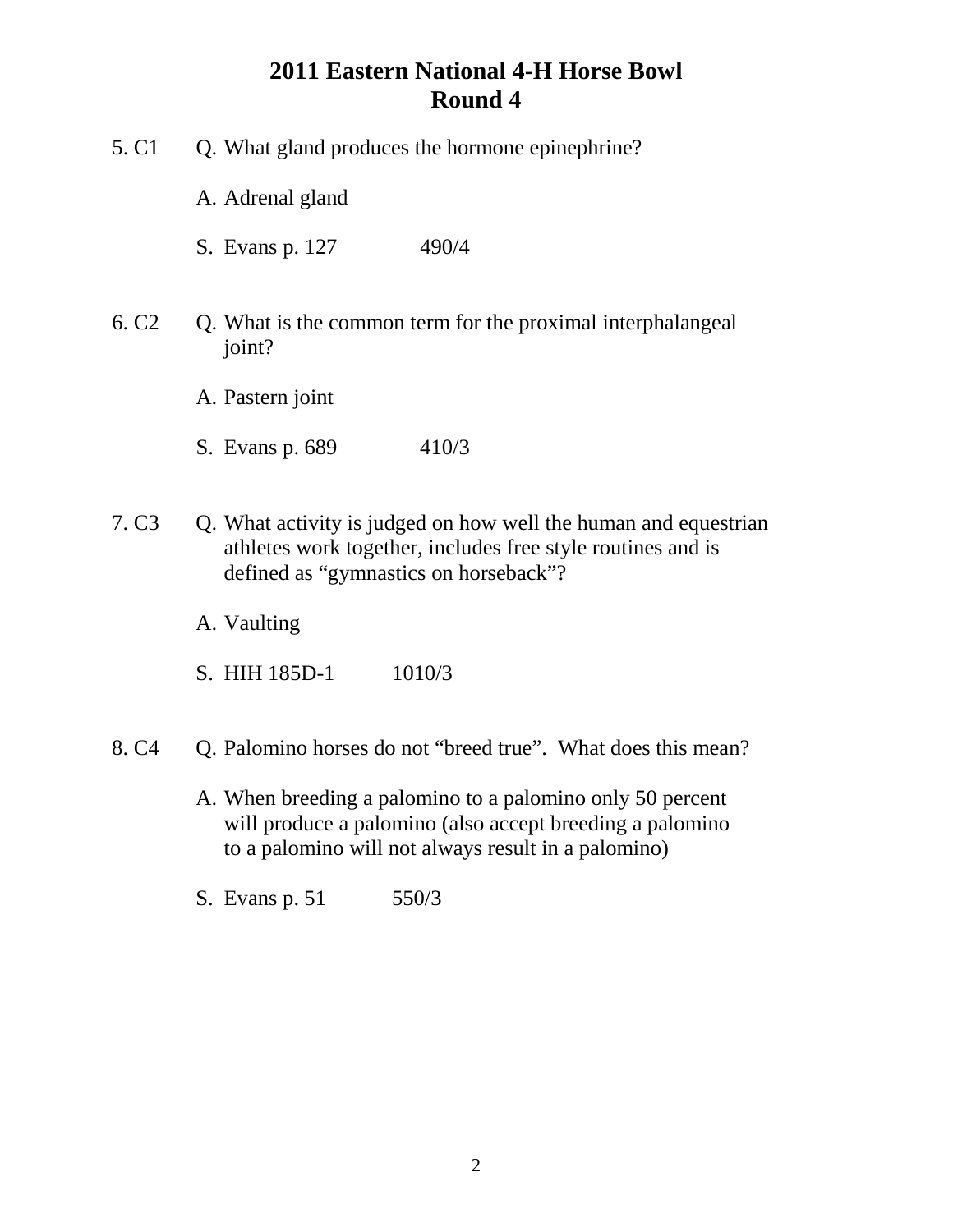| 9. C <sub>1</sub>  | Q. The breeding of what two equines produces a hinny?                                                                                      |
|--------------------|--------------------------------------------------------------------------------------------------------------------------------------------|
|                    | A. Stallion and female donkey (jennet or jenny)                                                                                            |
|                    | S. ES p. 22<br>550/3                                                                                                                       |
| 10. C <sub>2</sub> | Q. What is the common or slang term for Equine Infectious Anemia?                                                                          |
|                    | A. Swamp fever                                                                                                                             |
|                    | 800/3<br>S. Lewis p. 175; DET 260                                                                                                          |
| 11. C <sub>3</sub> | Q. What term refers to the middle team of horses in a 6-horse hitch?                                                                       |
|                    | A. Swing team                                                                                                                              |
|                    | S. DET p. 261<br>1050/3                                                                                                                    |
| 12. C <sub>4</sub> | Q. Decreased growth rates, muscle loss, slow hoof growth and lack<br>of energy are all effects of a deficiency of what class of nutrients? |
|                    | A. Protein                                                                                                                                 |
|                    | 760/4<br>S. ES p. 120                                                                                                                      |

**End One-On-One**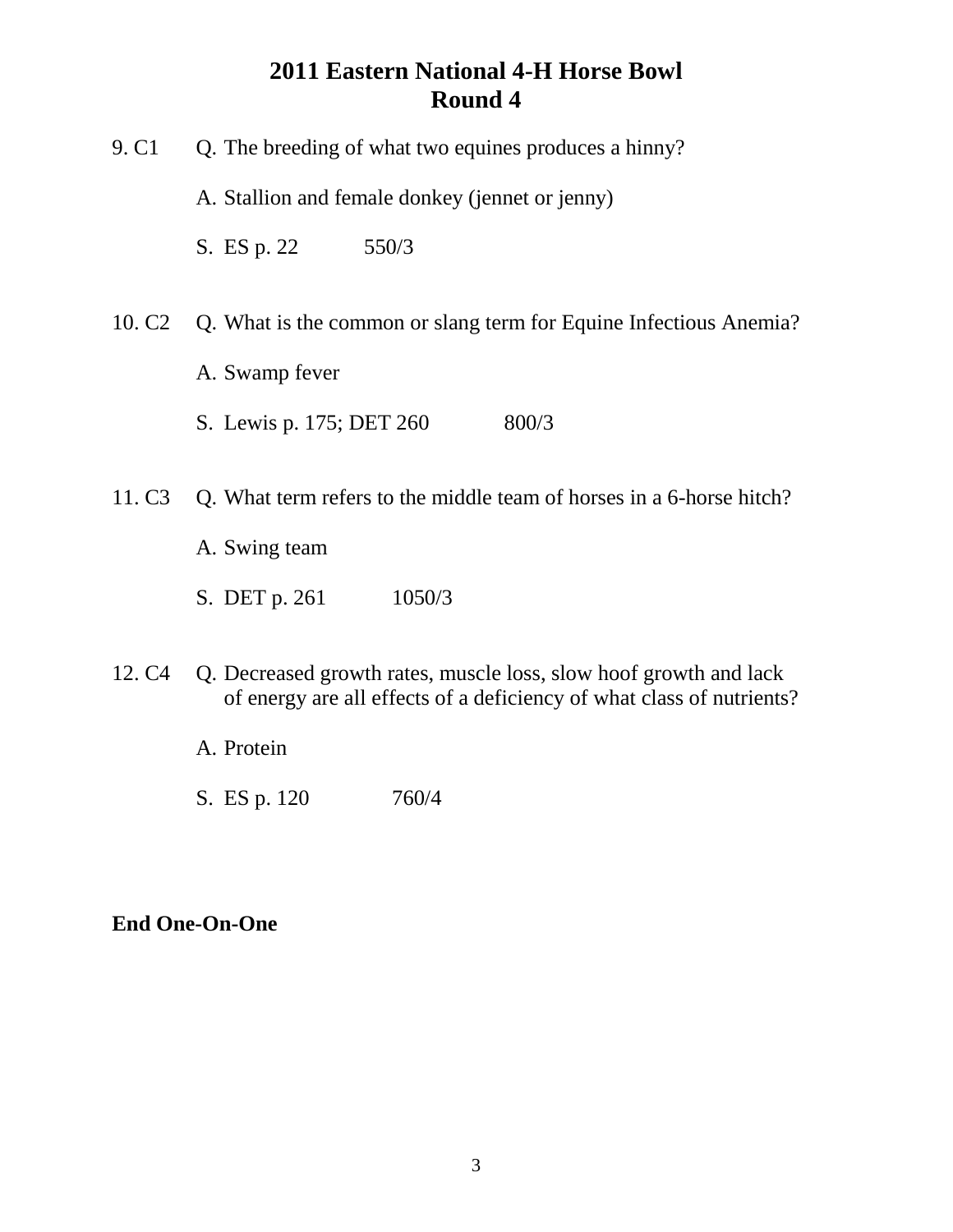### **Begin Open Questions**

13. Q. Gigantic head, undeveloped and spiraling of the tail are all terms used when describing which of the 4 criteria used to evaluate semen?

A. Morphology

S. Evans p. 366 520/4

14. Q. What type of bacteria is the most common cause of infectious enterocolitis in adult horses and results in lethargy, anorexia, colic and diarrhea?

A. Salmonella

S. ES p. 171; HIH 660-1, 660-2 830/4

### **Toss Up – Bonus Attached**

- 15. Q. (Two Part) What are the **two** most common types of hammers used by a farrier and what are each of them used for?
	- A. Rounding hammer making and shaping shoes Driving hammer - driving nails, forming and finishing clinches, wringing off the nails
	- S. Evans p. 728 900/3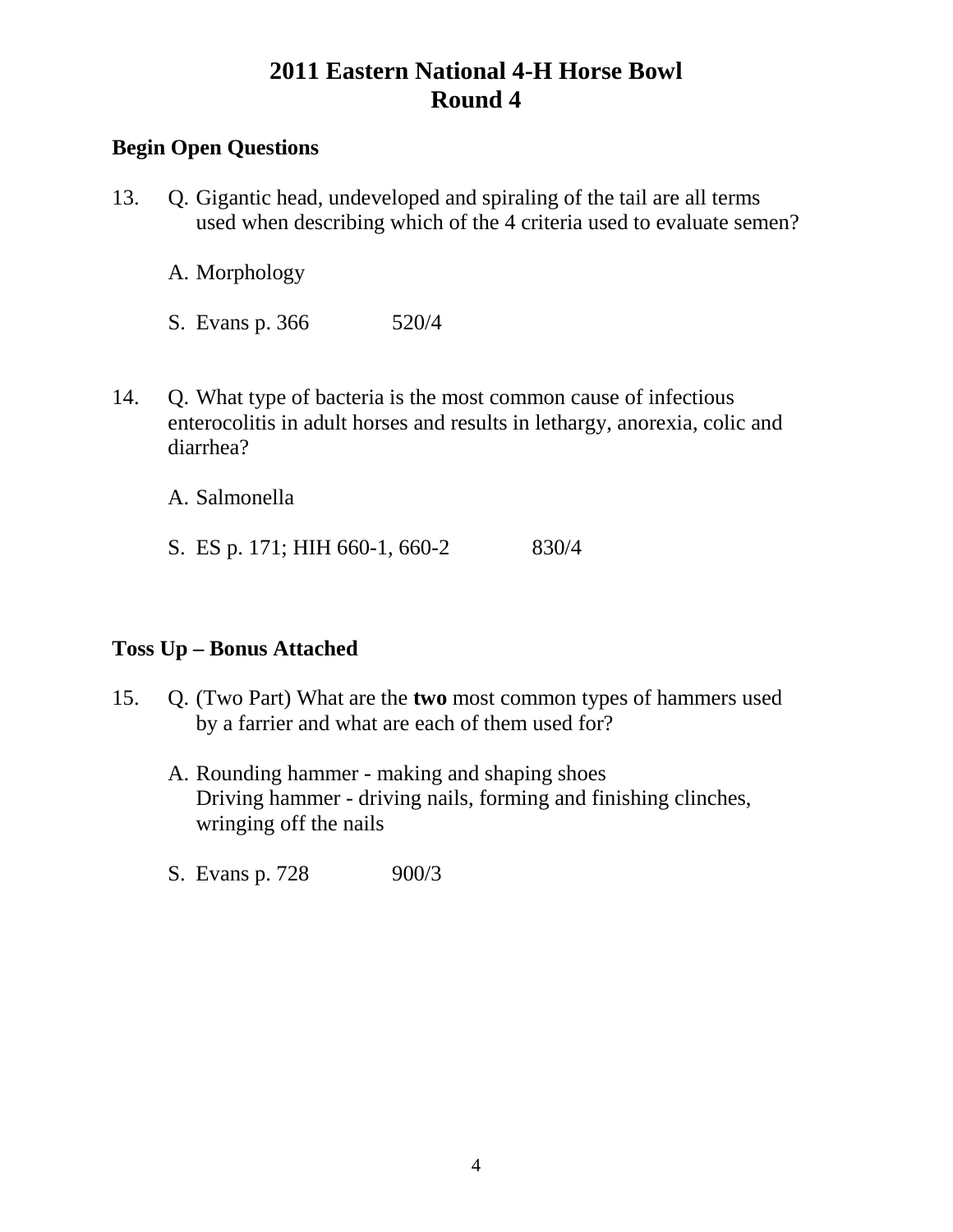### **Bonus Question**

- 16. Q. (Bonus) Vital signs that include TPR, capillary refill, mucous membranes and skin pliability are used to evaluate the health of the horse. Identify **four** other observations that are used to evaluate a horse's health.
	- A. Body fluids (feces, urine, tears, saliva, sweat) Hair coat Body condition and weight Movement Normal behavior/alertness Hoof condition Behavior disorders Feeding habits/appetite Menace relex

S. HIH 425-1 800/4

#### **Resume Open Questions**

17. Q. The dark liver or black chestnut color is **primarily** found in what breed of horses?

A. Morgan

- S. Evans p. 36 300/3
- 18. Q. Horses with recurrence of urinary calculi would benefit from feeding a diet that has less of what specific mineral?

A. Calcium

S. Lewis p. 297 750/3

19. Q. What is a ginglymus joint?

A. Hinge joint (ex. elbow)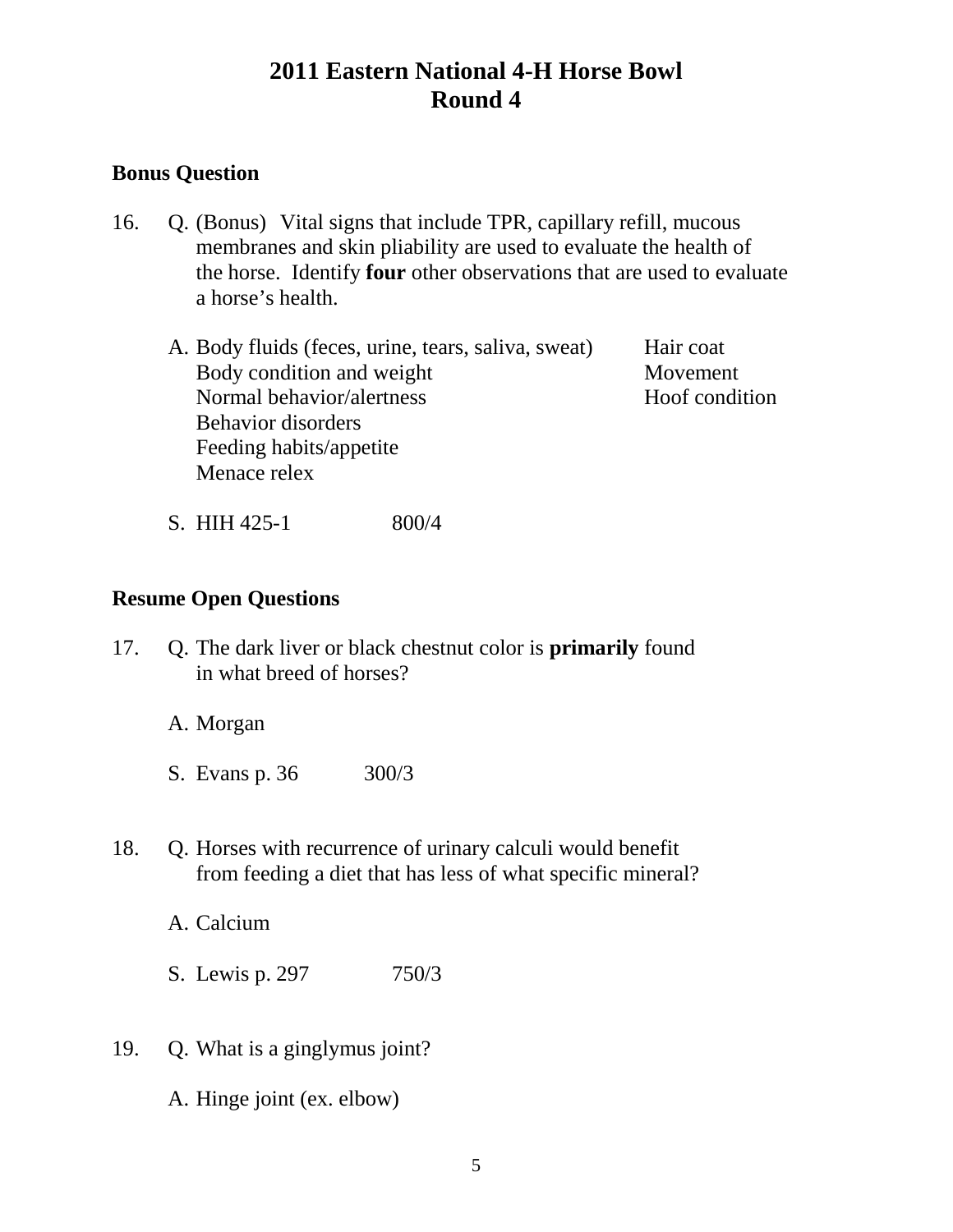S. Kainer plate 13; Evans p. 688 410/3

#### **Toss Up – Bonus Attached**

- 20. Q. In regards to pasture management, identify **two** instances when you should keep horses off pasture.
	- A. During pesticide spraying, when fertilizing, to reduce overgrazing, when there is fresh or lush pasture, during winter, when soils are wet
	- S. HIH 360-3, 360-4 920/3

#### **Bonus Question**

- 21. Q. You are an equine genetics specialist. Your client breeds and shows palomino horses. Identify the colors **and** the percentage of each color that would result from the following **four** combinations… Palomino x Palomino Chestnut x Palomino Palomino x Cremello Chestnut x Cremello
	- A. Palomino x Palomino = 25% Chestnut, 50% Palomino and 25% Cremello Chestnut x Palomino  $= 50\%$  Chestnut and 50% Palomino Palomino x Cremello = 50% Palomino and 50% Cremello Chestnut and Cremello  $= 100\%$  Palomino
	- S. Evans p. 51 550/4

- 22. Q. Which current breed of horses was formerly referred to as "Steeldusts"?
	- A. Quarter Horse
	- S. Evans p. 25 200/3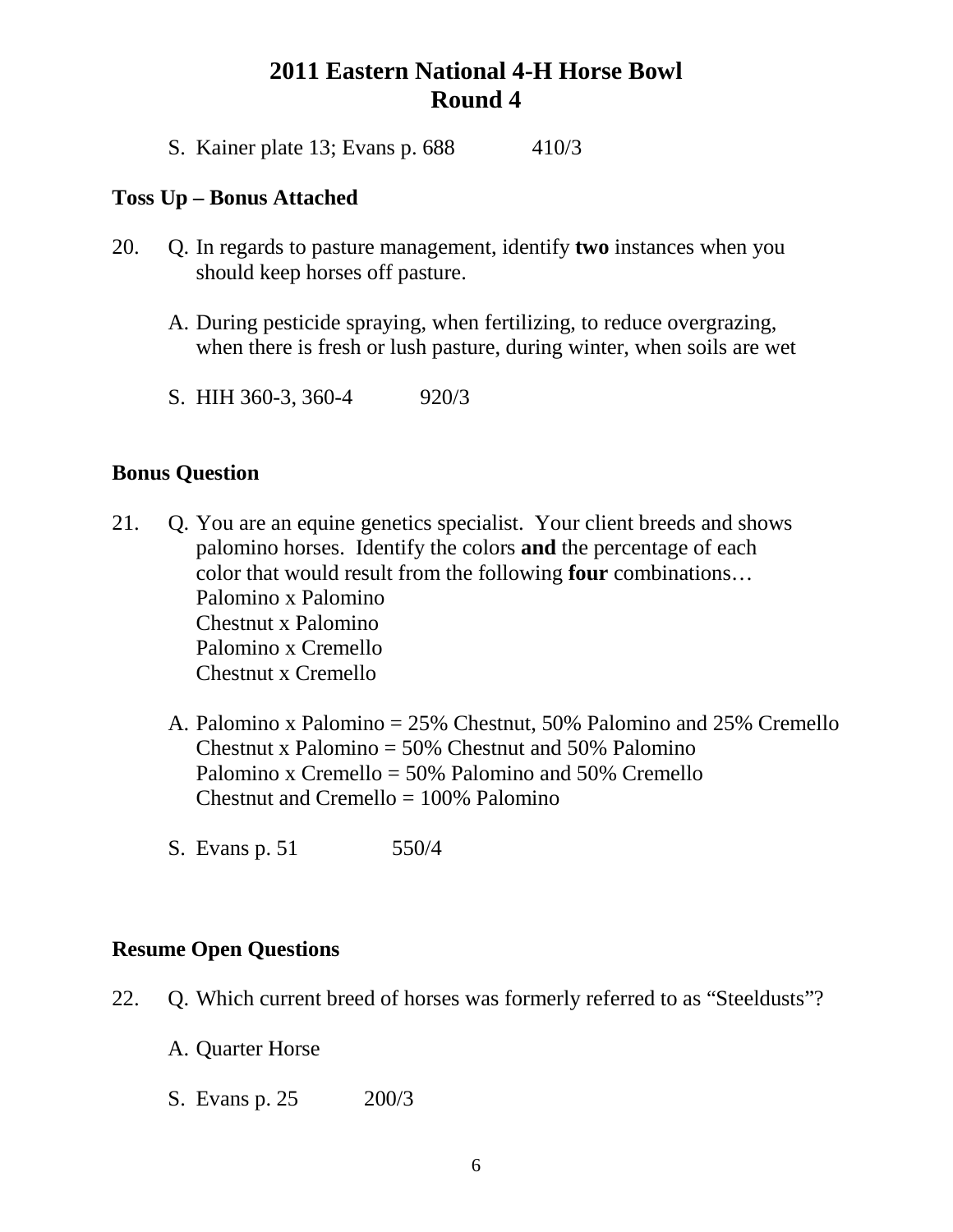- 23. Q. What term describes fresh, green forage that is cut, chopped and fed all in the same day?
	- A. Soilage or green chop (do not accept silage which is fermented)
	- S. Lewis p. 403 780/3
- 24. Q. In regards to anatomy, the horses first line of defense against cold weather is a long thick hair coat which provides insulation and protection. What part of the anatomy provides additional insulation and is considered to be the next line of defense against cold?
	- A. Fat (layer of fat under the skin)
	- S. Lewis p. 188 460/4
- 25. Q. What type of bar shoe would be used for the treatment of a horse with navicular disease?
	- A. Egg bar (do not accept heart bar)
	- S. HIH 540a 900/3

#### **Toss Up – Bonus Attached**

- 26. Q. (Two Part) What **specific** mineral imbalance does the term "Bob-tail disease" refer to and what is the reason for this reference?
	- A. Selenium toxicity (excess) (must include **both** selenium and excess for correct answer); Horses lose the long hair from the tail resulting in a bob-tailed appearance
	- S. Lewis p. 329 770/3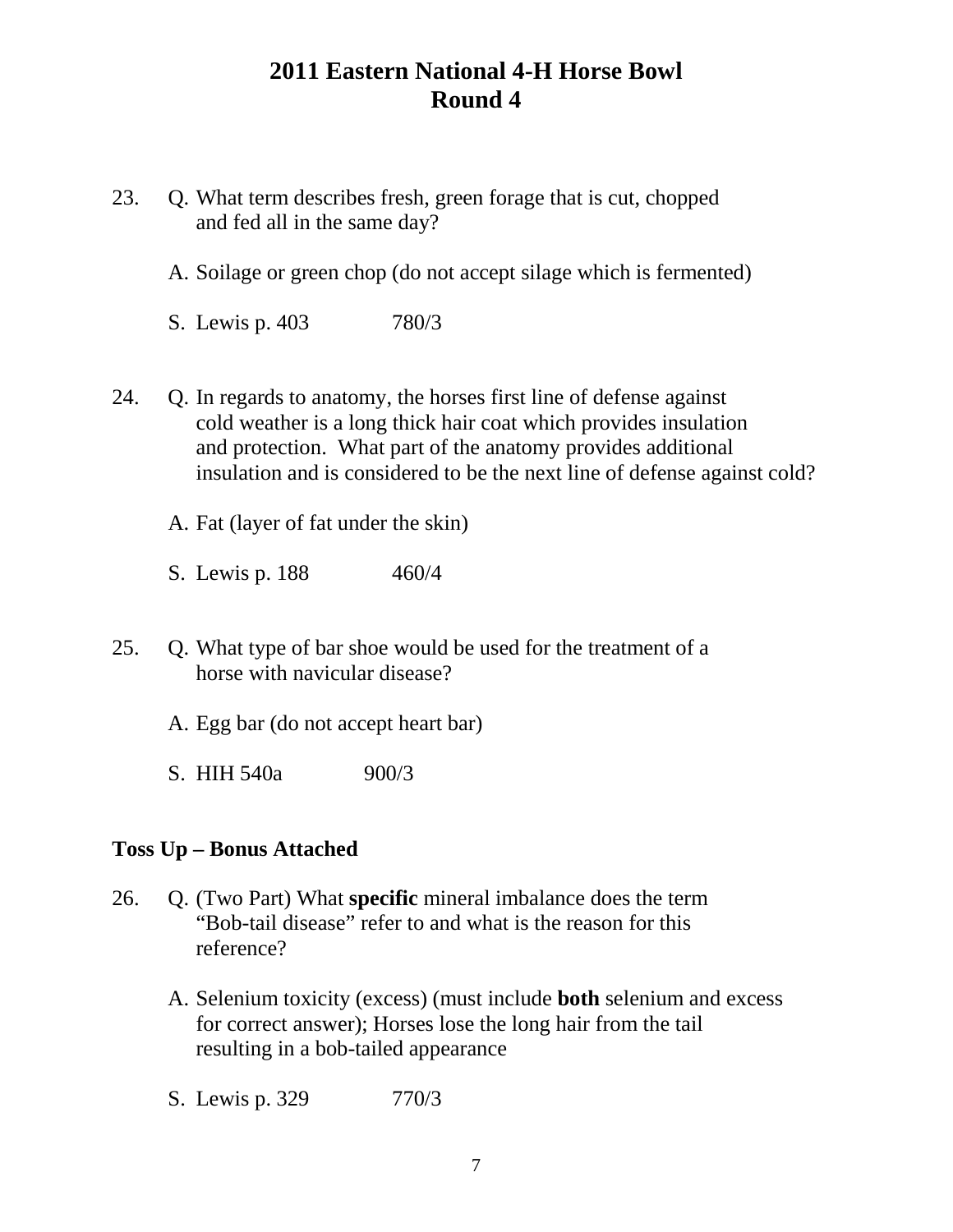#### **Bonus Question**

- 27. Q. (Bonus) Give the common name for these **four** internal parasites… Parascaris equorum Habronema Strongyloides westeri Cyathostomes
	- A. Ascarid or roundworms (Parascaris equorum) Stomach worm (Habronema) Threadworms (Strongyloides westeri) Small strongyles (Cyathostomes) (must specify "small" strongyles)
	- S. Lewis p. 386, 392, 399, 406 835/4

- 28. Q. A cervix that is pale in color, produces a thick, sticky mucus and is tightly closed indicates the influence of which hormone?
	- A. Progesterone
	- S. HIH 910-3; Evans p. 336 510/3
- 29. Q. What is the country of origin for the Highland Pony?
	- A. Scotland
	- S. DET p. 139 200/3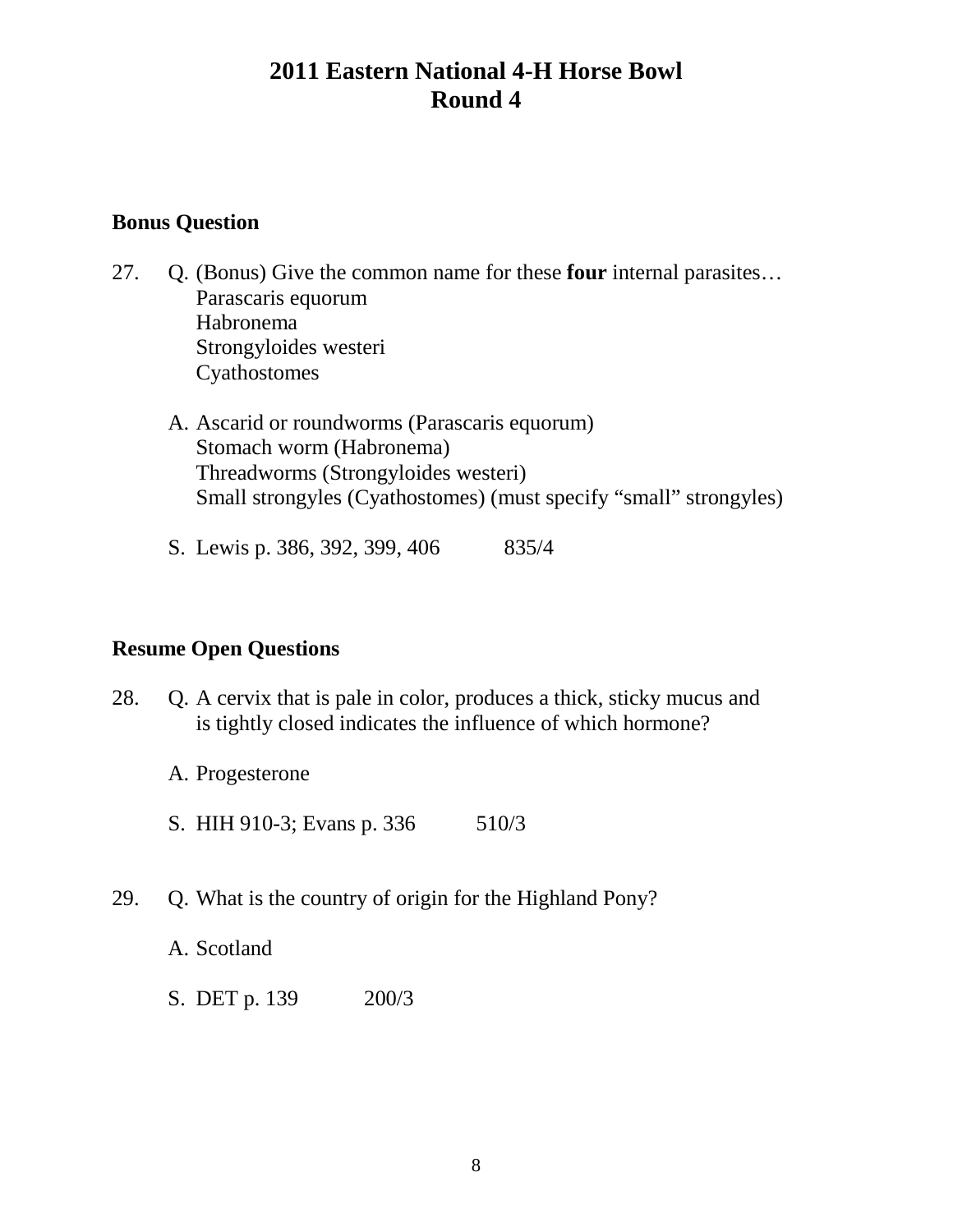- 30. Q. In general a complete feed is a commercially prepared diet that includes both forage and grain. It would meet all of the nutritional requirements of the horse **except** for which **two** nutrients?
	- A. Water and salt
	- S. Lewis p. 385 700/4
- 31. Q. What does the term "nicking" refer to in regards to the offspring from a linebreeding program?
	- A. Offspring that are superior to their parents
	- S. HIH 1080-1 550/3

#### **Last Question of the Round**

- 32. Q. What test would be indicated for a horse that is suspected of having Equine Infectious Anemia?
	- A. Coggins test
	- S. HIH 630-1 840/3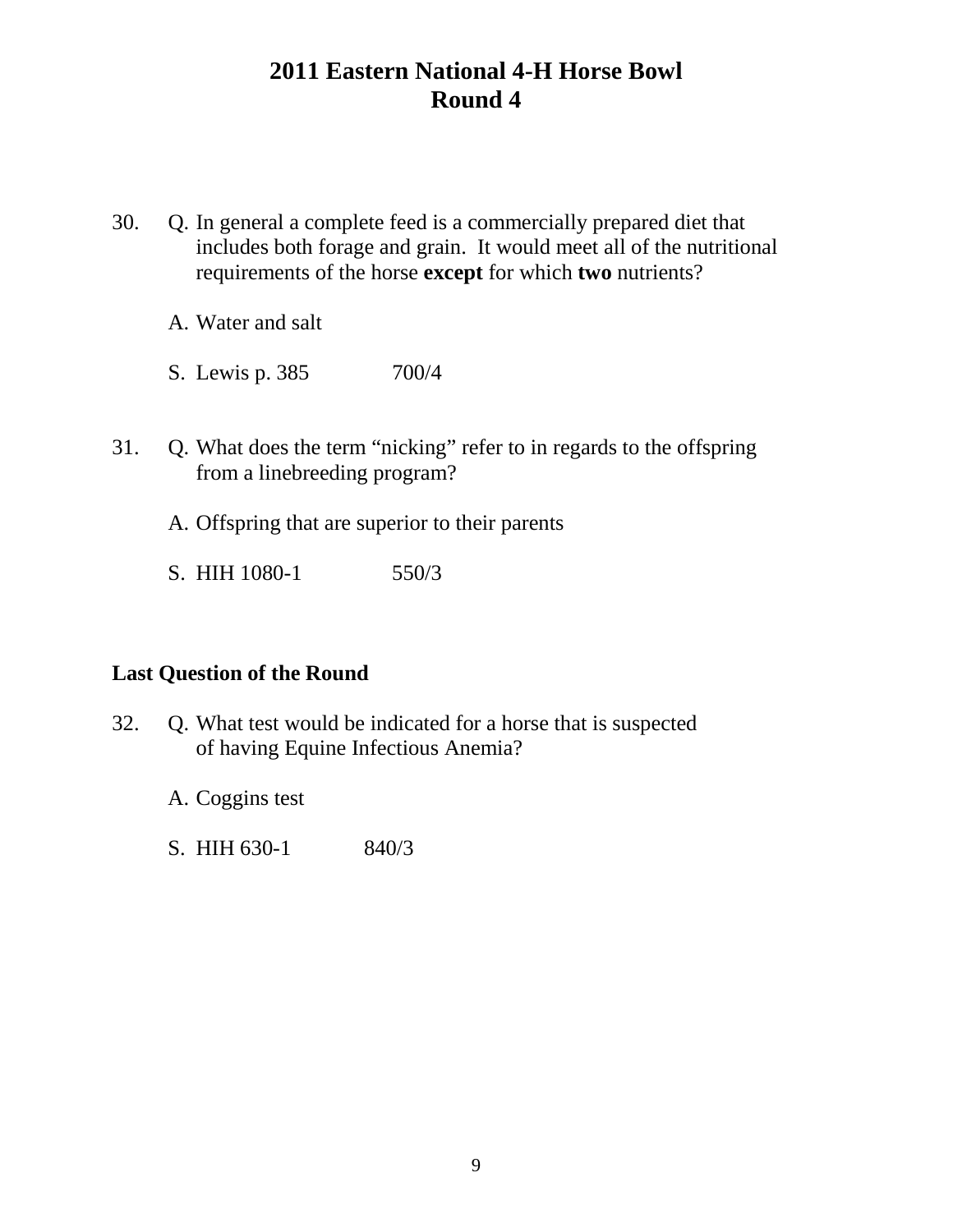### **One-On-One**

- 1. C1 Q. In the evolution of the horse, what term refers to the first 1-toed horse that lived 12 million years ago?
	- A. Pliohippus
	- S. ES p. 9 100/4
- 2. C2 Q. Which gait of the Paso Fino is also referred to as the short walk?
	- A. Paso corto (paso fino is a fine walk and paso largo is a long walk)
	- S. ES p. 82 640/4
- 3. C3 Q. How often should horses be offered water when trailering long distances?
	- A. Every 3-4 hours
	- S. YLM ADV 301-2L 960/3
- 4. C4 Q. What is the name of the first horse to win the Kentucky Derby?
	- A. Aristides
	- S. DET p. 15 1040/3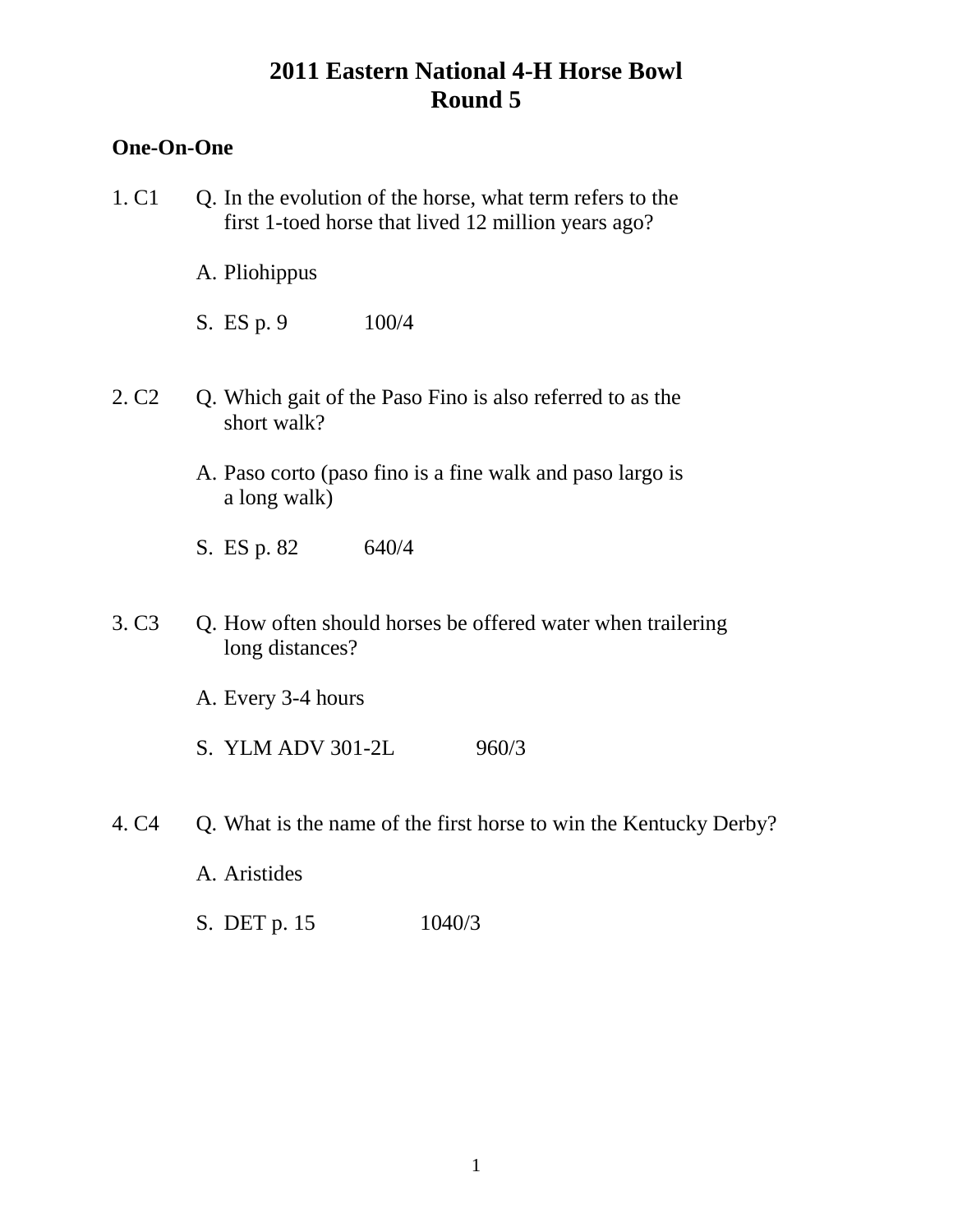| 5. C <sub>1</sub> | Q. What vein is located in the groove between the brachiocephalic<br>and sternomandibular muscles in the neck?                                                                        |
|-------------------|---------------------------------------------------------------------------------------------------------------------------------------------------------------------------------------|
|                   | A. External jugular (also accept jugular)                                                                                                                                             |
|                   | S. Kainer plate 61<br>440/4                                                                                                                                                           |
| 6. C <sub>2</sub> | Q. What is the difference between a sole knife and a hoof or<br>farrier's knife?                                                                                                      |
|                   | A. Sole knife is used like a chisel when the sole is too hard<br>to cut with the farriers knife (usually during hot, dry weather)                                                     |
|                   | 900/4<br>S. Evans p. 728                                                                                                                                                              |
| 7. C <sub>3</sub> | Q. Levels of acid detergent fiber (ADF) and neutral detergent<br>fiber (NDF) indicate the maturity and digestibility of hay.<br>Would low or high levels indicate better quality hay? |
|                   | A. Lower levels of ADF and NDF                                                                                                                                                        |
|                   | S. HIH 750-2<br>780/3                                                                                                                                                                 |
| 8. C <sub>4</sub> | Q. Galvayne's groove appears on the upper corner incisor at<br>about 10 years of age. At what age has the groove completely<br>disappeared from the tooth?                            |
|                   | A. 30 years                                                                                                                                                                           |
|                   | S. HIH 240-4<br>435/3                                                                                                                                                                 |
|                   |                                                                                                                                                                                       |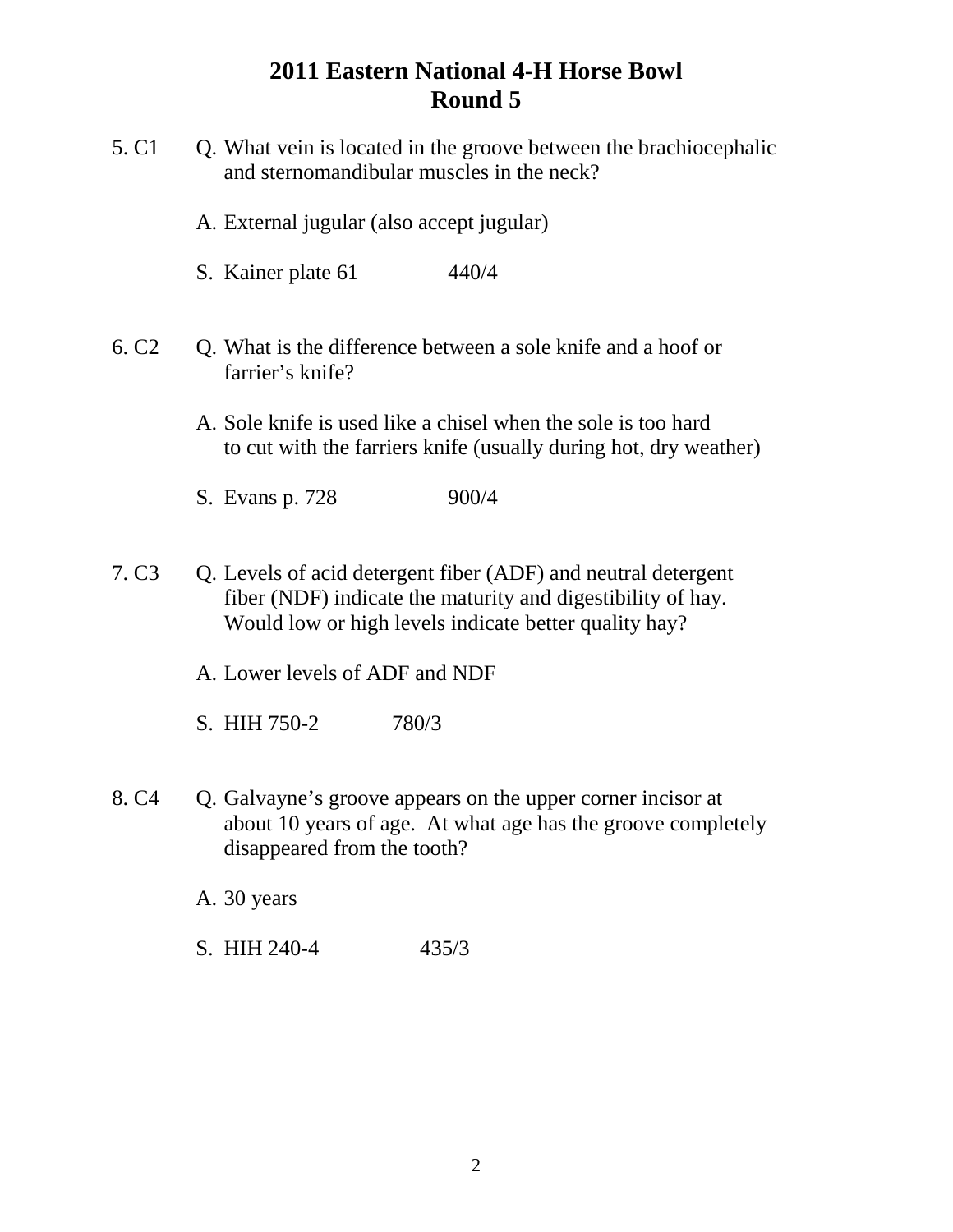- 9. C1 Q. Consumption of Milkweed or Dogbane would be classified as what specific type of sudden death poisoning?
	- A. Cardiac glycoside-induced sudden death (also accept cardiac sudden death)
	- S. Lewis p. 334 770/3
- 10. C2 Q. What rare genetic disease results in foal death due to infection and the characteristic appearance of foals with missing patches of hair or skin at birth?
	- A. Epitheliogenesis Imperfecta
	- S. Evans p. 514 880/3
- 11. C3 Q. What is the name of the rings on the surcingle or harness that the reins pass through?
	- A. Terrets (also pronounced turret)
	- S. DET p. 265 1000/3
- 12. C4 Q. What organization reviews and updates the Horse Industry Handbook and Youth Leaders Manual reference books?
	- A. American Youth Horse Council (AYHC)
	- S. HIH 1940-2 220/3

#### **End One-On-One**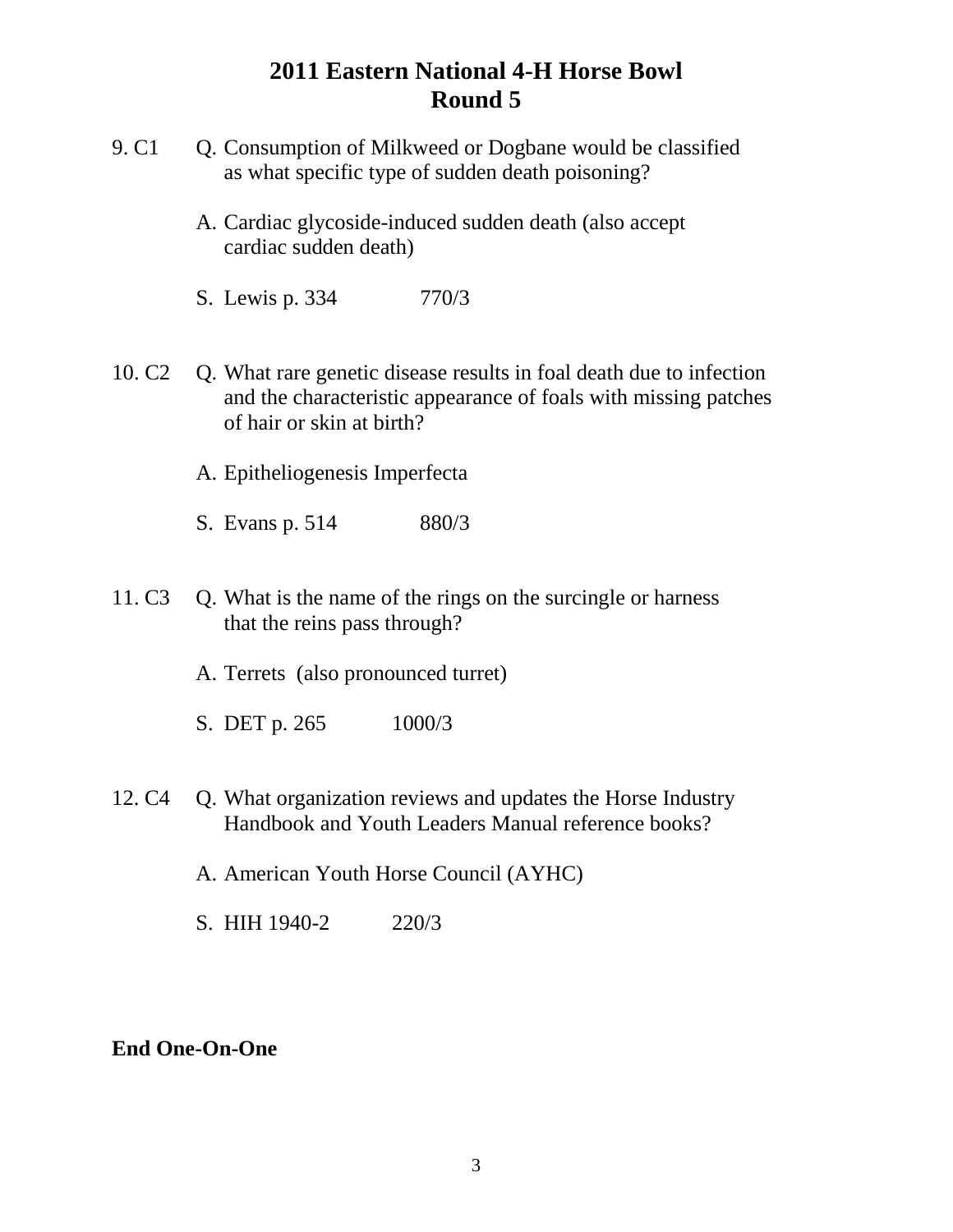## **Begin Open Questions**

| 13. Q. Would a <b>Standard</b> Diamond Brand size 1 shoe most likely |
|----------------------------------------------------------------------|
| be used for shoeing a pony, average horse or a large horse?          |

- A. Average size horse
- S. Evans p. 728 900/4
- 14. Q. Hackney ponies are typically what color?
	- A. Bay
	- S. Evans p. 64 200/3

### **Toss Up – Bonus Attached**

- 15. Q. "Leaf shatter" may occur when hay is baled too dry. What nutrient contained in the leaves is lost when the leaves prematurely fall off the stems?
	- A. Protein (also accept carbohydrates)
	- S. HIH 750-3, 750-4 780/3

### **Bonus Question**

- 16. Q. (Bonus) Identify **three bacterial** diseases that affect **both** humans and horses.
	- A. Tetanus, Botulism, Anthrax, Brucellosis, Lyme Disease
	- S. ES pp. 170-171; Lewis p. 362 800/4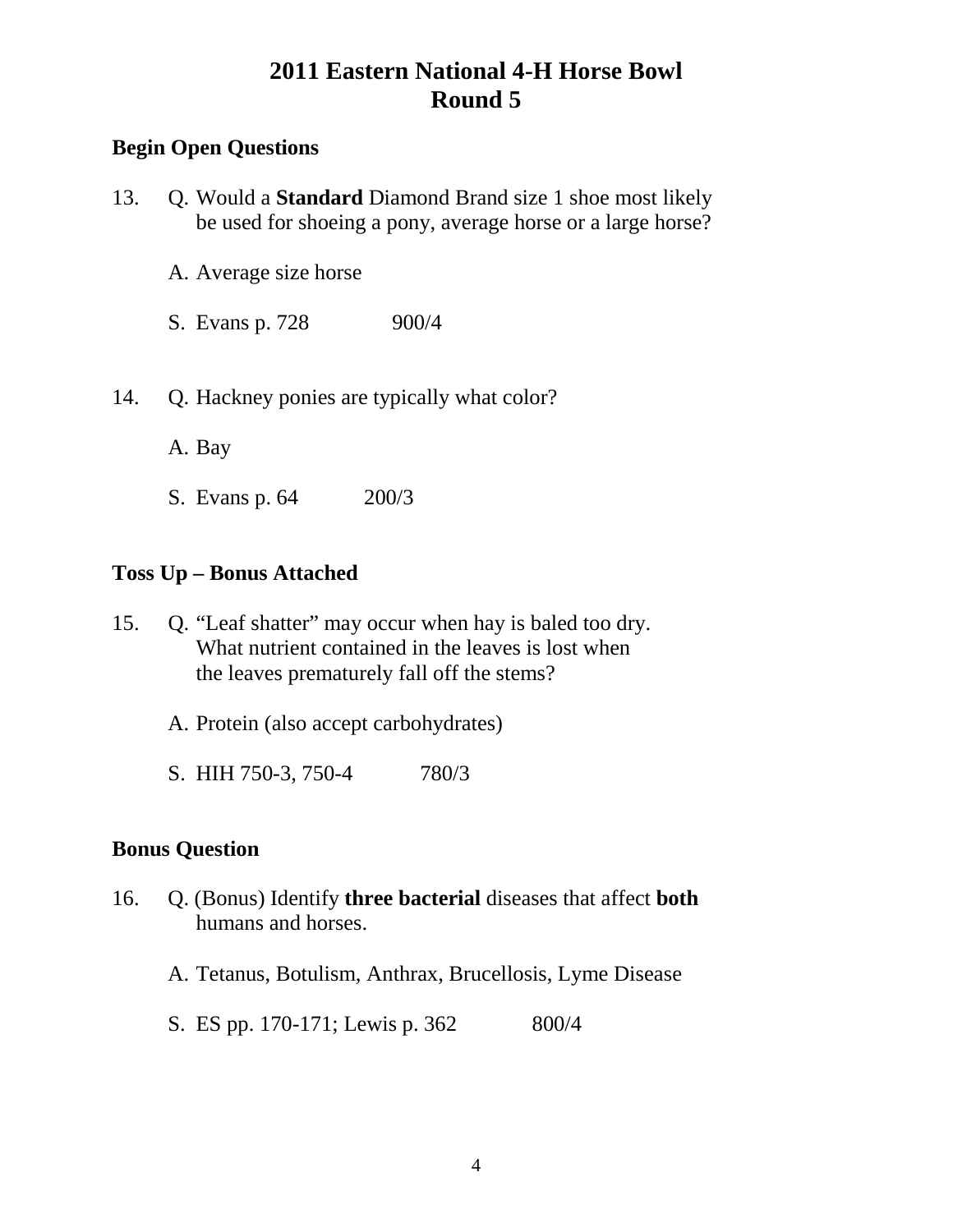## **Resume Open Questions**

| 17. | Q. What type of medication is an alcohol based substance applied<br>to the horses legs after exercise to prevent swelling? |
|-----|----------------------------------------------------------------------------------------------------------------------------|
|     | A. Brace (also accept liniment)                                                                                            |
|     | S. DET p. 36, 169 805/3                                                                                                    |
| 18. | Q. (Two Part) Where would you find an elliptic spring on<br>a carriage and what is its purpose?                            |
|     | A. Spring under the seat; to absorb shock                                                                                  |
|     | S. DET p. 90<br>1000/4                                                                                                     |
| 19. | Q. What is a flat race?                                                                                                    |
|     | A. A race without jumps                                                                                                    |
|     | S. DET p. 109 1040/2                                                                                                       |
|     | <b>Toss Up – Bonus Attached</b>                                                                                            |
|     | 20 O Egges and tuberosity are tarms used to describe bones                                                                 |

- 20. Q. Fossa and tuberosity are terms used to describe bones. In general, what do these two terms describe?
	- A. Fossa hollow or depressed area Tuberosity – prominence or projection
	- S. DET p. 113, 275 410/3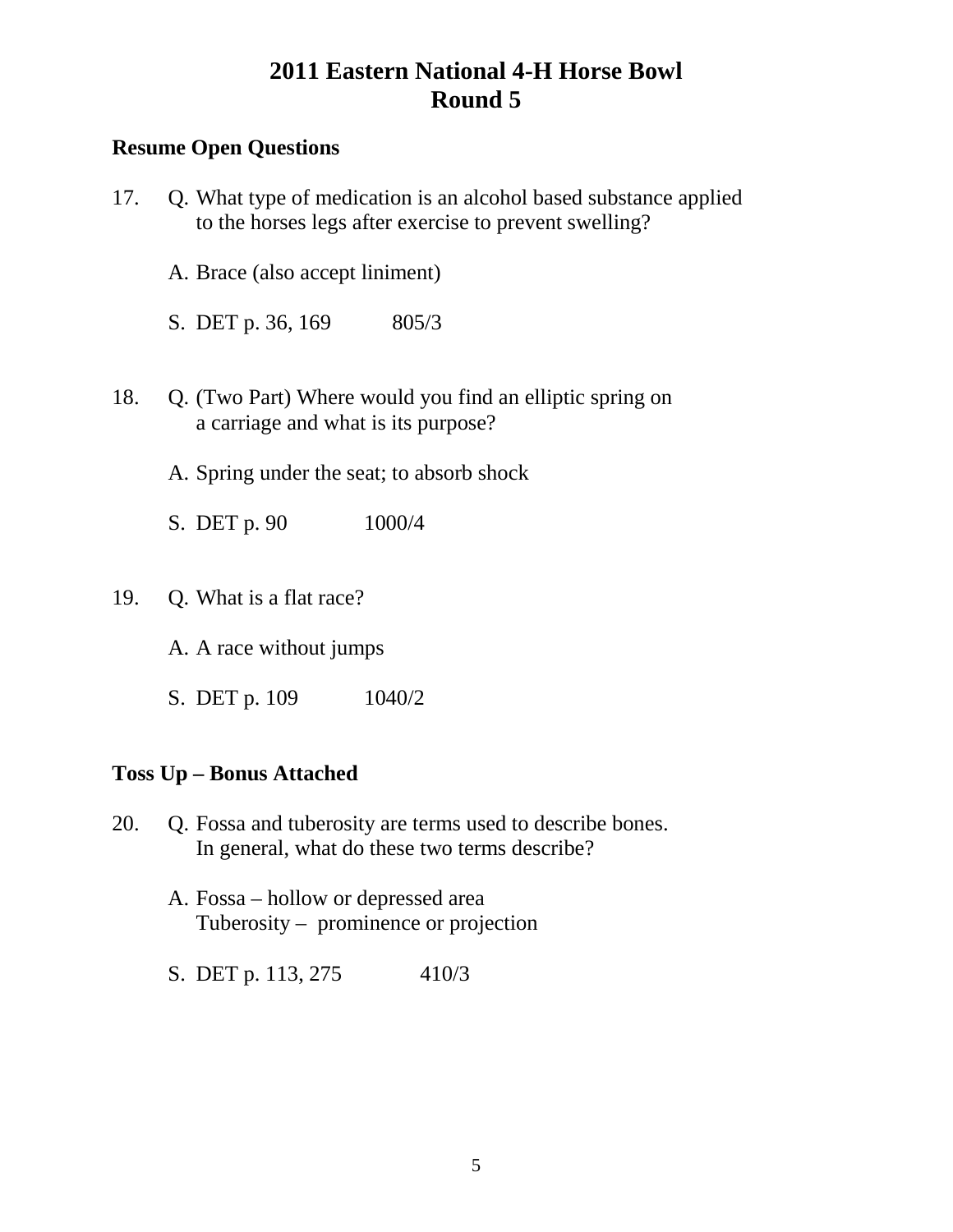### **Bonus Question**

- 21. Q. (Bonus) You are the night attendant for a large breeding farm. One of the broodmares is lying down and in hard labor. The foal is in a normal presentation with the front feet, front legs and nose delivered, however, even with strong contractions and pushing by the mare the labor is not progressing with delivery of the shoulders. Give **three** guidelines on how to correctly assist the mare with the delivery.
	- A. Grasp the foal's legs at the ankles with your hands Maintain the correct position with one foot slightly forward As the mare exerts pressure hold the foal at the level the mare has expelled the foal to so the foal does not slide back Do not pull on the foal unless the mare is exerting pressure When pulling only one person should exert slight pressure When pulling exert downward pressure in an arc toward the mare's hocks to maintain correct delivery position Strong traction on the forelegs can result in damage to the mare or the foal's chest
	- S. HIH 940-4, 940-5 500/4

#### **Resume Open Questions**

- 22. Q. Who is credited with the development of the Appaloosa breed?
	- A. Nez Perce Indians
	- S. HIH 152B-1; Evans p. 32 200/2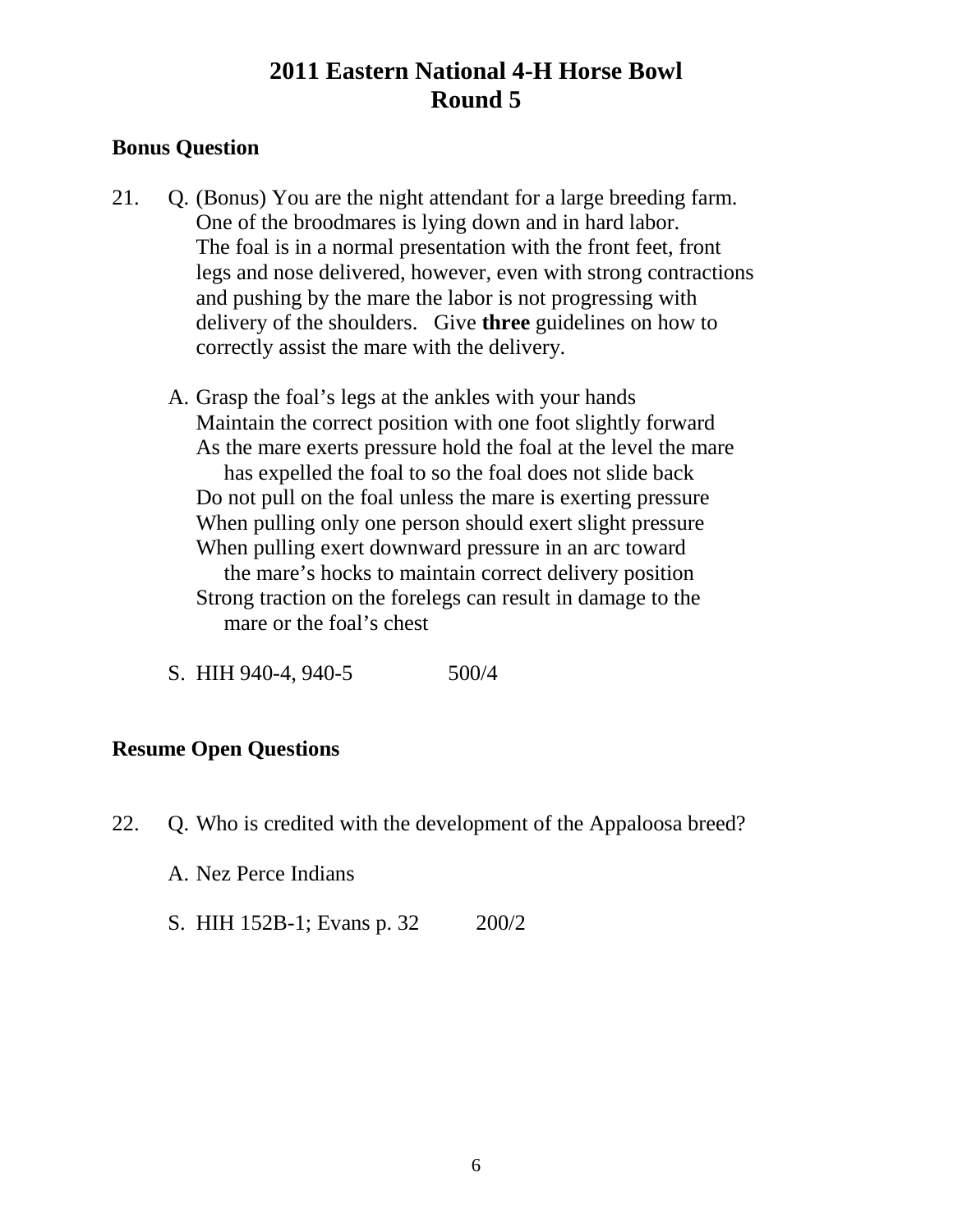| 23. |                                 | Q. You do the math You are the owner of a construction<br>company that specializes in designing equine facilities.<br>You will be building a hunter/jumper barn that will have<br>30 stalls. What is the minimum length of ridge vent<br>to be installed for adequate ventilation? |
|-----|---------------------------------|------------------------------------------------------------------------------------------------------------------------------------------------------------------------------------------------------------------------------------------------------------------------------------|
|     |                                 | A. Minimum of 30 feet (at least 1 foot per stall)                                                                                                                                                                                                                                  |
|     | S. HIH 320-8                    | 920/3                                                                                                                                                                                                                                                                              |
| 24. | Q. What is micturition?         |                                                                                                                                                                                                                                                                                    |
|     | A. Urination                    |                                                                                                                                                                                                                                                                                    |
|     | S. Evans p. 119                 | 470/3                                                                                                                                                                                                                                                                              |
| 25. |                                 | Q. What horse was the foundation sire for the American Albino?                                                                                                                                                                                                                     |
|     | A. Old King                     |                                                                                                                                                                                                                                                                                    |
|     | S. Evans p. 53                  | 200/3                                                                                                                                                                                                                                                                              |
|     | <b>Toss Up - Bonus Attached</b> |                                                                                                                                                                                                                                                                                    |

- 26. Q. Color is largely controlled by the pigment melanin. What are the **two** forms of melanin?
	- A. Eumelanin and Pheomelanin
	- S. ES p. 93 300/3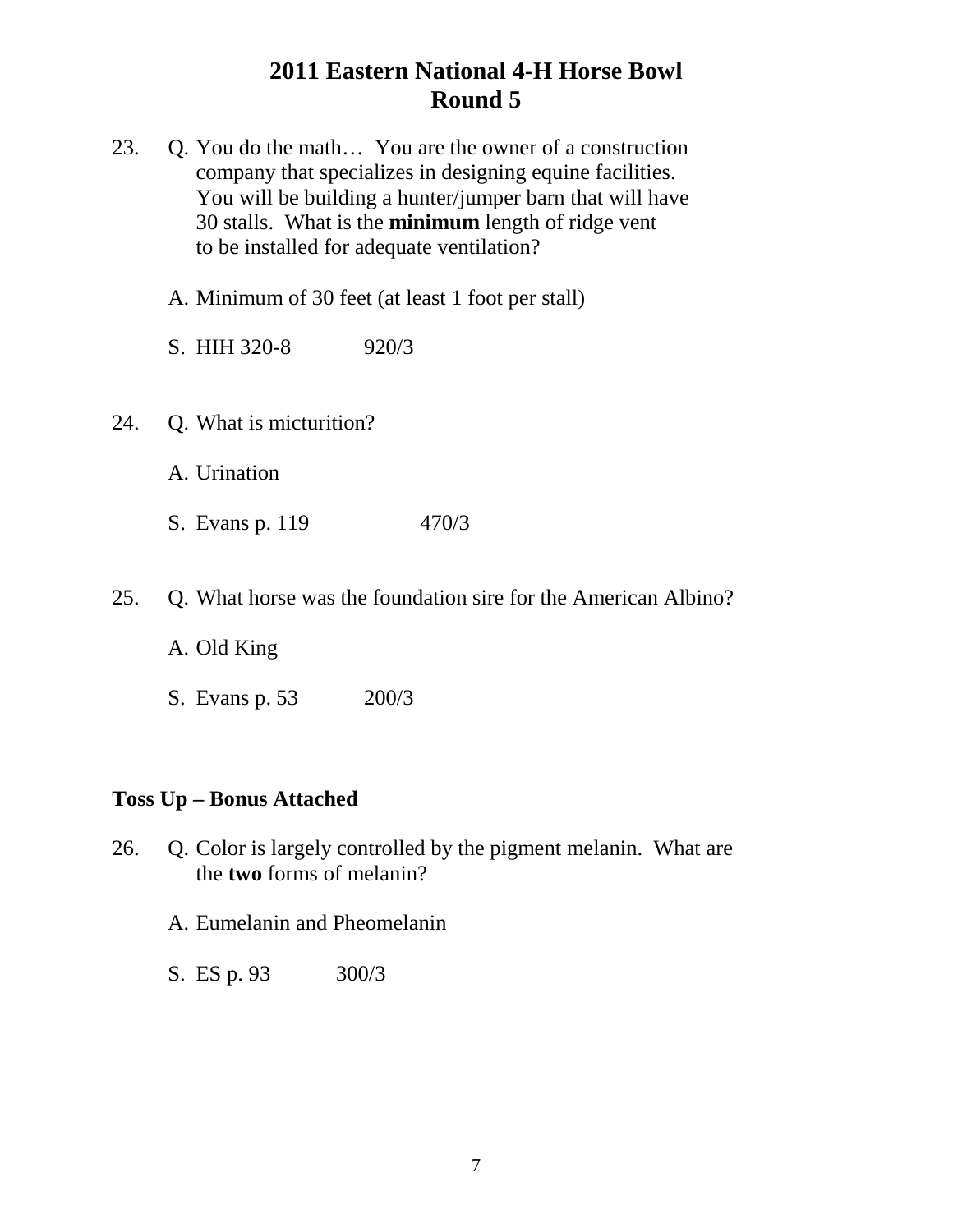## **Bonus Question**

27. Q. (Bonus) Identify **four** types of **modifications** of a standard horse shoe that could be used by a farrier for corrective or therapeutic shoeing.

| A. Square toe on shoe                | Trailer                      |
|--------------------------------------|------------------------------|
| Calks                                | Bar across break-over point  |
| Toe extension                        | Rolled toe shoe              |
| Slippered heels                      | Half-rim                     |
| Chadwick spring                      | Raise or lower toe of shoe.  |
| Toe clips                            | Raise or lower heel of shoe. |
| Shorten or lengthen toe of shoe      |                              |
| Raise or lower inside or outside rim |                              |
|                                      |                              |

S. Evans pp. 748-750 900/4

### **Resume Open Questions**

- 28. Q. What is the common term for leukoencephalomalacia?
	- A. Moldy corn disease
	- S. Lewis p. 357 830/4
- 29. Q. When packing with horses, what is the name of the piece of canvas that covers and protects the load?
	- A. Manta (also accept "manty")
	- S. HIH 1125-3 1020/3
- 30. Q. What is the common term for the Culicoides biting midge?
	- A. "Punkies" or "no-see-ums"
	- S. HIH 415-3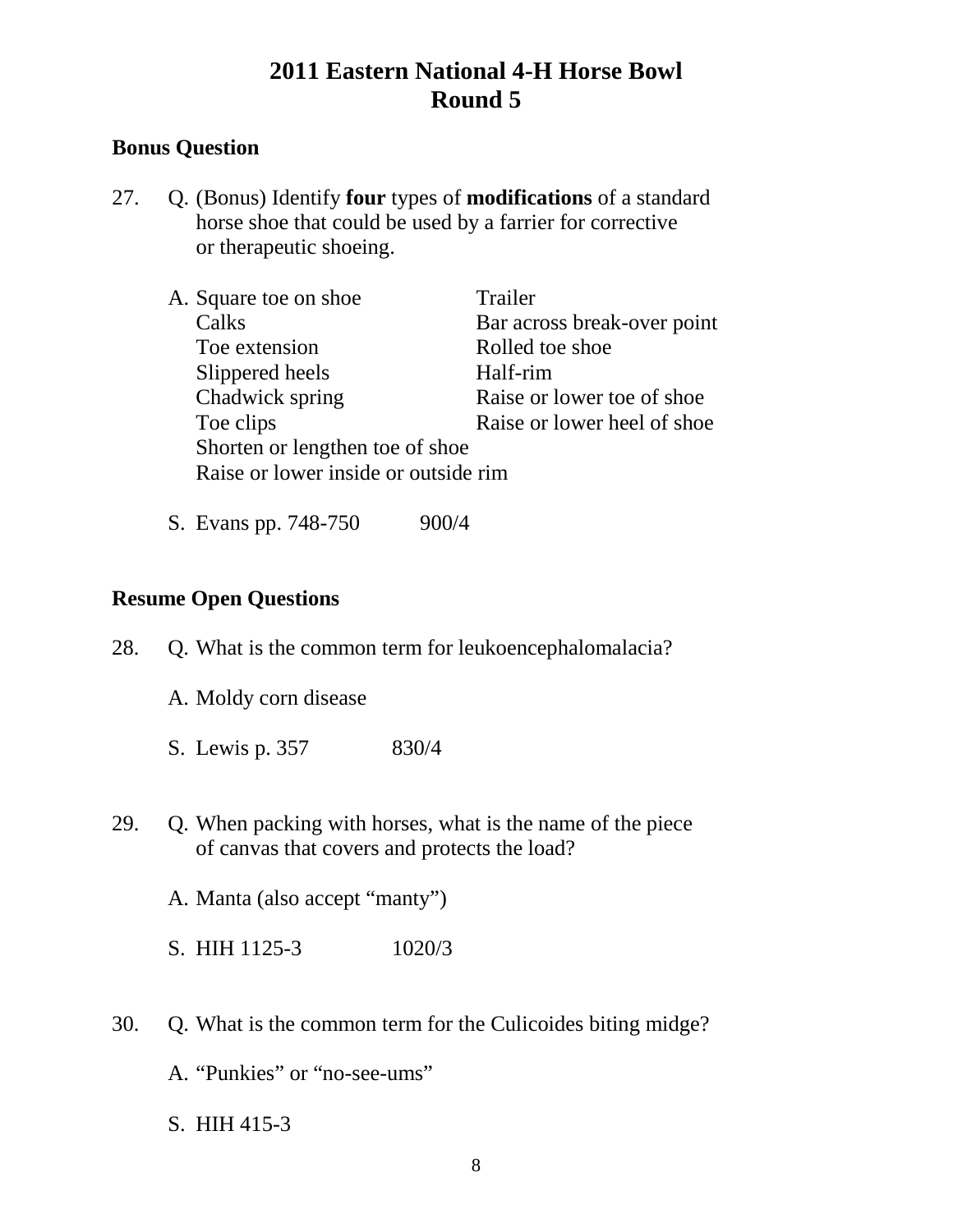- 31. Q. What is the purpose of applying a hot poultice?
	- A. To increase the blood supply to an area, to draw out infection as with a sole abscess or puncture wound, to encourage an abscess to open and drain (only need to give one answer)
	- S. HIH 440-6 805/3

## **Last Question of the Round**

- 32. Q. In regards to the racing industry, what is a bug boy?
	- A. Apprentice jockey (nickname came about because of the "bug" or asterisk denoting the 5 pound weight allowance)
	- S. DET p. 42 1040/3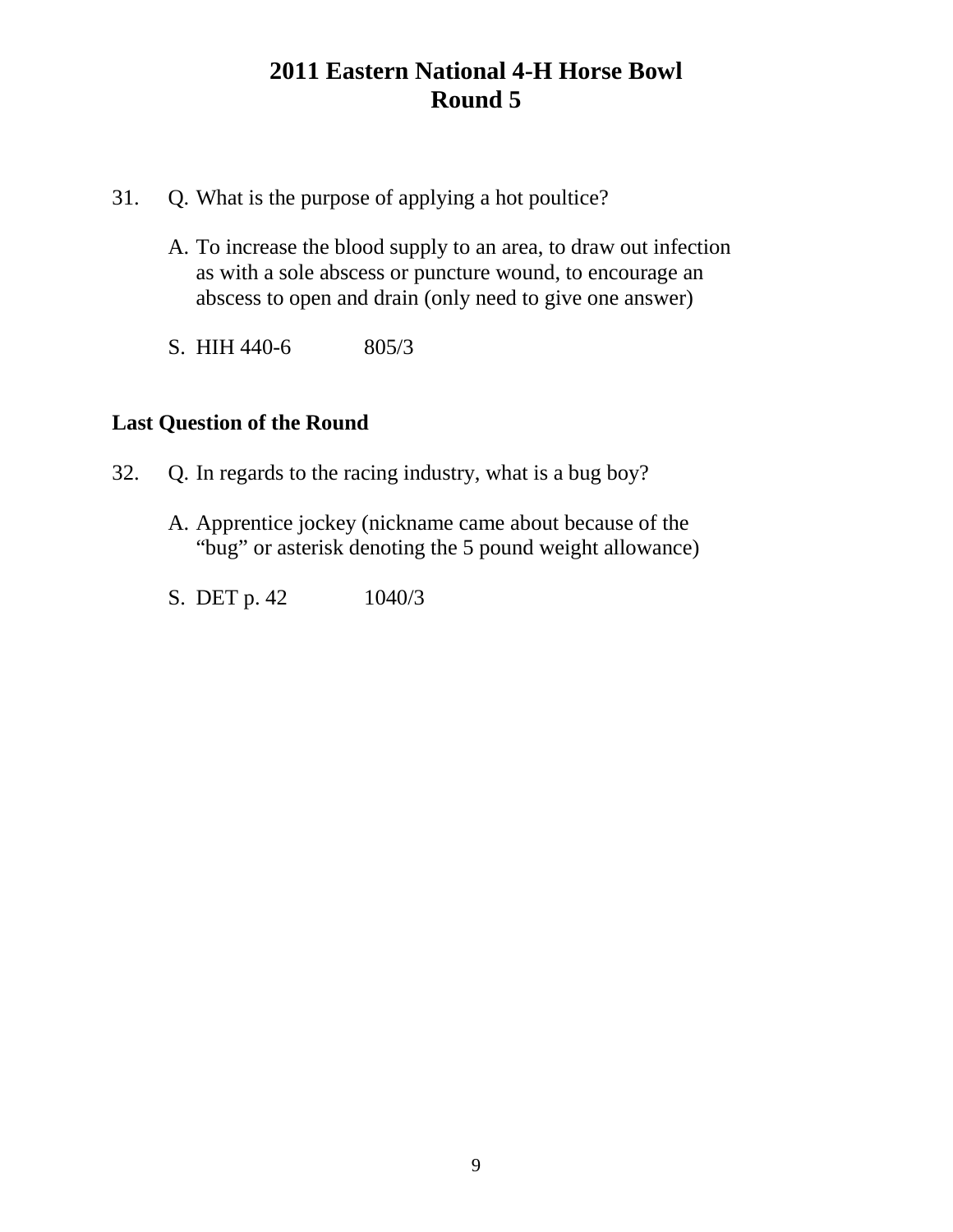## **One-On-One**

| 1. C1             | Q. What specific type of bacteria causes Tetanus?                                                                                              |
|-------------------|------------------------------------------------------------------------------------------------------------------------------------------------|
|                   | A. Clostridium tetani                                                                                                                          |
|                   | S. HIH 445-2<br>820/3                                                                                                                          |
| 2. C <sub>2</sub> | Q. What is the common term for the deformity of the jaw<br>referred to as prognathia?                                                          |
|                   | A. Monkey mouth or sow mouth                                                                                                                   |
|                   | 600/4<br>S. Lewis p. 396                                                                                                                       |
| 3. C <sub>3</sub> | Q. What is the cry of the hunt once the fox has been sighted?<br>A. Tallyho                                                                    |
|                   | S. DET p. 262<br>1080/2                                                                                                                        |
| 4. C <sub>4</sub> | Q. What marking is described as a muscular depression of<br>unknown origin, is usually seen on the neck and sometimes<br>seen on the shoulder? |
|                   | A. Prophet's thumb                                                                                                                             |
|                   | S. DET p. 221<br>310/4                                                                                                                         |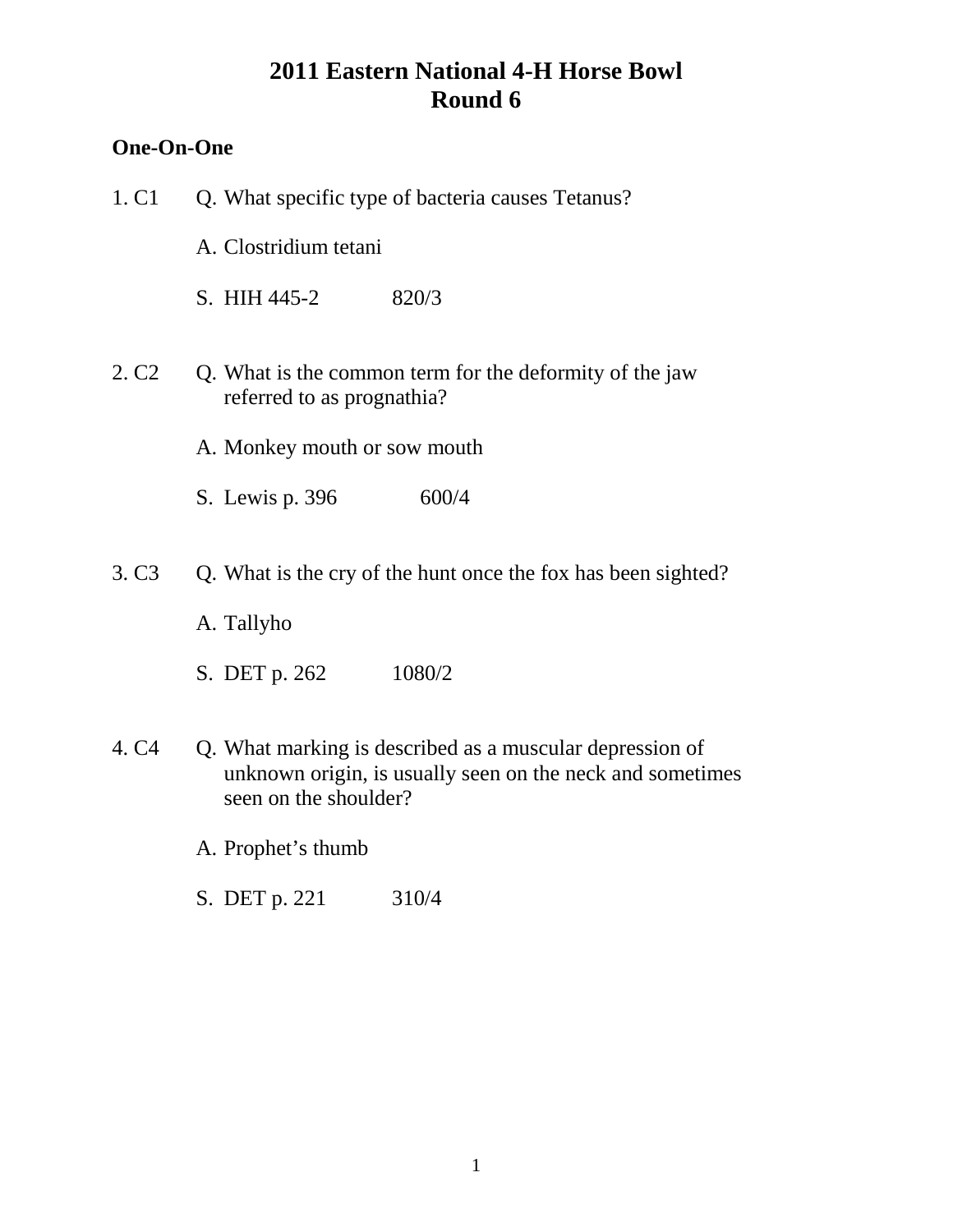- 5. C1 C. What noseband is a cross between a cavesson and a figure eight noseband?
	- A. Flash noseband

S. DET p. 109 1000/3

- 6. C2 Q. Your horse is exhibiting the following symptoms…abrupt onset of open mouth with the tongue hanging out and **inability** to prehend or chew food. What type of plant poisoning do these symptoms indicate?
	- A. Yellow star thistle or Russian knapweed (only need to give one answer)
	- S. Lewis p. 315 770/4
- 7. C3 Q. What color would be the result of the silver gene on a chestnut horse?
	- A. Chestnut (the silver gene only affects black areas and does not affect red areas)
	- S. HIH 1040-2 300/4
- 8. C4 O. What type of horse performs the gait known as the jiggle?
	- A. Cow horse
	- S. DET p. 157 640/4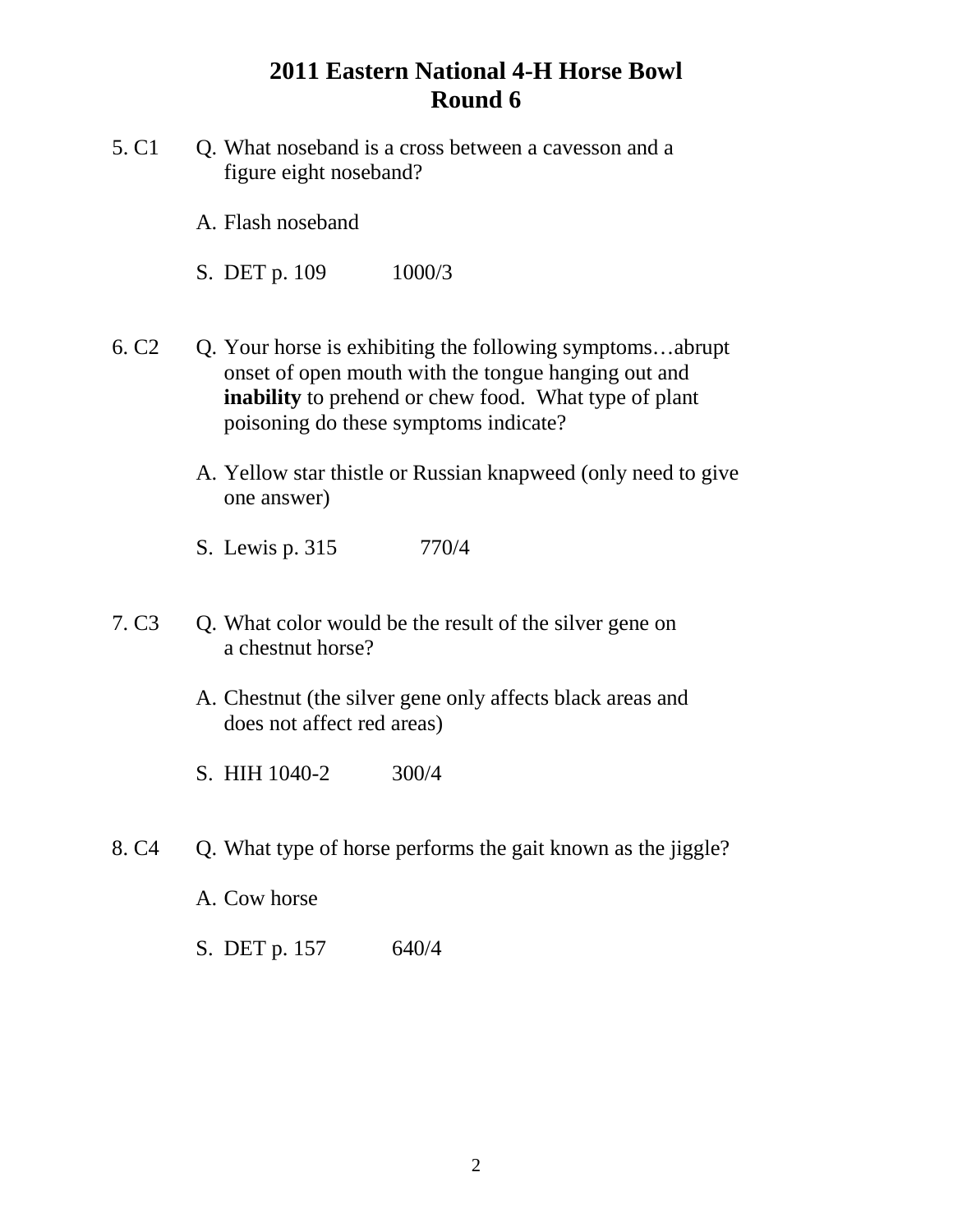- 9. C1 Q. What type of trailer hitch must be securely attached to the frame **and** the truck bed?
	- A. Gooseneck

S. HIH 1155-1 960/3

- 10. C2 Q. What type of fence is low maintenance and has the longest life expectancy?
	- A. PVC/Vinyl
	- S. Evans p. 768; HIH 350-5 920/3
- 11. C3 Q. Inflammation of what specific anatomical structure results in the blemish referred to as a curb?
	- A. Plantar tarsal ligament (also accept plantar ligament)
	- S. Evans p. 165 620/3
- 12. C4 Q. What is the only basic modification of black that **does not** have black points?
	- A. Perlino
	- S. Evans p. 473 300/4

#### **End One-On-One**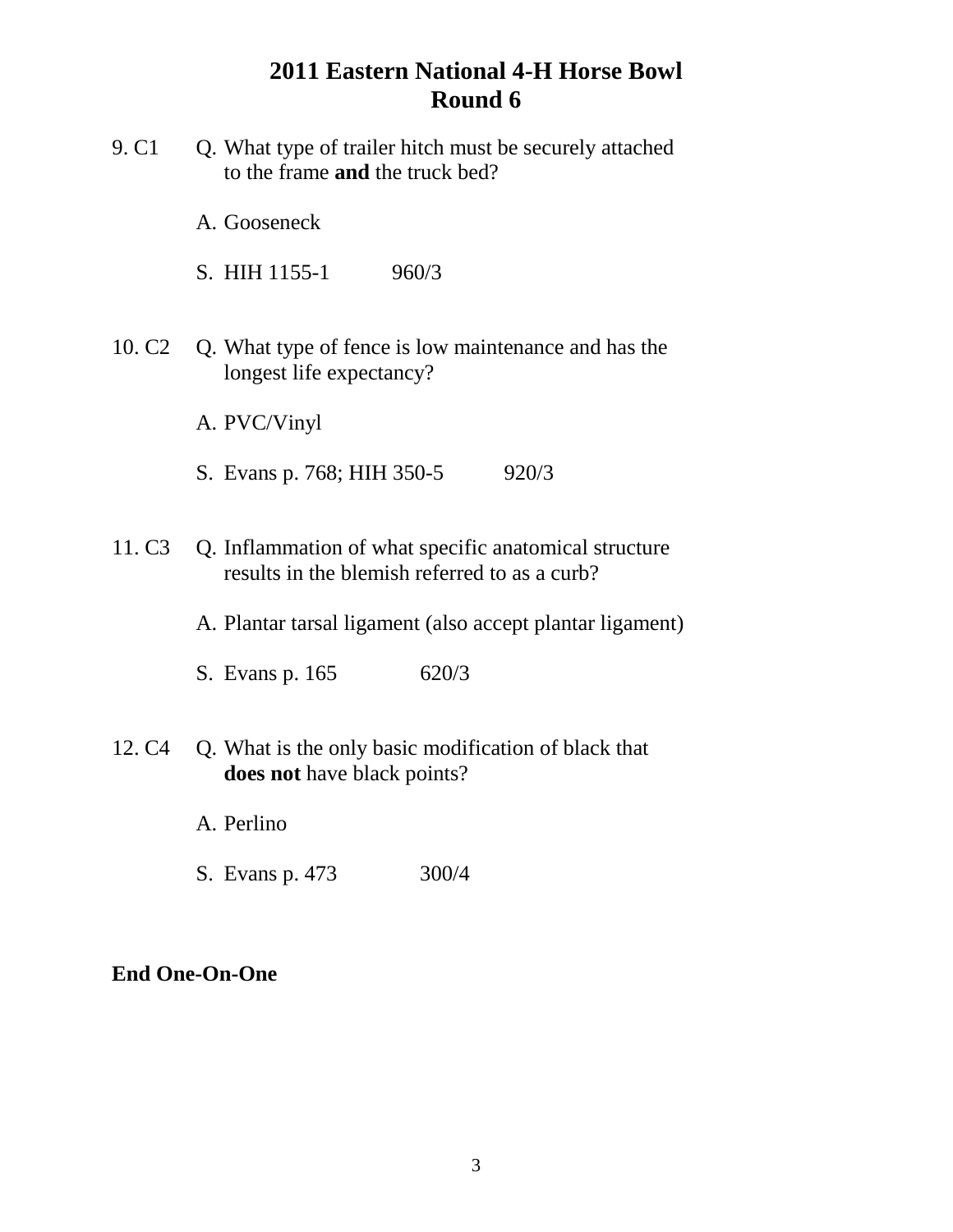## **Begin Open Questions**

- 13. Q. Other than the characteristic curly coat, what is unique about the mane and tail of the Bashkir Curly?
	- A. It often falls out completely each summer and re-grows during the winter
	- S. DET p. 8 200/4
- 14. Q. What type of Rhinopneumonitis may invade the brain and spinal cord causing incoordination, paralysis and recumbency?
	- A. EHV-1 (Equine Herpes Virus Type I)
	- S. HIH 610-1 850/4

### **Toss Up – Bonus Attached**

- 15. Q. What **three** main colors provide the basis for most other colors?
	- A. Bay, black and chestnut
	- S. HIH 1040-1 300/3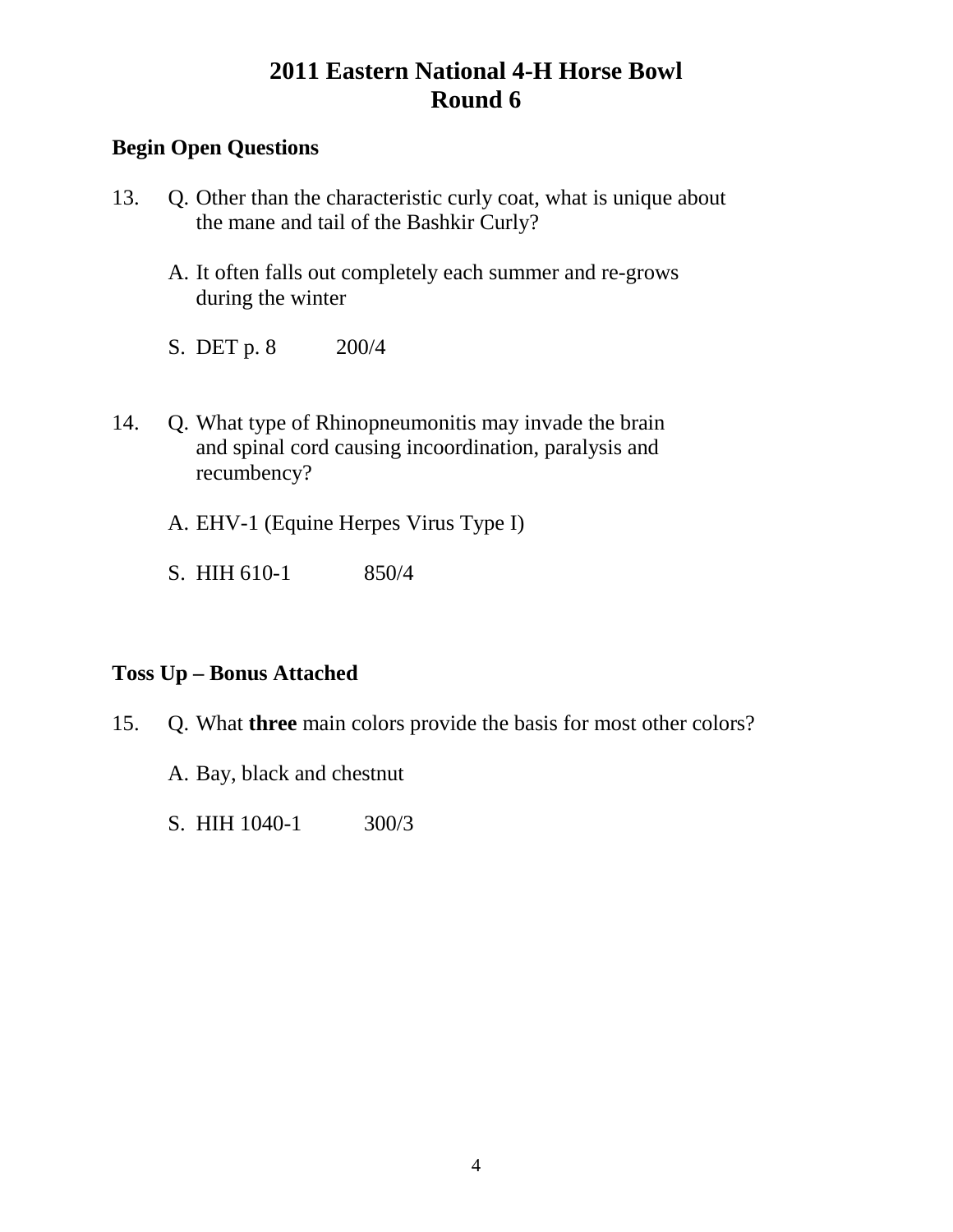## **Bonus Question**

16. Q. Identify **four** causes of diarrhea in foals.

A. Nutritional causes Foal heat Parasites (threadworms, strongyles, ascarids) Bacteria (E. coli, salmonella, clostridium, rhodococcus equi) Virus (rotavirus, coronavirus, adenovirus) Gastric ulcers Sand ingestion Combined Immunodeficiency (also accept infection as general term that would include both viral and bacterial infections)

S. Lewis p. 259 830/4

### **Resume Open Questions**

17. Q. What type of horse shoe would be used for a horse with a deep flexor tendon injury that is confined to stall rest? It elevates the heels and temporarily transfers the weight to the suspensory ligament or superficial flexor tendon. This shoe can be fabricated from a standard shoe by welding or bolting an elevation bar or ring to the heel of the shoe.

A. Patten shoe

S. HIH 515-5 900/4

18. Q. Wood is one of the most desirable materials for building stalls. What type of wood is considered to be the strongest and is less likely to be destroyed by horses chewing on it?

A. Rough cut oak (also accept oak)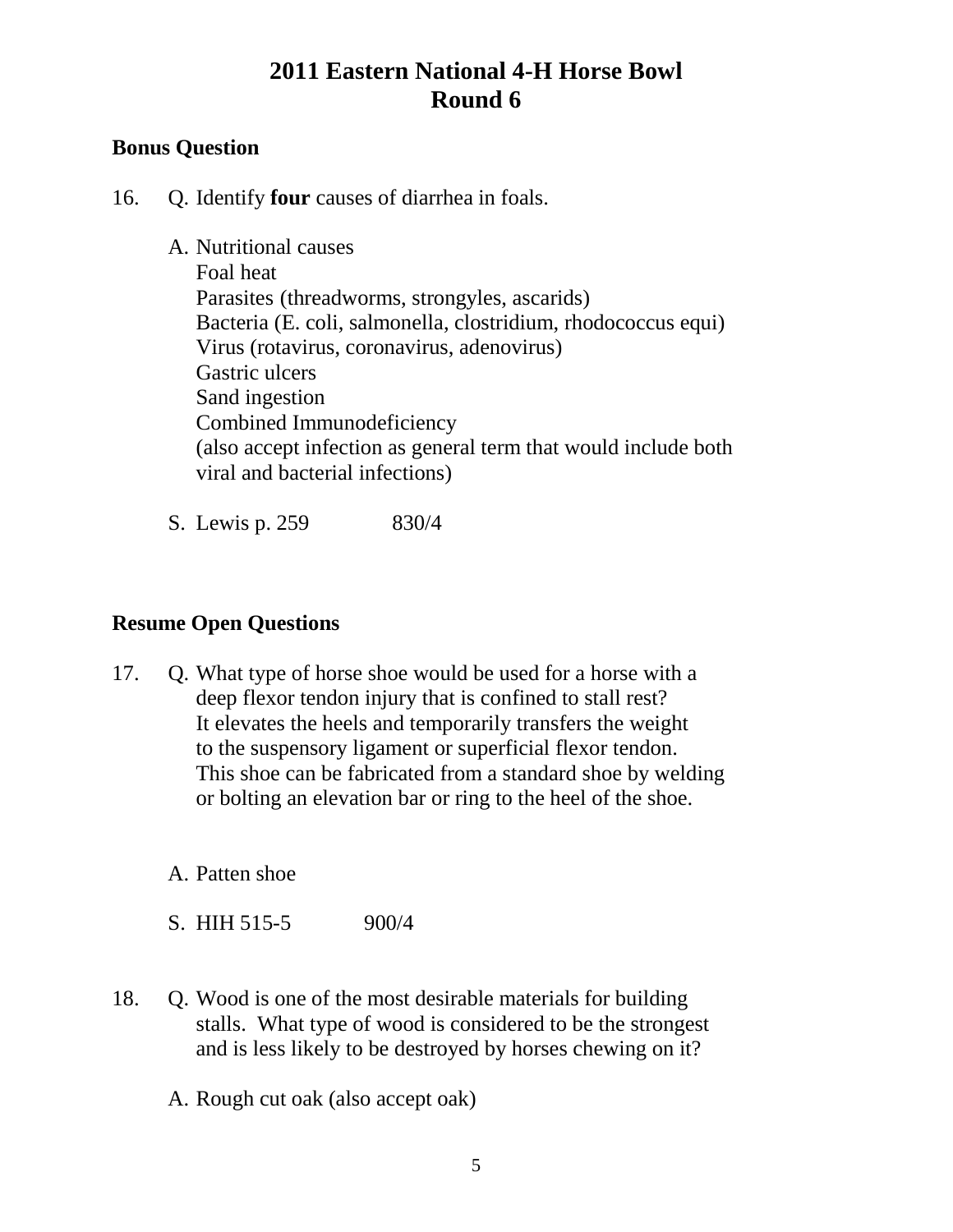S. HIH 320-5 920/3

- 19. Q. The luteinizing hormone stimulates the production of what hormone in the stallion?
	- A. Testosterone
	- S. Evans p. 361 490/4

### **Toss Up – Bonus Attached**

20. Q. Identify the **two** most palatable grasses for horse pastures.

A. Kentucky bluegrass and timothy

S. Lewis p. 109 780/3

### **Bonus Question**

21. Q. (Bonus) There are many different nutritional deficiencies that may result in anemia. Identify **four** of these nutrients.

| A. Iron    | Copper      |
|------------|-------------|
| Vitamin E  | Vitamin B6  |
| Folic acid | Vitamin B12 |
| Protein    | Vitamin K   |
|            |             |

S. Evans p. 307; Lewis p. 51 700/4

## **Resume Open Questions**

22. Q. Identify the following disease… Standing with the neck arched and stretched out, appears anxious, has saliva mixed with feed at the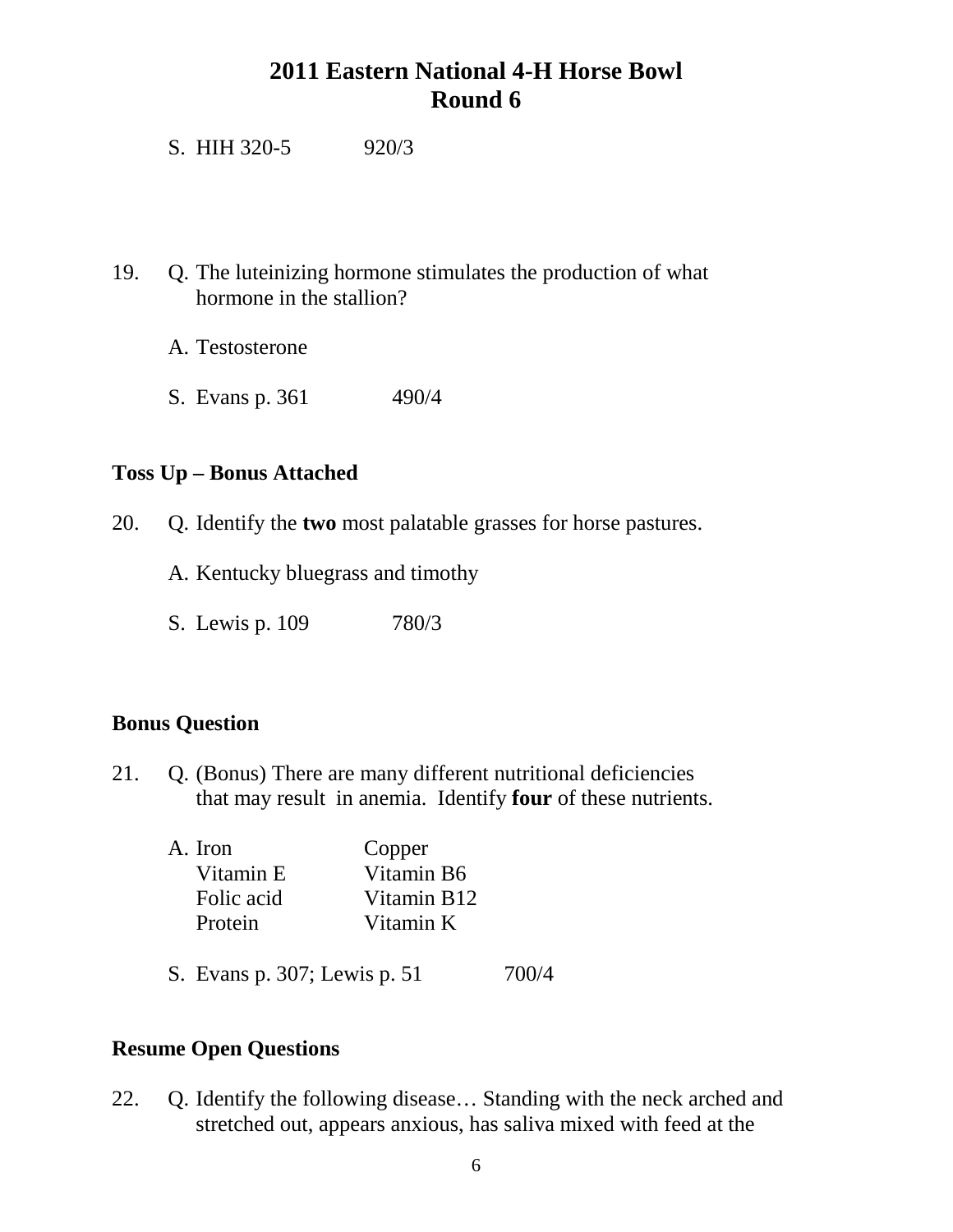nostrils and is drooling saliva from the mouth.

A. Choke

- S. Evans p. 611 830/611
- 23. Q. What is the common name for the medication Magnesium Sulfate that is used as a foot soak to promote drainage of a hoof abscess?
	- A. Epsom salts
	- S. HIH 540-2 805/3
- 24. Q. At what age does the hook on the upper corner incisor first appear?
	- A. 7 years
	- S. Kainer plate 49 435/3
- 25. Q. Which breed is known as the "Prince of Ponies" and "aristocrat of the show ring"?
	- A. Hackney Pony
	- S. Evans p. 61; HIH 158B-1 200/ 3

### **Toss Up – Bonus Attached**

- 26. Q. A true genetic lethal results in embryonic death which is death before birth. Which **two** color genes are lethal when they are **homozygous**?
	- A. Roan and dominant white
	- S. HIH 1060-4 550/4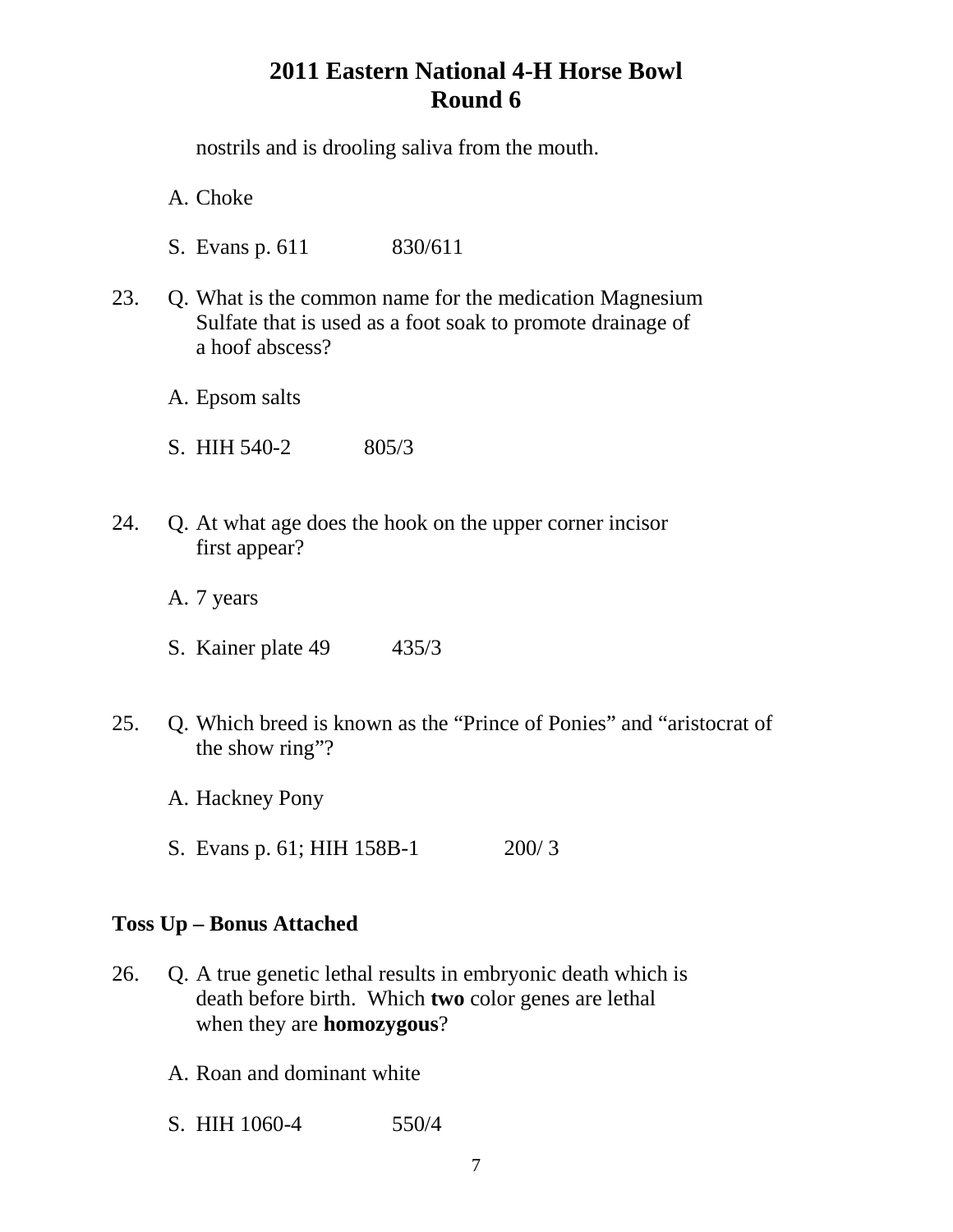### **Bonus Question**

- 27. Q. Identify **four** of the general classifications of de-wormers used to control internal parasites.
	- A. Avermectins **Organophosphates** Benzimidazoles Phenylguanidines Pyrimidines
	- S. HIH 430-7 805/5

## **Resume Open Questions**

- 28. Q. In which joint would the calcaneous be found?
	- A. Hock (tarsus)
	- S. Kainer plate 30 410/4
- 29. Q. What term refers to the shield-like bulge between the eyes of Arabian horses?

A. Jibbah

S. HIH 153B-2 200/4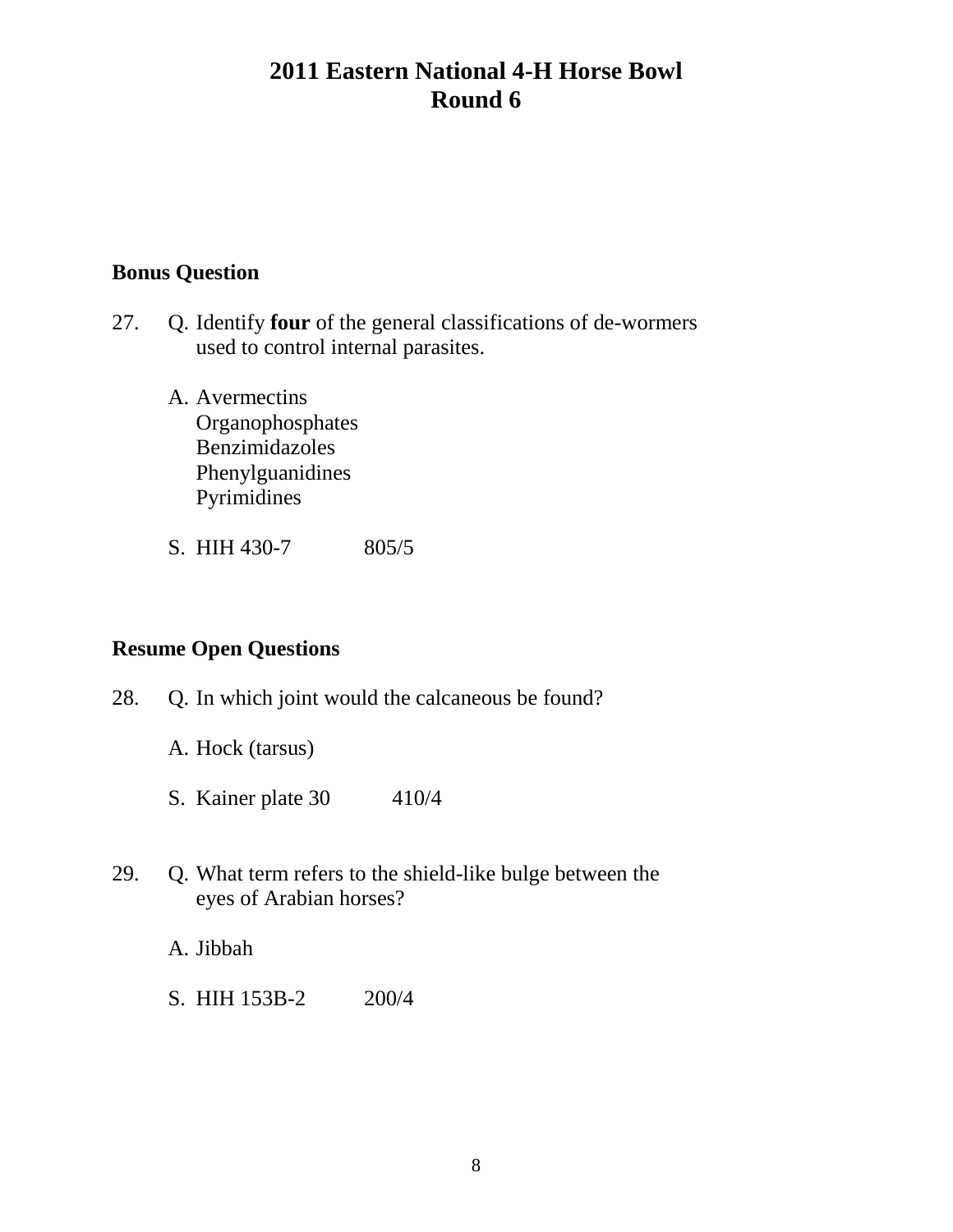- 30. Q. A saddle seat saddle is often referred to as a "cut back" saddle. The head of the saddle is cut back to accommodate what characteristic conformation aspect of the breeds that are most often shown in the saddle seat division?
	- A. High-withers (also accept anything that describes the high head and neck carriage)

S. HIH 1100-1 1000/3

31. Q. Poisonous plants that are classified as hepatotoxic primarily affect which organ?

A. Liver

S. Lewis p. 309 770/3

### **Last Question of the Round**

32. Q. What is the common term for the external parasite Stomoxys calcitrans?

A. Stable fly

S. HIH 415-1 835/4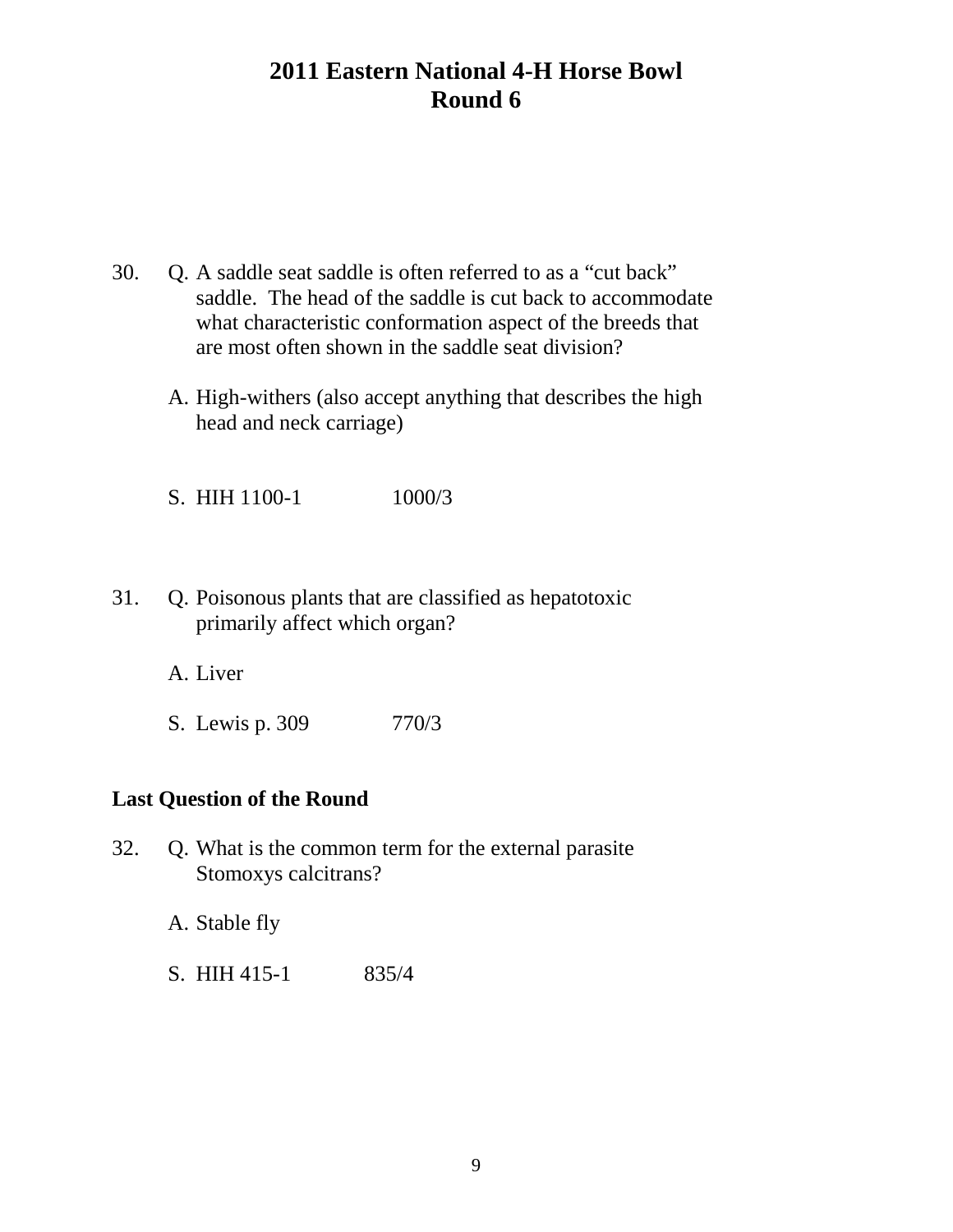### **One-On-One**

- 1.  $C1$  Q. The coat color of a dun and grulla are different, however, they **both** have what characteristic marking?
	- A. Dorsal stripe (do not accept black points or head is darker than body)
	- S.ES p. 43 310/3
- 2. C2 Q. What **specific** area of the digestive tract is the **primary**  site for fiber digestion?
	- A. Cecum
	- S. ES p. 112 430/4
- 3. C3 Q. In general, what determines the severity of a snaffle bit?
	- A. Diameter (thickness) of the mouthpiece (smaller the diameter the more severe)
	- S. HIH 1100-8 1000/3
- 4. C4 Q. What terms refers to the canter when the front and hind legs are different leads?
	- A. "Disunited" canter (also accept cross canter and cross firing)
	- S. ES p. 76; DET p. 82 640/3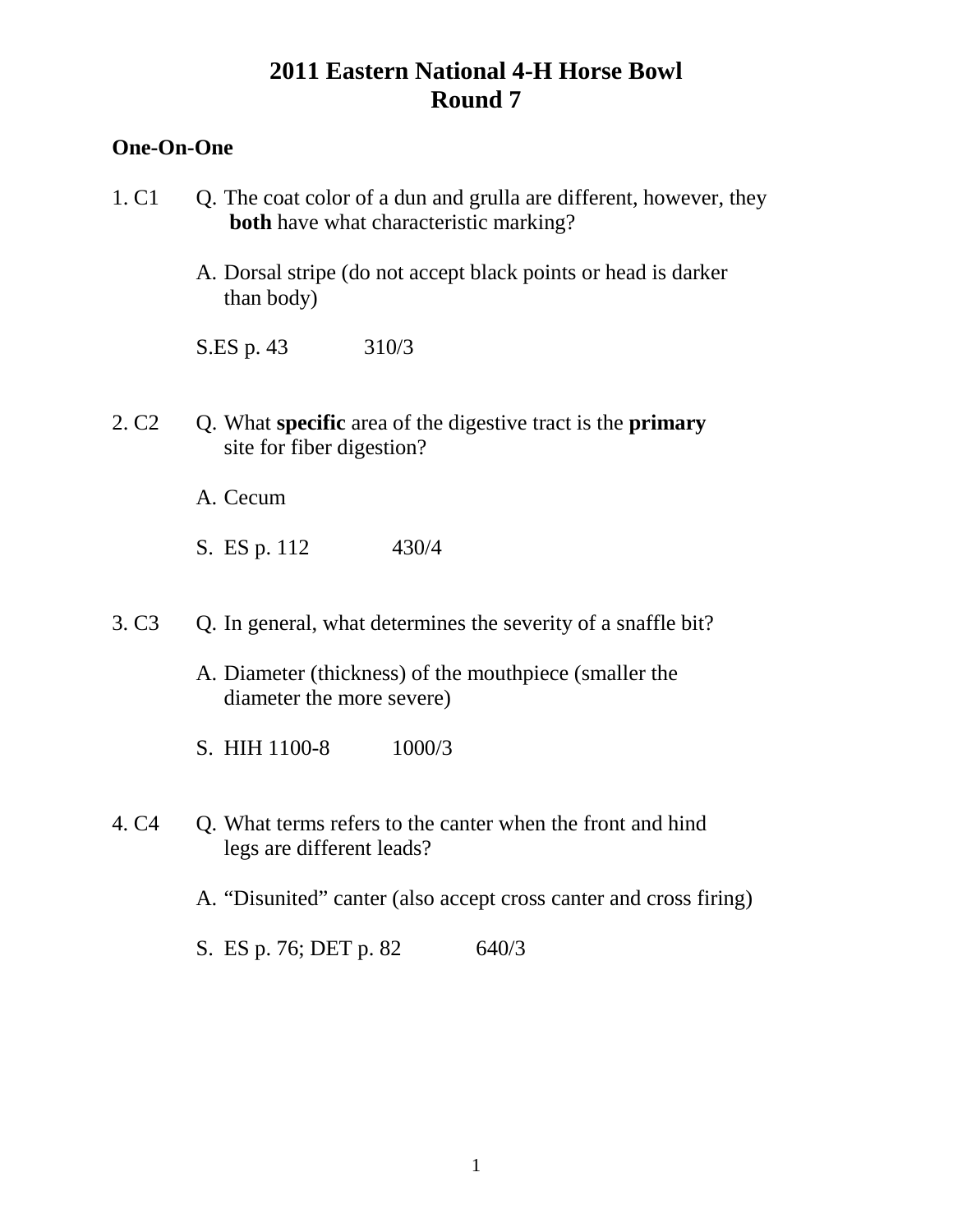- 5. C1 Q. What anatomical structure is located in the mediastinum, produces T-lymphocytes and is largest in foals at 6 to 8 weeks of age?
	- A. Thymus
	- S. Kainer plate 63 400/4
- 6. C2 Q. What sensory deficit is often present in horses with the splashed white color pattern?
	- A. Deafness
	- S. ES p. 50 825/4
- 7. C3 Q. In regards to evolution, what term refers to the first "true horse" that first appeared approximately 1 million years ago?
	- A. Equus
	- S. ES p. 6 100/3
- 8. C4 Q. In general, what phase of a foot flight pattern is being altered with shoe modifications such as heel calks, square toes or toe extensions?
	- A. Break-over (also accept landing)
	- S. Evans p. 748 900/4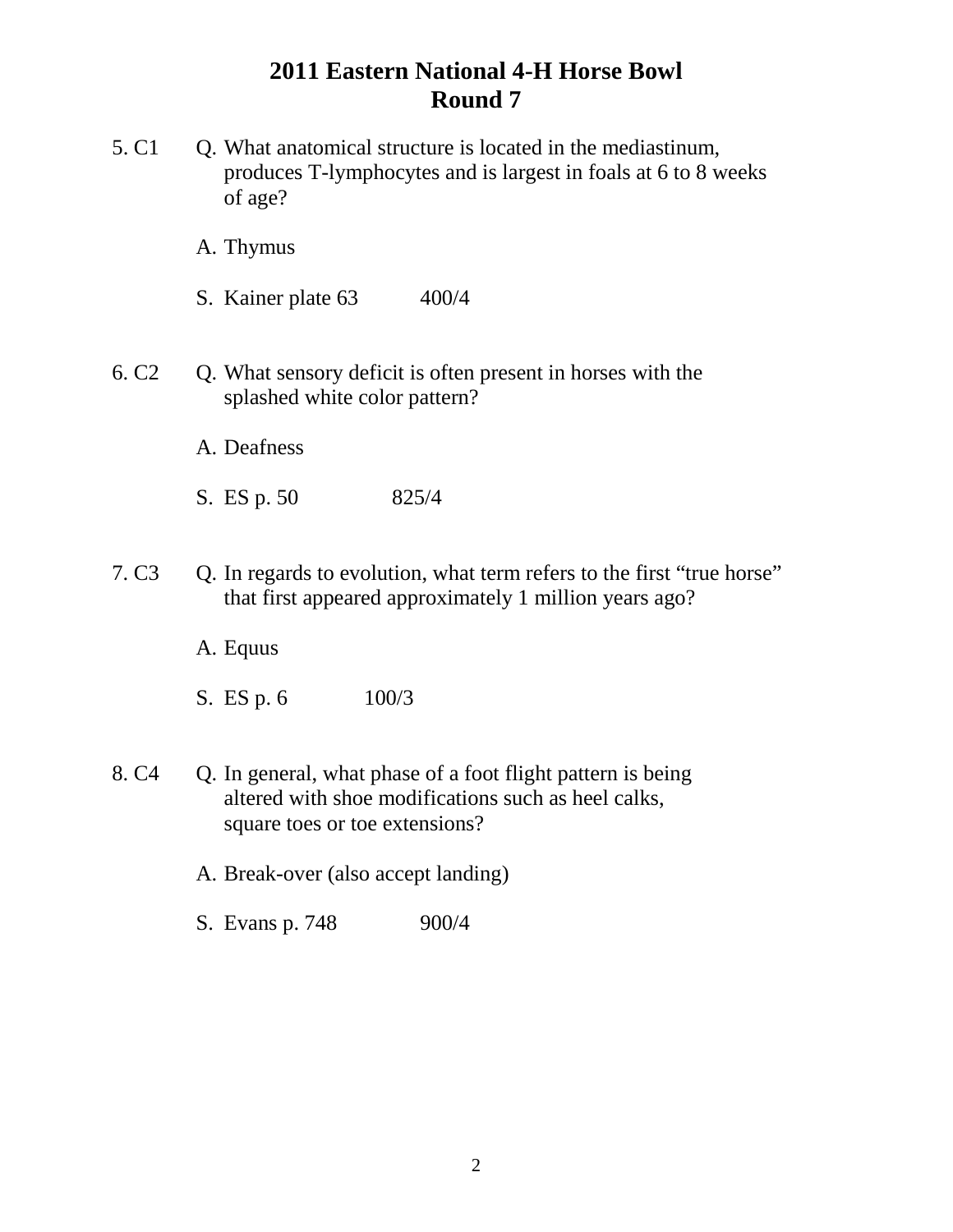- 9. C1 Q. What is the haploid number of chromosomes in the ovum and spermatozoa of the Przewalski's horse? A. 33 chromosomes S. ES p. 89; Evans p. 550/4 10. C2 Q. What is the name for the breed of horse that was developed by the east coast Indian tribes? A. Chickasaw S. DET p. 55; Evans p. 55 200/4 11. C3 Q. In a pari-mutuel race you are placing an "across the board" bet on a horse. Where in the race must your horse place to collect prize money? A. You collect if your horse runs first, second or third S. DET p. 3 1040/3 12. C4 Q. Which joint is the most common location for osselets? A. Fetlock
	- S. Evans p. 161 620/3

## **End One-On-One**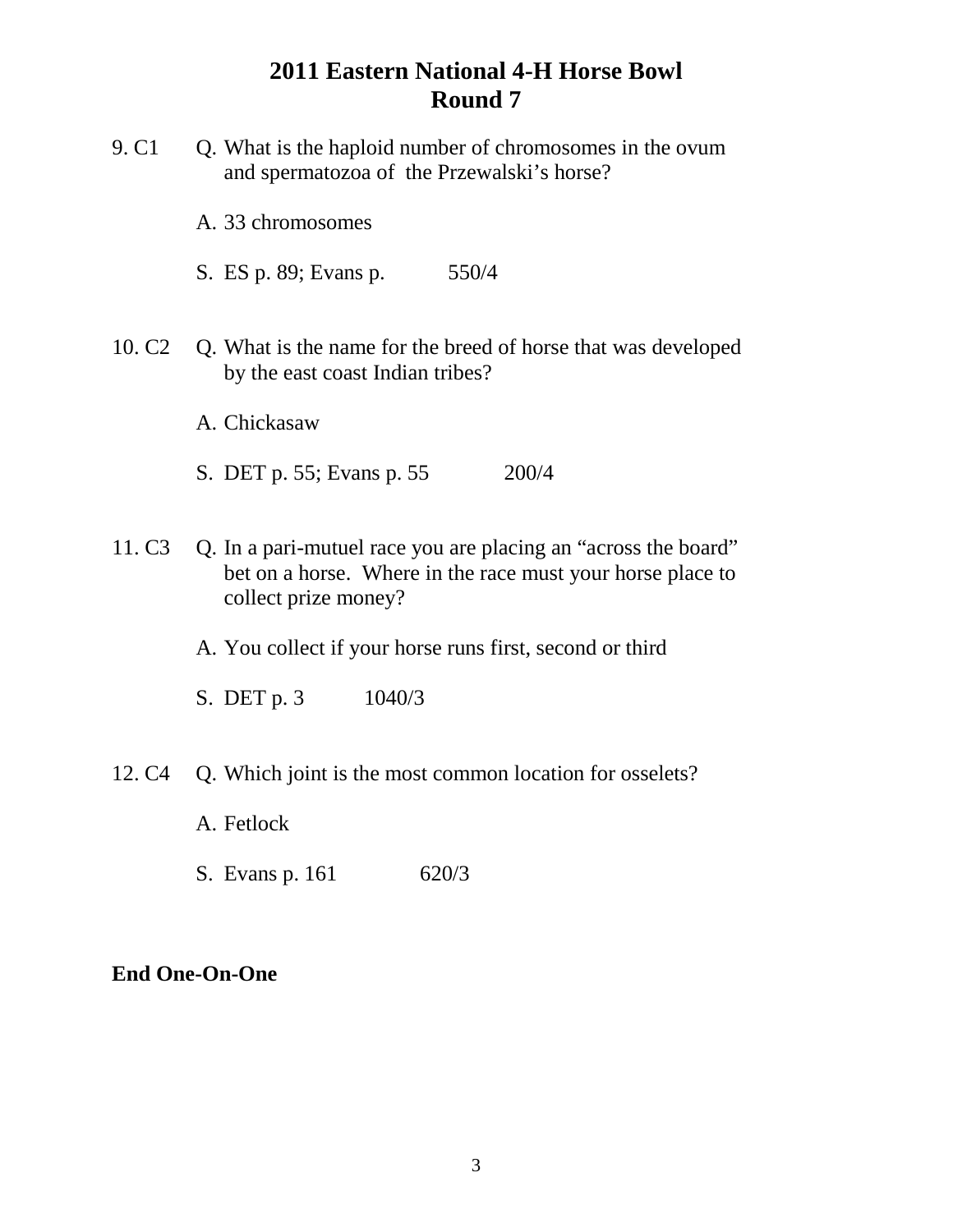### **Begin Open Questions**

- 13. Q. Your mare is due to deliver her first foal. You have raised the mare since birth and she has never been bred before. She was bred to a stallion with an incompatible blood type. What should you do to prevent neonatal isoerythrolysis when this foal is born?
	- A. No risk to this foal (only to subsequent pregnancies when the mare develops antibodies to the incompatible blood type)
	- S. ES p. 102 510/4
- 14. Q. What type of knot forms the eye of a lariat?
	- A. Honda knot (Honda)
	- S. DET p. 141 1060/4

## **Toss Up – Bonus Attached**

- 15. Q. Donkeys only have chestnuts on the front legs. Identify **two** types of equines other than horses and ponies that have chestnuts on **both** the front and hind legs.
	- A. Mules and hinnies
	- S. ES p. 21 460/4

### **Bonus Question**

- 16. Q. (Bonus) Soil erosion of pastures is affected by what **four** environmental factors?
	- A. Soil type, slope of land (topography), precipitation (amount of rain or snowfall); vegetative cover
	- S. HIH 360-4 920/4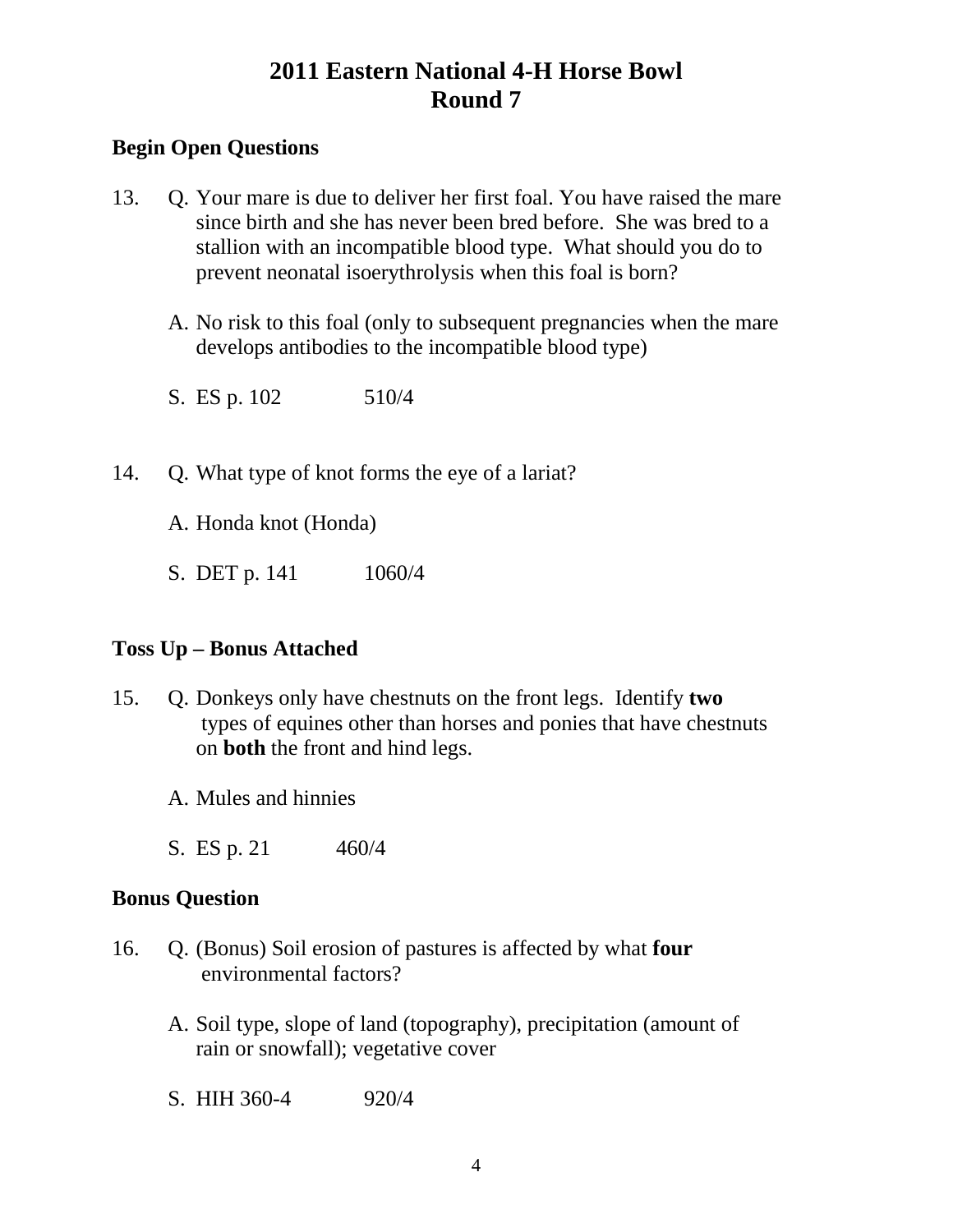### **Resume Open Questions**

- 17. Q. What is the difference between jibbing and shying in regards to a horses response to a frightening object?
	- A. Shying-sudden quick movement away and usually to the side Jibbing-horse freezes, refuses to move forward and may back away
	- S. Lewis p. 378 910/4
- 18. Q. (Two Part) What specific type of blood cell is affected in a horse with leukemia and what is the difference between leukemia and leukopenia?
	- A. Leukemia affects the white blood cells. Leukemia is an increased number of white blood cells and leukopenia is an abnormally low number of white blood cells.
	- S. DET p. 168 840/5
- 19. Q. In regards to plant poisoning, what does the term teratogenic indicate?
	- A. Plant toxins cross the placental barrier and cause abortion, stillbirths or deformed foals.
	- S. Lewis p. 332 770/4

#### **Toss Up – Bonus Attached**

- 20. Q. Decreased blood level of which **two** electrolytes may be a contributing factor or cause for synchronous diaphragmatic flutter?
	- A. Potassium and calcium (may also accept magnesium and chloride)
	- S. Evans p. 273; Lewis p. 213 750/4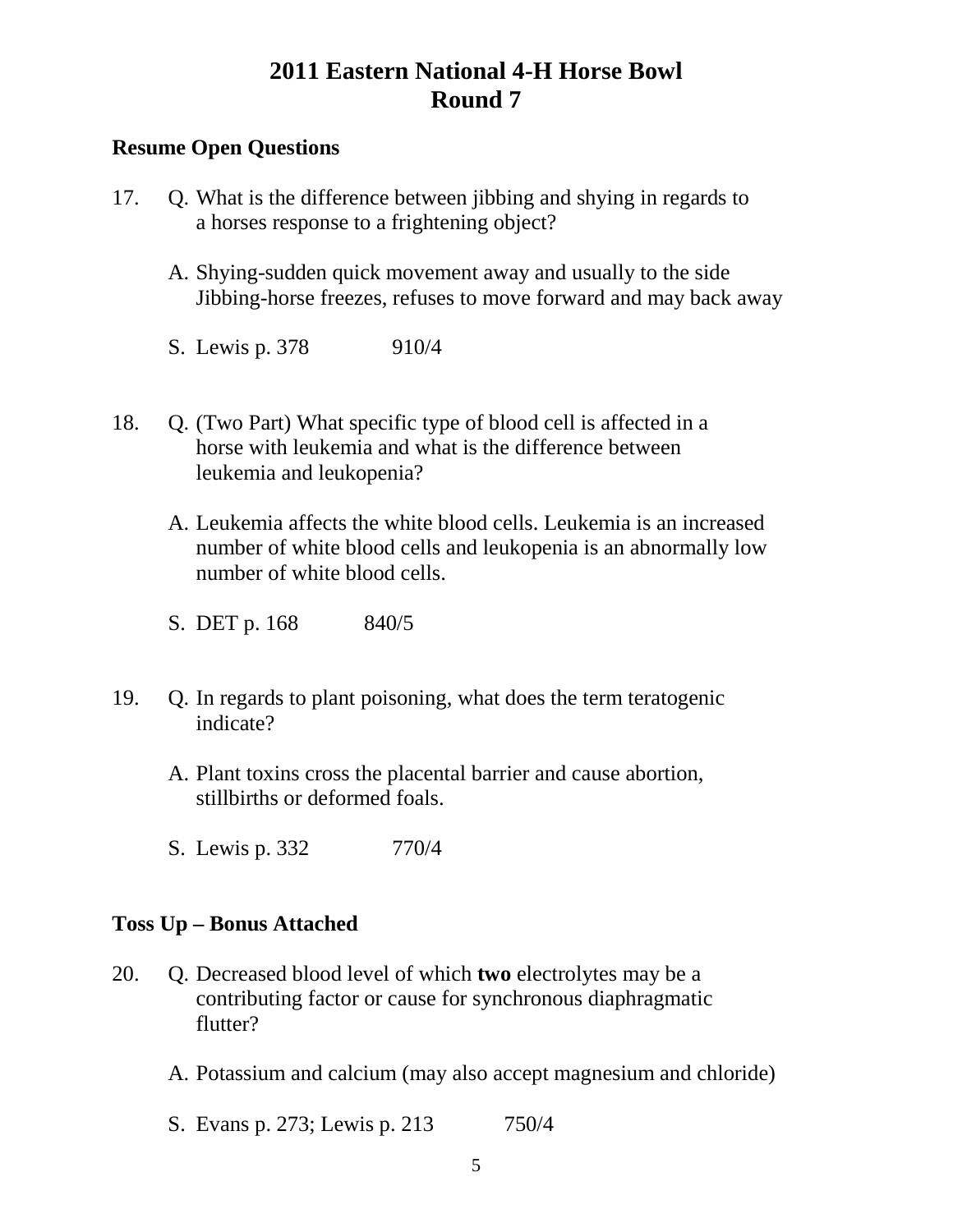## **Bonus Question**

- 21. (Bonus) Give the scientific name for the common, nose and throat bot fly and the specific location where each type of bot fly lays their eggs.
	- A. Gastrophilus nasalis (throat) lays eggs between jawbone and on throat Gastrophilus hemorrhoidalis (nose) – lays eggs on lips Gastrophilus intestinalis (common) – lays eggs on forelimbs, shoulders chest, neck, belly, hindlegs and flank
	- S. Evans pp. 633-635; YLM INT 200-3L 835/4

### **Resume Open Questions**

- 22. Q. Hirsutism is a common symptom of Cushing's Disease. What is hirsutism?
	- A. Abnormally long hair coat
	- S. DET p. 140 890/5
- 23. Q. What is the most popular type of 2 or 3-horse trailer in regards to how the horses are positioned in the trailer?
	- A. Slant load
	- S. YLM ADV 301-1L 960/3
- 24. Q. At what age do the canine teeth erupt?
	- A. 4 to 5 years (accept anything within this range)
	- S. YLM INT 205-2L 435/3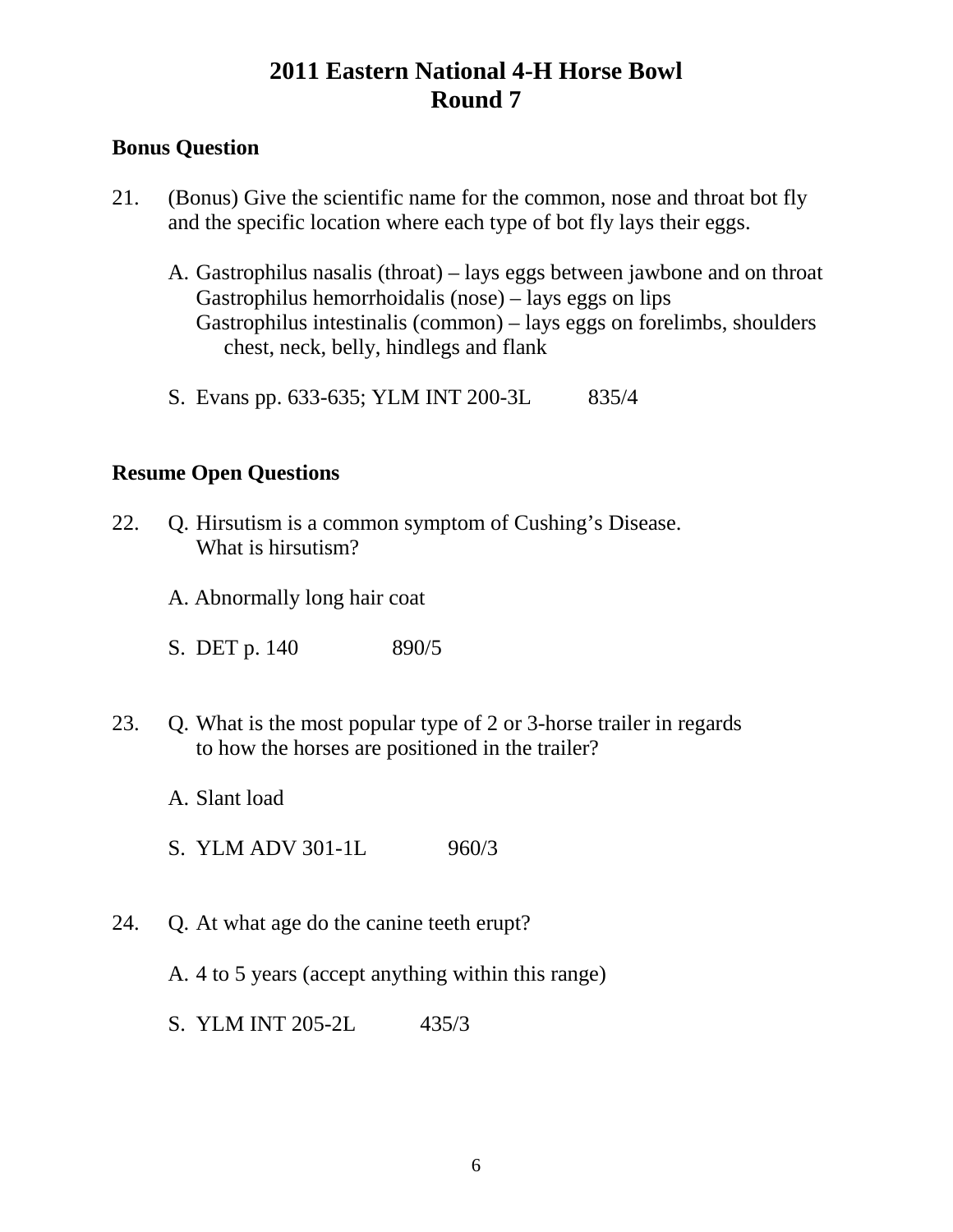25. Q. Changing the diet of a lactating mare 5 to 7 days before weaning and for at least 2 weeks following weaning will make the transition quicker and more comfortable. What should be eliminated from the mare's diet during this period of time?

A. Grain

S. Lewis p. 271 510/4

### **Toss Up – Bonus Attached**

26. Q. What are the **three** characteristics required of **all** Appaloosas?

- A. Eye is encircled with white (white sclera) Skin is mottled (especially the nose and genitals) Hooves are vertically striped black and white (do not accept spotted coat pattern)
- S. Evans p. 32; HIH 140-1 200/3

### **Bonus Question**

- 27. Q. Identify **four** ways that horses use their olfactory sense.
	- A. To locate food To ensure food/water are acceptable quality To identify humans To identify other horses To identify objects To smell potential predators or other dangers To identify marked territory of other horses/herds To initiate sexual and breeding behavior

S. ES p. 61 425/4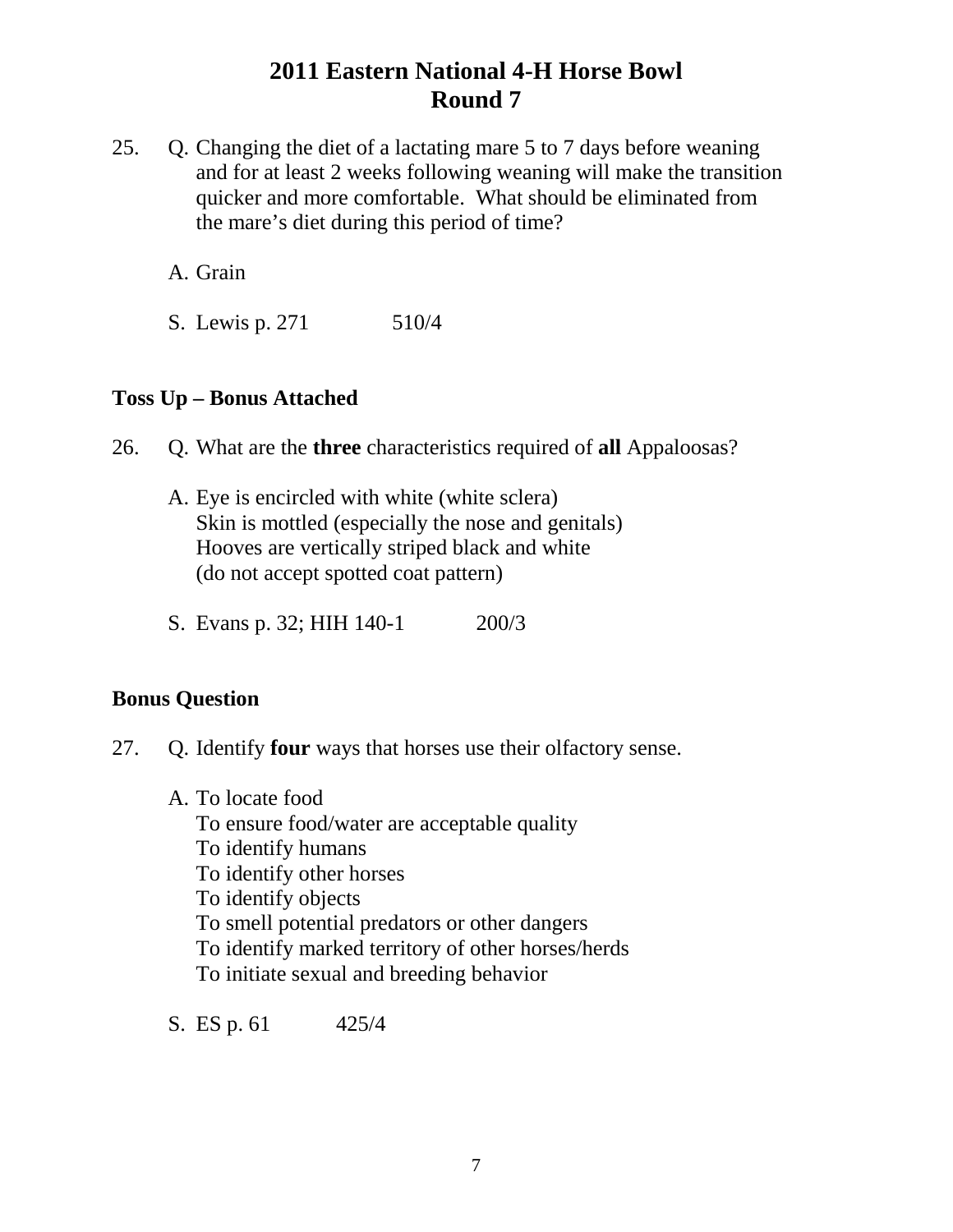### **Resume Open Questions**

- 28. Q. You do the math… Approximately 75 percent of a horses total body weight is made up of water. If your horse weighs 1000 pounds, how much of this total weight is water?
	- A. 750 pounds
	- S. ES p. 115 700/3
- 29. Q. Identify the **two** bones that are fused together in the forearm?
	- A. Ulna and radius
	- S. Kainer plate 10 410/3
- 30. Q. What does the term "blow a stirrup" refer to?
	- A. To lose a stirrup
	- S. DET p. 33 1010/4
- 31. Q. What is the country of origin for the Falabella?
	- A. Argentina
	- S. Evans p. 67 200/3

### **Last Question of the Round**

- 32. Q. What is the main symptom observed after ingestion of pokeweed?
	- A. Diarrhea
	- S. Lewis p. 303 770/3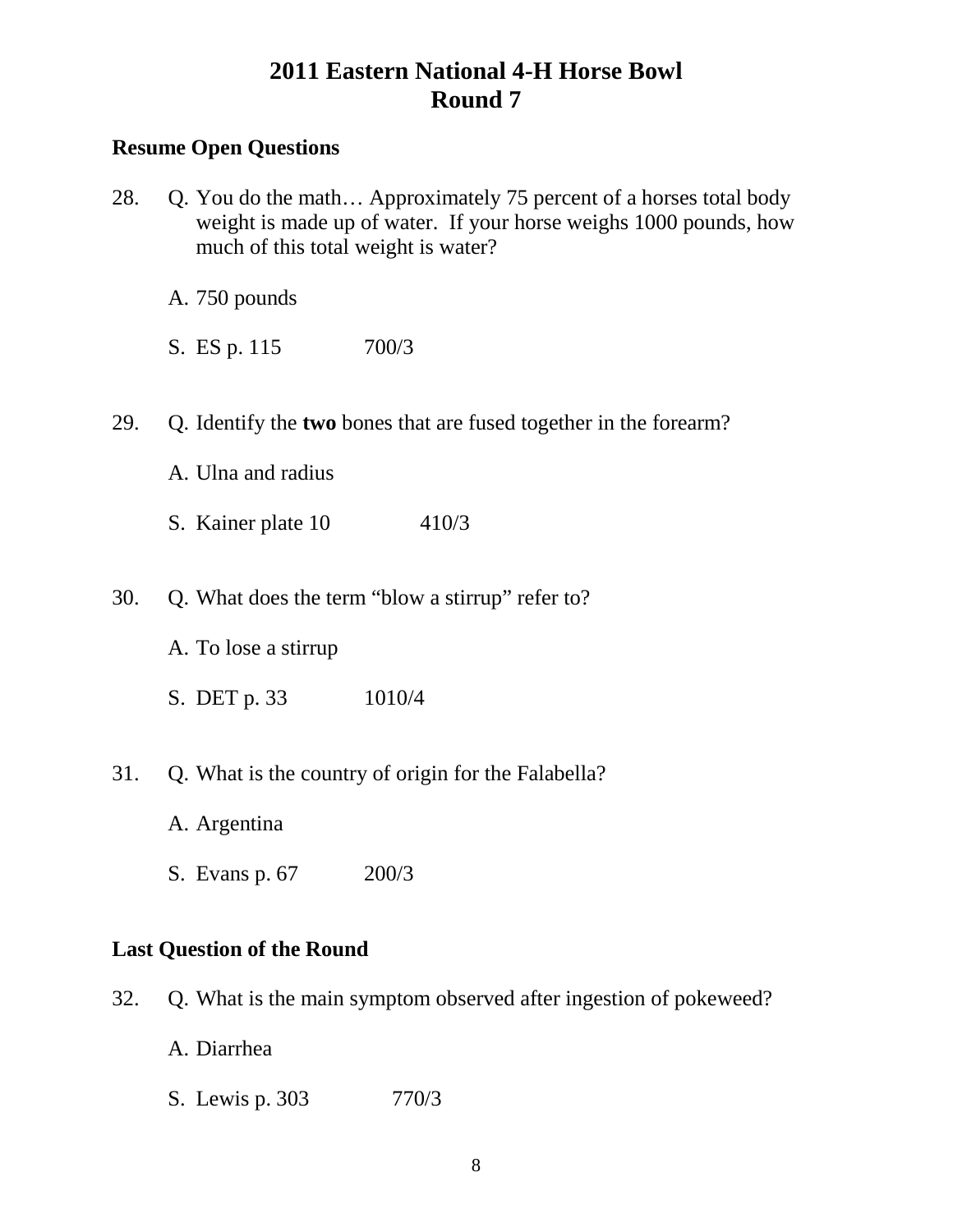### **One-On-One**

1. C1 Q. A deficit of what basic nutrient may increase the risk of impaction colic?

A. Water

S. ES p. 116 700/3

- 2. C2 Q. What is the name for the lower horn on the near side of a sidesaddle?
	- A. Leaping horn
	- S. DET p. 166 1000/4
- 3. C3 Q. Most foundation Quarter Horses trace their ancestry to which Thoroughbred stallion?

A. Janus

- S. DET p. 157 200/3
- 4. C4 Q. What is the purpose of a swedge in a horse shoe?
	- A. To increase traction (also accept to protect the nail heads from wear)
	- S. DET p. 260 900/3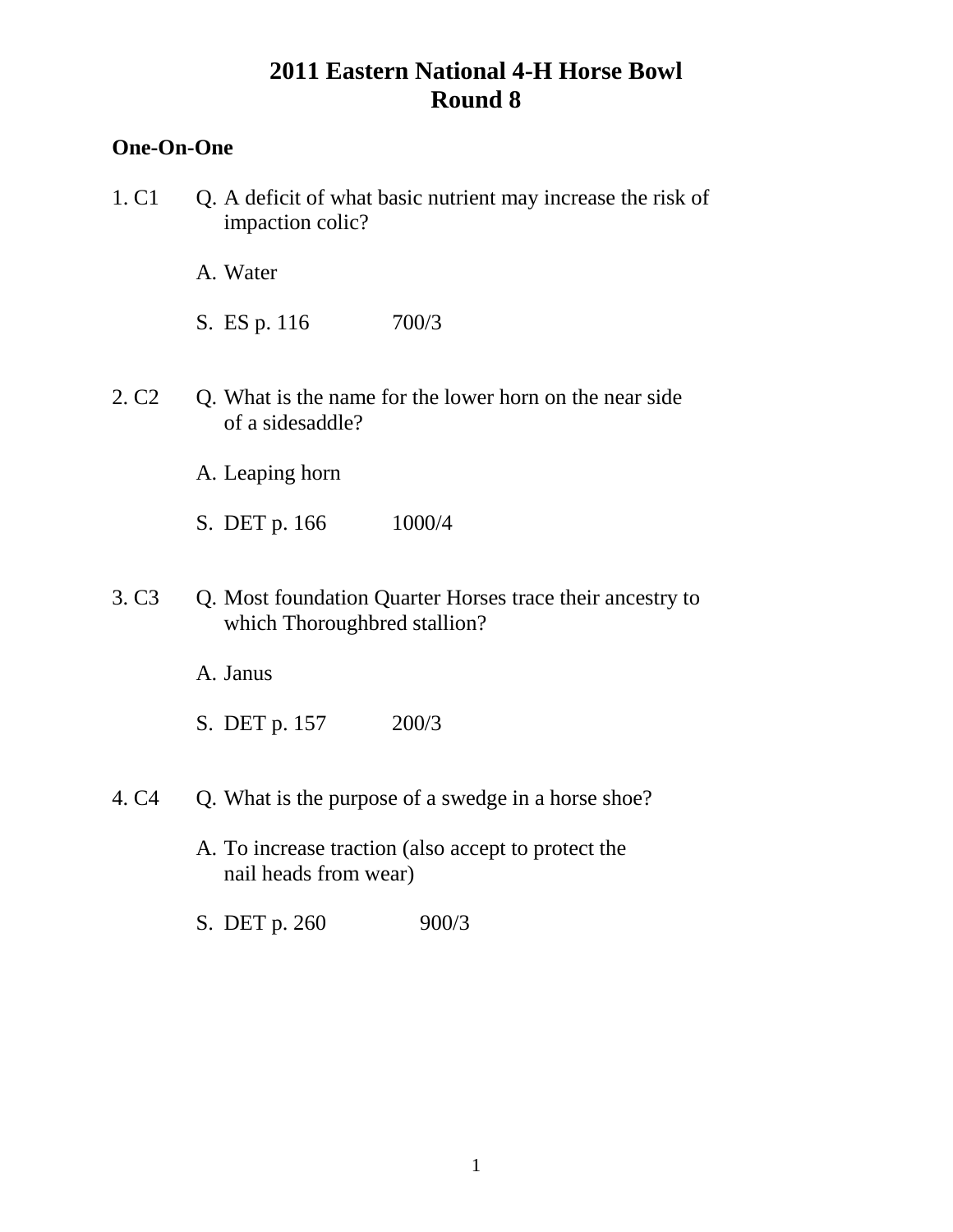- 5. C1 Q. Tobiano and overo coloring are both controlled by genes. Which color is displayed only if the genotype is homozygous for the recessive gene?
	- A. Overo
	- S. Evans p. 490 300/4
- 6. C2 Q. Your horse has chronic obstructive pulmonary disease. To help manage this condition nutritionally it is helpful to do what before feeding your horse hay?
	- A. Soak the hay 5 minutes before feeding (also accept anything which indicates wetting down or soaking the hay)
	- S. Lewis pp. 291-292 700/3
- 7. C3 Q. What term refers to the atrophy or shrinkage of the shoulder muscle due to a nerve injury?
	- A. Sweeny
	- S. DET p. 260 620/3
- 8. C4 Q. Give the location for the point team in an 8-horse hitch.
	- A. Team behind the leaders
	- S. DET p. 215 1050/4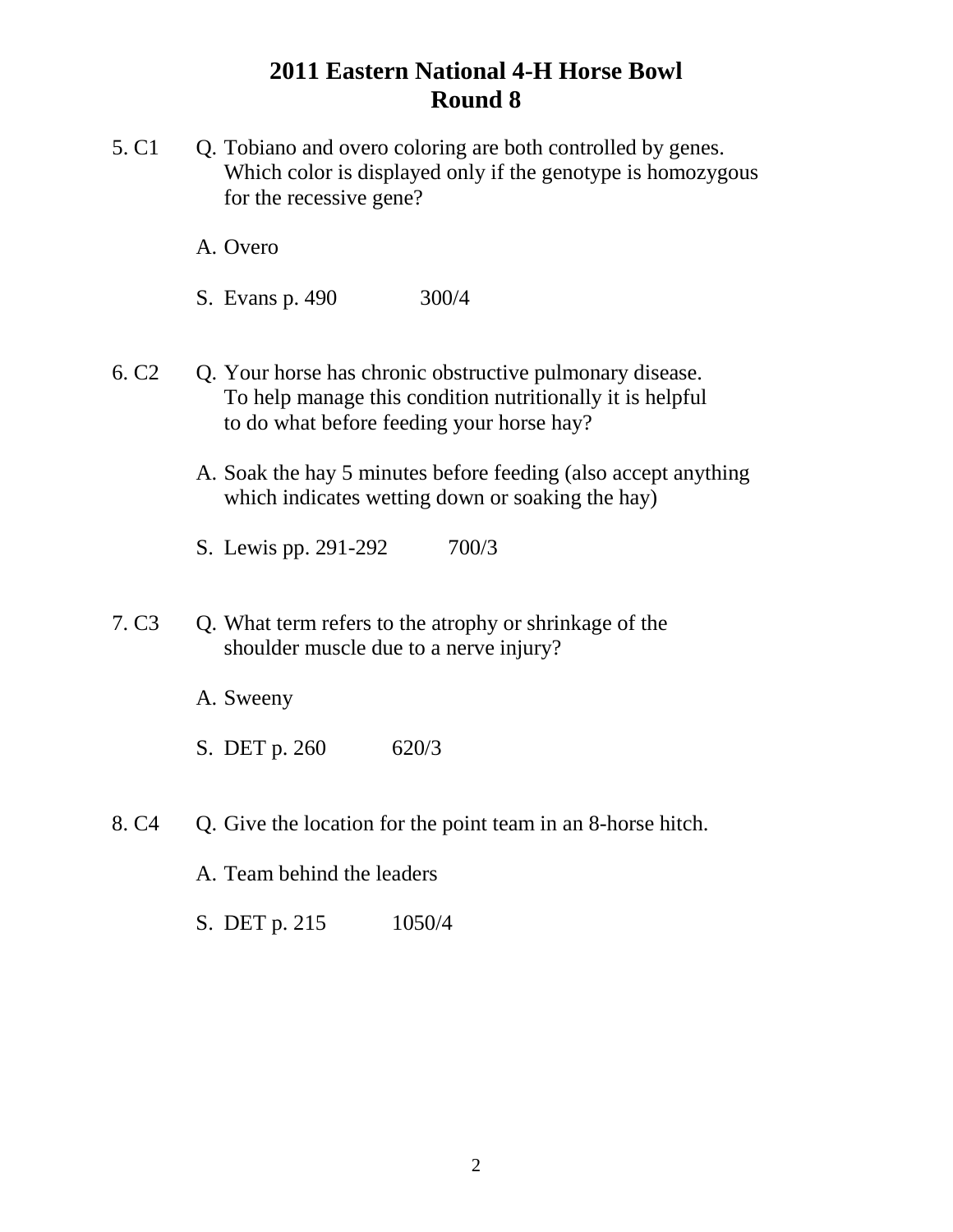- 9. C1 Q. What is the longest muscle in the back?
	- A. Longissimus dorsi
	- S. DET p. 171 410/4
- 10. C2 Q. What is the slang term for the hobbles used on pacers to prevent them from breaking into a trot or gallop?
	- A. Indiana pants
	- S. DET p. 151 1000/4
- 11. C3 Q. What breed is born brown, mouse grey or black-brown, but typically turns white between the ages of 6 and 10?
	- A. Lipizzan
	- S. HIH 159B-1 200/4
- 12. C4 Q. What part of a pedigree is referred to as the top line?
	- A. Stallion side (or direct line of male descendants)
	- S. DET p. 271 220/4

### **End One-On-One**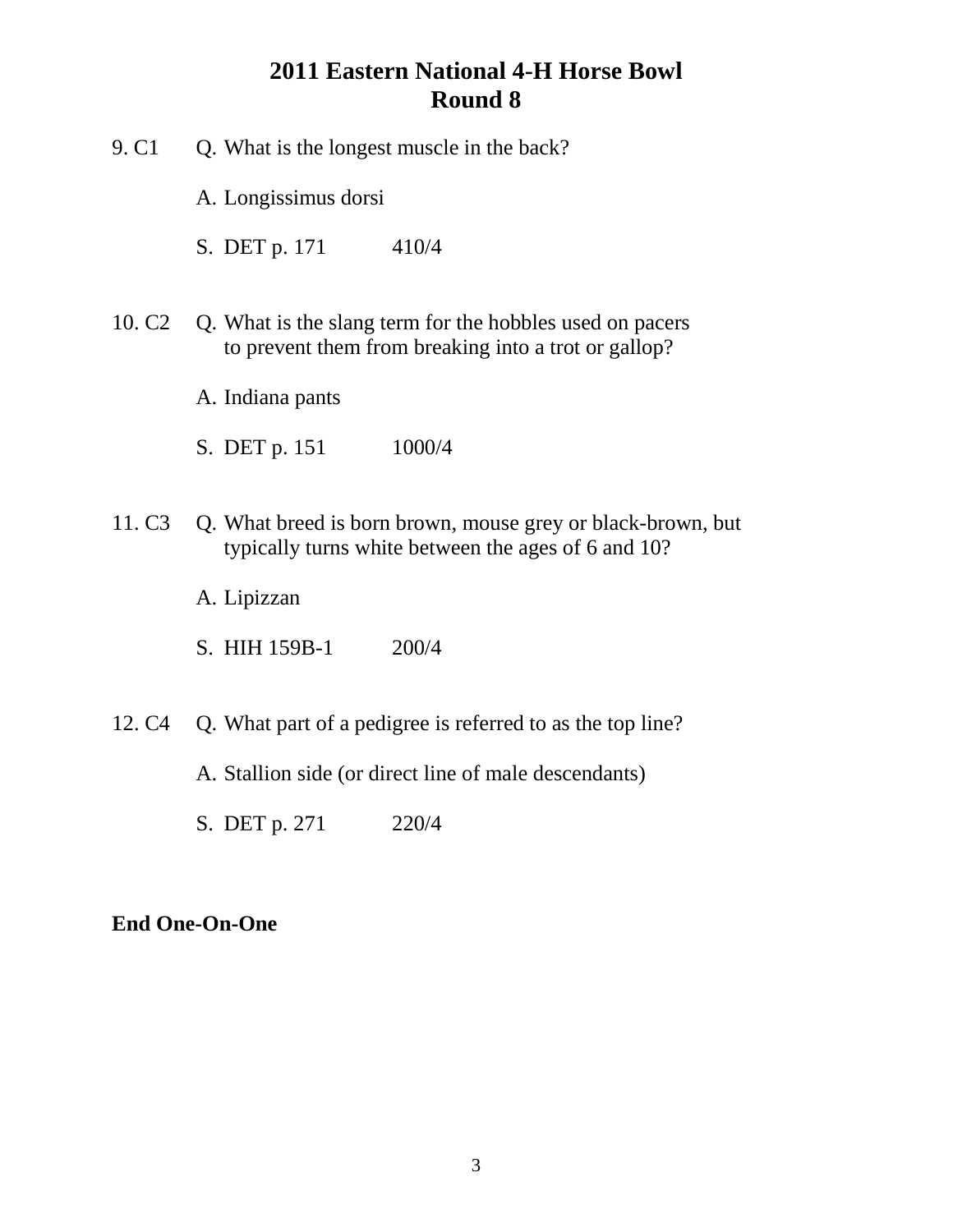## **Begin Open Questions**

- 13. Q. What is the minimum recommended size for a stall for a stallion?
	- A. 14 foot x 14 foot
	- S. YLM INT 207-2 920/3
- 14. Q. What term refers to the percentage of a horse's expressed trait that is due to genetics?
	- A. Heritability estimate
	- S. YLM ADV 335-2 550/4

### **Toss Up – Bonus Attached**

- 15. Q. Give **two** terms commonly used to describe the condition of the racetrack footing.
	- A. Fast, sloppy, muddy, heavy
	- S. DET p. 272 1040/3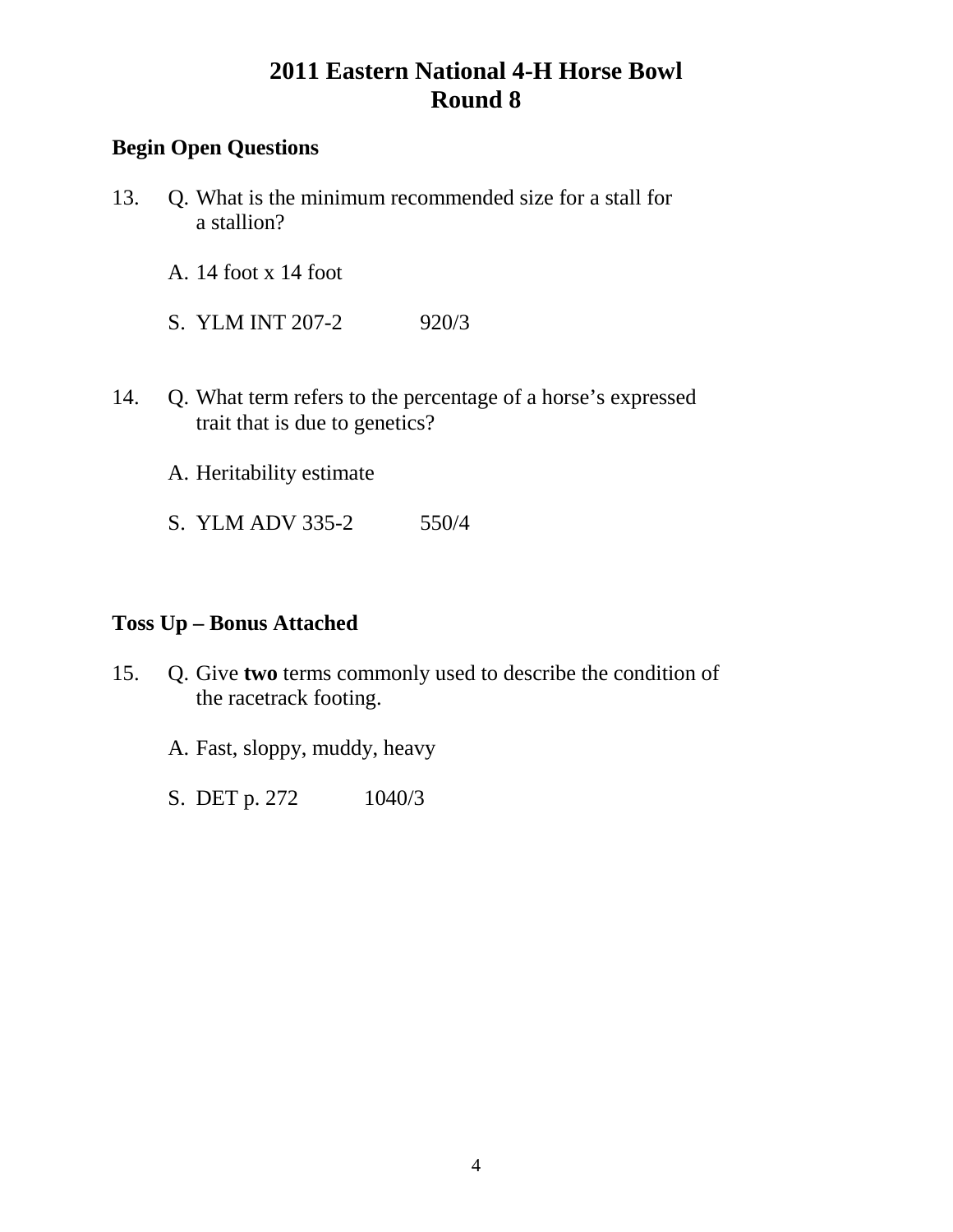## **Bonus Question**

- 16. Q. (Bonus) The color terms alazán, tostado and ruano are South American descriptions of chestnut horses. Identify the specific color of chestnut that is associated with each of these terms.
	- A. Alazán red-colored horse with red points Tostado – red-colored horse with darker red-colored points Ruano – red-colored horse with lighter-colored points or a flaxen mane and tail
	- S. ES p. 41 300/5

### **Resume Open Questions**

- 17. Q. Which part of the digestive tract has the fastest rate of passage for ingesta?
	- A. Esophagus
	- S. ES p. 109 430/4
- 18. Q. You do the math…What is the cardiac output for a horse with a stroke volume of 1 liter and a heart rate of 40 beats per minute?
	- A. 40 liters per minute
	- S. Evans p. 111 440/4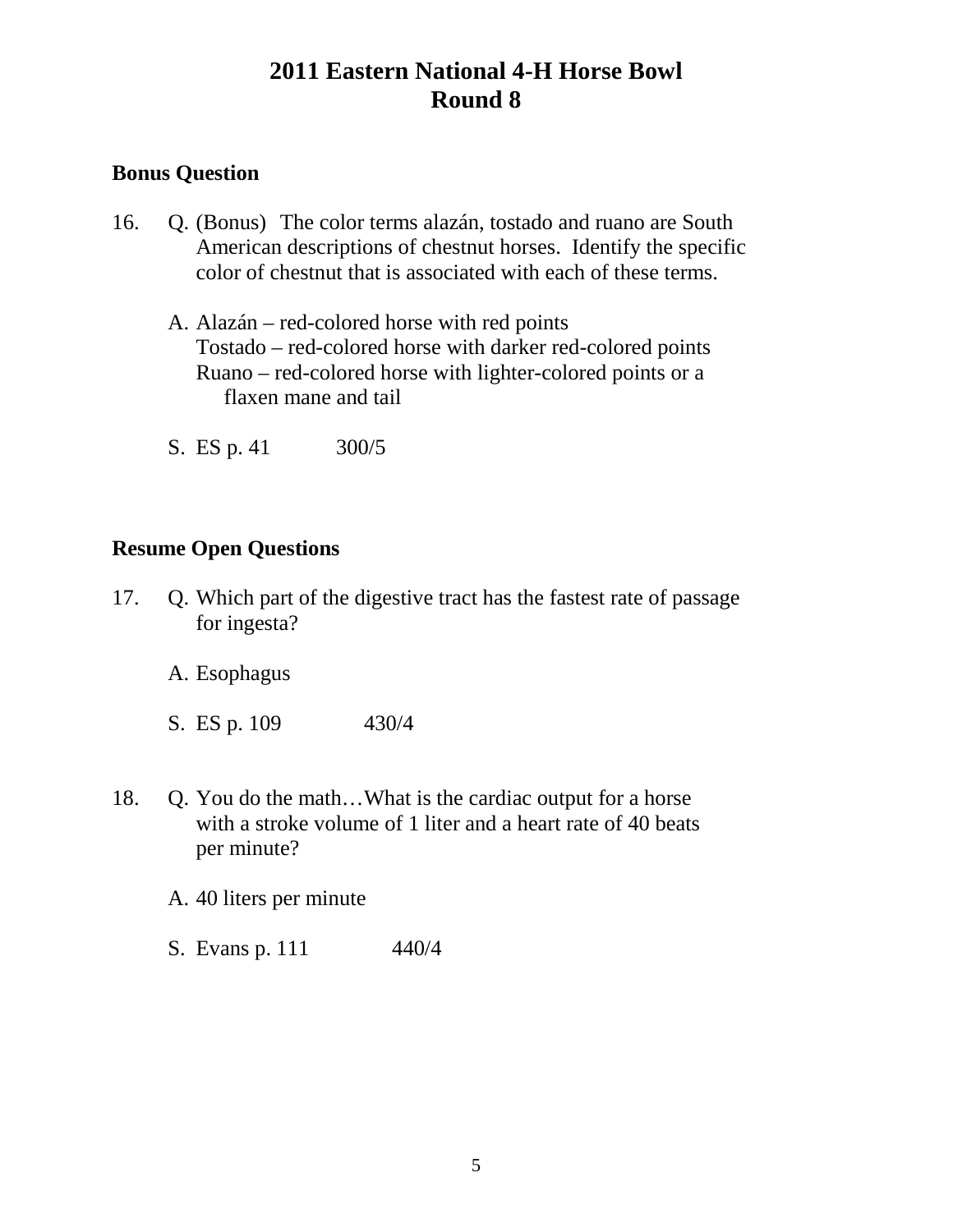- 19. Q. This bit has a straight bar mouthpiece and shanks. It can be used as a snaffle or curb and is most commonly used on heavy harness or plow horses. Identify this bit.
	- A. Liverpool bit
	- S. DET p. 170 1000/3

#### **Toss Up – Bonus Attached**

- 20. Q. Lateral movement is defined as when the horse moves with the forehand and haunches on different tracks. Give **two** examples of lateral movements.
	- A. Shoulder in, haunches in (travers), haunches out (renvers), half pass, two track
	- S. DET p. 165 980/4

### **Bonus Question**

- 21. Q. (Bonus) Identify **five** specific nutrients that are absorbed in the small intestine.
	- A. Protein, vitamin A, vitamin D, vitamin E, vitamin K, carbohydrates (non-fibrous), fat, minerals (calcium, phosphorus)
	- S. ES p. 111 430/5

### **Resume Open Questions**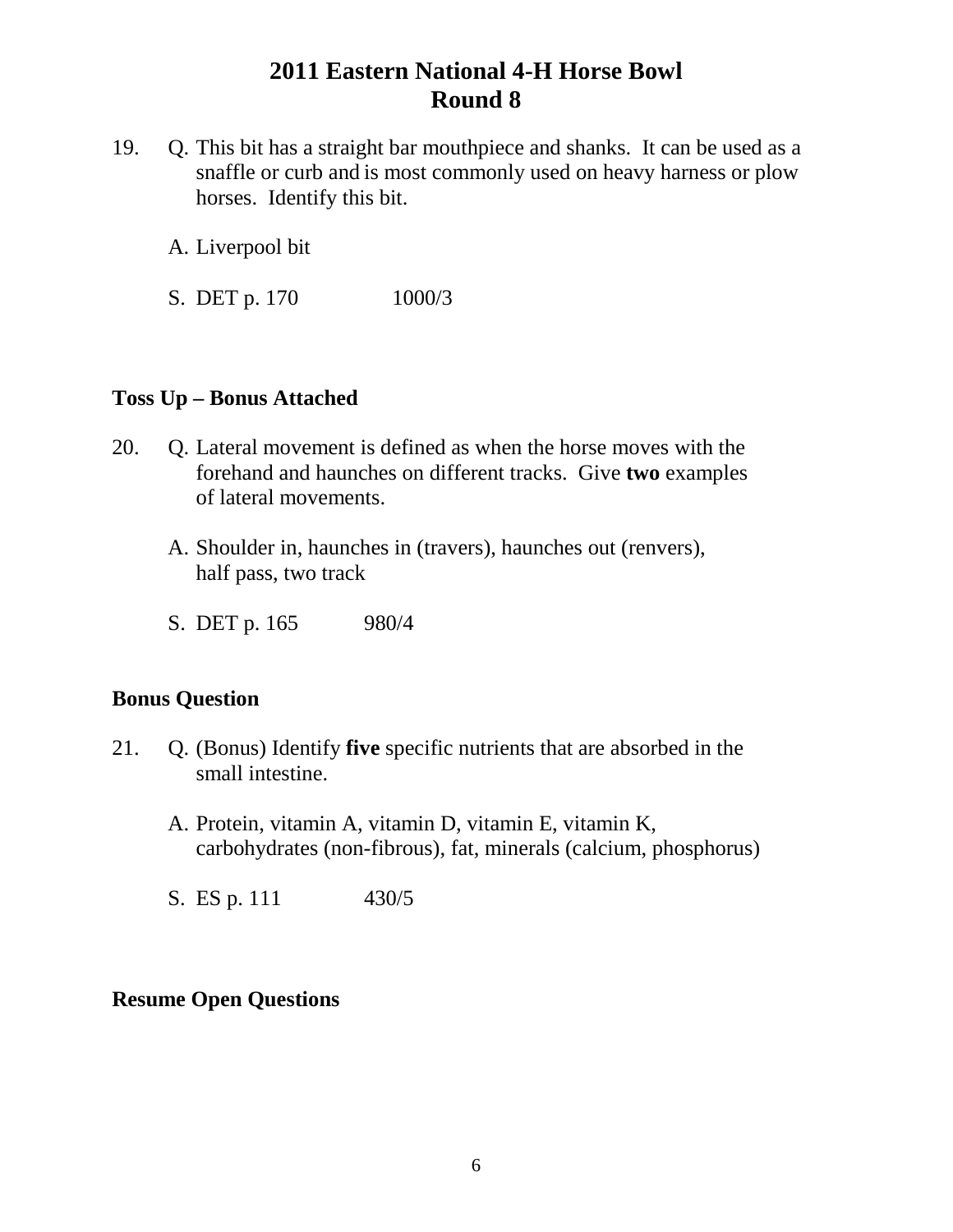- 22. Q. What specific type of glucose metabolism or glycolysis results in the production of lactic acid?
	- A. Anaerobic
	- S. HIH  $850-2$  410/4
- 23. Q. What is the common term for the chronic infection that is caused by the bacteria Fusobacterium necrophorum?
	- A. Thrush
	- S. Kaier plate 24 815/4
- 24. Q. Who is the foundation sire for the Morgan horse?
	- A. Justin Morgan (Figure)
	- S. Evans p. 36 200/3
- 25. Q. What are the **two** species of lice that infest the horse?
	- A. Bloodsucking (Sucking) and Biting
	- S. DET p. 168 835/3

#### **Toss Up – Bonus Attached**

- 26. Q. Identify **two** types of blood cells that are produced by the red bone marrow.
	- A. Red blood cells (erythrocytes), white blood cells (leukocytes), platelets (thrombocytes)
	- S. Kainer plate 63 440/4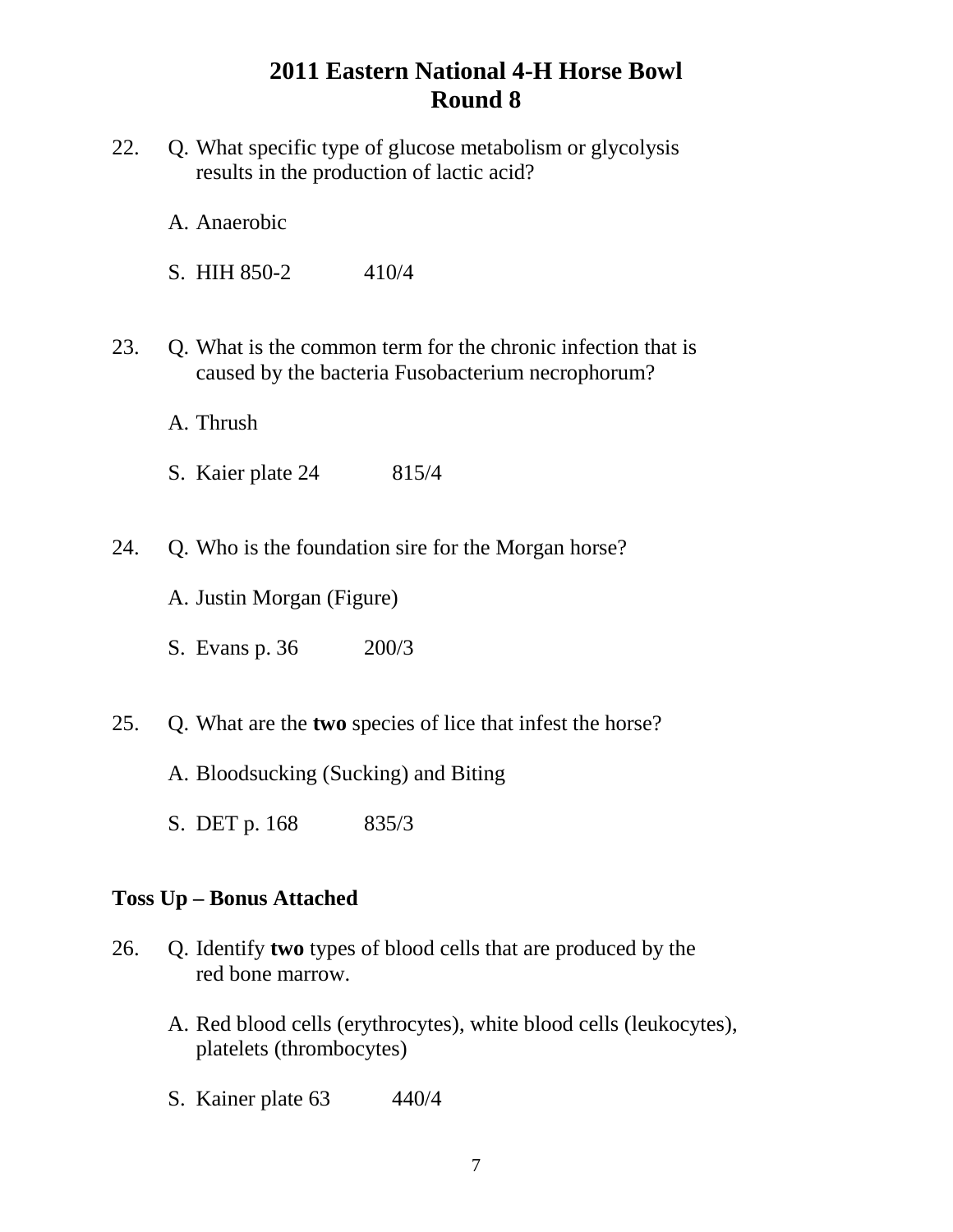## **Bonus Question**

27. Q. (Bonus) Identify **five** advantages of using open-front sheds in comparison with traditional stabling for horses.

A. Inexpensive to build and maintain Less labor and therefore more time available to handle horses, etc. Can be cleaned with a tractor and loader No daily stall cleaning Require less bedding Less space required for each horse than stalls Better ventilation Less respiratory problems Less digestive problems Better attitude of horses/Less stall vices Improved muscle tone/Less injuries with free exercise Fire safety/ Fires not likely to occur and horses not trapped

S. Evans p. 772 920/5

### **Resume Open Questions**

- 28. Q. Give **two** other terms for the conformation defect in which the back is concave and referred to as sway back.
	- A. Easy backed, saddle backed, lordosis
	- S. DET p. 172, 260 600/4
- 29. Q. The main function of the suspensory ligament is to prevent overextension of which joint?
	- A. Fetlock joint
	- S. Evans p. 708 410/4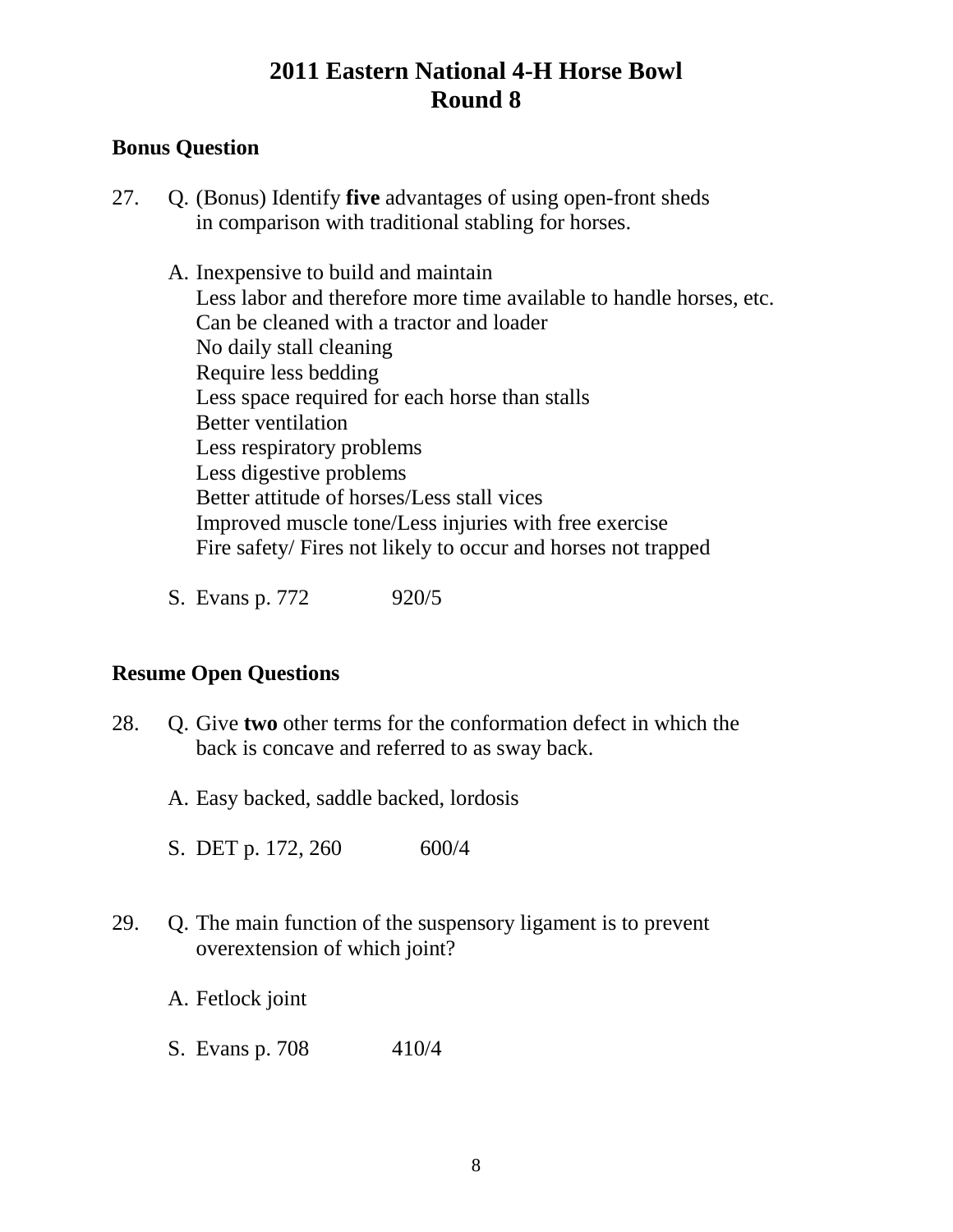- 30. Q. What is the most common color for the Shire?
	- A. Black
	- S. Evans p. 72 200/3
- 31. Q. What is the most important winter feed given to horses?
	- A. Good quality hay
	- S. YLM INT 204-2L 700/3

### **Last Question of the Round**

- 32. Q. Plant poisoning due to pyrrolizidine alkaloids (PA) results in damage to and eventual failure of what organ?
	- A. Liver
	- S. Lewis p. 313 770/5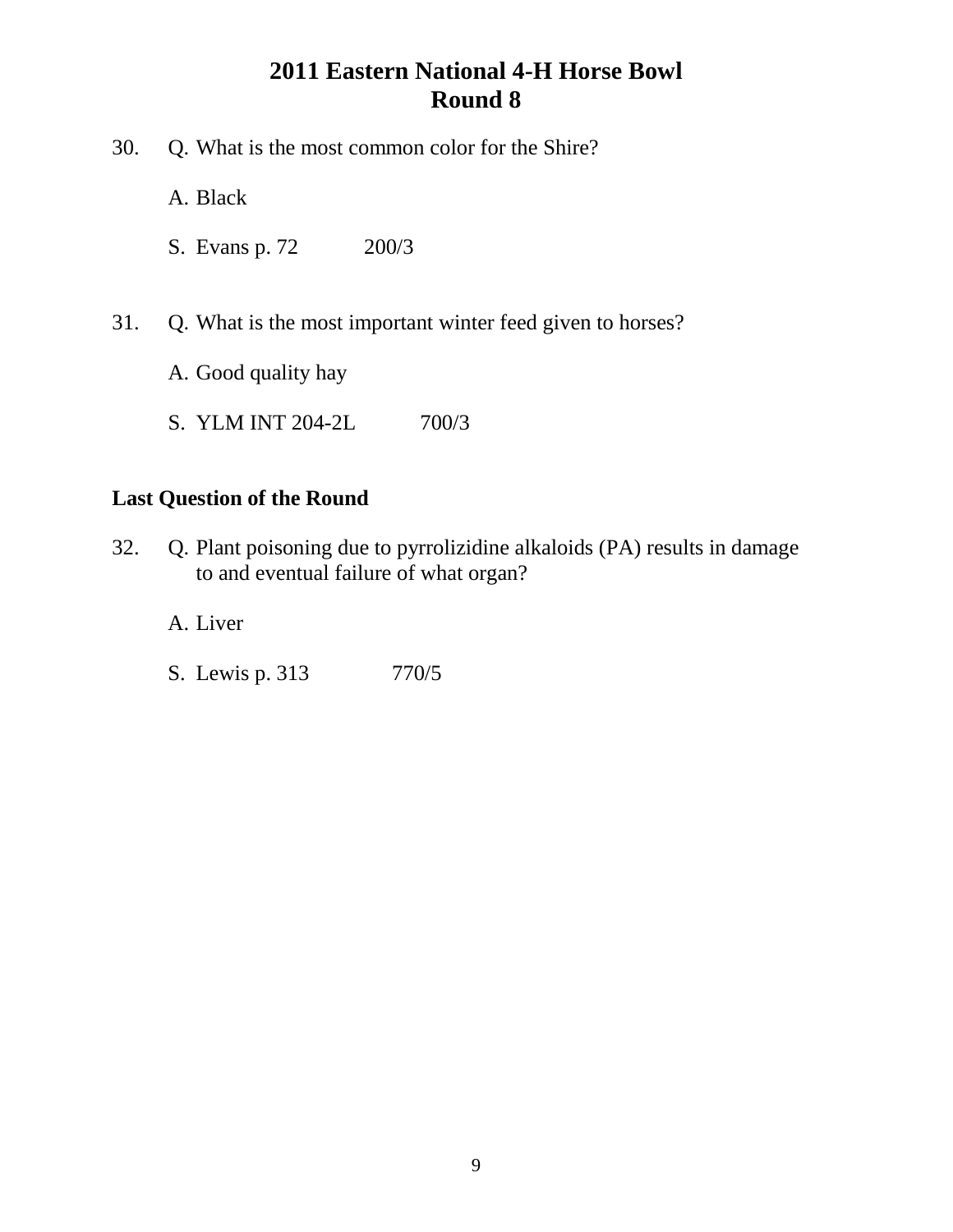## **One-On-One**

| 1. C1             | Q. What muscle causes the hair to stand on end and helps<br>to keep the horse warm in cold weather?                                             |
|-------------------|-------------------------------------------------------------------------------------------------------------------------------------------------|
|                   | A. Erectores pilorum                                                                                                                            |
|                   | 410/4<br>S. DET p. 99                                                                                                                           |
| 2. C <sub>2</sub> | Q. Metamucil is a psyllium based soluble fiber and would be used<br>to treat or prevent what type of colic?                                     |
|                   | A. Sand-induced colic                                                                                                                           |
|                   | S. Lewis p. 293<br>805/3                                                                                                                        |
| 3. C <sub>3</sub> | Q. A "live foal" guarantee in a breeding contract indicates<br>the foal has met what two criteria after parturition?                            |
|                   | A. A foal that stands and nurses                                                                                                                |
|                   | S. DET p. 170<br>940/3                                                                                                                          |
| 4. C <sub>4</sub> | Q. Genetic defects are described as a true, partial or delayed lethal.<br>What type of lethal would Combined Immunodeficiency be<br>considered? |
|                   | A. Delayed genetic lethal (lethal that produces some characteristics<br>that ultimately result in death after birth)                            |
|                   | S. HIH 1060-4, 1060-5<br>550/4                                                                                                                  |
|                   |                                                                                                                                                 |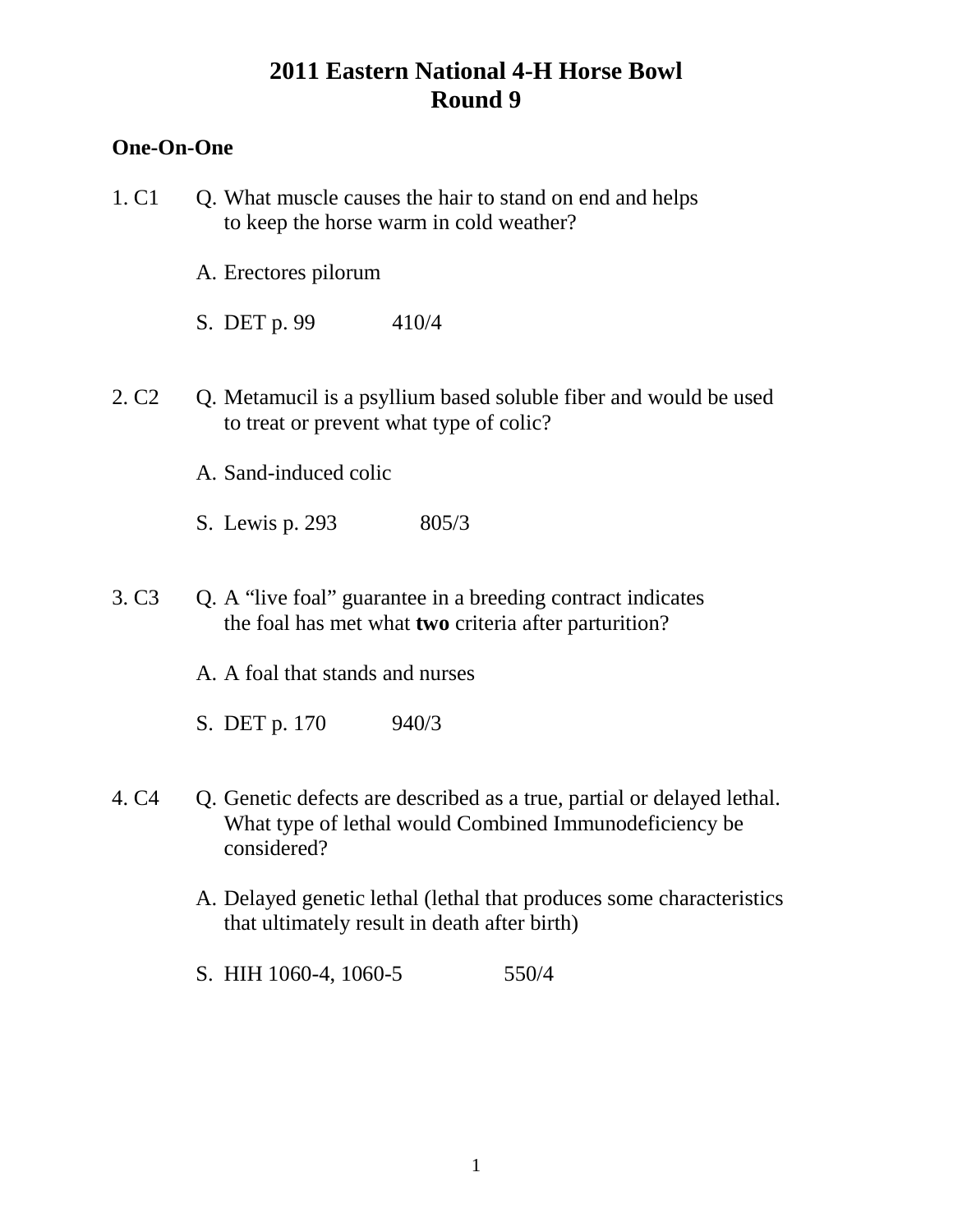| 5. C1             | Q. What is the primary difference between the horses<br>that are raced in the Kentucky Derby and the<br><b>Kentucky Oaks?</b>                                                                                             |
|-------------------|---------------------------------------------------------------------------------------------------------------------------------------------------------------------------------------------------------------------------|
|                   | A. Both races are for 3 year old Thoroughbreds but the<br>Kentucky Oaks is a race for only fillies                                                                                                                        |
|                   | S. DET p. 161<br>1040/4                                                                                                                                                                                                   |
| 6. C <sub>2</sub> | Q. In which joint is the olecranon bone located?                                                                                                                                                                          |
|                   | A. Elbow                                                                                                                                                                                                                  |
|                   | 410/4<br>S. DET p. 195                                                                                                                                                                                                    |
| 7. C <sub>3</sub> | Q. Which type of equine has a gestation period that<br>is approximately 30 days longer than a mare?                                                                                                                       |
|                   | A. Jennet (donkey)                                                                                                                                                                                                        |
|                   | 510/4<br>S. Evans p. 76                                                                                                                                                                                                   |
| 8. C <sub>4</sub> | Q. In the Netherlands a horse described as an ancient dun<br>color would have unusual body markings such as<br>zebra stripes or teardrops over the barrel of the body.<br>What is another term for this unique dun color? |
|                   | A. Brindle Dun                                                                                                                                                                                                            |
|                   | <b>HIH 154B-1</b><br>300/5                                                                                                                                                                                                |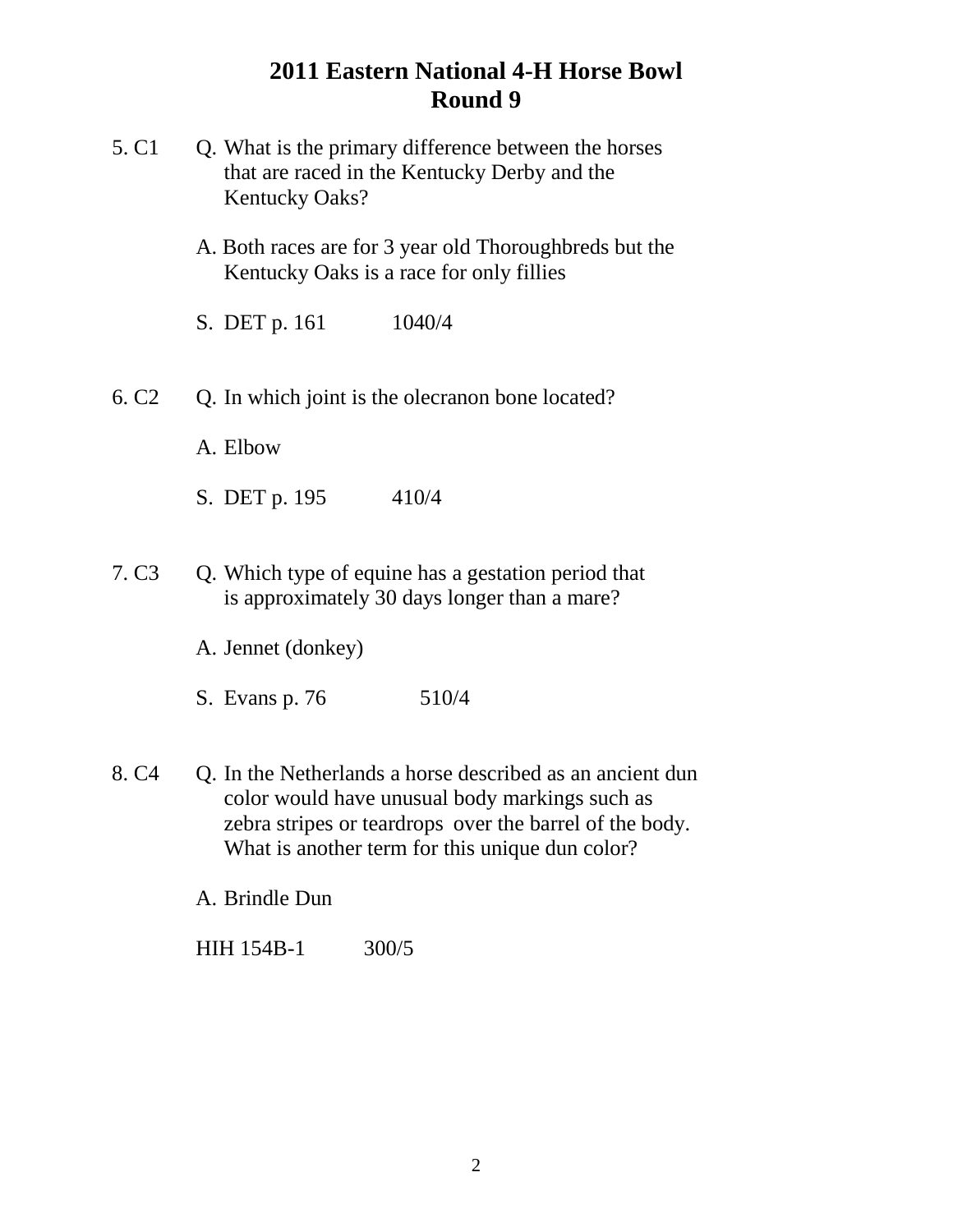- 9. C1 Q. What is the slang term for the post parturient hypocalcemia that may occur in the lactating mare?
	- A. Milk fever
	- S. DET p. 180 510/5
- 10. C2 Q. What do the following terms describe? Pueblo, Montura and Texas
	- A. Types of saddles
	- S. DET p. 182, 222, 266 1000/4
- 11. C3 Q. What nutrient is absorbed in the small and large colon?
	- A. Water
	- S. ES pp. 112-113 700/3
- 12. C4 Q. When performing the "airs above the ground" dressage movement referred to as the capriole, which of the horses legs are off the ground?
	- A. Both the front and hind legs (all legs)
	- S. DET p. 22 1090/4

#### **End One-On-One**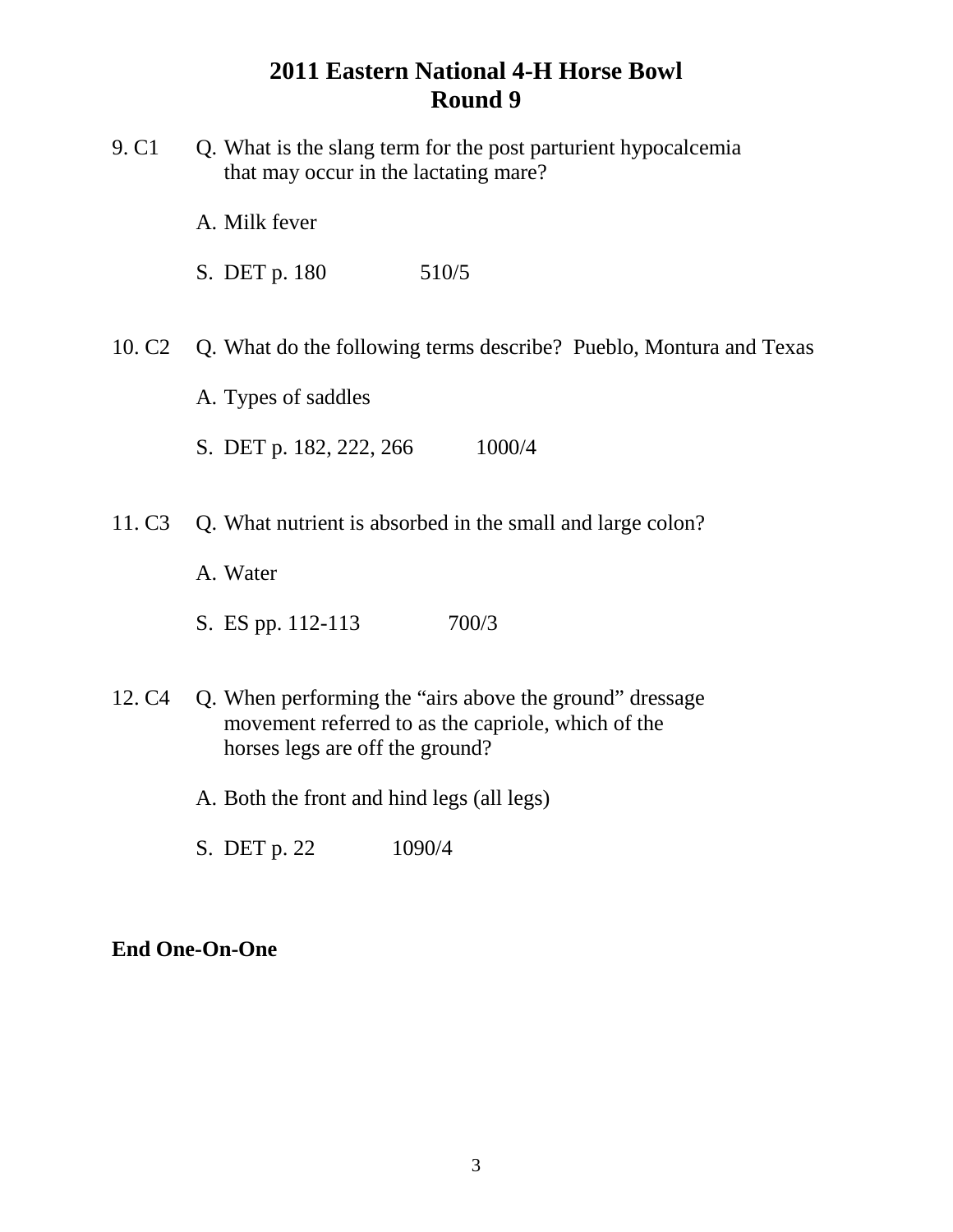## **Begin Open Questions**

- 13. Q. The cells known as the Islets of Langerhans are found in which organ?
	- A. Pancreas (insulin producing cells)
	- S. Kainer plate 54 490/5
- 14. Q. What external parasite is the intermediate host for the Habronema species of the stomach worm?
	- A. House fly (musca domestica) or Stable fly (stomoxys calcitrans) (only need to give one answer)
	- S. HIH 415-1; Evans p. 645 835/4

### **Toss Up – Bonus Attached**

- 15. Q. A typical Hunter Hack class requires the horses to jump two fences and show on the rail at what **four** gaits?
	- A. Walk, trot, canter and hand gallop
	- S. DET p. 145 1010/3

### **Bonus Question**

- 16. Q. Identify **four** breeds or types of equines that Neonatal isoerythrolysis is more likely to occur in.
	- A. Arabian, Thoroughbred, Quarter Horse, Morgan, Warmblood, Miniature horses and pony breeds
	- S. ES p. 102 550/5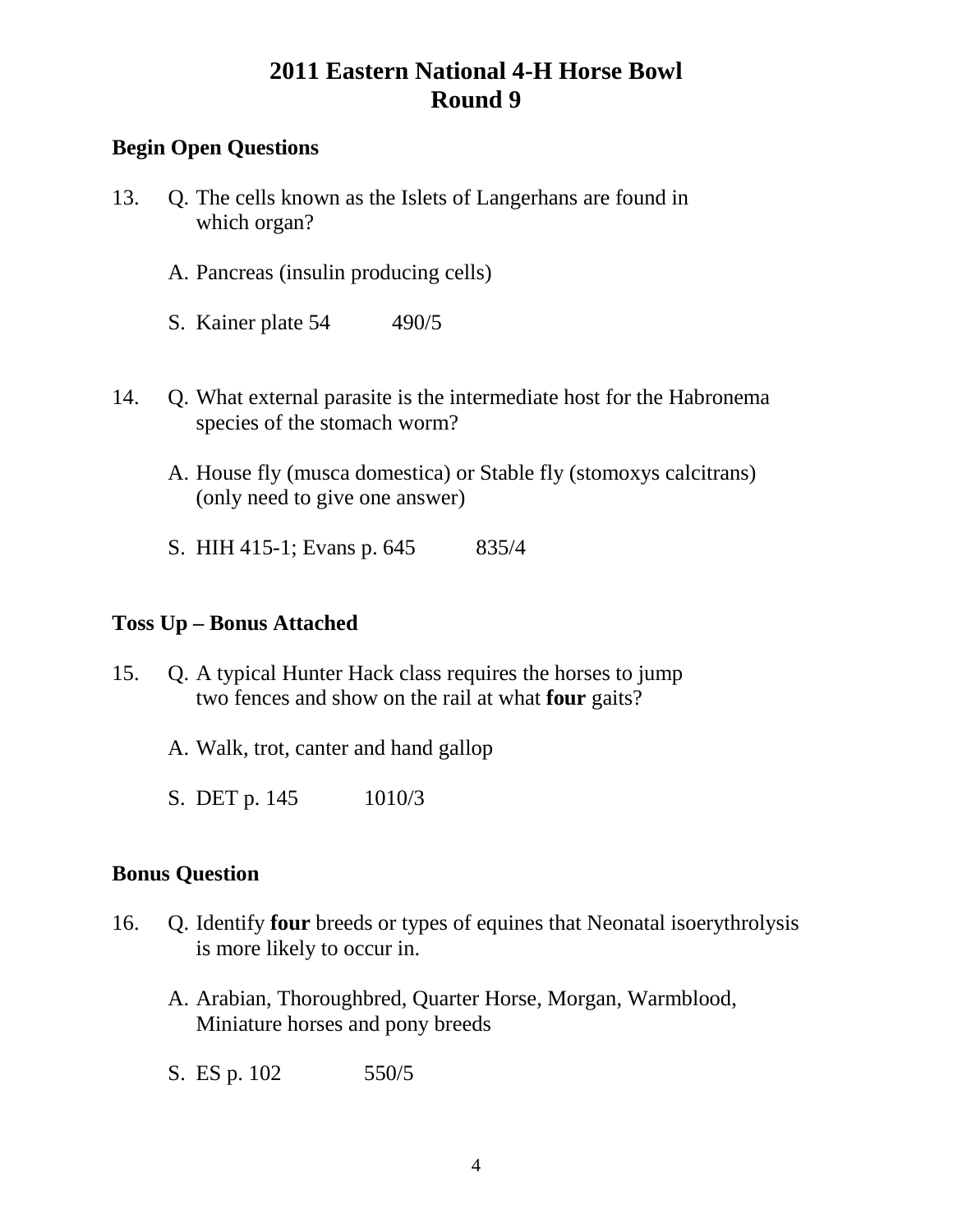### **Resume Open Questions**

| 17. | Q. In general, what are the <b>two</b> major functions of the digestive tract?                                                                                                   |
|-----|----------------------------------------------------------------------------------------------------------------------------------------------------------------------------------|
|     | A. Digestion and absorption                                                                                                                                                      |
|     | S. ES p. 108<br>430/4                                                                                                                                                            |
| 18. | Q. The symbol A (capital A) represents the agouti gene which<br>restricts the eumelanin or black color to what areas on the horse?                                               |
|     | A. Points                                                                                                                                                                        |
|     | 300/4<br>S. ES p. 95                                                                                                                                                             |
| 19. | Q. When comparing the life expectancy of untreated wood fence posts,<br>which of the following types of wood would last the longest?<br>White oak, black locust or yellow poplar |

- A. Black locust
- S. Evans p. 770 920/4

### **Toss Up – Bonus Attached**

- 20. Q. The speed index is a method of rating racehorses. What **two** criteria are used to calculate the speed index?
	- A. Speed and distance
	- S. DET p. 253 1040/5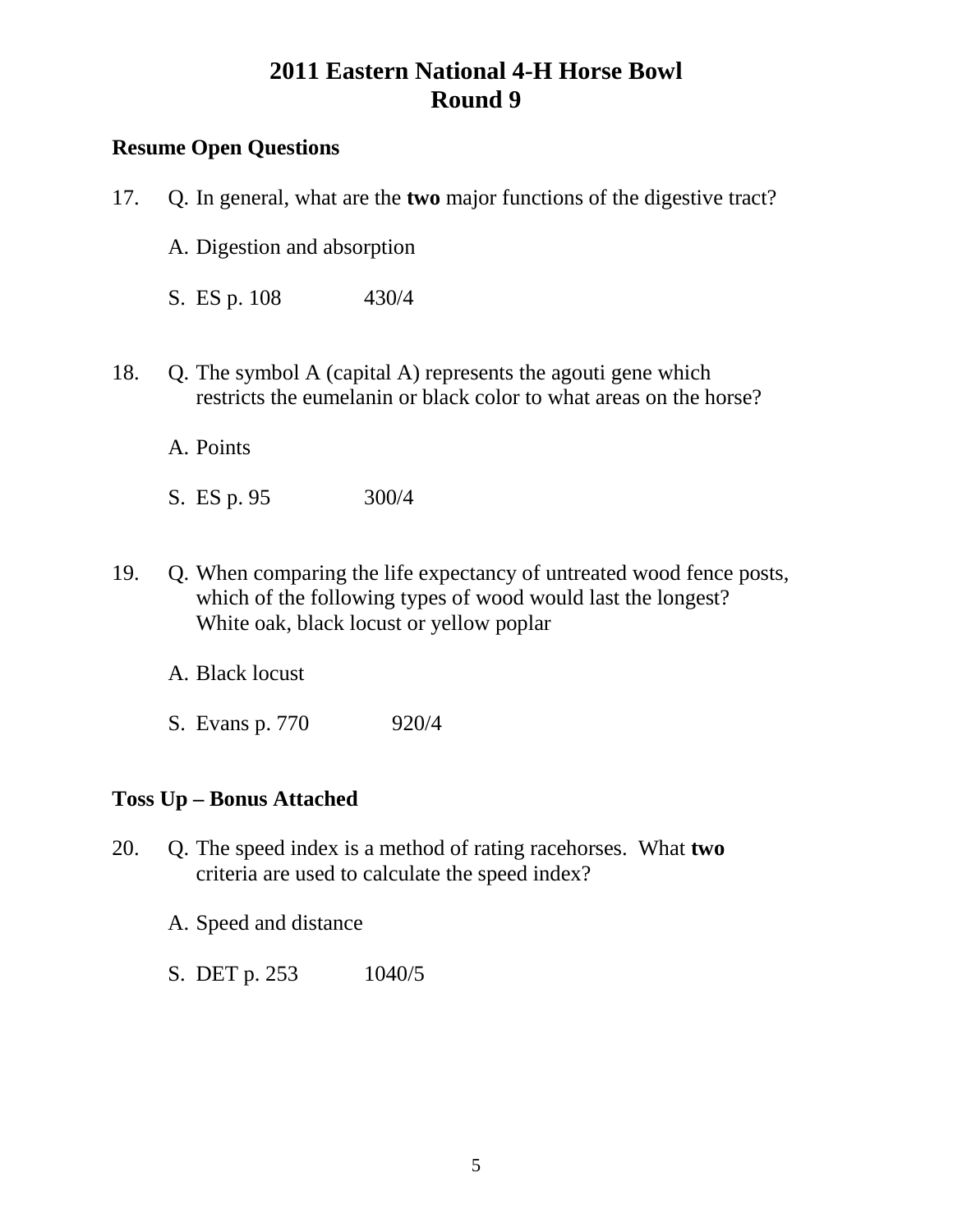### **Bonus Question**

- 21. Q. Identify **four** ways that "excess" water is excreted from the horse's body.
	- A. Urine, feces, sweat, water vapor from the lungs (respiration)
	- S. ES p. 116 400/5

### **Resume Open Questions**

- 22. Q. When interpreting a Y-Tex Corporation freeze brand, what does the alpha character or letter brand identify?
	- A. Breed of the horse
	- S. Evans p. 810 940/5
- 23. Q. Are male or female horses primarily affected by genetic diseases that have an X-linked mode of inheritance?
	- A. Male horses
	- S. HIH 1060-3 550/4
- 24. Q. During a difficult delivery, repulsion would describe what action by the veterinarian or foaling attendant?
	- A. Pushing the fetus back into the uterus (done before correcting any incorrect birthing positions)
	- S. DET p. 232 500/5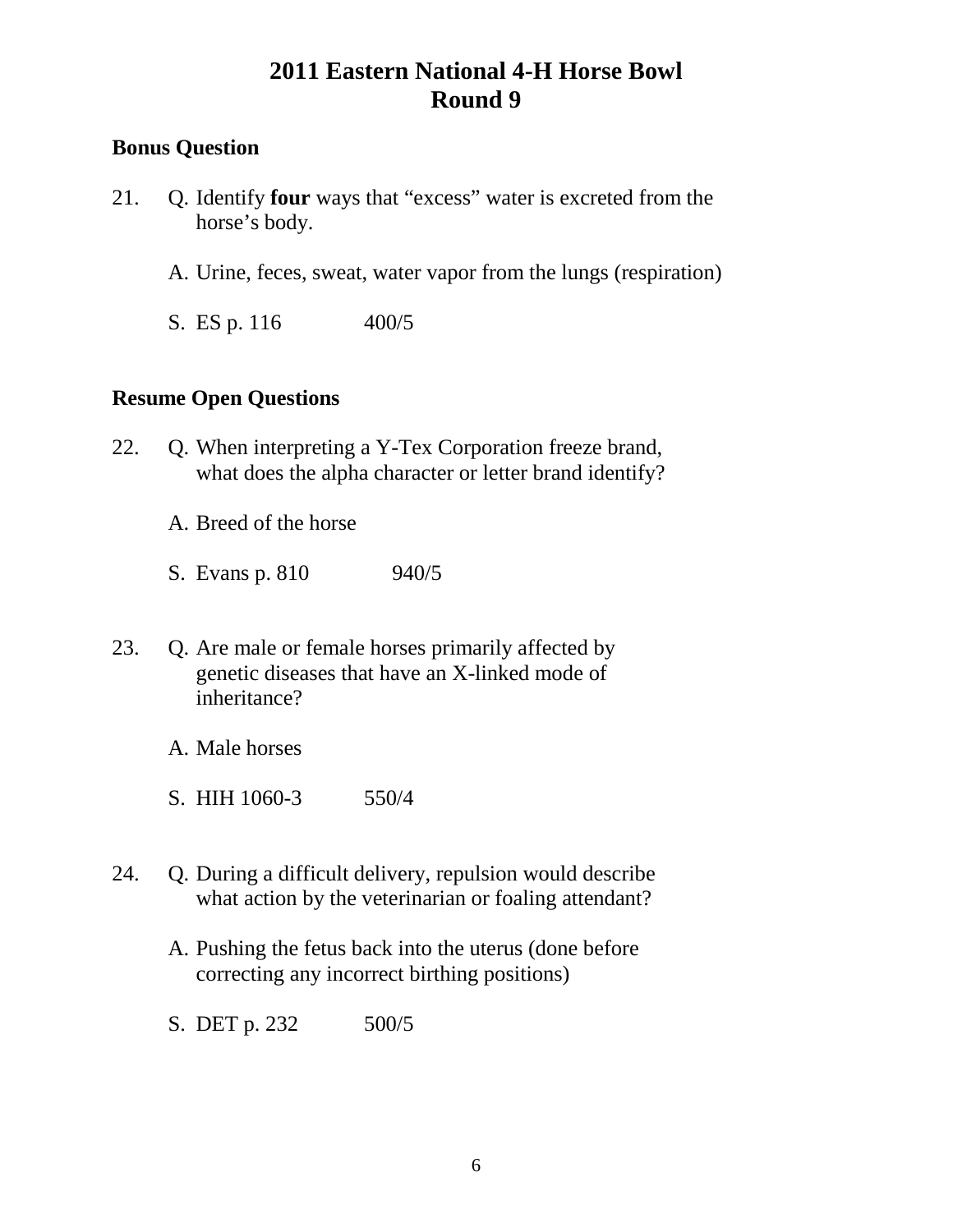- 25. Q. Flexor tendons in which **specific** joint "unlock" the fixed position of the stay apparatus in the hind legs?
	- A. Stifle
	- S. Kainer plate 36 410/4

#### **Toss Up – Bonus Attached**

- 26. Q. Identify **two** of the three rodeo events that are referred to as "rough stock events"?
	- A. Bareback riding, saddle bronc riding and bull riding
	- S. DET p. 237 550/4

#### **Bonus Question**

27. Q. (Bonus) Identify **five** indications or reasons for the use of bandages.

A. Protection from trauma (shipping/travel wraps) To absorb exudates To control hemorrhage (bleeding) To exert pressure which can prevent/reduce edema To support an injured limb To protect a wound from environmental contamination/infection To aid in removal of necrotic tissue/for debridement To provide comfort

S. HIH  $1160-1$  400/5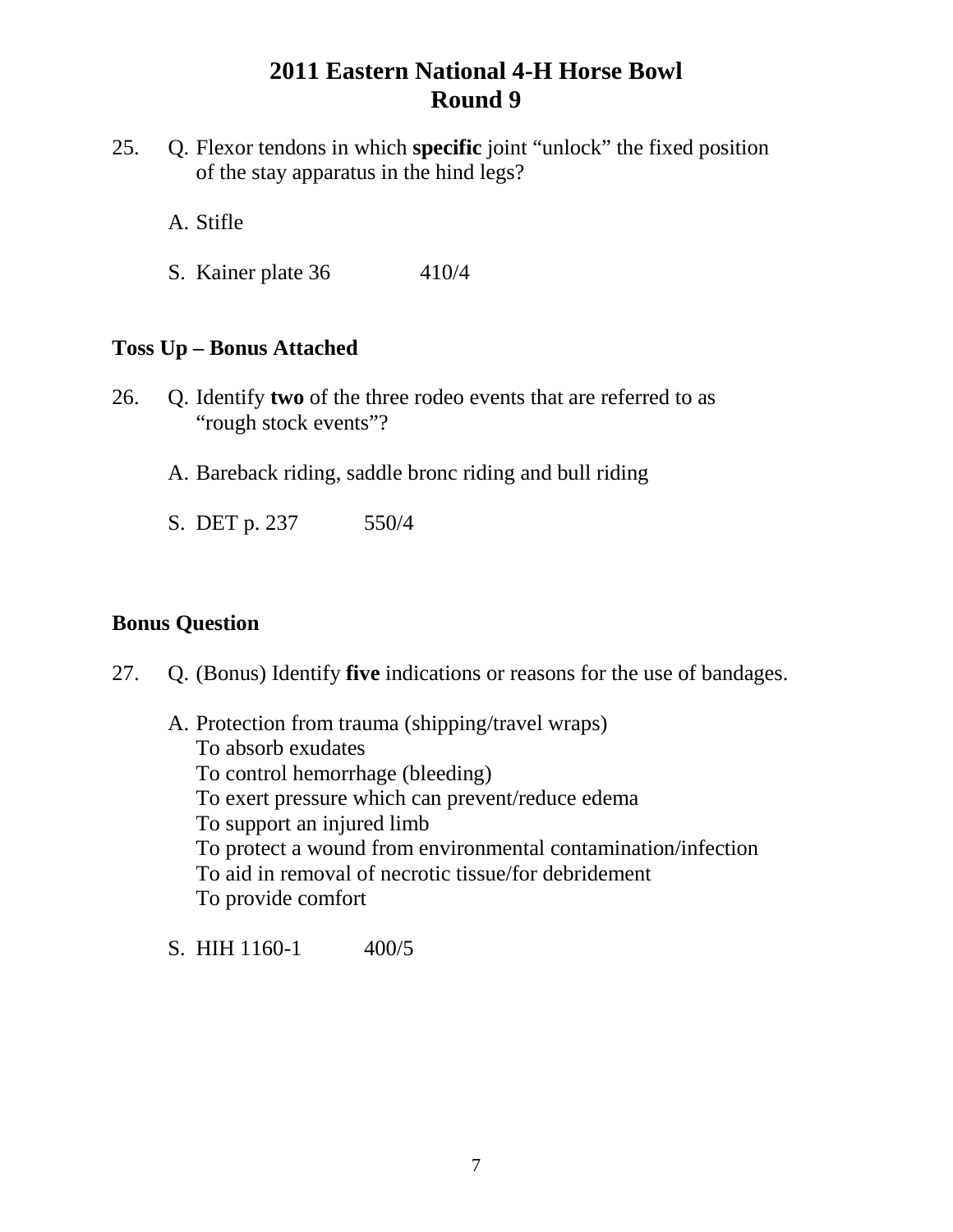# **Resume Open Questions**

| 28. | Q. What specific type of cell division takes place in the ovaries and testes?                                                            |
|-----|------------------------------------------------------------------------------------------------------------------------------------------|
|     | A. Meiosis                                                                                                                               |
|     | S. ES p. 88 550/5                                                                                                                        |
| 29. | Q. The highest mortality rate occurs in horses that develop neurologic<br>disease as a result of which type of equine encephalomyelitis? |
|     | A. Eastern Equine Encephalomyelitis                                                                                                      |
|     | S. HIH 625-3<br>850/4                                                                                                                    |
| 30. | Q. Hay should be baled at what ideal moisture level?                                                                                     |
|     | A. 17 to 20 percent (accept anything within this range)                                                                                  |
|     | S. HIH 750-4<br>780/4                                                                                                                    |
| 31. | Q. What term refers to a foal that is born prior to 320 days gestation?                                                                  |
|     | A. Premature foal                                                                                                                        |
|     | S. HIH 950-9<br>500/3                                                                                                                    |
|     | <b>Last Question of the Round</b>                                                                                                        |
| 32. | Q. When comparing the absorbency of types of bedding, which<br>of the following would be the most absorbent?                             |

- Shredded newspaper, straw or pinewood sawdust
- A. Shredded newspaper
- S. HIH 330-2 920/4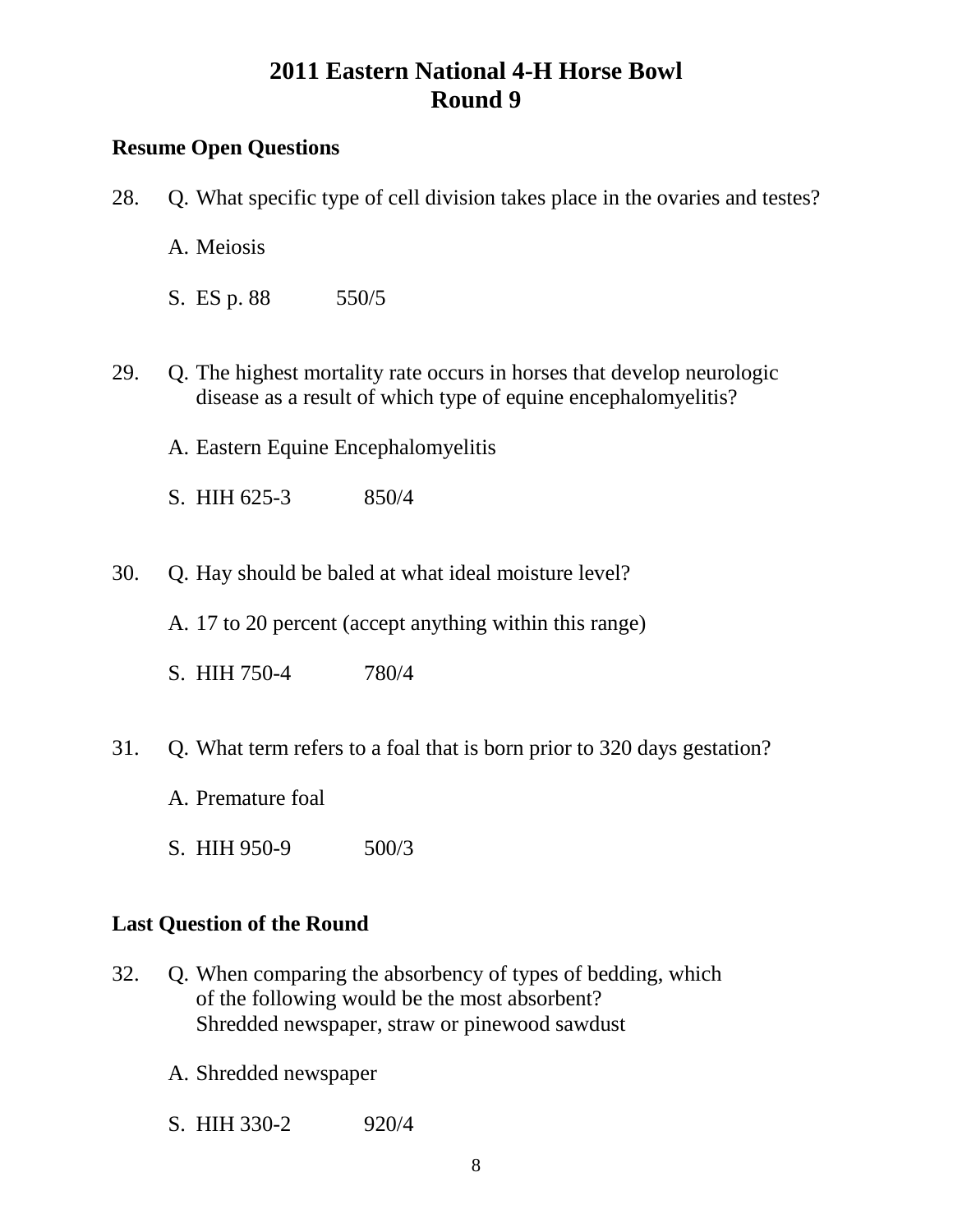## **One-On-One**

| 1. C <sub>1</sub> | Q. What is the only vein that carries oxygenated blood?                                                                        |
|-------------------|--------------------------------------------------------------------------------------------------------------------------------|
|                   | A. Pulmonary vein                                                                                                              |
|                   | 440/4<br>S. Kainer plate 57                                                                                                    |
| 2. C <sub>2</sub> | Q. What is the scientific name for the organism that is the<br>cause of the disease EPM (Equine Protozoal Myeloencephalitis)?  |
|                   | A. Sarcocystis neurona                                                                                                         |
|                   | S. HIH 670-1<br>820/5                                                                                                          |
| 3. C <sub>3</sub> | Q. What type of equine is more efficient in digesting fiber<br>and therefore can be fed a diet that is higher in fiber?        |
|                   | A. Donkeys                                                                                                                     |
|                   | 700/4<br>S. ES p. 146                                                                                                          |
| 4. C <sub>4</sub> | Q. What is the common name for the practice of applying<br>a hot iron or needle to a blemish or unsoundness<br>as a treatment? |
|                   | A. Firing (also accept pin firing)                                                                                             |
|                   | S. DET p. 108, 212<br>800/4                                                                                                    |
|                   |                                                                                                                                |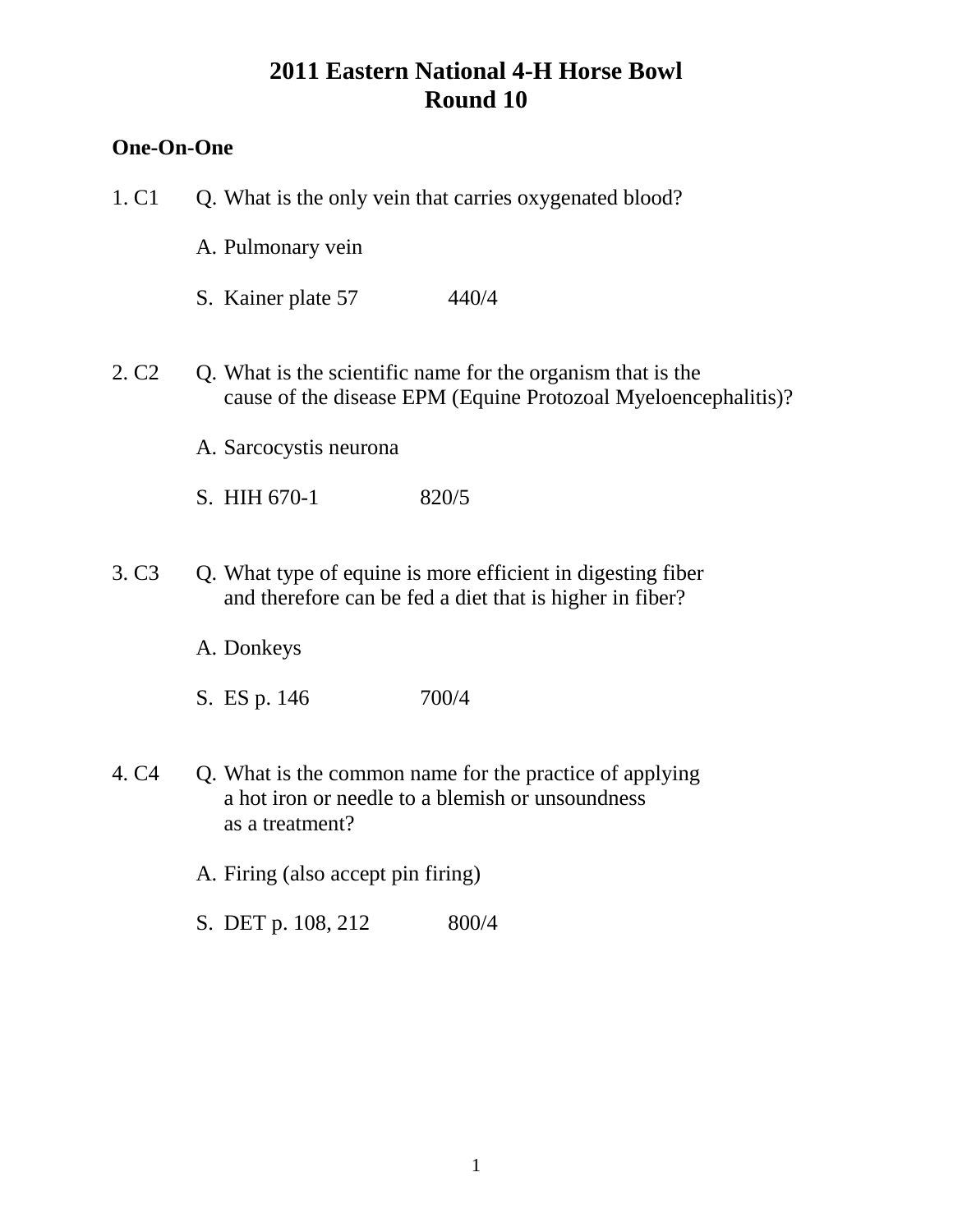- 5. C1 O. How old would a horse be that has the  $1<sup>st</sup>$  and  $2<sup>nd</sup>$  premolars in place?
	- A. 2 ½ years old
	- S. Evans p. 92; Kainer plate 49 835/5
- 6. C2 Q. How does the function of the placenta differ in passive immunity when comparing equines and humans?
	- A. In the horse antibodies are **not** passed across the placental barrier (as in humans) (The foal must obtain antibodies by ingesting colostrum)
	- S. ES p. 169 510/4
- 7. C3 Q. Linden Tree, Leopard and Max are the foundation sires for this breed of horse which is often mistaken for an Appaloosa. Identify this breed.
	- A. Rangerbred Horse
	- S. Evans p. 58 200/4
- 8. C4 Q. What is the common name for ileocolonic aganglionosis?
	- A. White Foal Syndrome (also accept Lethal White Foal Syndrome and Lethal White Syndrome)
	- S. HIH 1060-6 550/4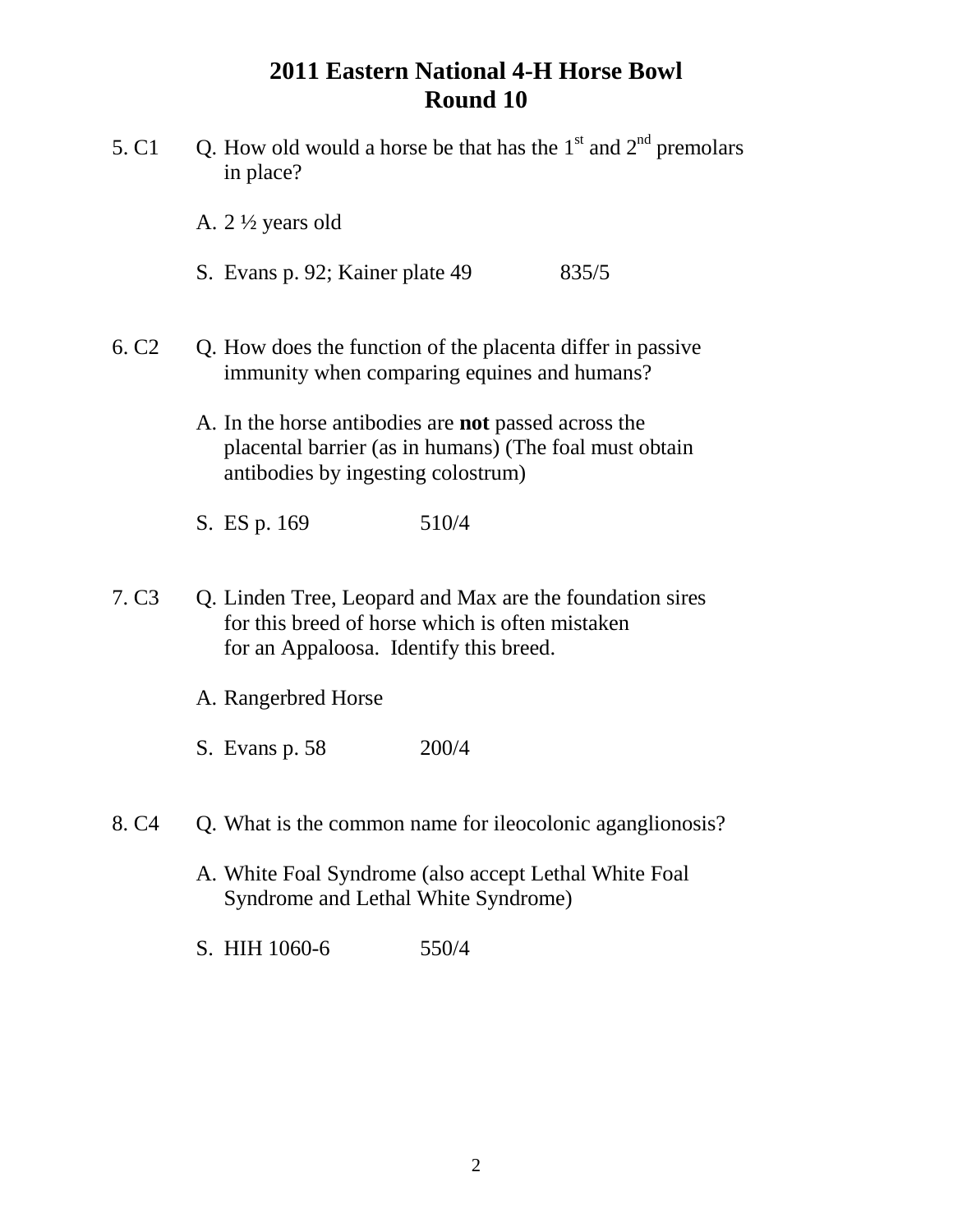- 9. C1 Q. What physiological event changes the follicle into the corpus hemorrhagicum?
	- A. Ovulation
	- S. Kainer plate 71; HIH 910-6 510/4
- 10. C2 Q. A rubefacient is a substance that reddens the skin and produces a mild irritation. What is the purpose of using such a substance?
	- A. Improves circulation to the area (improves healing)
	- S. DET p. 237 805/5
- 11. C3 Q. What is the proper term for the steel or wooden arms that are fitted to the collar of a harness?
	- A. Hames
	- S. DET p. 129 1000/4
- 12. C4 Q. What breed is referred to as "Skogsruss" in their homeland?
	- A. Gotland
	- S. Evans p. 75 200/4

#### **End One-On-One**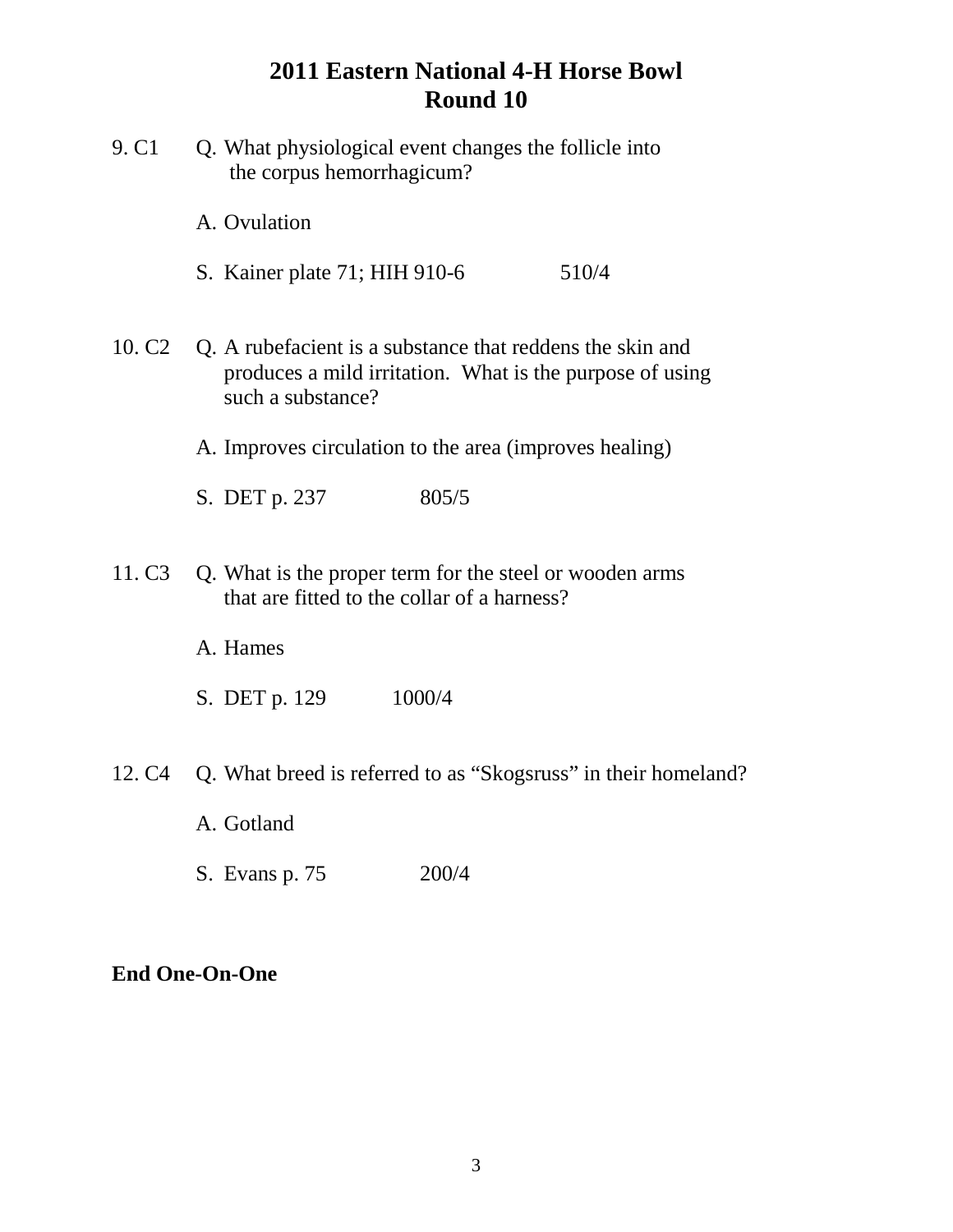### **Begin Open Questions**

- 13. Q. Identify **one** fibrous or cartilaginous joint that would become ossified as the horse matures.
	- A. Sutures (skull); syndesmosis (between shafts of some long bones); symphysis (pelvis); growth plate (physis)
	- S. Kainer plate 15 410/4
- 14. Q. The Ellensburg tree saddle is most commonly used for what type of activity?
	- A. Bronc-busting
	- S. DET p. 26, 90 1000/5

### **Toss Up – Bonus Attached**

- 15. Q. A lactating mare's diet should include additional carbohydrates and fats which supply energy and additional protein. The diet should also include an increase in the amount of what **two** specific minerals?
	- A. Calcium and Phosphorus
	- S. Lewis p. 230 700/4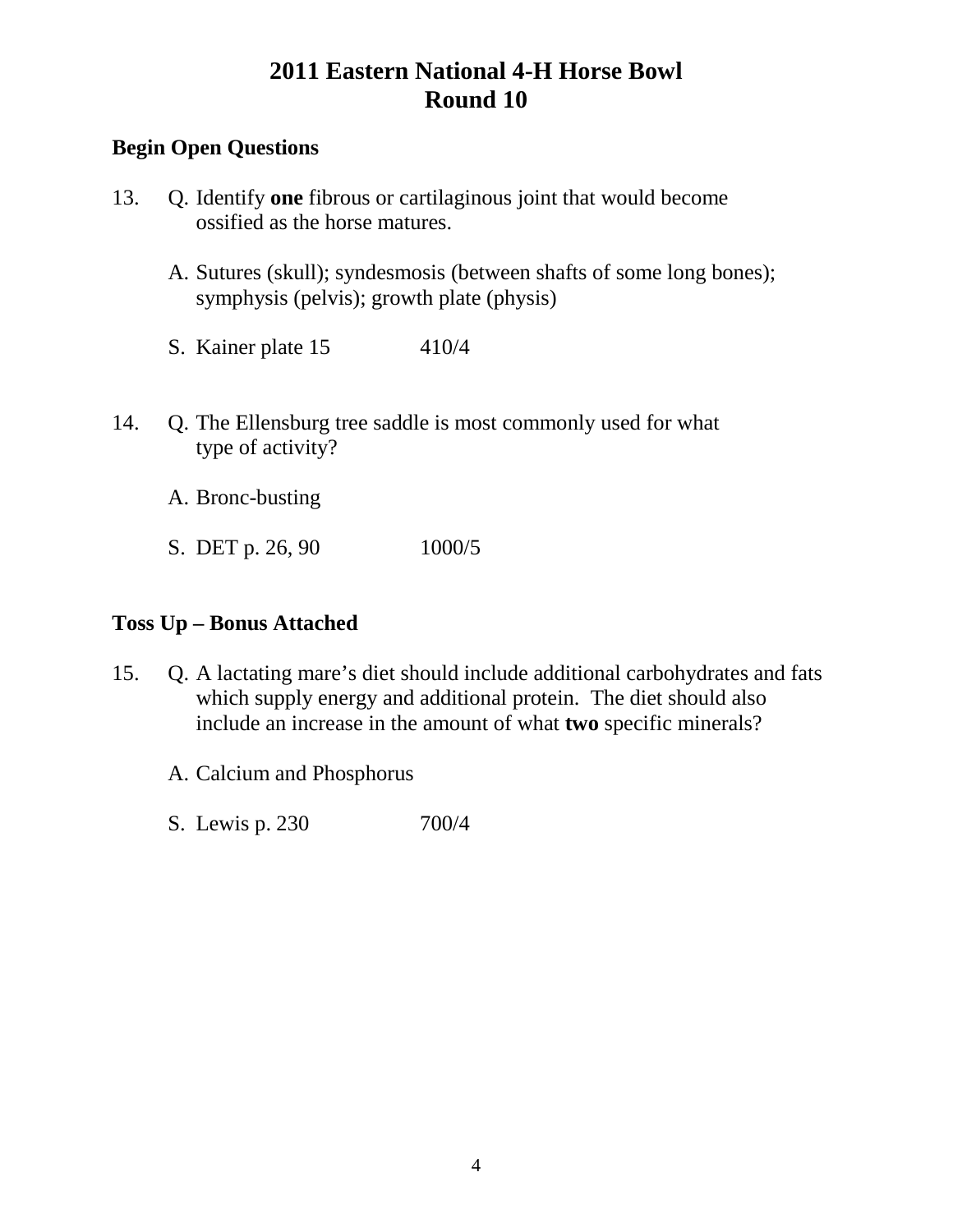### **Bonus Question**

- 16. Q. (Bonus) Administration of intravenous fluids is essential for the correction of electrolyte and acid-base abnormalities when treating a horse with salmonellosis. Identify **three** of the most common electrolyte or acid-base abnormalitites that occur.
	- A. Hyponatremia (low sodium) Hypochloremia (low chloride) Hypokalemia (low potassium) Hypocalcemia (low calcium) Acidosis
	- S. HIH 660-3 805/5

#### **Resume Open Questions**

- 17. Q. You do the math…What is the **minute respiratory volume** for a horse with a tidal volume of **6 liters**, a residual volume of **12 liters** and a respiratory rate of **15 breaths per minute**?
	- A. 90 liters per minute (tidal volume x respiratory rate) (Residual volume is not a value needed for this calculation)
	- S. Evans p. 109 450/5
- 18. Q. Why would you limit or eliminate molasses, soybean meal or alfalfa hay from the diet of a horse with HYPP?
	- A. These feeds and hay are all high in potassium
	- S. DET p. 146, Lewis p. 298, pp. 419-425 750/5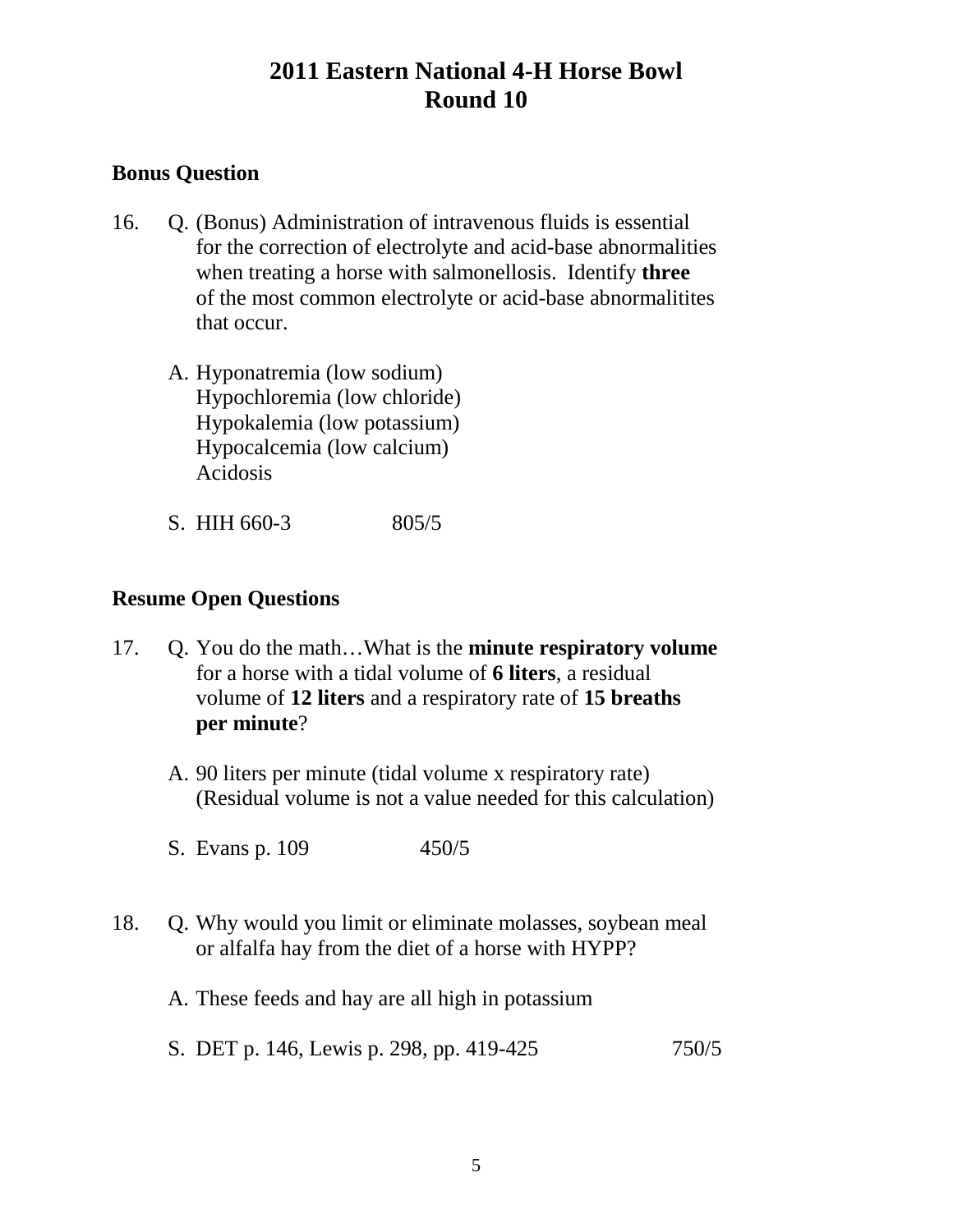- 19. Q. The Taffy color common to the Australian pony is the same as what color seen in Shetland ponies.
	- A. Silver Dapple
	- S. Evans p. 489 300/4

#### **Toss Up – Bonus Attached**

- 20. Q. Volvulus and intussusception are veterinary terms for two conditions that may occur in the small intestine and result in colic. What anatomical abnormality does **each** of these terms describe?
	- A. Volvulus twisting of the small intestine Intussusception – telescoping of the small intestine (segment of the intestine in-folds into an adjacent segment)
	- S. HIH 4351-1 830/5

#### **Bonus Question**

21. Q. (Bonus) Identify **six** conformation defects of the **front legs**.

| A. Splay-footed                | Bowlegged    |
|--------------------------------|--------------|
| Pigeon-toed                    | Knock-kneed  |
| Base-narrow                    | Camped-under |
| Base-wide                      | Camped-out   |
| Buck-kneed (over at the knees) |              |
| Calf-kneed (back at the knees) |              |
| Bench-kneed (deviated knee)    |              |
|                                |              |

S. HIH 230-1 to 230-6 600/5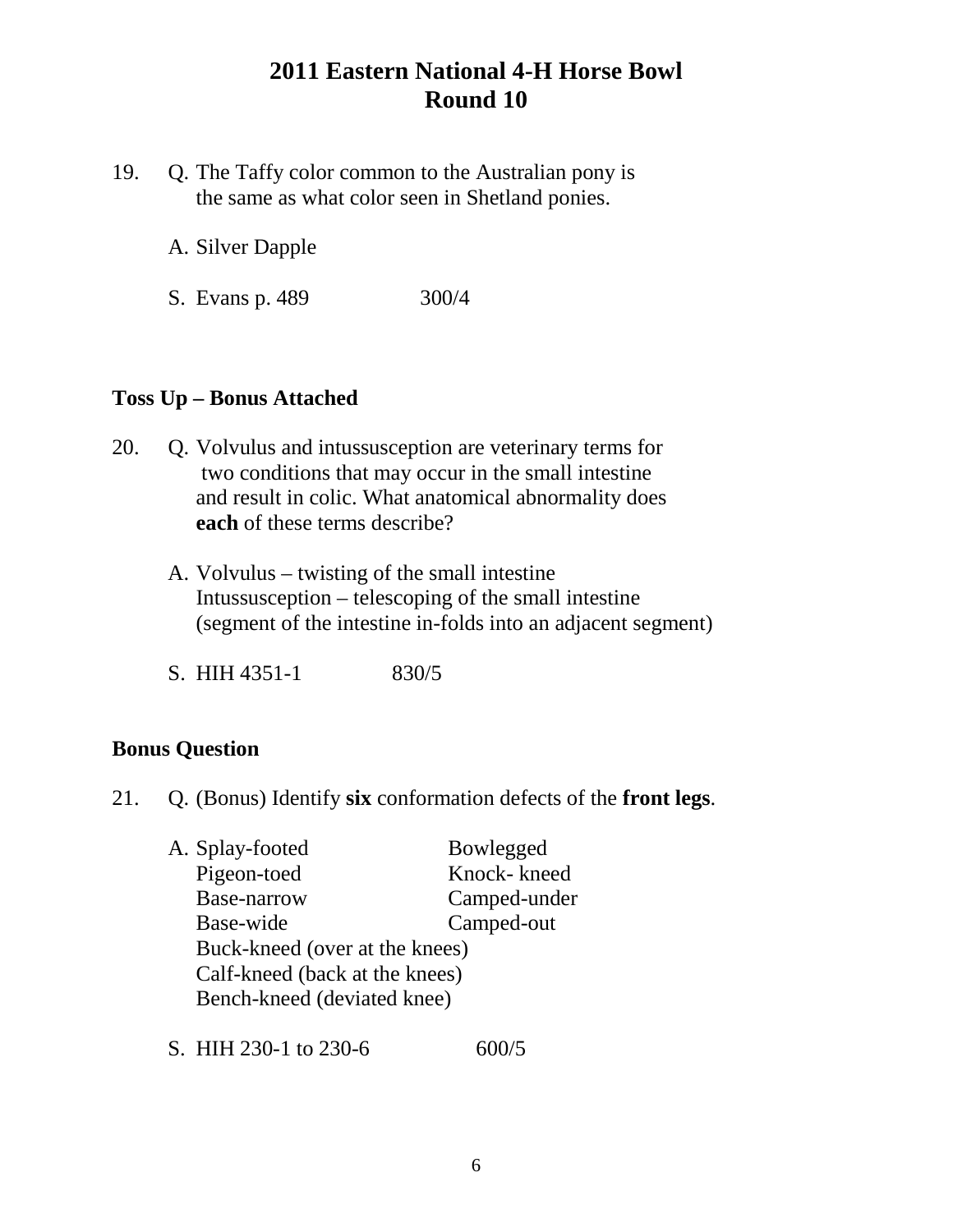#### **Resume Open Questions**

- 22. Q. Separation between the superficial and deep layers of the skin results in "stretchy" skin that is easily damaged or torn in this disease. Identify this disease that primarily affects Quarter Horses.
	- A. HC, HERDA or Equine Hyperelastosis Cutis
	- S. HIH 675-1 550/4
- 23. Q. What is a "FLT" insurance policy?
	- A. A policy that covers injury or death that results from fire, lightning or transportation?
	- S. HIH 1340-1 920/4
- 24. Q. Trismus is a symptom exhibited in a horse with Tetanus. The definition of trismus is the **sam**e as the common term for this disease. What is trismus?
	- A. Lockjaw (paralysis of the jaw)
	- S. HIH 645-1 820/4
- 25. Q. When introducing new horses into a herd" bio-security" measures would include isolating the new horses for a **minimum** of how many days?
	- A. Minimum of 14 days
	- S. ES p. 195 920/4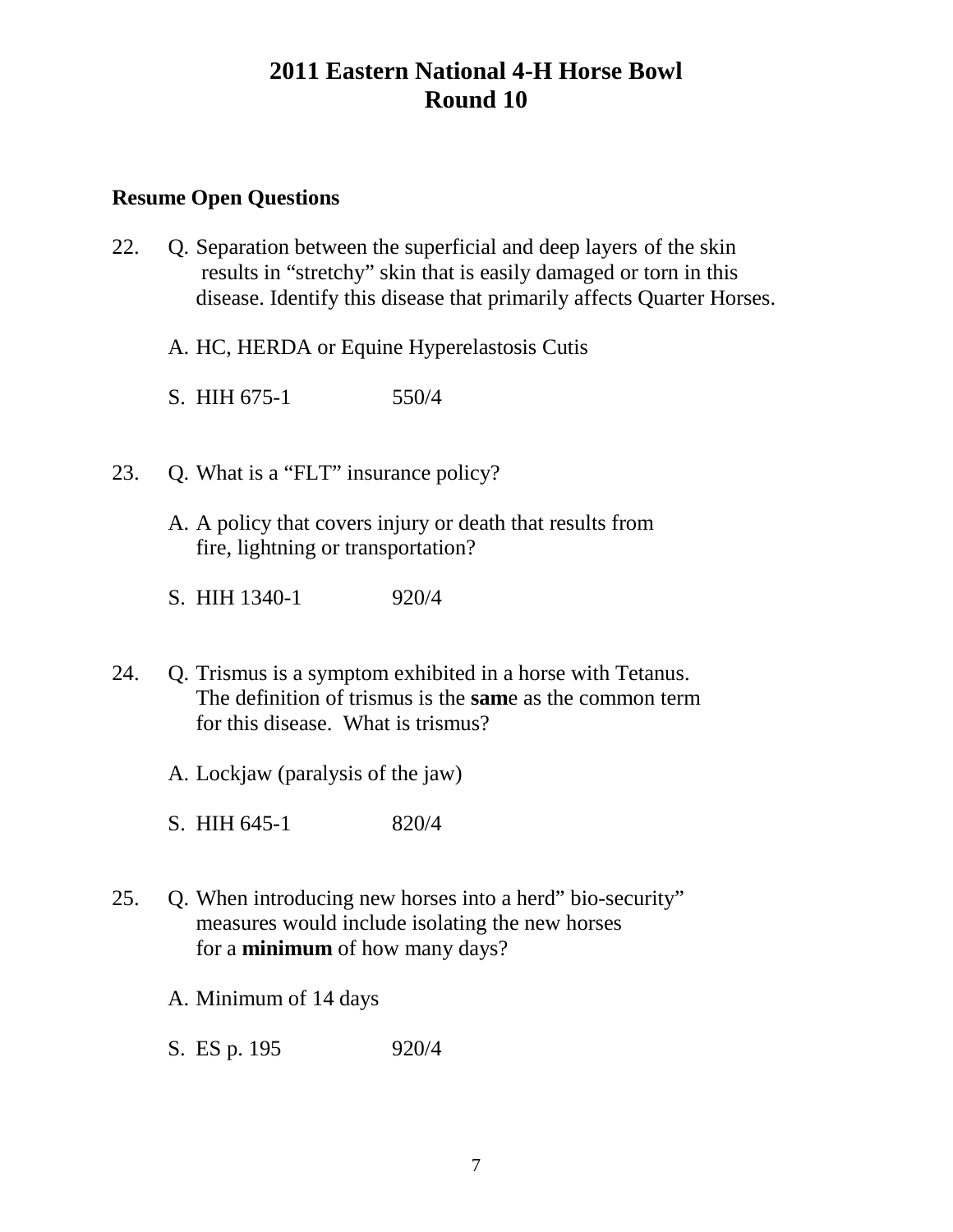#### **Toss Up – Bonus Attached**

- 26. Q. Identify **three** ways to **hot process** grains.
	- A. Steam flaking, crimping, popping, micronizing, extruding or pelleting
	- S. Lewis p. 76 790/4

#### **Bonus Question**

- 27. Q. (Bonus) Correctly follow the blood flow through the heart and lungs by organizing the following **eight** anatomical terms in the correct order. Left atrium Left ventricle Pulmonary vein Right atrium Pulmonary artery Lungs Right ventricle Aorta
	- A. Right atrium Right ventricle Pulmonary artery Lungs Pulmonary vein Left atrium Left ventricle Aorta
	- S. Kainer plate 57 440/5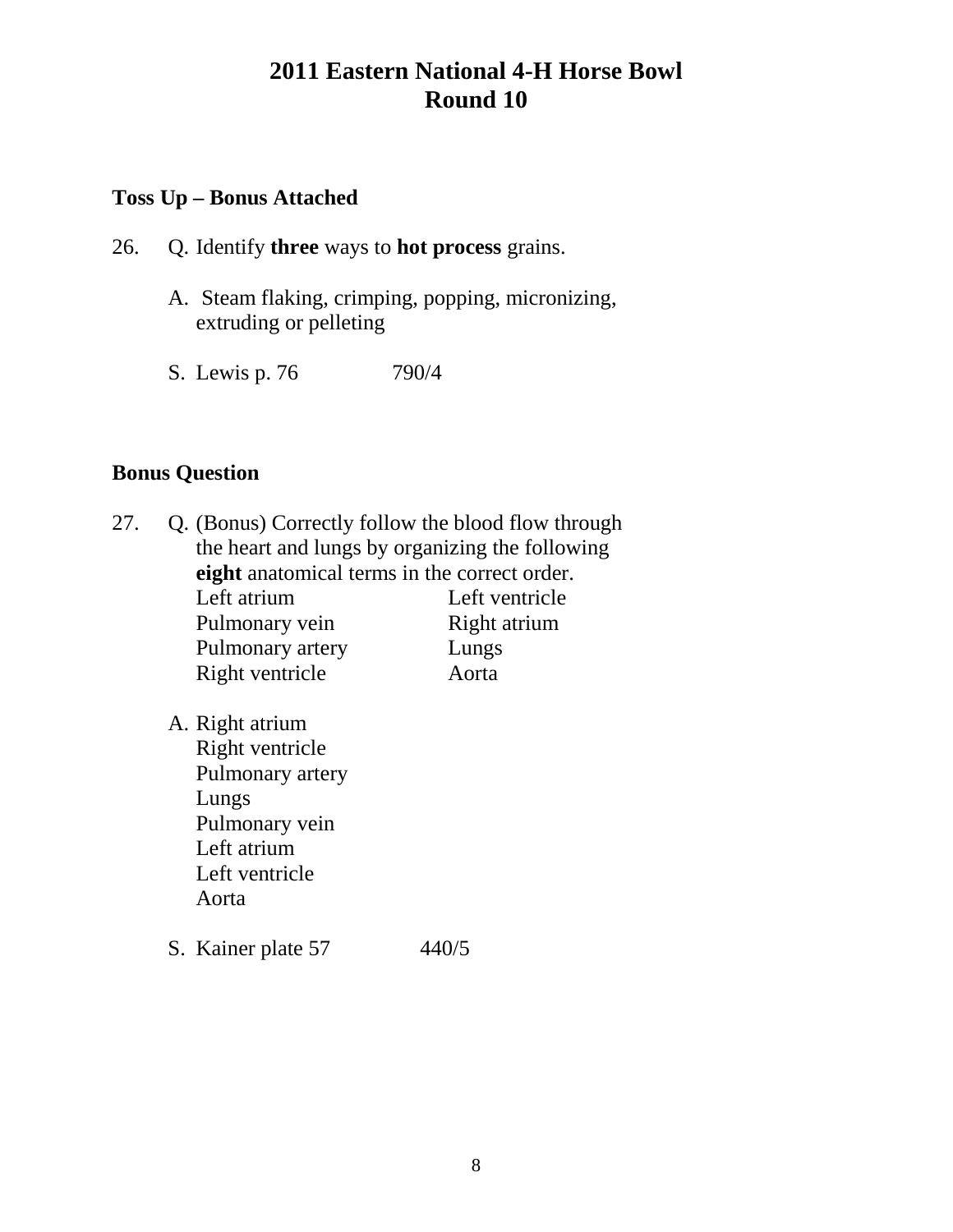### **Resume Open Questions**

- 28. Q. The combination of copper, nickel and stainless steel is known as what type of substance in regards to materials used to make bits?
	- A. German Silver
	- S. HIH 1100-10 1000/4
- 29. Q. Which accessory gland in the stallion provides the thin watery fluid that cleanses the urethra during ejaculation?

A. Prostate

- S. Evans p. 360 480/5
- 30. Q. What term is used to describe the flowing movement of the forelegs of the Peruvian Paso in which the forelegs roll to the outside as the horse strides forward?
	- A. Termino
	- S. Evans p. 43 640/4
- 31. Q. What is the common name for the parasite Dictyocaulus arnfieldi?
	- A. Lungworm
	- S. Lewis p. 159 835/5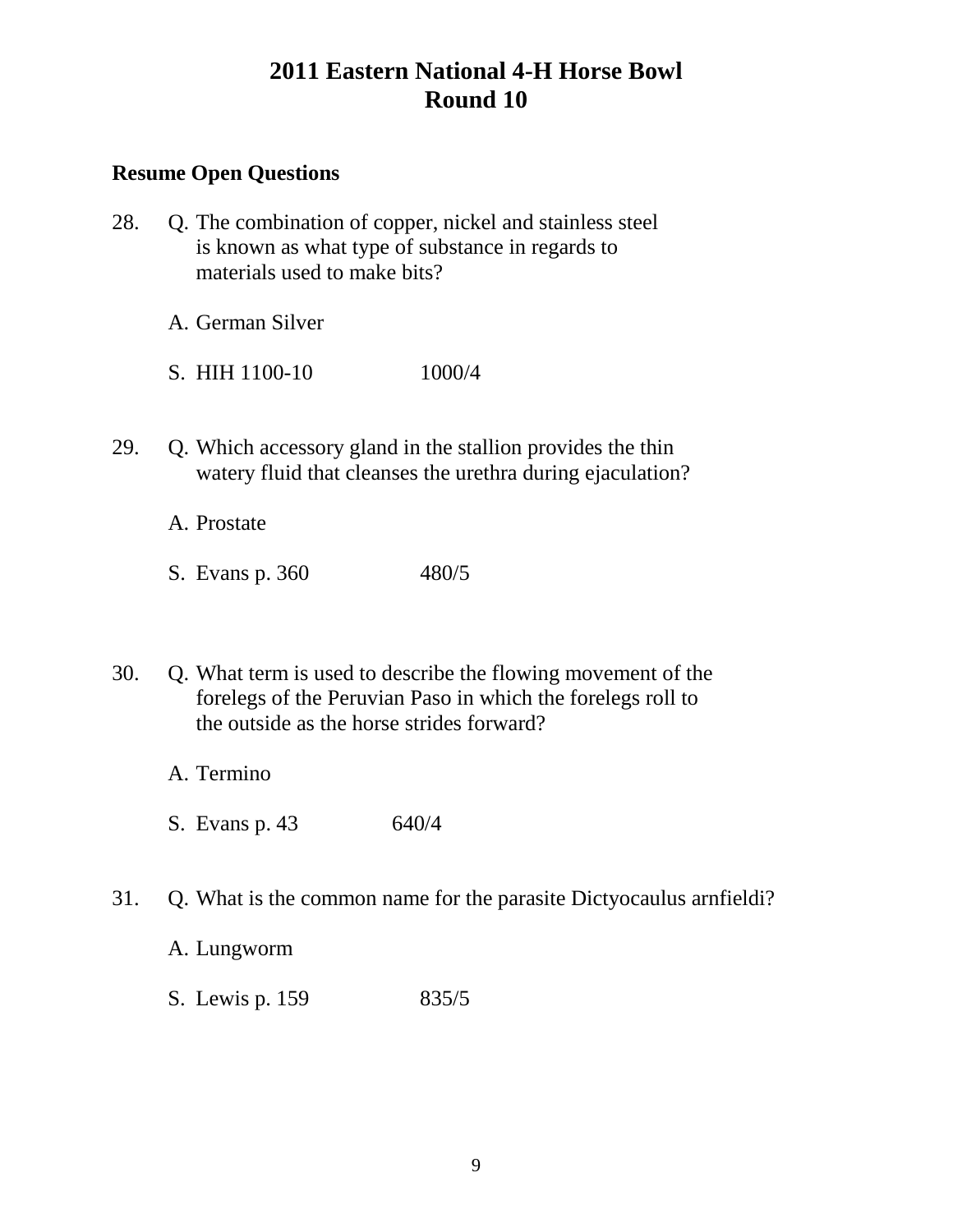### **Last Question of the Round**

- 32. Q. What is the common name for the internal parasite Trichostrongylus which is usually only seen in horses grazed with ruminants?
	- A. Hairworms
	- S. Lewis p. 158, p. 407 835/5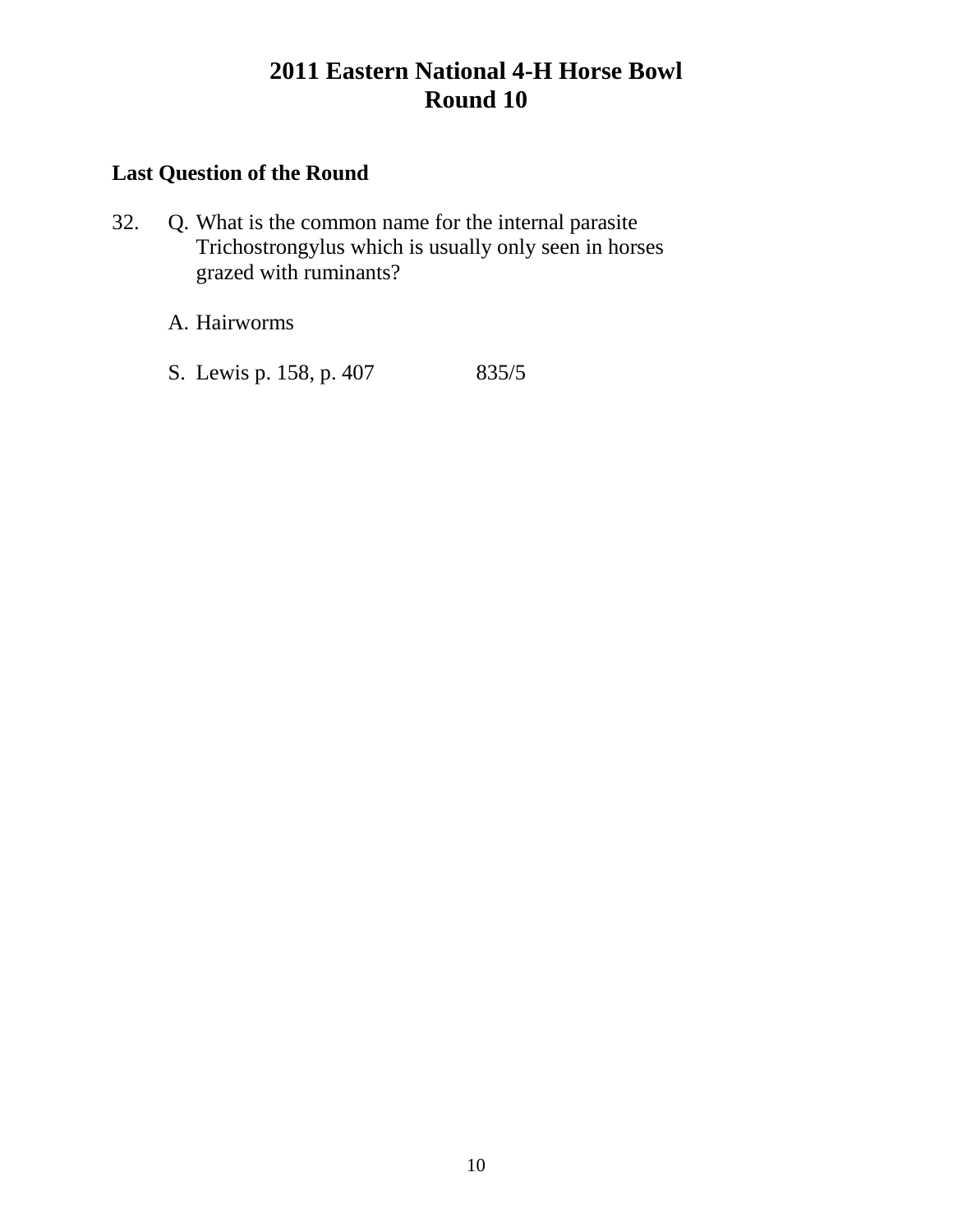### **One-On-One**

- 1. C1 Q. "Tick-bite paralysis" ultimately results in death from starvation in affected horses. What **specific** vector transmits this condition?
	- A. Rocky Mountain wood tick (also accept Rocky Mountain tick)
	- S. HIH 415-7 835/5
- 2. C2 Q. All permanent incisors have erupted by what age?
	- A. 4 ½ years
	- S. Evans p. 92; Lewis p. 178 435/3
- 3. C3 Q. Zebra marks, dorsal stripe and cob-webbing on the forehead are all referred to by what general term?
	- A. Primitive markings
	- S. ES p. 38 310/4
- 4. C4 Q. You do the math... You are judging a reining class and have given the last horse a total of  $-1$  in penalties and + 1 in maneuvers. What is your final score for this entry?
	- A. 70 points
	- S. HIH 183D-1 1010/4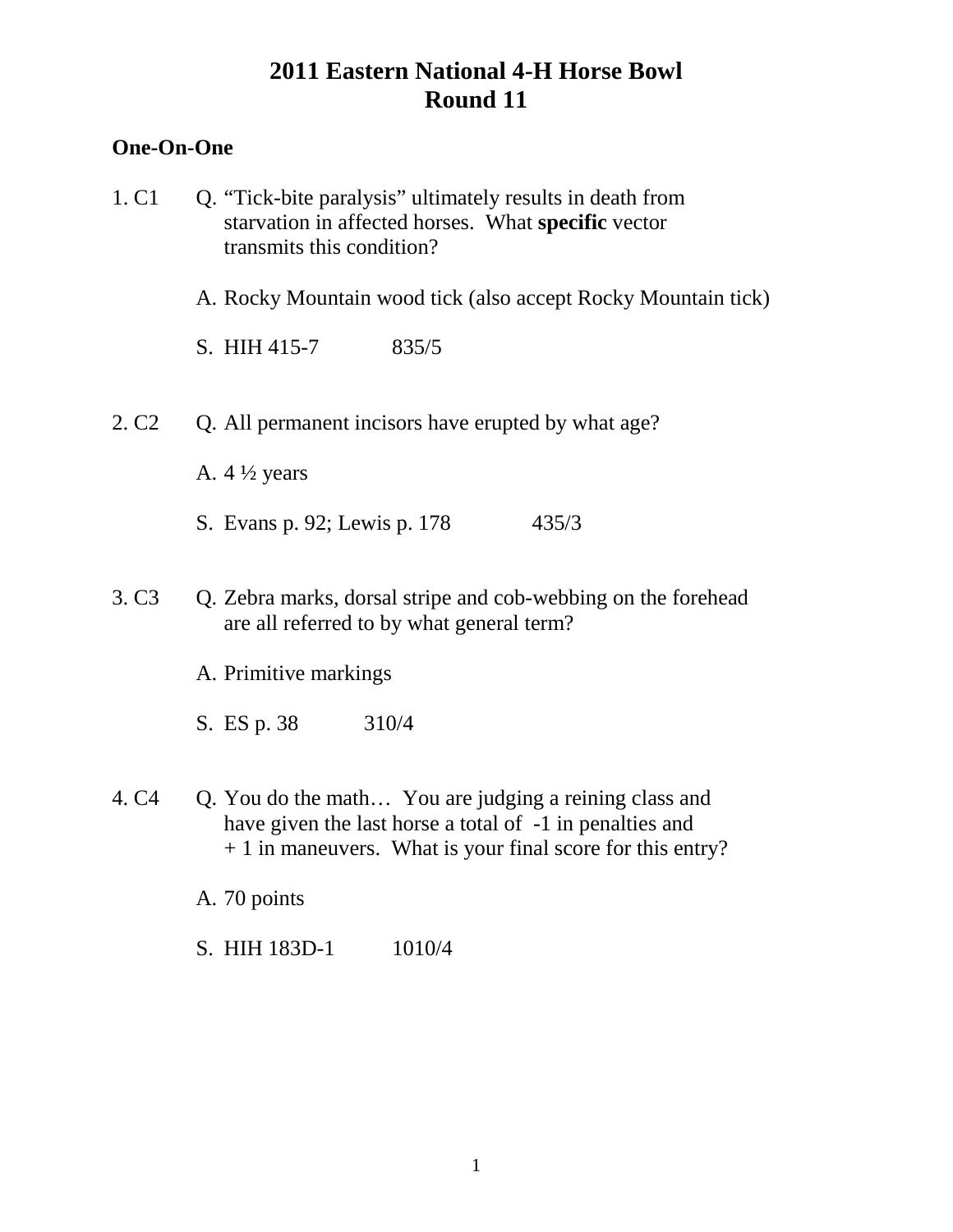- 5. C1 Q. What is the common or slang term for the medication Xylazine?
	- A. Rompun
	- S. DET p. 298 805/5
- 6. C2 Q. What is the name for the "extra set of swells" attached to the saddle horn to protect a rider when riding a bucking horse?
	- A. Bucking roll
	- S. DET p. 42 1000/4
- 7. C3 Q. What is the common name for the Anaplocephala species of flatworms that affect horses?
	- A. Tapeworms
	- S. Lewis p. 158 835/4
- 8. C4 Q. What is the most common symptom in horses that have been stabled on hardwood shavings that contain black walnut?
	- A. Lameness due to laminitis (accept lameness or laminitis)
	- S. Lewis p. 323 770/3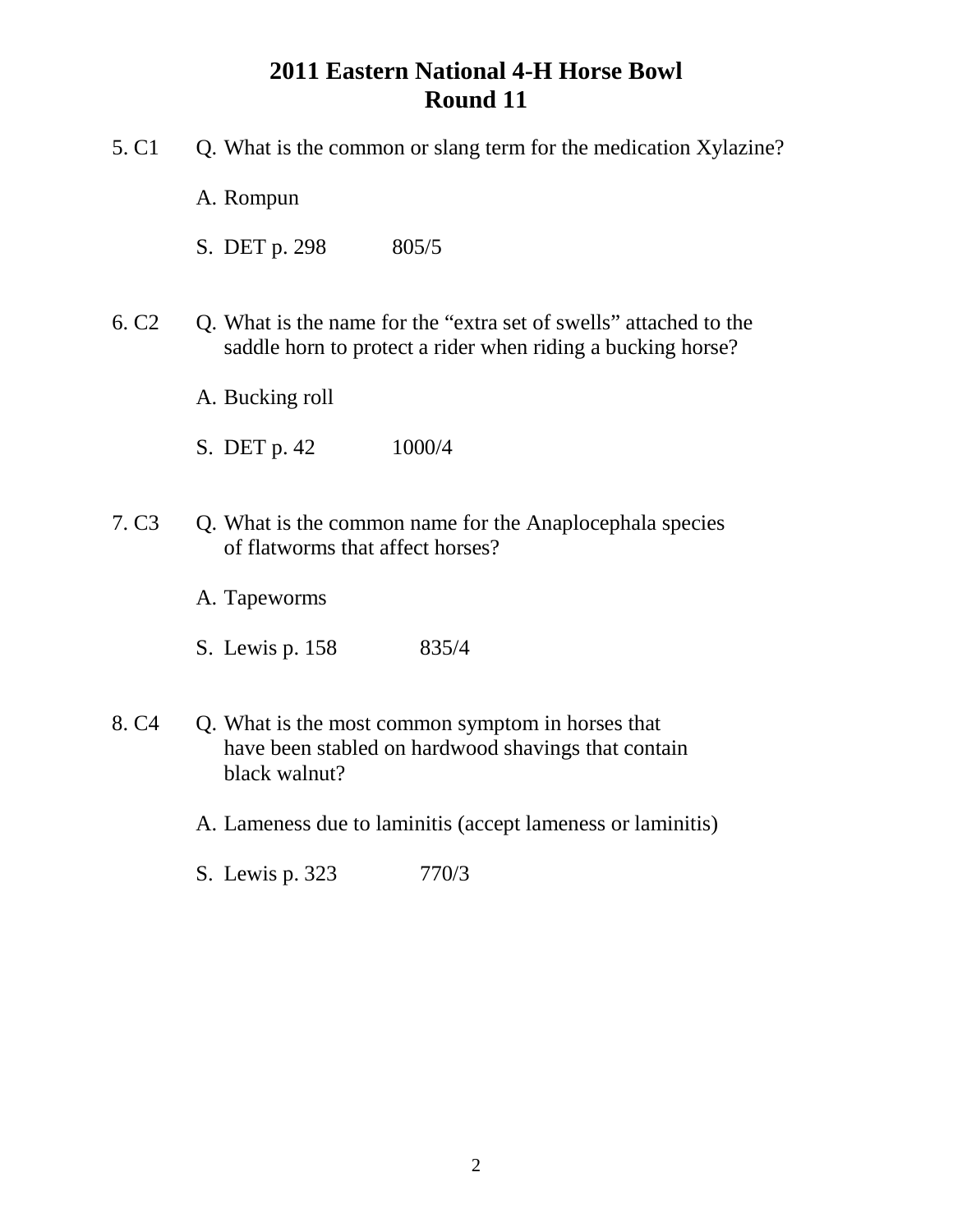- 9. C1 O. It is painful for your horse to eat due to lesions in his mouth. Identify **one** change you can make to your horse's diet that would decrease the pain associated with eating.
	- A. Provide green grass, feed a mash by adding water to a complete pelleted feed, alfalfa pellets, meal or bran
	- S. Lewis p. 290 700/4
- 10. C2 Q. What is the slang term for Psoroptic mange?
	- A. "Wet mange" or scab
	- S. HIH 415-8 835/4
- 11. C3 Q. Identify **one** of the two colors that must be present in the genetic lineage of a cream colored horse.
	- A. Palomino or Buckskin
	- S. ES p. 43 300/5
- 12. C4 Q. What is the anatomical term for the musculo-membranous chamber common to both the digestive and respiratory systems?
	- A. Pharynx
	- S. Kainer plate 50 430/4

#### **End One-On-One**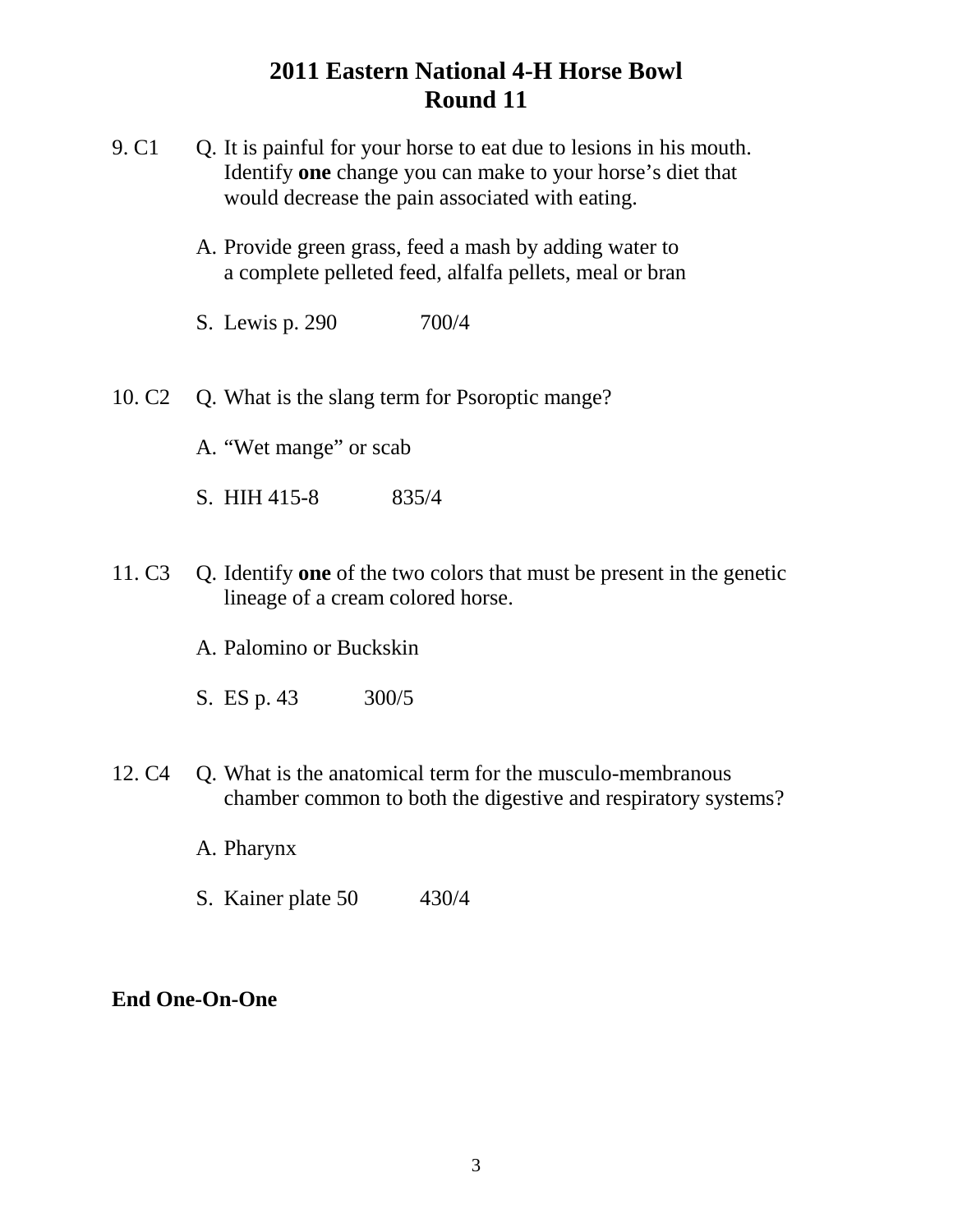### **Begin Open Questions**

- 13. Q. What two areas of the digestive tract are connected by the pylorus?
	- A. Stomach and small intestine (duodenum)
	- S. DET p. 224 430/4
- 14. Q. Stable cough is the slang term for which viral equine disease?
	- A. Rhinopneumonitis
	- S. DET p. 253 850/4

#### **Toss Up – Bonus Attached**

- 15. Q. Identify **two** colors that are caused by incomplete dominance.
	- A. Mottled, varnish roan, blanket, frost, leopard, few spot leopard, cremello
	- S. HIH 1040-3 300/5

### **Bonus Question**

- 16. Q. (Bonus) Give the complete zoological classification of the horse.
	- A. Kingdom Animalia Phylum Chordata Class Mammalia Order Perisodactyla Family Equidae Genus Equus Species Equus caballus
	- S. ES p. 15 100/5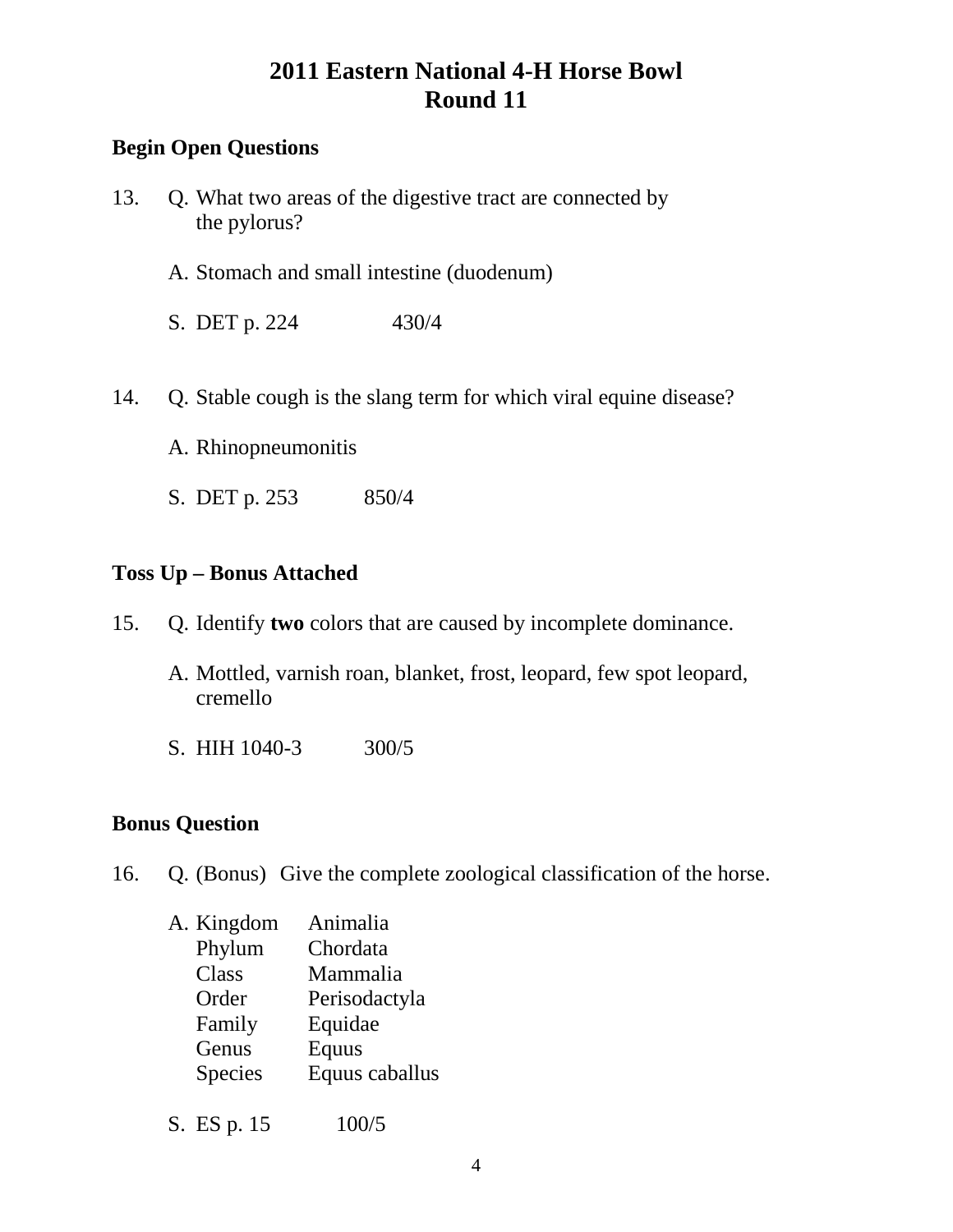#### **Resume Open Questions**

- 17. Q. (Two Part)You are dismayed when you return from vacation and discover that the person taking care of your horse has fed moldy sweet clover hay to the horse. Your pregnant mare is now at risk for impaired blood clotting and possible abortion. What **specific** nutrient is the problem and is it a nutrient deficiency or toxicity?
	- A. Vitamin K deficiency
	- S. ES p. 125 740/4
- 18. Q. What type of fencing is considered to be the safest horse fence because its close weave prevents even a foal from catching a foot in it?
	- A. 5-Diamond V-mesh (also accept diamond v-mesh or v-mesh)
	- S. HIH 350-3 920/4
- 19. Q. What is the anatomical term for the ligament that extends from the poll to the withers and helps support the horse's head?
	- A. Ligamentum nuchae
	- S. DET p. 168 410/4

#### **Toss Up – Bonus Attached**

- 20. Q. Systemic describes diseases that affect the entire body. Identify **two** systemic fungal diseases that affect horses.
	- A. Aspergillosis, Blastomycosis, Coccidiomycosis, Histoplasmosis
	- S. DET p. 261; ES p. 173 800/5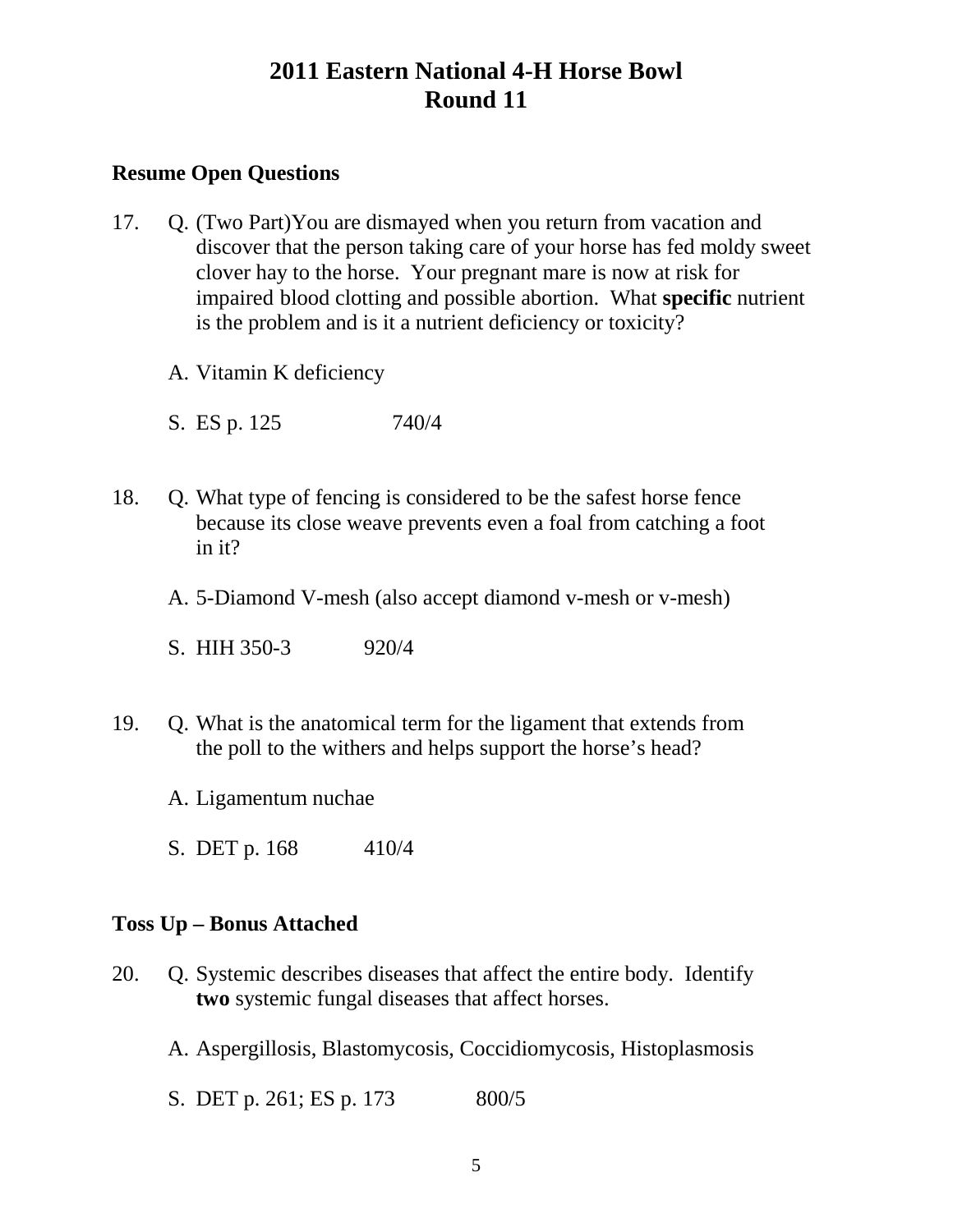### **Bonus Question**

21. Q. Identify **four** situations that may result in the occurrence of hyperthermia.

| A. Hot weather | Poor stable ventilation               |
|----------------|---------------------------------------|
| High humidity  | Prolonged exposure to direct sunlight |
| Transportation | Obesity                               |
| Overwork       | Insufficient water consumption        |
| S. HIH 410-1   | 800/5                                 |

#### **Resume Open Questions**

- 22. Q. What term refers to the nitrogen content in a feedstuff that would actually be available to the horse during digestion?
	- A. Digestible crude protein
	- S. ES p. 119 760/4
- 23. Q. (Two Part) If a mare is a carrier for an X-linked genetic disease, what percent of her male foals will be affected with the disease and what percent of her female foals will be carriers?
	- A. 50% males will be affected and 50% females will be carriers
	- S. HIH 1060-3 550/5
- 24. Q. What term describes a stone-like mass that forms around a foreign object in the intestines of a horse?
	- A. Enterolith (also accept fecalith)
	- S. DET p. 93, 105 830/5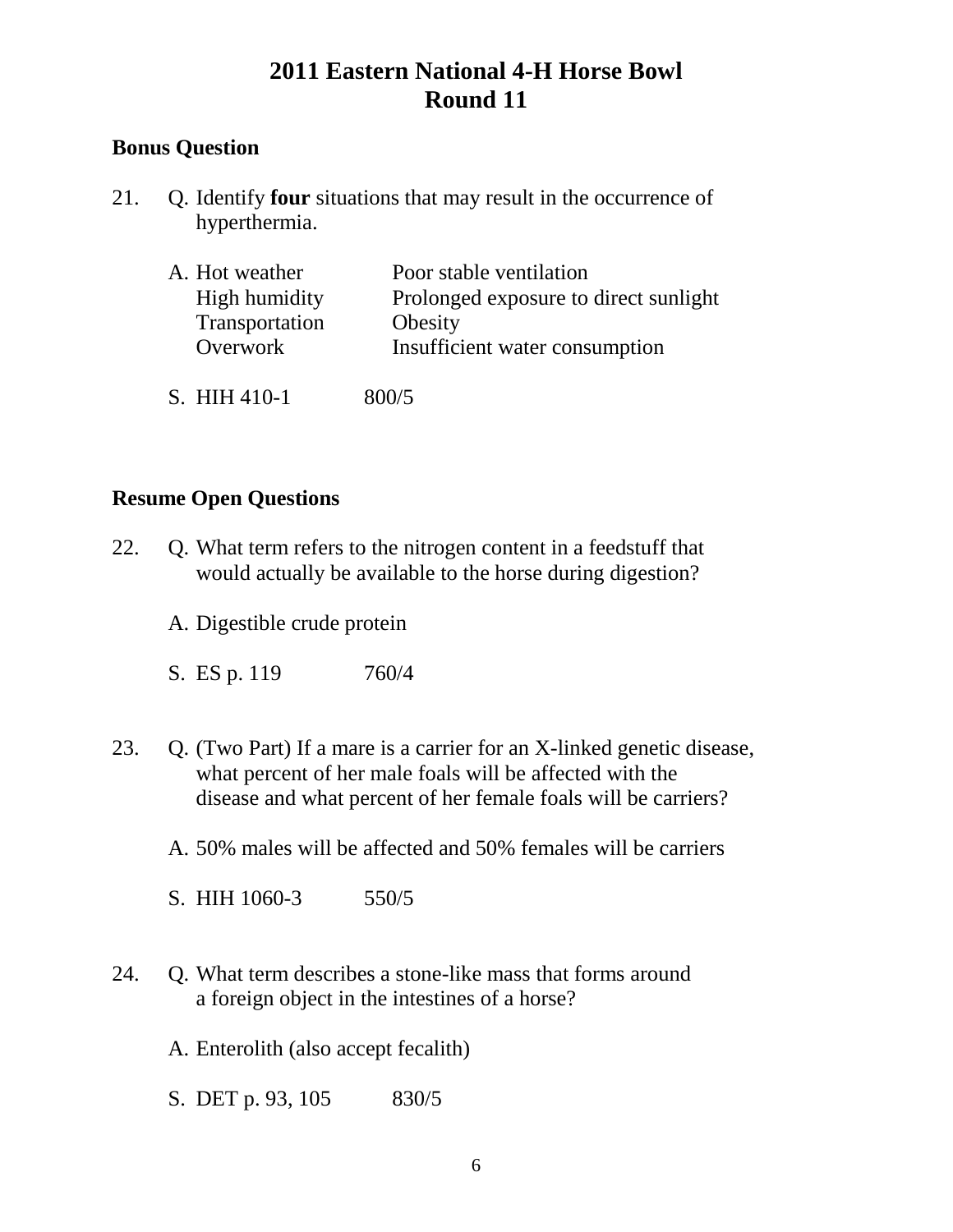- 25. Q. The horse flies and deer flies are known for their vicious and painful bites. This year they have been relentless with their attack of your horses. How can you manage your pasture turn-out to minimize exposure to these parasites?
	- A. Turn horses out at night (horse flies and deer flies feed only during daylight hours)
	- S. HIH 415-2 920/3

#### **Toss Up – Bonus Attached**

- 26. Q. Identify the **two** large veins that return blood from the body to the right atrium of the heart?
	- A. Caudal vena cava (caudal caval vein) Cranial vena cava (cranial caval vein)
	- S. Kainer plate 59 440/4

#### **Bonus Question**

- 27. Q. (Bonus) What are the **three** forms of Botulism?
	- A. Shaker foal syndrome, forage poisoning and wound botulism
	- S. HIH 445-8 830/5

#### **Resume Open Questions**

- 28. Q. What type of stirrup iron is shaped like a heel-less slipper and hangs on a revolving bar from the stirrup leather?
	- A. Devonshire slipper iron
	- S. DET p. 80 1000/4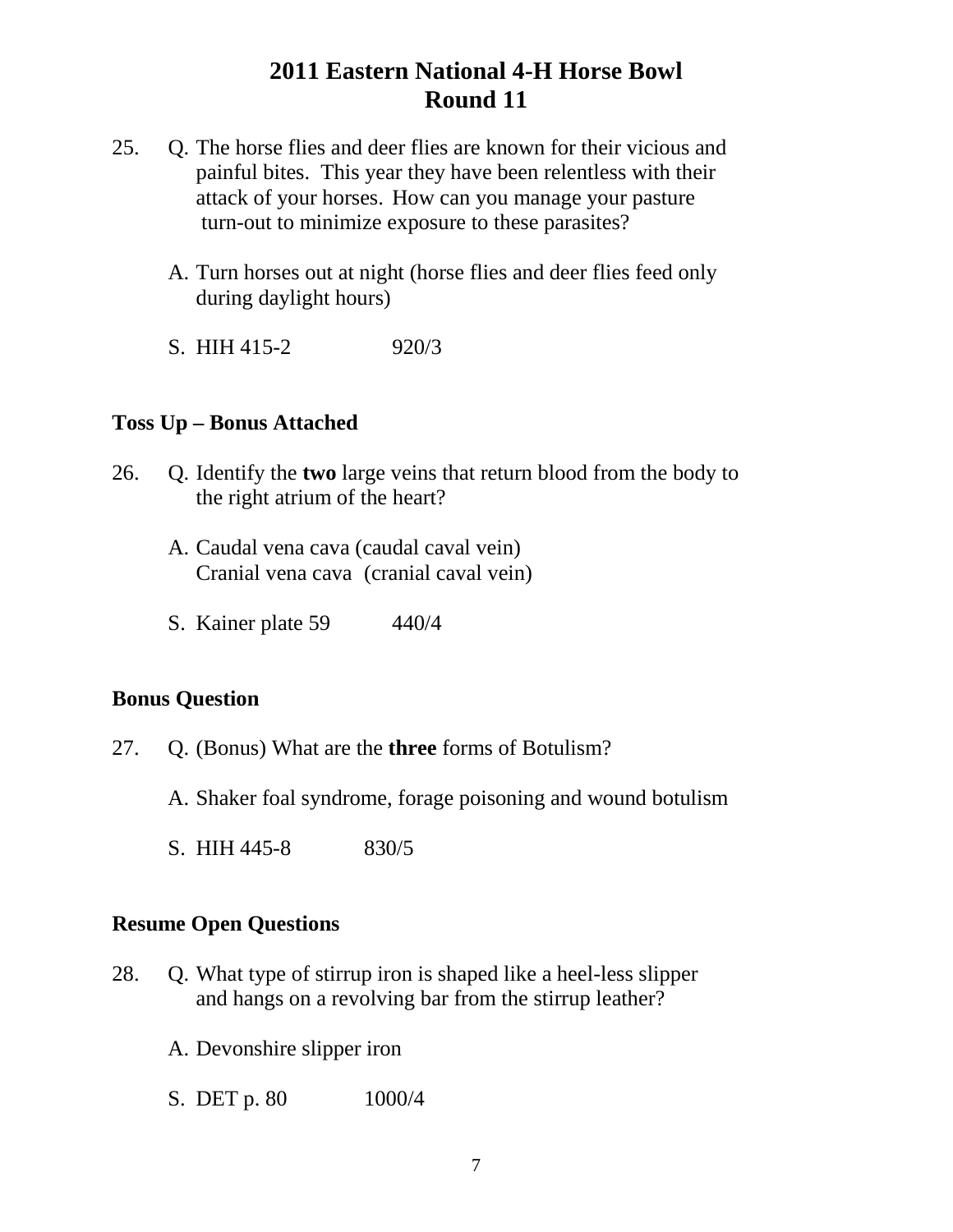- 29. Q. Lasix is a diuretic which lowers the blood pressure, especially in the lungs. For this reason it is sometimes used for racehorses with what condition?
	- A. EIPH (Exercise Induced Pulmonary Hemorrhage) (Bleeders)
	- S. DET p. 100, 164 805/3
- 30. Q. (Two Part) A neighbor's horse is pastured near some Bracken Fern and Horsetail, which he loves to eat! It is a young horse that is showing delayed growth, loss of appetite and body weight, ataxia and nervousness. What specific nutrient is the problem and is it a nutrient deficiency or toxicity?
	- A. Vitamin B1 (Thiamin) deficiency
	- S. ES p. 126 770/4
- 31. Q. Rarely is a horse poisoned by a single mouthful of a toxic plant. Identify the **two** plants that are the exception.
	- A. Water hemlock and Yew
	- S. Lewis p. 300 770/4

#### **Last Question of the Round**

- 32. Q. The foal receives initial immune protection from the mare. How long does it take for a foal's own immune system to become functional and provide adequate protection from infectious diseases?
	- A. 2 to 4 months (accept anything within this range)
	- S. YLM BEG 112-2L 500/4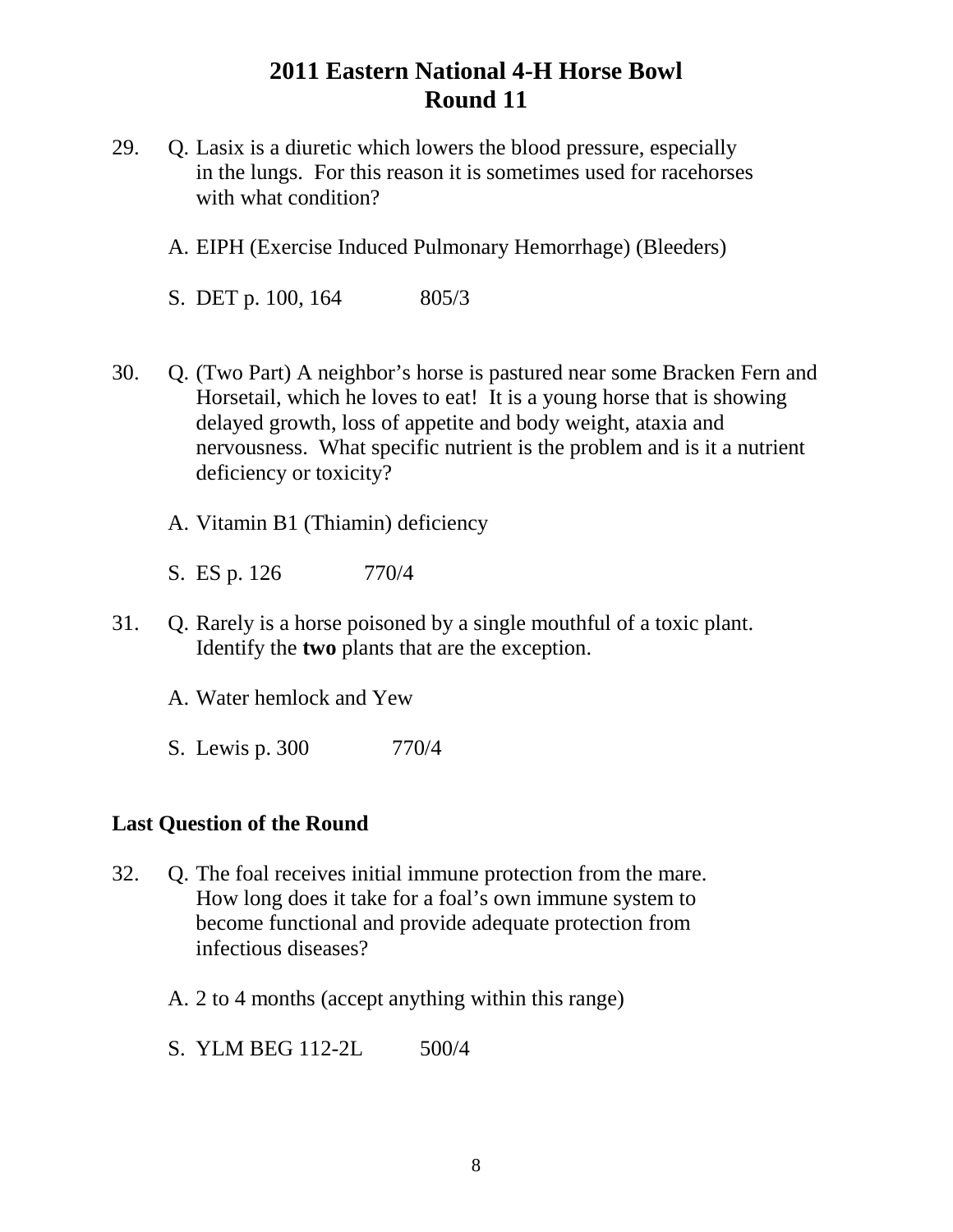## **100**

- 1. Q. In regards to the history of the horse, what event took place during the Pleistocene epoch in North America?
	- A. The horse became extinct in North America
	- S. Evans p. 4 100/3
- 2. Q. In the history of Spain at the time of Queen Isabella, what was a Golden Isabella?
	- A. Palomino horse
	- S. Evans p. 50 100/4

- 3. Q. The Trottingbred is a synthetic pony breed developed for sulky racing. Similar to Standardbreds, some are trotters and others are pacers. What is the difference in the distance that they are raced?
	- A. They race ½ mile (Standardbreds race 1 mile)
	- S. Evans p. 67 200/5
- 4. Q. The Americana is a synthetic pony breed that resulted from the crossing of what **two** breeds?
	- A. Shetland and Hackney
	- S. Evans p. 66 200/4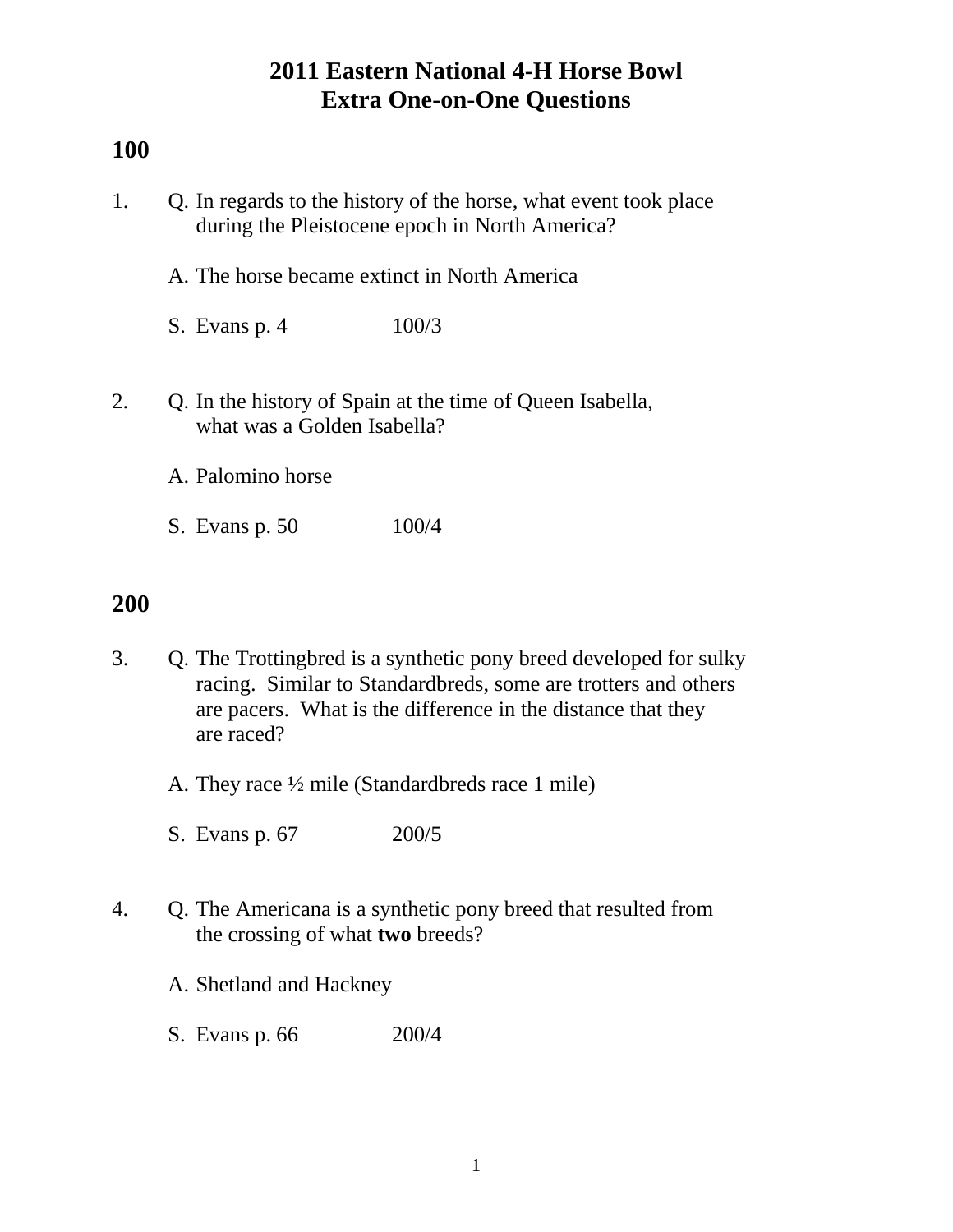## **300**

- 5. Q. What term describes a splotch of dark color on a base coat color?
	- A. "Blood mark"
	- S. ES p. 39 310/3
- 6. Q. The Cheyenne Indians thought Spanish mustangs with what color pattern possessed supernatural powers of protection?
	- A. "Medicine Hat" pattern
	- S. Evans p. 56 310/3

- 7. Q. Where would you find the Purkinje fibers?
	- A. In the heart muscle (also accept heart or cardiac muscle)
	- S. Kainer plate 58 440/4
- 8. Q. What is the medical term for the tiny, finger-like extensions of the lining of the small intestine that increase absorption of nutrients by increasing the surface area?
	- A. Villi
	- S. DET p. 283 430/5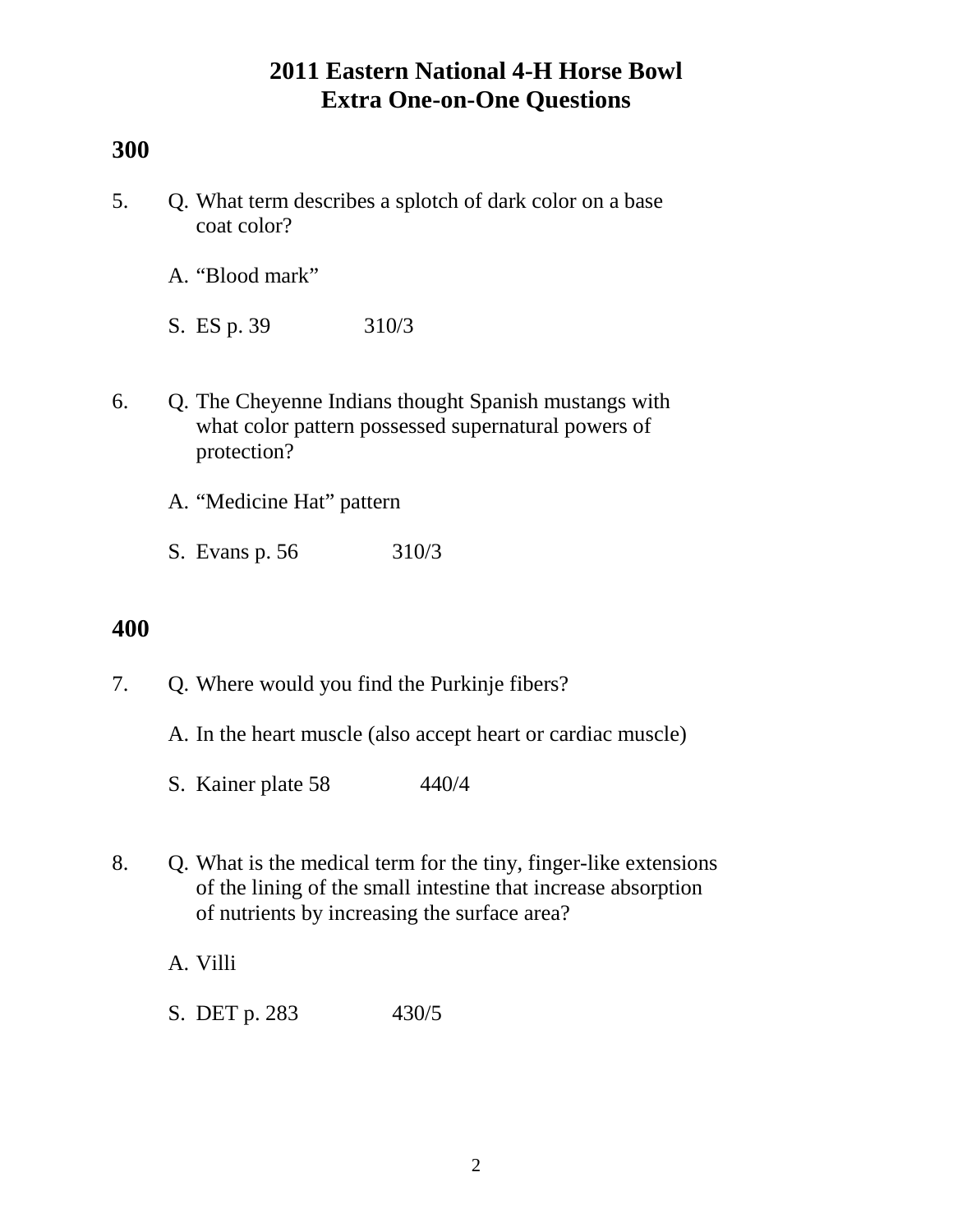### **500**

- 9. Q. When a foal is in the transverse ventral presentation for delivery, what part of the foal's body is lodged against the pelvis of the mare and preventing the delivery of the foal?
	- A. The foal's back
	- S. Evans p. 424 500/4
- 10. Q. What is the function of the arteries and veins known as the pampiniform plexus in the stallion?
	- A. Heat exchange to the testes
	- S. YLM 327-1 520/5

- 11. Q. A horse with a base-narrow, toe-out conformation in the forelegs would exhibit the gait defect known as plaiting. What is the common term for plaiting?
	- A. Rope walking
	- S. Kainer plate 39 640/4
- 12. Q. What slang term describes legs in which the tendons lack definition or do not stand out clearly?
	- A. Gummy-legged
	- S. DET p. 126 620/5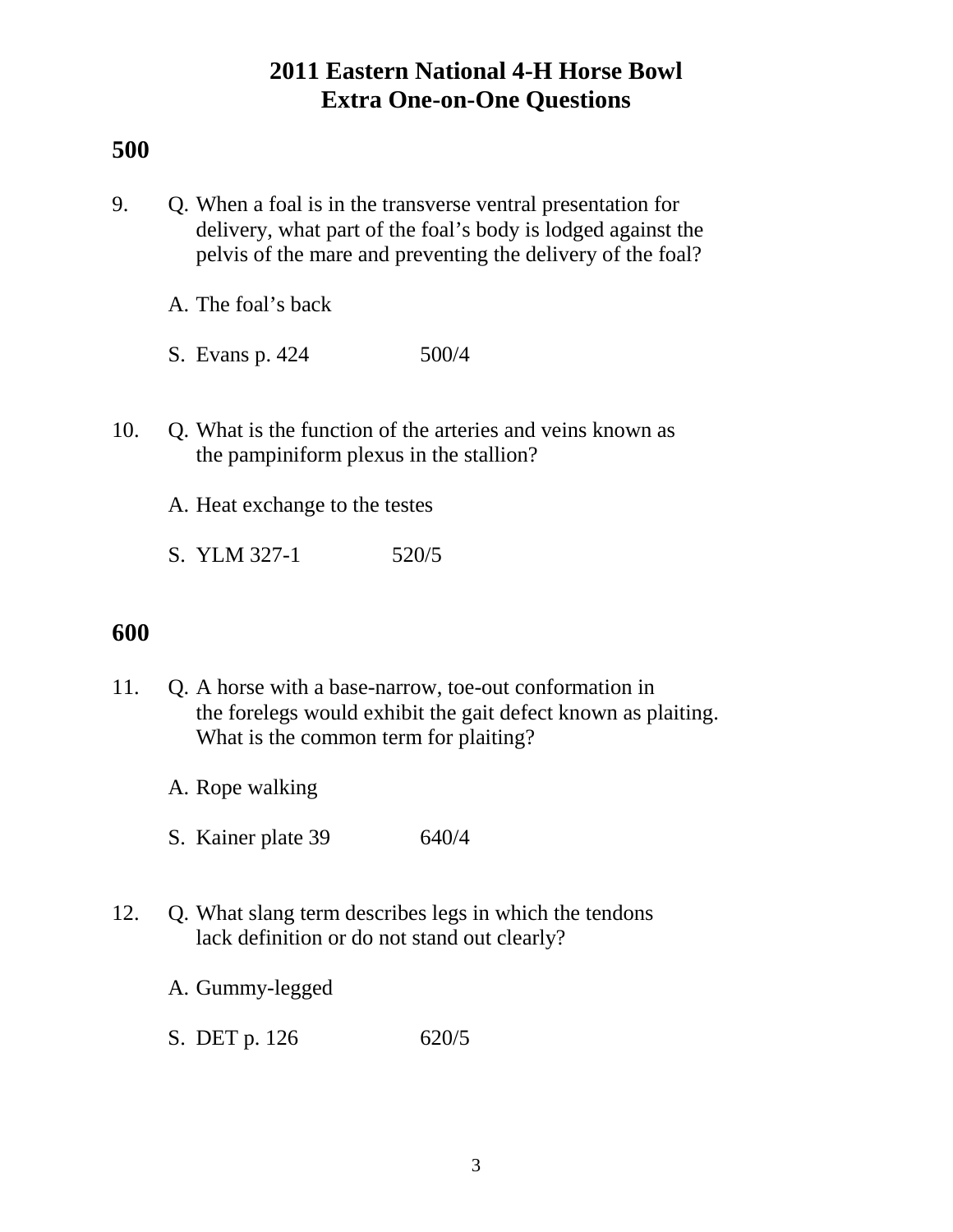### **700**

| 13. | Q. The molds Fusarium monifforme and Fusarium proliferatum<br>cause what feed-related poisoning? |  |
|-----|--------------------------------------------------------------------------------------------------|--|
|     | A. Moldy corn disease or Leukoencephalomalacia                                                   |  |
|     | 790/5<br>S. Lewis p. 358                                                                         |  |
| 14. | Q. What general type of hay is recommended for a horse with<br>chronic renal failure?            |  |
|     | A. Grass hay (lower in protein, calcium and phosphorus)                                          |  |
|     | 780/4<br>S. Lewis p. 296                                                                         |  |

- 15. Q. What is the common name for osteodystrophia fibrosa? A. Big head Disease (also accept Miller's Disease or Bran Disease) S. ES p. 132; Evans p. 227 7504
- 16. Q. What are the **scientific** names for the **three** types of large strongyles?
	- A. Strongylus vulgaris, Strongylus edentatus, Strongylus equinis
	- S. Lewis p. 155 835/4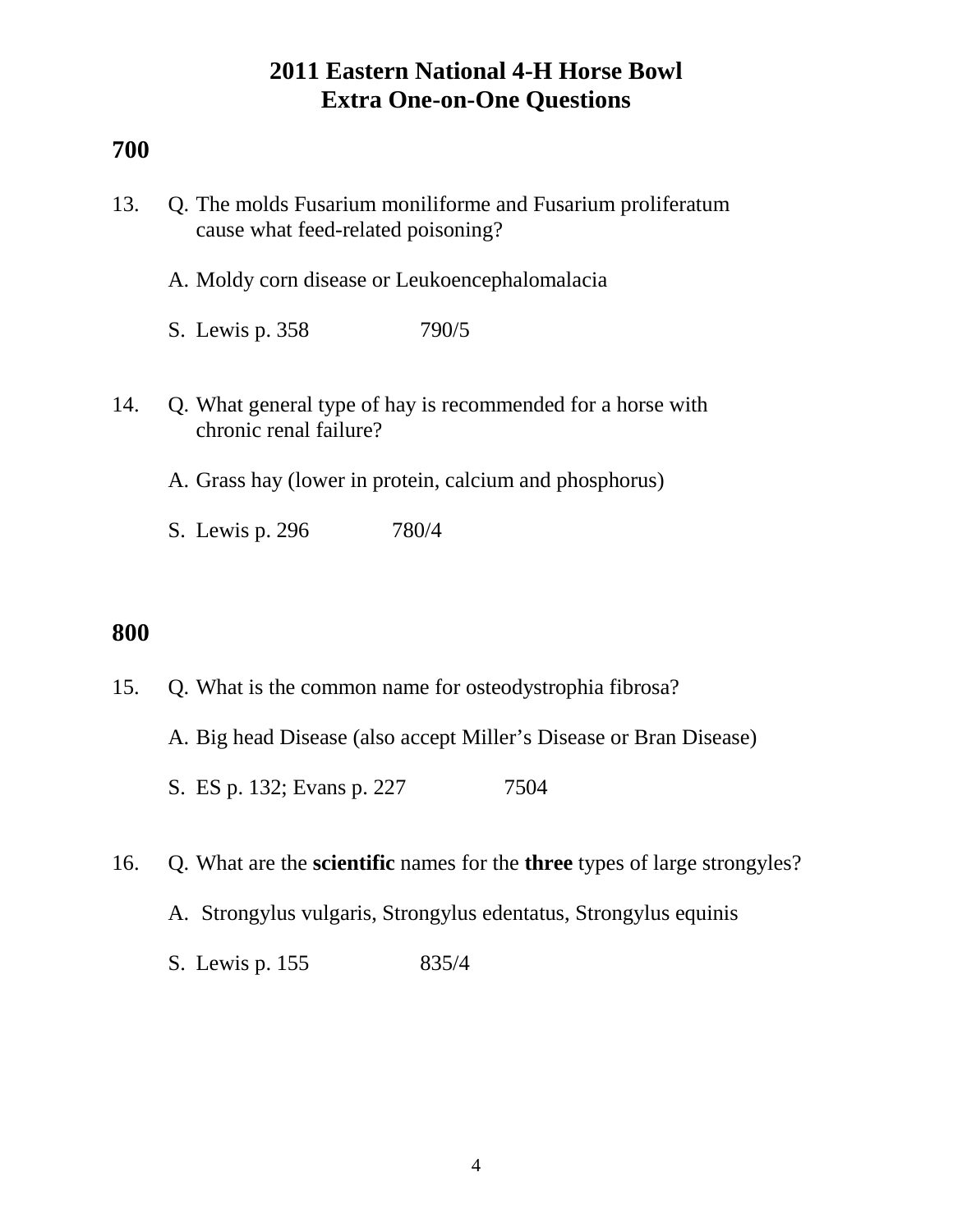### **900**

- 17. Q. Pasture management guidelines recommend that horses be rotated to another pasture when the grass is a **minimum** of what height?
	- A. Minimum of 3-4 inches (accept anything within this range)
	- S. HIH 3604 920/3
- 18. Q. When talking about the management of horse facilities, what do the initials BMP stand for?
	- A. Best Management Practices
	- S. HIH 360-1 920/4

- 19. Q. What is the slang term for a buck strap used by a novice when riding a bucking horse?
	- A. "Fraidy strap"
	- S. DET p. 42 1060/4
- 20. Q. Kur is the term for what type of musical freestyle performance?
	- A. Dressage
	- S. DET p. 162 1090/4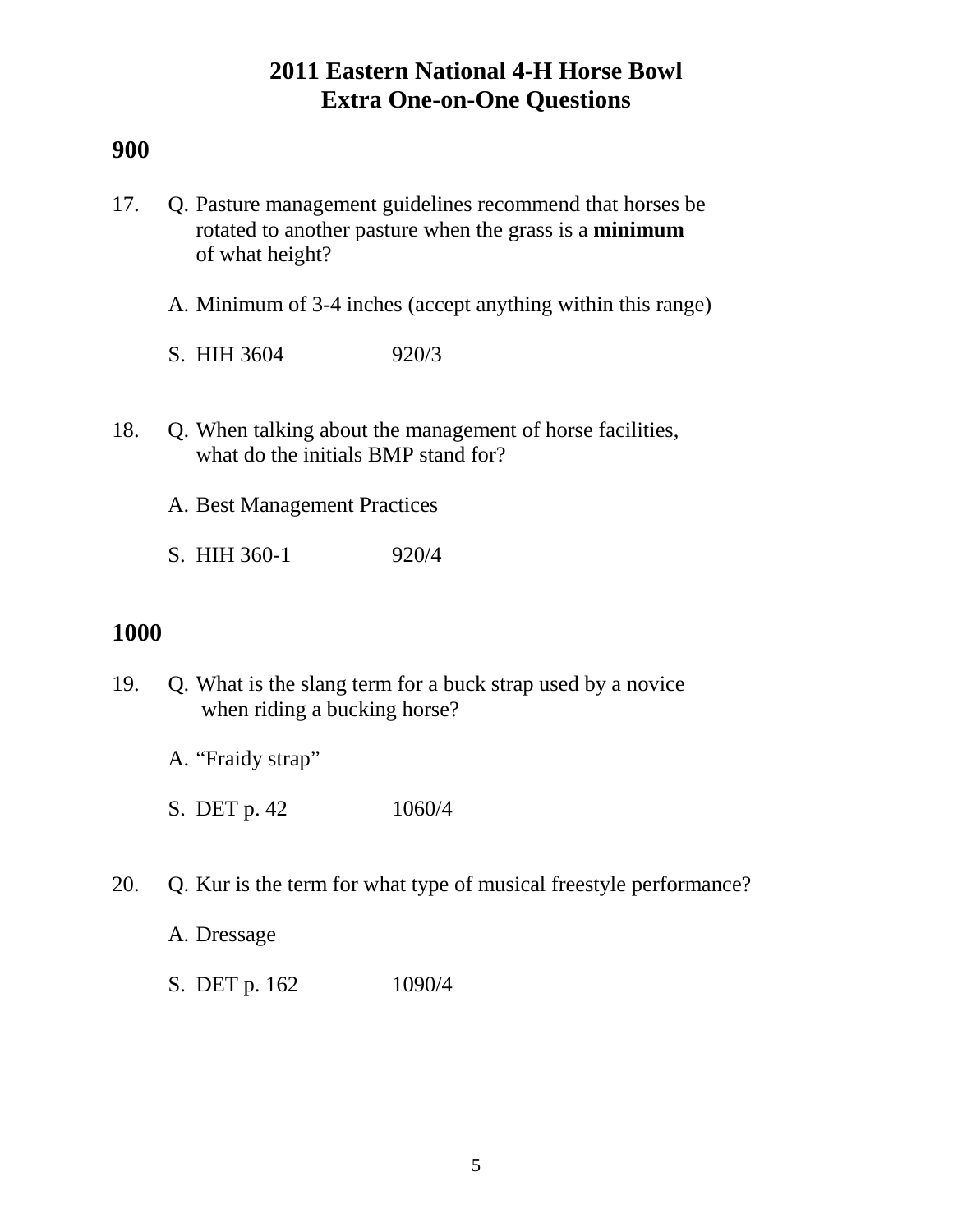# **2011 Eastern National 4-H Horse Bowl Extra Toss Up Questions**

- 1. Q. Identify **two** of the three anatomical structures found in the umbilical cord.
	- A. Artery (two), vein and urachus
	- S. Kainer plate 72 500/4
- 2. Q. A horse with chronic renal failure would require a diet that has less of certain nutrients. Name **two** of these nutrients.
	- A. Protein, calcium, phosphorus
	- S. Lewis p. 296 700/4
- 3. Q. Identify **two** body systems where you would find the wave-like projections on cells known as cilia.
	- A. Respiratory and reproductive (mare) systems
	- S. Kainer plate 67, 70 450/480/5
- 4. Q. When your horse is carrying a pack load down a steep grade, what **two** items of tack will need to be adjusted or pulled tighter?
	- A. Breeching and cinch
	- S. YLM 118-1L 1020/3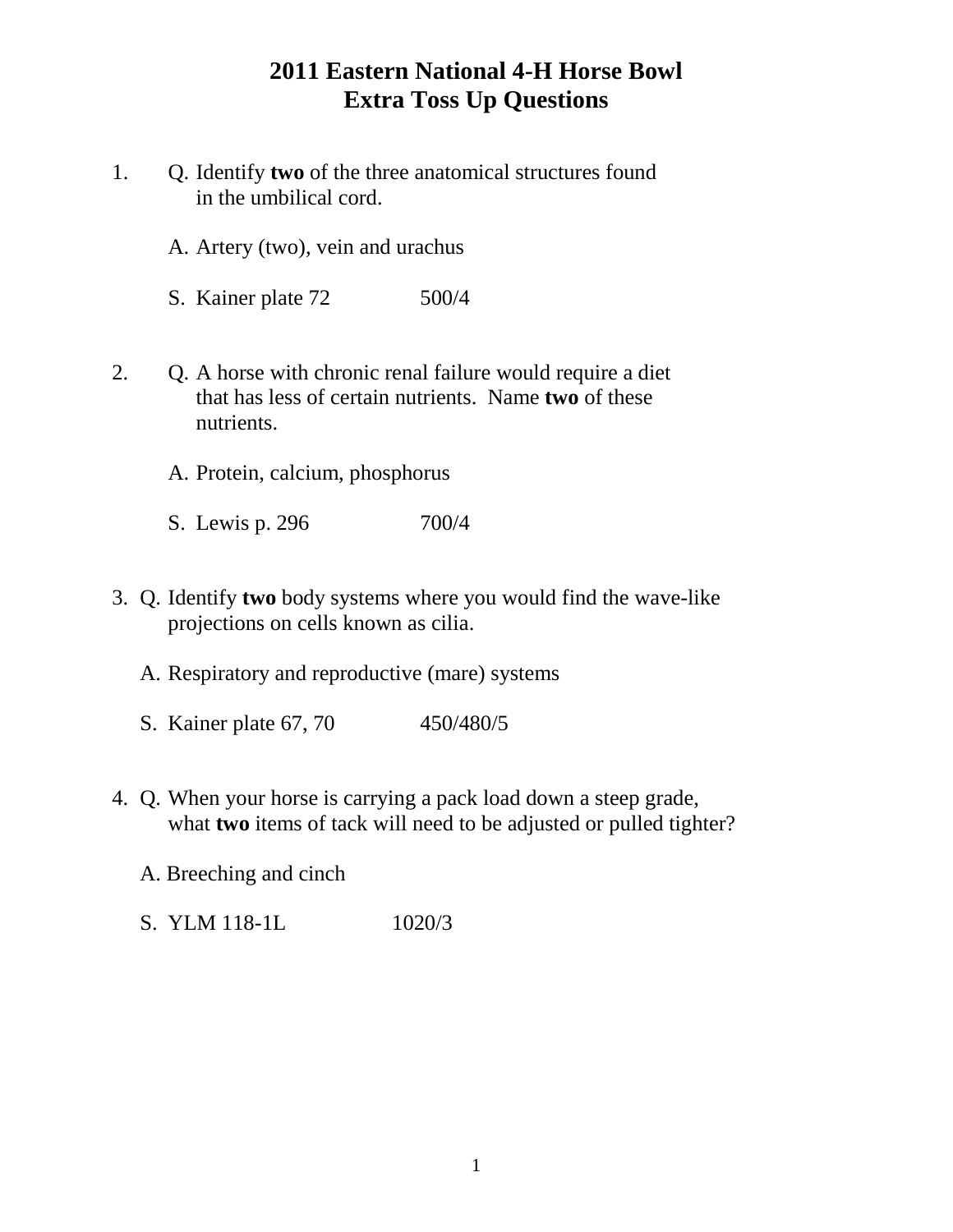# **2011 Eastern National 4-H Horse Bowl Extra Bonus Questions**

1. Q. (Bonus) Identify the **five** coriums that nourish the hoof.

| Frog corium |
|-------------|
| Sole corium |
|             |
|             |

- S. Evans p. 696 415/5
- 2. Q. (Bonus) What **three** boney structures form the thoracic cavity?
	- A. Spine (vertebrae), ribs and sternum
	- S. Evans p. 152 410/4
- 3. Q. (Bonus) Identify **four** "general" ways in which dried hay can be processed or packaged for feeding or storage.
	- A. Stacked Cubed (wafers) Chopped Pellets Baled (round, square or rectangular would be considered one answer)
	- S. Lewis p. 65 780/4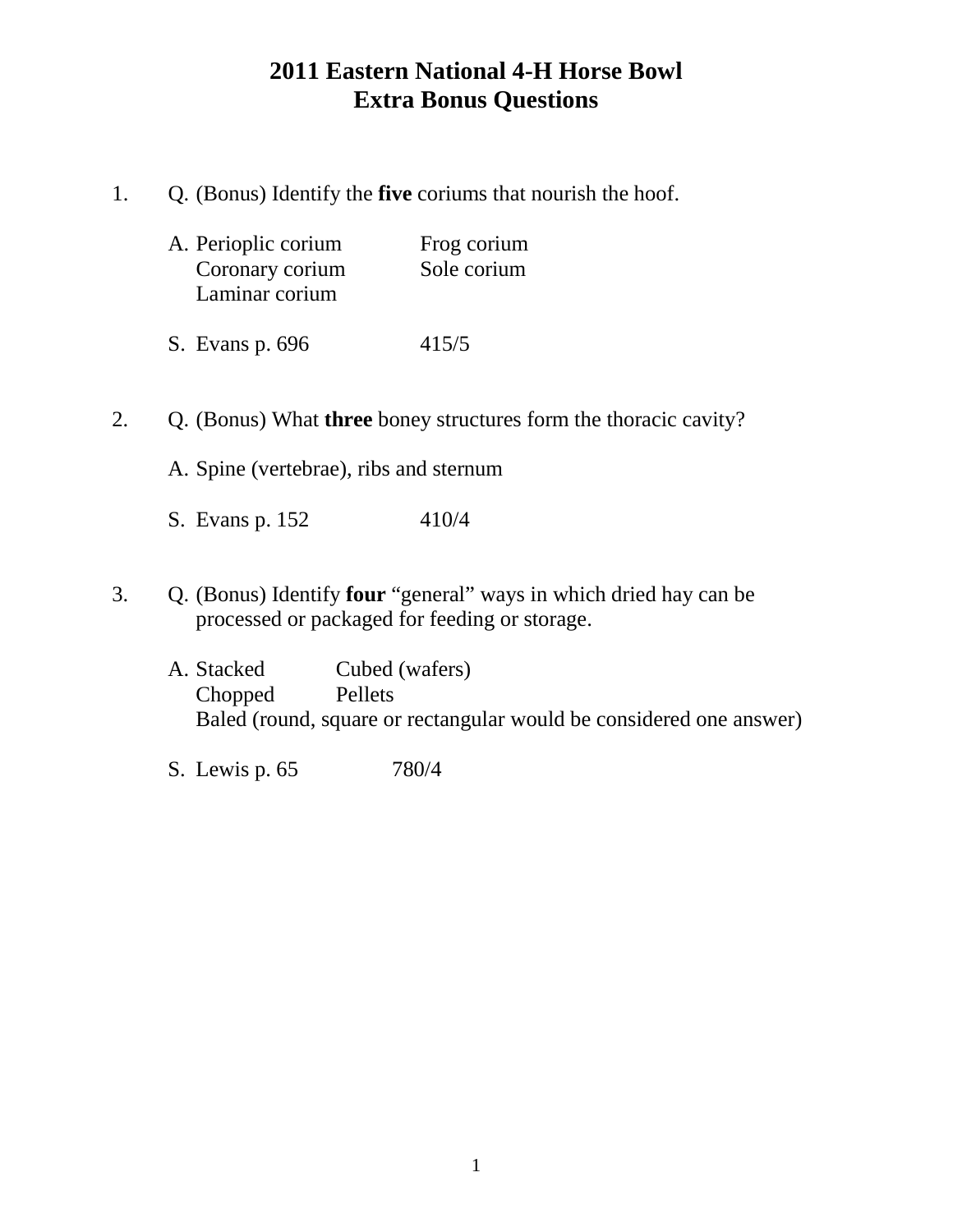# **2011 Eastern National 4-H Horse Bowl Tie Breaker 1**

1. Q. What type of reins are fastened to the girth and then passed through the rings of the snaffle bit and to the rider's hands?

A. Draw reins

S. DET p. 231 1000/3

2. Q. What is the base coat color of a horse that is red silver?

A. Bay

- S. HIH 1040-2 300/4
- 3. Q. What judging term describes the upward or downward change between gaits?
	- A. Transition
	- S. DET p. 273 640/2
- 4. Q. What is the most common group of toxins that result in feed related poisoning?
	- A. Mycotoxins
	- S. Lewis p. 346 700/4
- 5. Q. What is the common term for the distal sesamoid bone?
	- A. Navicular or shuttle bone
	- S. DET p. 188 410/3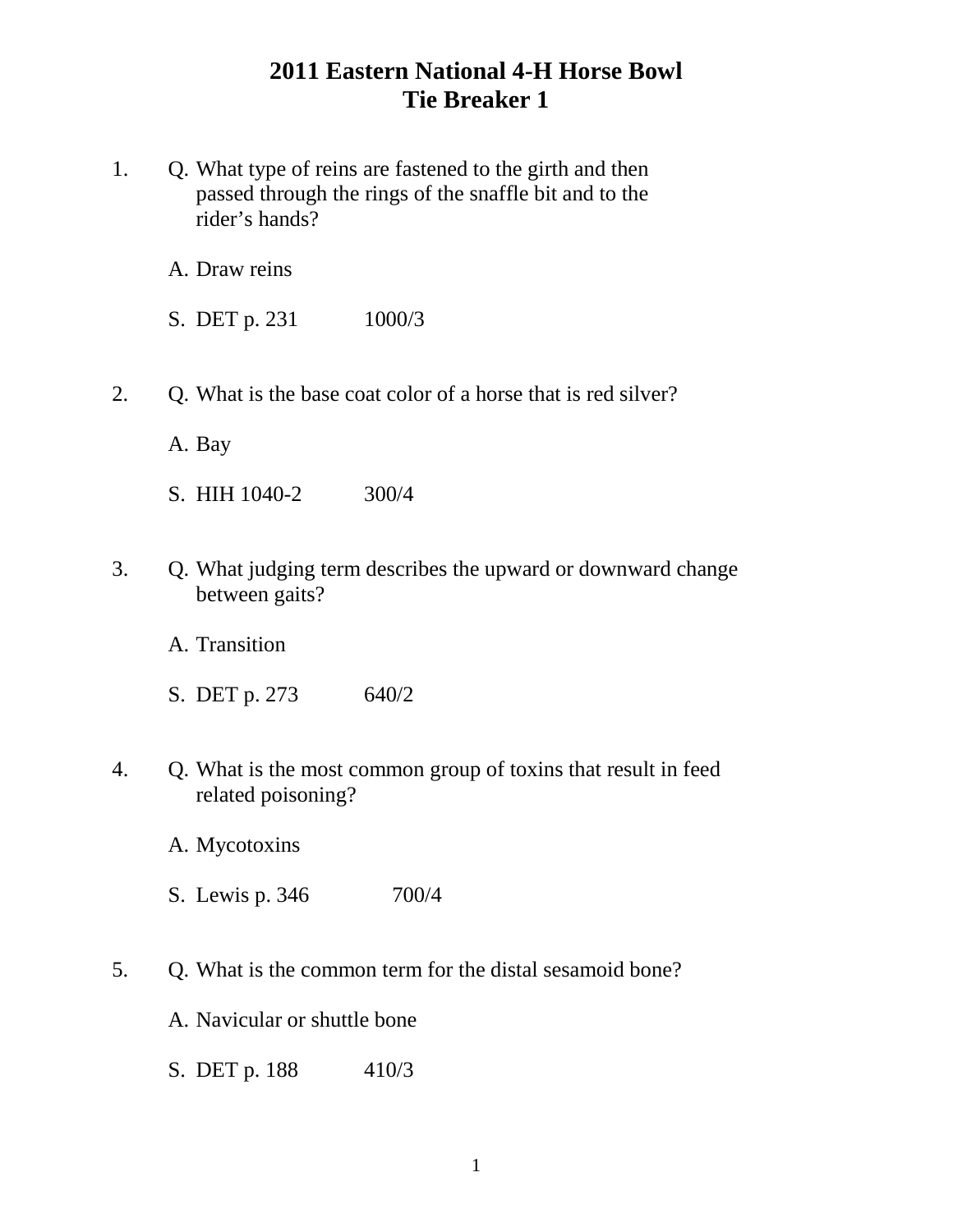# **2011 Eastern National 4-H Horse Bowl Tie Breaker 2**

- 1. Q. In regards to genetics, what term refers to the ability of a sire to consistently transmit physical characteristics to their offspring?
	- A. Prepotency
	- S. DET p. 220 550/4
- 2. Q. What type of martingale is a combination of the snaffle rein and the draw rein?
	- A. German martingale
	- S. DET p. 120 1000/3
- 3. Q. Two hormones affect the reproductive system of **both** the mare and stallion. In the stallion these hormones are responsible for stimulating spermatogenesis. Identify **one** of these hormones.
	- A. FSH (Follicle stimulating hormone) or LH (Luteinizing hormone)
	- S. Evans p. 127 490/4
- 4. Q. What is the common name for the external parasite Damalinia equi?
	- A. Biting louse
	- S. Evans p. 642 835/4
- 5. Q. What type of wire fencing is inexpensive but never appropriate for equine fencing due to the high incidence of injuries?
	- A. Barbed wire
	- S. Evans p. 764 920/3